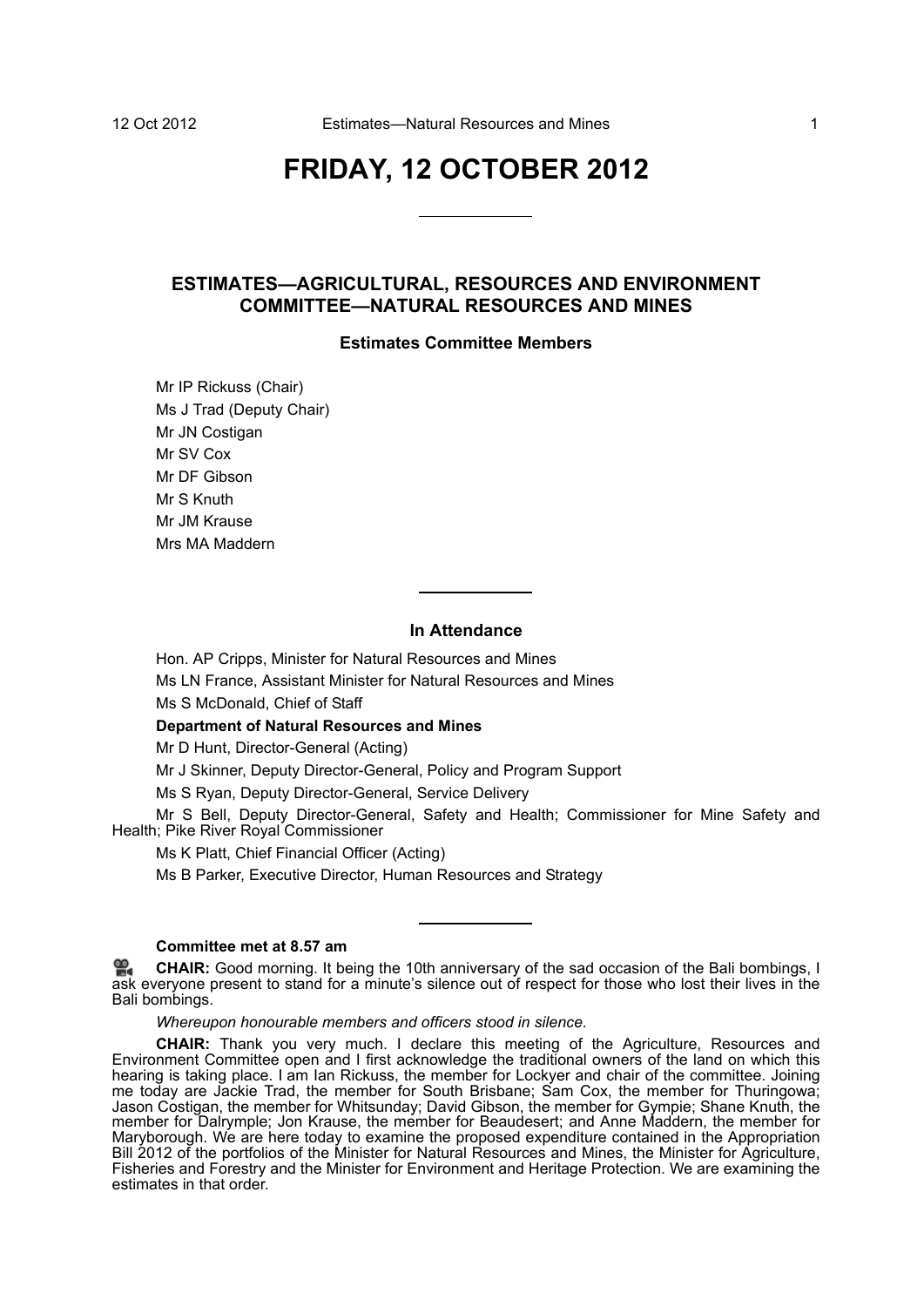The proceedings today are lawful proceedings subject to the standing rules and orders of parliament. As such, I am reminded that any visitors admitted to this hearing may be excluded in accordance with standing order 208. In relation to media coverage of today's hearing, we have adopted the guidelines prepared by the Committee of the Legislative Assembly for committee hearings. These guidelines have been distributed to the parliamentary press gallery and copies are also available this morning. The hearing will be broadcast live via the Parliamentary Service website. We extend a warm welcome to everyone who is picking up this broadcast. The estimates process is an important part of the parliamentary scrutiny of the budget and the work of departments. As laid out in schedule 8 at the back of the standing orders, we expect all departmental officers appearing today to provide full and honest answers to our questions. Anyone who is unable or unwilling to provide an answer should be prepared to state their reasons. I also remind those present that departmental officers are not here today to give expert opinions on the merits or otherwise of policy of the government. That is the role of the minister.

Finally, before we begin, I ask everyone to switch off their mobile phones or switch them to silent please. The first item for consideration is the estimates of the Minister for Natural Resources and Mines. Welcome, Minister Cripps, Assistant Minister France and advisers. We will examine the estimates for your portfolio until 1 pm. We will begin by examining the estimates for the areas of land services and water services until 11 am. Minister, the committee has granted leave for the Leader of the Opposition to appear, the member for Toowoomba North to appear and the member for Bundamba to appear to participate in today's hearings. I now declare the proposed expenditure of the Minister for Natural Resources and Mines relating to land services and water services open for examination. The question before the committee is—

#### That the proposed expenditure be agreed to.

#### Minister, would you care to make a brief opening statement?

**Mr CRIPPS:** Thank you, Mr Chairman; I would and say good morning to the members of the committee. I am delighted to have the opportunity to outline the Department of Natural Resources and Mines budget and expenditure and to discuss briefly some of the programs that we are committed to in the current financial year. As I have already mentioned in the House when the bill was introduced, the budget that the Newman LNP government delivered in early September is the most important budget in a generation. Importantly, it is a budget that is aimed at commencing the huge task of addressing the shocking financial mismanagement that occurred in this state during the reckless tenure of the former Labor government. My department will be instrumental in achieving this outcome, as the resources sector has been identified as one of the key pillars of our state economy. That is why our investment decisions in this budget are so important.

The Department of Natural Resources and Mines is committed to ensuring Queenslanders benefit from the productive and sustainable allocation and use of the state's natural resources and we have honoured that commitment in the allocation of funding for various projects this financial year. I am pleased that in the first six months of the Newman government we have encouraged a far greater recognition of the good stewardship of rural landholders across Queensland. These landowners are some of the state's best land and natural resource managers. It is far better to recognise and support their efforts than burden them with overregulation, as the former government did.

My department has moved from a punitive policy position to an environment that supports innovation and sustainable land and resource management. For example, we have significantly invested in water and catchment management programs as part of this budget. The government's \$11 million commitment in this area will significantly bolster resource management throughout the state, especially in Great Barrier Reef catchments. As part of the Newman government's commitment to the environment, 14 regional NRM groups will receive funding to allow them to continue their valuable work in pest and weed control, improving water quality and encouraging primary producers to adopt more sustainable agricultural practices—all areas the LNP has identified as a priority. We have also allocated \$1 million to five of those regional NRM groups operating in Barrier Reef catchment areas under the Paddock to Reef Program. My department's budget also protected mine safety standards and paved the way for more responsive and practical approaches to land and water management in Queensland.

A thorough review of spending by the department has identified cost savings that will make an important contribution to the significant fiscal repair process being undertaken across all government departments. It has been a tough process, but the Newman government must make the difficult decisions now to ensure we can meet the needs of Queenslanders, both now and in the future. Reducing government expenditure means this government has not had to consider increasing taxes and charges on Queensland families. I am satisfied that, in conjunction with the senior officers of my department, our savings program will protect the front-line services that this department offers to clients and stakeholders and will uphold Queensland's impressive mine safety standards and that we have minimised job losses in regional and rural Queensland.

We have identified savings in areas of the department that under Labor had become unfortunately fixated on overregulating clients and stakeholders in the agriculture, resources and property industries, with red tape tying them up in complex processes rather than supporting them to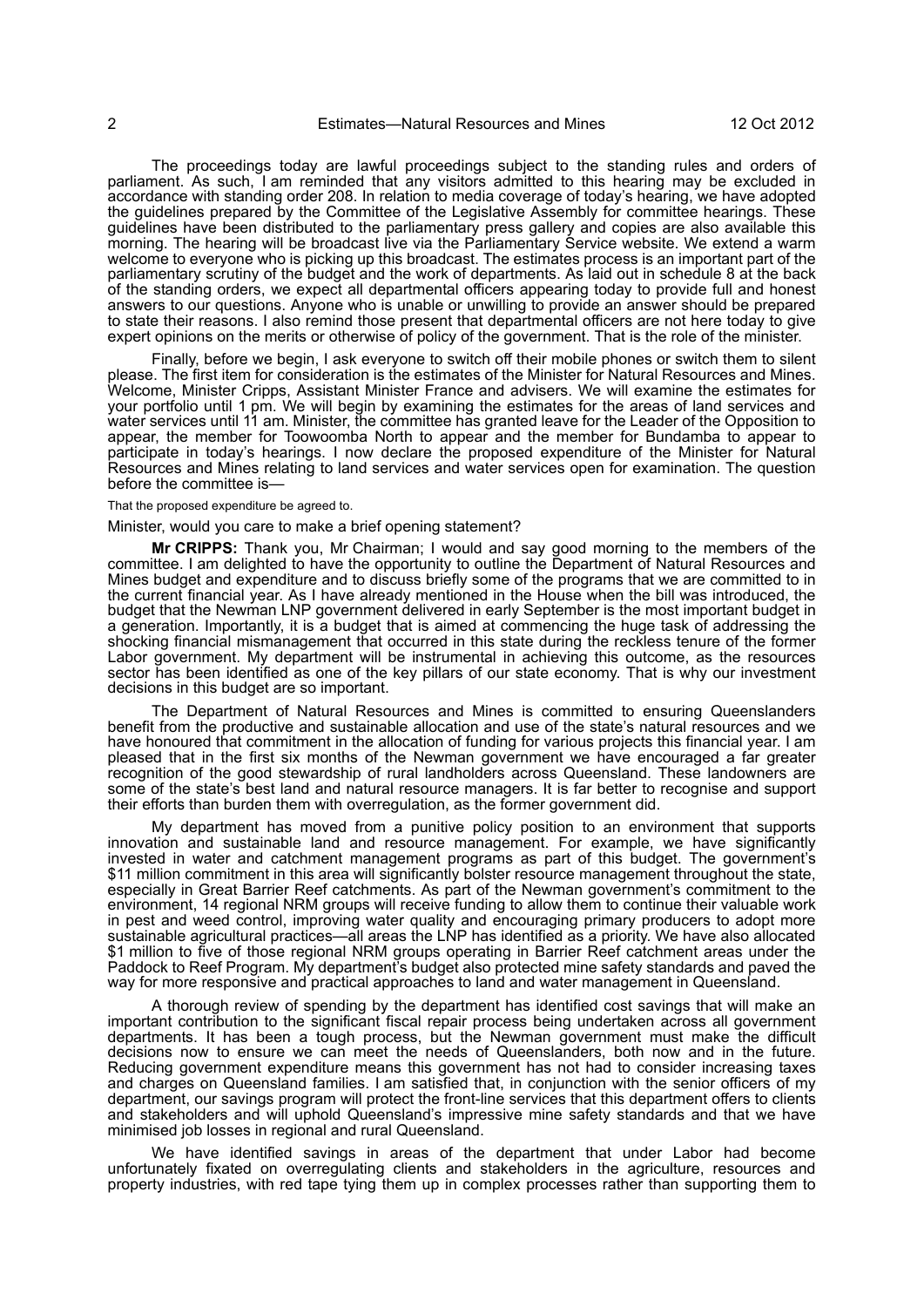achieve sustainable economic growth. We have also prioritised funding for abandoned mine rehabilitation programs, management of vegetation and water management issues across Queensland, tenure management and mines approvals processes. Many of these achievements are being progressed through the dismantling of unnecessary red and green tape imposed by our predecessors.

Briefly, I want to take this opportunity to thank the staff in the Department of Natural Resources and Mines. I want to acknowledge the difficult process that this budget has been to go through and thank them for their continued commitment to professionalism and the people of Queensland. They have been very hard working and their commitment has to be commended. I certainly have valued their contribution to the process of developing the budget for my department. Thank you, Mr Chairman.

**CHAIR:** Thank you very much, Minister. The first question is from the member for Maryborough.

**Mrs MADDERN:** Minister, I refer to page 4 of the Department of Natural Resources and Mines Service Delivery Statements which outlines the department's plan to repeal the Aborigines and Torres Strait Islanders (Land Holding) Act 1985. Could the minister please outline why he is pursuing the repealing of this act and what benefit the new legislation will have to Queenslanders of Aboriginal and Torres Strait Islander heritage?

**Mr CRIPPS:** As you are aware, member for Maryborough, I introduced a bill into the parliament, the Aboriginal and Torres Strait Islander Land Holding Bill. It will make significant amendments to that act. It is not my intention to discuss the mechanics of the bill today given that it is before the House, but I think it is appropriate to talk briefly about the rationale behind the legislation. The reason we are pursuing not the repeal but the replacement of that legislation is that the land-holding act when it was originally introduced in the 1980s was for a particular purpose. Unfortunately in pursuing that particular purpose, the implementation of the legislation has not been particularly successful.

We have had some significant issues in relation to the surveying of the area and the issuing of the perpetual leases in those Indigenous communities. That has resulted in a number of complications for the people living in those communities when they have gone to confirm things such as their title and for other people seeking perpetual leases in the area to come to the realisation that there is actually a house built on the perpetual lease where they have been granted title. These complications have resulted in a situation where we have title that is messy and all over the place. We have got encroachments and we have got complications where councils with significant infrastructure have been very cautious and may have complicated issues in terms of where they may find themselves in terms of tenure in the future.

So the rationale behind repealing that act in the first instance and replacing it with a modernised, more efficient act is so that we will have the opportunity to provide certainty and opportunities in the future for Indigenous communities to grow with security. I think that is a very important step forward. It is one of the reasons why it was one of the first pieces of legislation I brought before the House for its consideration in terms of Indigenous communities across the state, particularly in North Queensland, and the government is very serious about providing opportunities for economic growth in that area. We firstly need to provide security for them, and security primarily comes with security of tenure. So it is a clean-up operation that the government is pursuing in that area that we think is very important for the future of those communities.

**Mr KRAUSE:** Good morning, Minister. The Premier has made requests that state information be made more accessible to the public and business through open data. How will DNRM make changes to allow the large amounts of information held by the department to be more accessible?

**Mr CRIPPS:** I thank the member for Beaudesert for his question. The department researches, collects and manages a large database of information, including geospatial information, water information for flow and monitoring of surface and groundwater systems, geological data, spatial information including property boundaries, and even place name information, which has been topical this morning. The department is examining ways for this information to be more accessible to the public on a 24/7 basis and provide value added services to businesses, industry and the general public.

Improved access to information, as the Premier has pointed out, is a priority for the government and at the moment is being provided via the Queensland Government Information Service which forms part of the information Queensland initiative. This initiative aims to improve access to government held spatial information to the community, industry and all levels of government while reducing duplication and supporting infrastructure and services initiatives. The Queensland Government Information Service allows customers to discover and download digital spatial information resources and it is part of the department's commitment to shared online service delivery. The information resources are typically used by individuals and organisations in geographic information systems for a range of planning and management purposes.

As of 30 June this year, 691 spatial data sets were available for download by customers of the department. During the previous financial year, 41,000 data sets were downloaded by customers, representing an 87 per cent increase over the 2010-11 financial year. The most popular data sets, for your information, member for Beaudesert, were property cadastre and 10-metre contours, each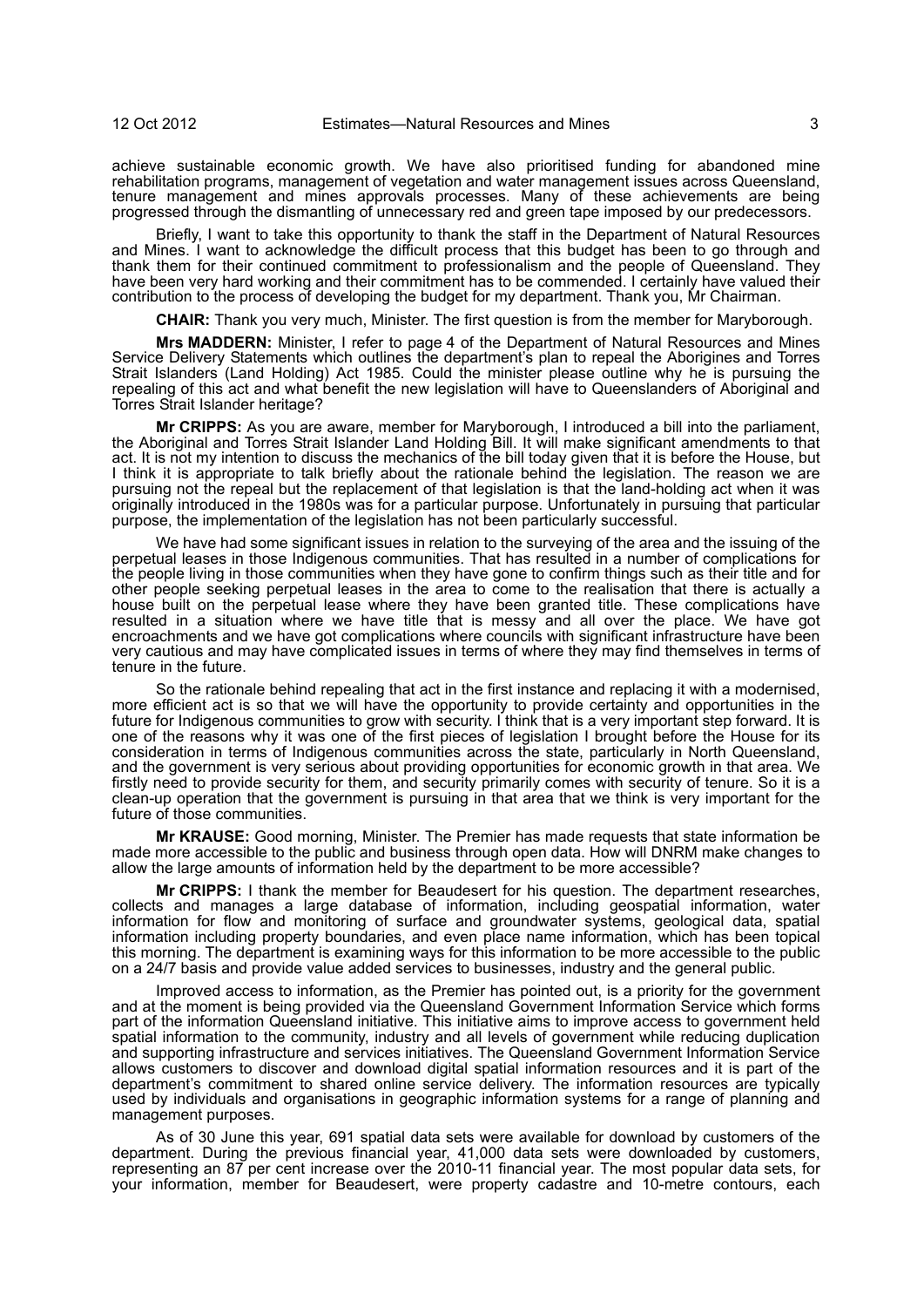available by local government area. These accounted for 29 per cent of total downloads, and you would appreciate the importance of that information coming from a regional and rural electorate. Other departments and organisations used the service to make their data available. The Queensland Government Information Service allows new information resources to be published quickly. Sometimes we can get it within two days of a request, supporting customers with access to information they need to respond to government proposals.

The department is continuing to review licensing conditions associated with information resources available through the Queensland Government Information Service. We want to support the initiative that the Premier has outlined. The availability of information resources with the least restrictive form of licensing allows customers to combine the information resources with other information that they can access. This meets customer needs and provides value added information to others, thereby increasing the usefulness of information. We will continue, where possible, to add new information resources as they become available and encourage customers to access information through the Queensland Government Information Service.

**Mr COX:** Morning, Minister. Minister, I refer to page 4 of the Department of Natural Resource and Mines Service Delivery Statements which outlines the department's plan to initiate and processes for the release of unallocated water in the gulf. Could the minister please outline what benefit this will have on the state financially and if landholders in the area have been sufficiently consulted and supported?

**Mr CRIPPS:** I thank the member for Thuringowa for the question. One of the initiatives that we have pursued in recent months has been the release of water in the Flinders and Gilbert River catchments in north-west Queensland. I announced during an address to the Northern Outback Irrigators Forum in Hughenden in late July the commencement of a tender process to release unallocated water from the Flinders and Gilbert River catchments. The previous government had been urged by the people of north-west Queensland to open up this area for irrigation for many years, but that had fallen on deaf ears until relatively recently in the previous term. It finally lent some modicum of support to that initiative.

There has been a lot of testing, a lot of reports, studies and years of inaction by the previous government. But within a matter of months of the Newman government and myself as the Minister for Natural Resources we did announce the release of water, and these landholders have been requesting that for some time. The announcement is part of the government's contribution to growing the agricultural sector in Queensland. This could bring significant financial investment opportunities to the north-west, which their economy needs. This release process does strike a balance between economic development and the responsible management of water resources. Prior to my announcement, I met with landholders and community leaders to hear their aspirations about the future of an irrigated agriculture industry in north-west Queensland.

I am proud of the Queensland government's commitment to supporting the growth of the agricultural sector, proud to support my colleague Minister McVeigh in his portfolio. My department is working alongside his department to support the proponents in this tender process. In August, the department held information sessions in a number of communities across the Flinders and Gilbert river catchments to help proponents gain an understanding of the requirements to make a tender. I really want this process to be successful. I requested that the department extend the closing date for tenders from the 28th of last month to the 26th of this month to give irrigators more time to respond to the merits of their proposals.

The department and I have listened carefully to the community in providing this extension. To be successful, tenders will have to meet certain conditions and evaluation criteria, including meeting a reserve price. Eight thousand megalitres of unallocated water is available in the Flinders River catchment and a further 15,000 will be available in the Gilbert River catchment. Importantly, I must stress that these volumes meet the requirements of the gulf water resource plan and reflect potential demand for water in these catchments at this point in time.

The release complements the work being undertaken by the Department of Agriculture, Fisheries and Forestry and the CSIRO under the North Queensland Irrigated Agriculture Strategy. I have indicated to the community, to landholders in that area, to civic leaders in that area, that I would consider bringing forward a review of the gulf water resource operations plan from 2018 if there is a strong uptake of this water and if the irrigated agriculture strategy research shows that more water can be substantially allocated in that catchment.

In the meantime, we will be preparing a draft amendment to the gulf resource operations plan 2010 to provide, where practical, for seasonal and permanent trading of water licences to support potential future development in the area. The water licences will be granted to the successful parties expeditiously after the close of submissions of those tenders to give them an opportunity to start the construction of infrastructure that will support any irrigated agricultural activity next year.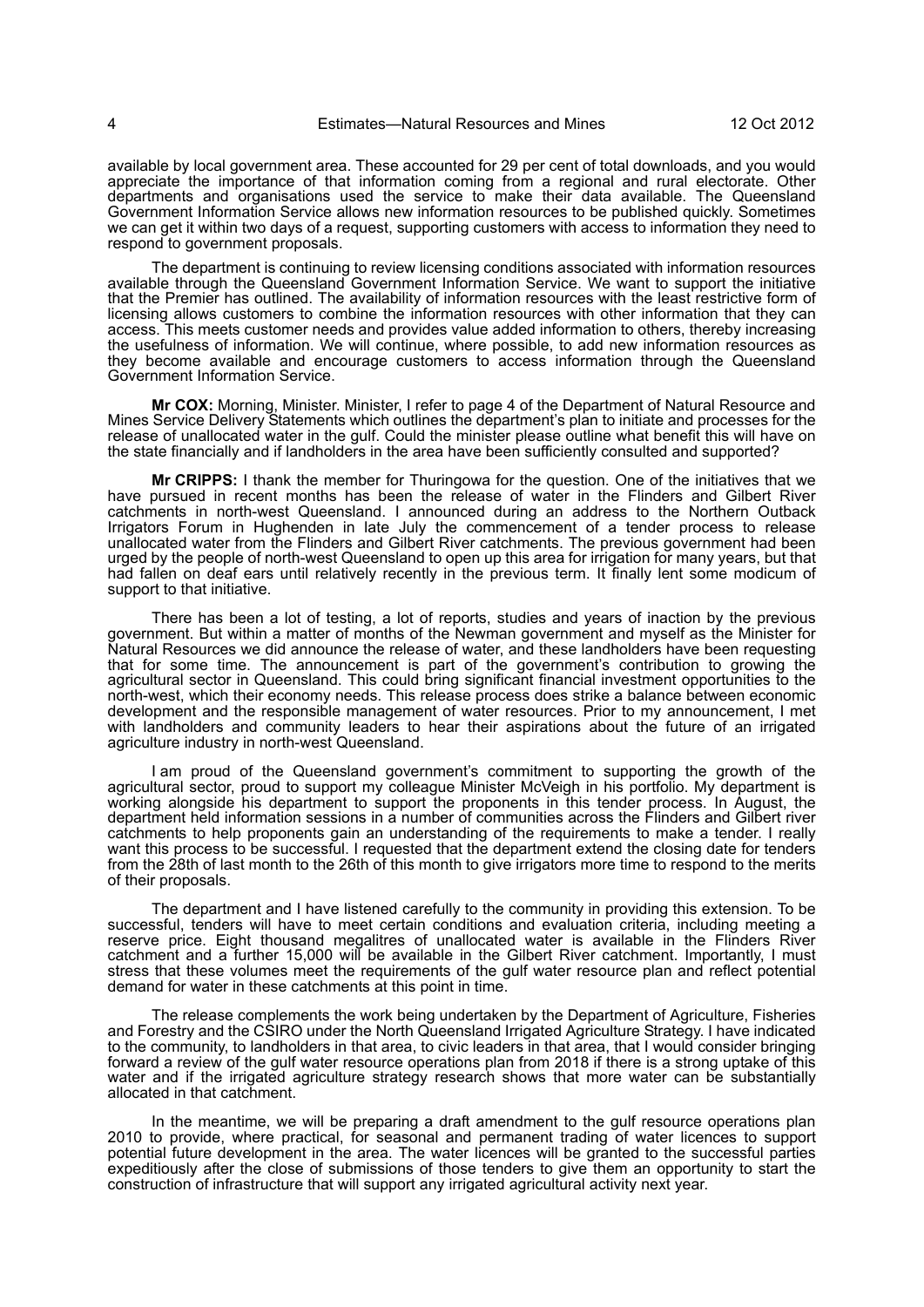**CHAIR:** Thank you. I refer to page 5 of the Department of Natural Resources and Mines Service Delivery Statements which outlines the creation of an interim flood plain map for the Queensland Reconstruction Authority. Could the minister please outline what actions his department has taken in the creation of these maps and the department's response to the findings of the Queensland Floods Commission of Inquiry?

**Mr CRIPPS:** Thank you, Mr Chairman. You are quite right, the Department of Natural Resources and Mines has responsibilities to pursue the development of a flood plain map as a result of recommendations that came from the Floods Commission of Inquiry. The department has created 8,854 interim flood plain maps for the Queensland Reconstruction Authority in the 2011-12 financial year. The mapping covered the state's 129 river sub-basins and it was the largest program of its kind in Australia. I have had the opportunity to visit the Landcentre and go around with the officers and see some of the maps that they have been developing to support the initiative, particularly the flood plain mapping for the Brisbane area.

This program will assist the government and the Reconstruction Authority in its preparation in response to flood events in regional and rural areas and in urban areas of the state. My department is leading the implementation of that recommendation from the Queensland Floods Commission of Inquiry for the state and relevant local councils to complete a Brisbane flood study as soon as practical. A threeyear study—and it is estimated to cost \$5 million—has commenced recently. Sixty per cent of the estimated study cost is being provided by the Queensland government. The remainder is being provided by local governments in the Brisbane River catchment, including the Brisbane City Council, the Ipswich City Council, and Somerset Regional Council. The Lockyer Valley Regional Council is also assisting with the study.

The floods study will provide an up-to-date, consistent and agreed set of hydraulic and hydrologic models based on comprehensive, scientific and technical investigations appropriate for flood plain management in the entire catchment of the Brisbane River. The flood models that emerge will be used by the Department of State Development, Infrastructure and Planning in developing a Brisbane River flood plain management study and plan. The models will underpin important flood plain risk management land use and disaster management planning and water supply system's operational activities by various state and local government entities. Project planning for the study is progressing under the guidance of a multiparty steering committee so that we have expertise from a number of departments having input there.

Some initial data collection and analysis has already commenced. Interlinkages between this and related studies about water supply security and dams operations are also being refined. There will be an independent expert panel established to advise on these relevant studies. Can I say that, having been born and raised in Tully in North Queensland, I understand the importance of having accurate and up-todate flood information, which is used by local authorities, emergency services and indeed members of the public to inform themselves during flood events. So I can certainly understand why the commission of inquiry suggested that we upgrade the flood plain study for the Brisbane area.

**CHAIR:** As a supplementary question to that, is a lot of this stuff being done on computer modelling? Is there on-the-ground work that is going to verify the computer modelling?

**Mr CRIPPS:** Yes, both will have to be undertaken. Certainly, we will have a lot of opportunity to collect a lot of anecdotal information from people on the ground who actually experienced the floods last year. That will be useful for experts and departmental officers across a number of departments to be able to take on board that on-the-ground information. I happen to agree with you, member for Lockyer and Mr Chairman, that nothing can beat actual on-the-ground experience of someone who has witnessed a flood event or who has been in the middle of a flood event. Certainly, I would expect that that local information would enhance the input into the development of the datasets and the information that we can eventually provide to the department of state development for the completion of the plan.

**CHAIR:** Thank you very much for that, Minister. The next question is by the member for Whitsunday.

**Mr COSTIGAN:** Thank you, Mr Chairman and good morning, Minister. I refer to page 5 of the Department of Natural Resources and Mines Service Delivery Statements, which outlines the amount of fuel reduction burns undertaken by the department in 2011-12. The last wet season has left a huge fuel load across Queensland and the suggestions are that this upcoming fire season could be particularly intense. Could the minister please outline how his department is preparing for the possibility of an intense fire season and how this differs from the previous financial year?

**Mr CRIPPS:** I thank the member for the question. I think it is particularly pertinent at the moment, given the high fire risk that the public has been made aware of. Our emergency services—Minister Dempsey's Department of Community Safety—has done a marvellous job of making the community well aware of the significant risks for fire this season. The 2012-13 unallocated state land fire and pest management program has an estimated budget of \$3.4 million. That is just for risk management on unallocated land, which is the responsibility of my department. The money is to be used to fund bushfire and land management activities on that land, on freehold land owned by the Department of Natural Resources and Mines and reserves that do not have a trustee.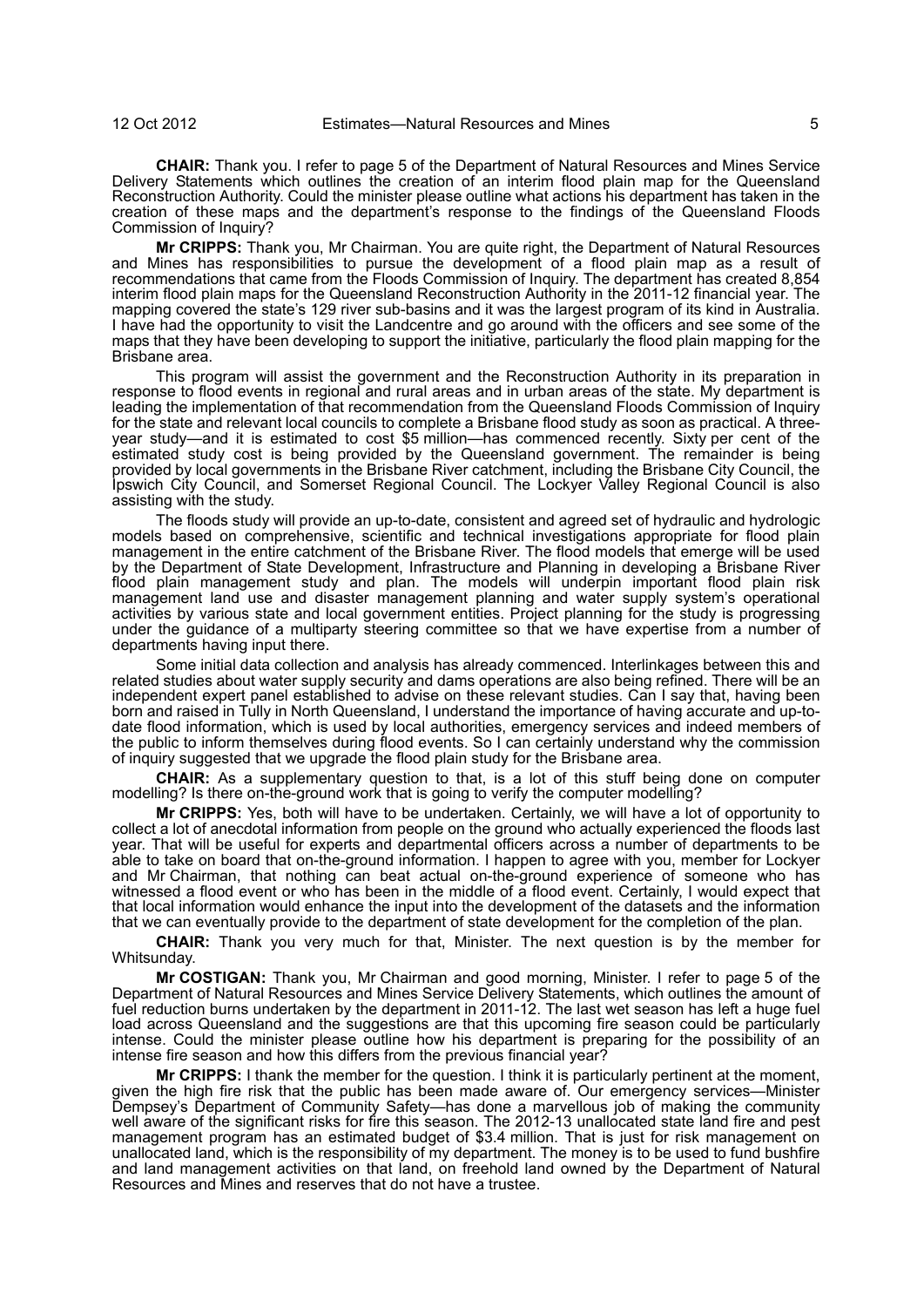The department has responsibility for over 20,000 land parcels comprising about one million hectares across the state. The department undertakes an ongoing risk assessment of those land parcels to assign a level of risk based on factors such as proximity to homes, proximity to critical assets, such as power substations, hospitals, vegetation type and the fire history in that area. Approximately 41/2 thousand parcels have been assessed as high risk. Almost all high-risk blocks are within the urban interface where a bushfire could have a direct impact on local communities. Planned burns and other fire-risk management activities on the department's land focus primarily on these high-risk areas to protect human life and public and private infrastructure.

The department has well established strategies to address the risks of bushfire. We have undertaken controlled burns of strategic high-risk areas over the winter period to reduce fuel loads. In the previous financial year, the department undertook 148 fuel-reduction burns to reduce bushfire risk to neighbouring land and infrastructure. As of 26 September this year, 174 burns had been completed, with work ongoing until fire restrictions are declared.

The department is continuing the maintenance of 5,900 kilometres of crucial roads and firebreaks, which is a significant undertaking. Currently, maintenance works are approximately 85 per cent complete and works are ongoing. We have allocated resources to assist in bushfire emergency responses. The department monitors the weather to adjust the level of stand-by firefighting resources as the fire risk fluctuates. We employ well trained and mobile firefighting crews that can respond rapidly to suppress fire outbreaks in cooperation with the Queensland Fire and Rescue Service and the Department of Agriculture, Fisheries and Forestry and the department of natural parks. There are 23 trained firefighters employed full time and an additional four auxiliary officers who can be called on when required.

#### **Mr COSTIGAN:** Thank you.

**CHAIR:** I call on the member for Bundamba.

**Mrs MILLER:** Minister, I refer to page 1 of the SDS and your responsibility for natural water resource management and allocation. Minister, I also refer to page 61 of budget paper No. 2, where it says that you will be part of a cabinet committee that will-

... work with industry to develop a package of agreed measures within 100 days—

which will have enhancements to productivity for the mining industry. Minister, can you rule out that this package will involve the pumping of untreated mine water into crucial water basins and river systems as a trade-off for royalty increases?

**Mr CRIPPS:** Obviously, the SDS documents confirm that I am a member of the Cabinet Resources Committee that has been established after the budget has been handed down. I am certainly not going to talk about the proceedings of this cabinet committee. I do not think you really expect me to, member for Bundamba. What I can say about the initiative that the Cabinet Resources Committee has been established to achieve is to recognise that the resources sector is one of the pillars of the Queensland economy along with agriculture, tourism and construction, and, consistent with the commitments that the LNP took to the people of Queensland during the election campaign, we consider that we have to take action to ensure that there is a strong, sustainable future for the resources sector in Queensland. It underpins employment for many Queenslanders and, importantly for me, it underpins employment for many regional and rural Queenslanders across the state.

The Cabinet Resources Committee's objective is to methodically go through the regulatory framework that the resources sector is subjected to and, similarly, the regulatory framework that the previous government erected for rural landowners in relation to land management, water management, vegetation management and other environmental management issues. We have seen an incremental increase in the regulatory environment for the resources sector. We believe that new science and technology, that innovative people, can achieve better ways of doing things in the resources sector and we are taking on board advice from the resources industry through representative bodies and the companies themselves about how to do things better.

I might also say that the membership of the committee includes other ministers, including the Minister for the Environment, who has responsibilities for the Environmental Protection Act. They, in fact, have responsibility for the discharge of water from mine sites. So it is actually not my responsibility to answer the question that you refer to, but I think that the committee should understand, given its portfolio responsibilities, that the work of the Cabinet Resources Committee will be designed to provide for a sustainable growth future of the resources sector in Queensland so that it continues to significantly support economic growth in the state of Queensland.

**Mrs MILLER:** As a follow-up question and to, I suppose, assist the minister in his comprehension of my question, could the minister please outline the secret deal that was done by your LNP government and the mining companies with regard to pumping untreated mine water into water basins and river systems as a trade-off for royalty increases?

**Mr CRIPPS:** It is an allegation that the member for Bundamba can make. The member for Bundamba does not have anything to substantiate the allegation. In relation to her original question, I will just go over that again. I will point out to her that my responsibilities in relation to water in the state of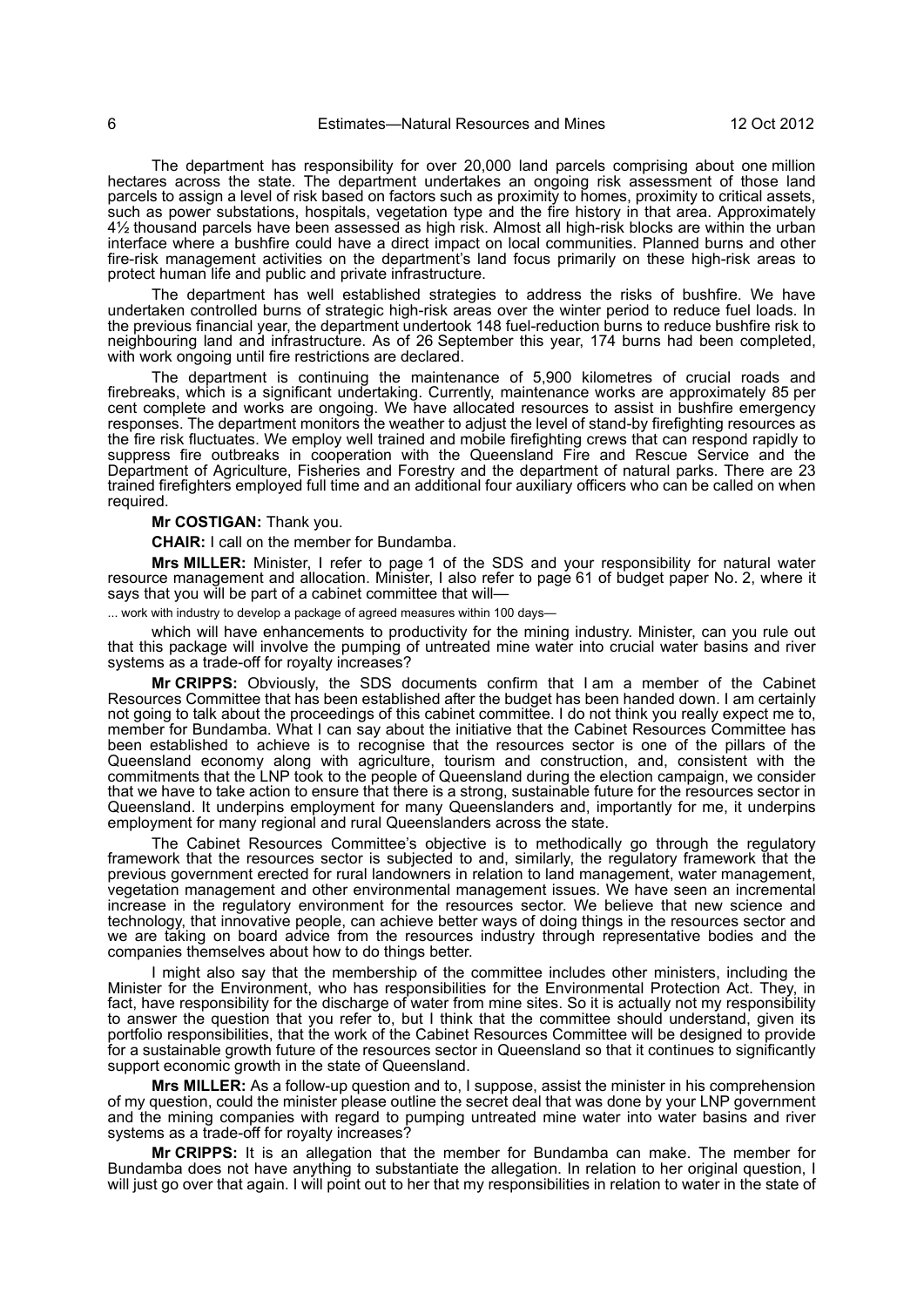Queensland pertain to the planning and the allocation of water for non-commercial purposes. So I deal with the development and implementation of water resource planning across the state. I am also involved in the allocation and management of water as part of COAG, in the Murray-Darling Basin councils, in Lake Eyre, in the Great Artesian Basin. Those are my responsibilities in relation to the management of water in the state of Queensland.

I have already pointed out to the member for Bundamba that, in relation to the discharge of water from mine sites, those are monitored and managed and regulated by the Department of Environment and Heritage Protection. The member for Bundamba can continue to make allegations and to ask me questions for which I do not have responsibility, but I do not think that that is a very effective use of the committee's time today.

**Mrs MILLER:** I have a question for the Director-General. Director-General, further to my last question and the inane response from the minister, I refer to page 1 of the SDS where it states 'land and water resources without compromising sustainability'. Director-General, are you aware of any mining companies that have requested that the department allow the release of untreated water from flooded mine sites and, if so, can you list these companies, please; and also, if so, did you request any advice on this from your department?

**CHAIR:** Member for Bundamba, are you asking the questions to the right portfolio?

**Mrs MILLER:** Yes, I am. It is to do with untreated mine water.

**CHAIR:** Is it not the environment minister who approves the release of water?

**Mrs MILLER:** It is also the natural resources minister. I am trying to get to the bottom of the secret deal done.

**CHAIR:** This is an aspersion that you have made.

**Mrs MILLER:** No, I am asking questions in relation to the secret deal that was done between this LNP government and mining companies in relation to pumping untreated mine water which is a natural resource.

**CHAIR:** Would that not go to the environment minister?

**Mrs MILLER:** The environment minister will get his turn later on. I am asking this in relation to the Minister for Natural Resources and Mines and particularly the Director-General. Director-General, I will repeat the question: are you aware of any mining companies—any mining companies at all—that have come to your department to allow for the release of untreated water into water basins and river systems?

**Mr CRIPPS:** Point of order, Mr Chairman. I think I have already made it clear on two occasions for the benefit of the member for Bundamba that the Department of Environment and Heritage Protection is responsible for the management of the discharge of any water from mine sites. The question being posed by the member for Bundamba to me previously and to the Director-General on this occasion is totally out of order because it is not the responsibility of myself or my department to consider any requests from any mining company for that particular purpose. Posing such a question to myself or the Director-General, whilst a waste of time of this committee, is also out of order under the standing orders.

**CHAIR:** I do agree with the minister on that, member for Bundamba, unless you can re-word that question so it is of more relevance to the department

**Mrs MILLER:** For the benefit of the committee, you have just muzzled your Director-General in relation to a direct question.

**Mr CRIPPS:** I am happy to point out your mistake. The Director-General can do it too.

**Mrs MILLER:** I am asking the Director-General a specific question in relation to—

**CHAIR:** This question has been ruled out of order. Do you have another question or are you going to re-word that?

**Mrs MILLER:** Director-General, in relation to untreated mine water going out into water basins and river systems, which are the responsibility of the minister, has there been any discussions with mining companies?

**Mr Hunt:** I am happy to confirm that discharge of water from mines is an issue covered by the environmental authority issued for each mine by the Department of Environment and Heritage Protection so it would be that agency that mining companies would approach to discuss requests for further discharge.

**Ms TRAD:** Following on from that, can you advise whether the Department of Environment and Heritage Protection has advised you that they intend to give approval to a mining company for the release of untreated mine water into river systems or waterways?

**Mr Hunt:** No, they have not.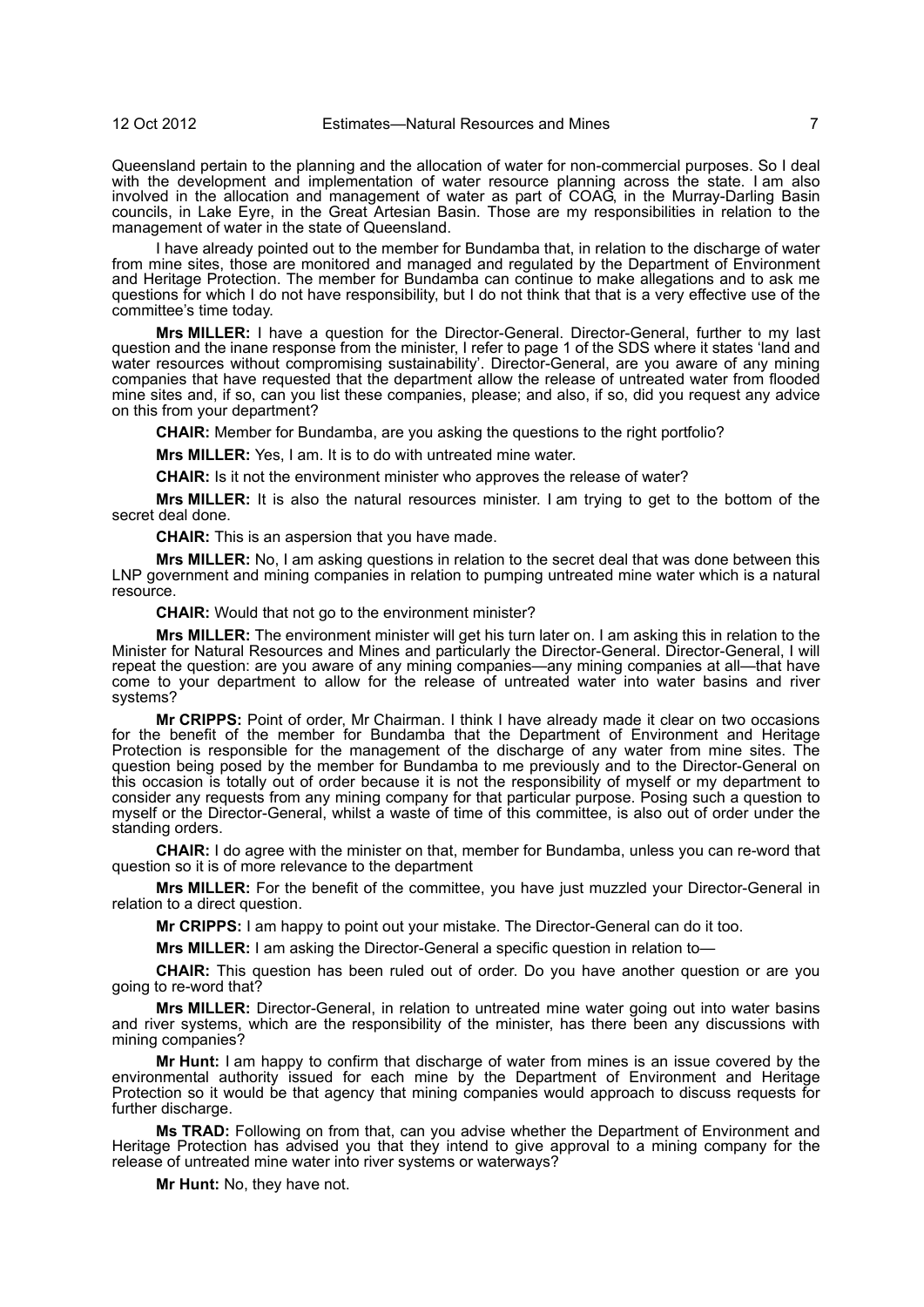**Ms TRAD:** They have not. I would like to turn to vegetation management, Minister. I refer to vegetation management activities of the department and reference SDS pages 4 and 10. I table for the benefit of the committee a copy of an article in *Queensland Country Life* on 23 April 2012.

*Queensland Country Life* reported that the Director-General had been issued instructions to place on hold all current investigations, withdraw an existing appeal and provide you as minister with a review of penalties imposed since the act started. Can you confirm that you issued instructions to your Director-General to undertake these three actions, Minister?

**CHAIR:** I will give the minister a copy of that tabling. It is the opposition's Bible, *Queensland Country Life*

**Ms TRAD:** Thank you for your unbiased chairing.

**Mr CRIPPS:** Thank you, Mr Chairman. In relation to the matters referred to by the member for South Brisbane, what I can confirm for the benefit of the committee is that upon becoming the Minister for Natural Resources and Mines I met with the Director-General for the first time and I outlined a number of the views that I had and a number of concerns I had that I wanted following up on. Certainly I can confirm for the benefit of the committee that one of the concerns that I had was a perception that I had built up, and many Queenslanders I believe had built up over time, about the inconsistencies in the way that the regulations in the Vegetation Management Act had been applied to Queenslanders. Far from directing the Director-General of my department to undertake certain activities, I clearly outlined my concerns about what I perceived to be inconsistencies in relation to the application of the provisions of the Vegetation Management Act on people in the state of Queensland.

I can certainly reassure the member that this government is committed to ensuring that we maintain an appropriate protection framework for native vegetation in Queensland, but we want to do this in partnership with landowners. We want to do it in more streamlined ways as well. There have been concerns about the way that vegetation management laws have been enforced in Queensland. In particular these concerns relate to a perceived escalation in the penalties handed down by the courts since 2009. For this reason I did, as the minister, announce earlier this year, as you have pointed out, a review of the way that the penalty provisions in the act have been applied. I will be considering the outcomes of this review and implementing an appropriate action in that regard.

But to go to the heart of your question, the suggestion that I directed the Director-General to undertake a particular course of action is not true. That I expressed to him my concerns about how the provisions of the legislation were being applied would be accurate and from there the Director-General took on board my concerns and acted appropriately as the CEO of the department.

**Ms TRAD:** It is interesting that *Queensland Country Life* claimed that you had said to them that you had issued instructions to your Director-General.

**Mr CRIPPS:** To pursue and investigate my concerns, absolutely.

**Ms TRAD:** No, as I said and quoted from the article.

**CHAIR:** Let the minister answer the question.

**Ms TRAD:** I think he is misrepresenting the question.

**Mr CRIPPS:** It is the responsibility of the Director-General to take on board the instructions that I gave to him, even the direction that I gave to him, to follow through on the concerns that I had about the perceived inconsistencies in the application of the Vegetation Management Act.

**Ms TRAD:** So he had to follow through on your concerns, your perceptions, not science, not reports, not data? He had to follow through on your perceptions to cease enforcing the Vegetation Management Act?

**Mr CRIPPS:** No. That is where you are trying to manipulate the situation.

**Ms TRAD:** No. That is what *Queensland Country Life* reported.

**Mr CRIPPS:** Yes, member for South Brisbane. That is where you are trying to manipulate what I am saying and that is that I have concerns, not about the science or the data in this particular respect, but about the application of the provisions of the legislation and the outcomes it has had on prosecutions of people. That is quite apart from the scientific basis on which the Vegetation Management Act is based. That is quite another debate, which has been had on many occasions since the Vegetation Management Act was implemented. The particular issue with which we are dealing with in this question is my concerns that I expressed to the Director-General about the application of the penalty provisions in the act. We followed through on that with a review of those provisions. Compounding the inequitable situations that I believe have come out as a result of the review is that maximum penalties that are being applied to Queenslanders are situations where they are split between co-defendants and that they may drive up the relative penalties for individuals involved in these prosecutions. There appears to be a disconnection between the way that penalties are being applied on a per hectare basis where there is a small amount of clearing that has occurred as opposed to a situation where broadscale clearing has occurred. Those inconsistencies are the types of things that I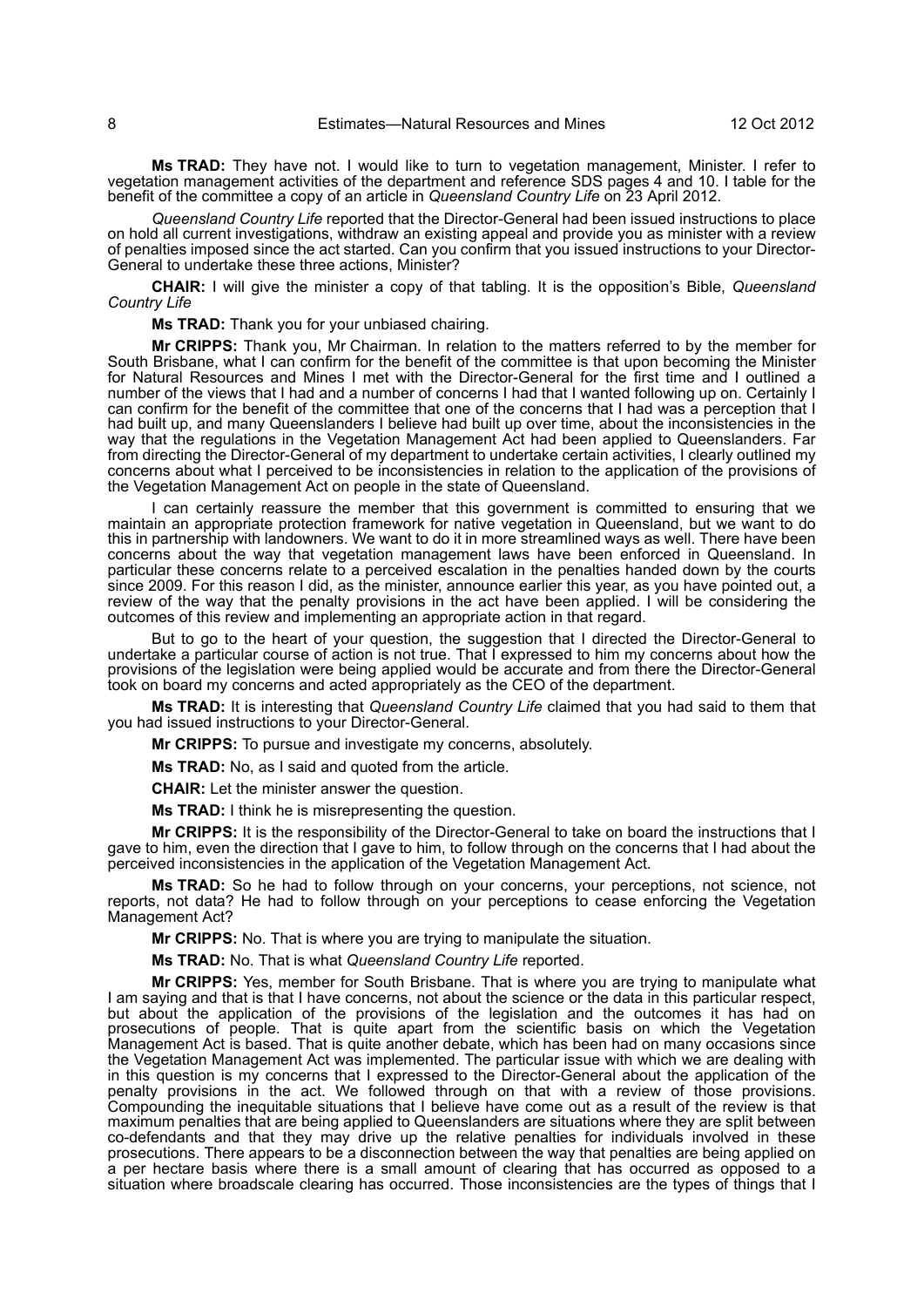expressed my concern about. I certainly directed, or instructed or whatever other word you choose to use, the Director-General to follow up on those concerns. But the way in which he followed through on those concerns is up to him. I am satisfied that he has done that correctly.

**Ms TRAD:** Director-General, how did you come to suddenly decide to cease enforcing the Vegetation Management Act?

**Mr CRIPPS:** That is not true.

**Mr Hunt:** Ms Trad, to start with, we have not ceased enforcing the Vegetation Management Act. What occurred early in the course of this government is that the minister asked me questions about his perceptions that there had been significant increases in the level of fines imposed under the Vegetation Management Act for prosecutions. I went away and asked for data from the department. The data that I was given indicated that from when the act started until the start of 2009 there were 91 finalised prosecutions that resulted in total fines of \$484,000. From 2009 until 2012 there were a further 27 prosecutions that resulted in fines of \$1.227 million. I looked for explanations. There is nothing in the act that has changed in that time that would increase the levels of fines to be imposed, so what I asked for was advice from the department on why the average fines had increased by such a large amount. I was not able to get a satisfactory answer to that.

Following that I requested Crown Law to undertake a review of the cases that had been prosecuted, both pre and post 2009, to look for answers as to what has changed in the conduct of the cases that would explain that very significant increase. It is, in reality, roughly a ten-fold increase in the average level of fines over that decade.

**Ms TRAD:** Did you place a hold on all the investigations?

**Mr Hunt:** I suspended investigations that were underway. That suspension has now been lifted and those investigations have resumed. What happened is that the minister had asked some serious questions about the process that the department undertook in terms of undertaking these prosecutions. We have investigated that. There was a valid question to be answered in terms of the legislation has not changed but the outcomes coming out of the court process has changed very significantly. That has been investigated. There is still a review that the minister has yet to consider in terms of possible policy options.

**Ms TRAD:** Has the review been finalised?

**Mr CRIPPS:** As the Director-General said, the review has been put in front of me. I am considering how I am going to respond to that review.

**Ms TRAD:** Is this the Crown Law review that was due three months ago?

**Mr CRIPPS:** Yes, it is the same review. As you say, initially we indicated it would be a six- to eight-week investigation, that is true. I am not going to deny that. But the issues that have been raised are complicated. We are trying to find out why there has been, as the Director-General has been pointing out, a significant escalation in the outcomes of prosecutions when there has not been corresponding amendments to the Vegetation Management Act that would provide for those escalating outcomes in terms of prosecutions. That is the reason why I expressed the concerns that I did. But just to reassure yourself, member for South Brisbane, and the committee, the department has not stopped monitoring for illegal clearing of vegetation. They will continue to monitor that process into the future. We are working with landowners to consider alternative compliance solutions. We are certainly doing that. We are trying to improve their education by engagement with individuals and groups about that. We are trying to improve the options so that we can achieve rehabilitation agreements with people who undertake infringements and we will be proceeding with prosecutions in the future where it is in the public interest to do so. I just want to make sure you are absolutely clear on what occurred there. We had significant and what we believed to be legitimate questions to ask. Those are being addressed through the review process. I will be advising the parliament and the people of Queensland in due course when I have—

**Ms TRAD:** So you will be making the review and the outcomes public?

**Mr CRIPPS:** Absolutely. When I am satisfied with the results of the review and we have a way forward that will be made public.

**Mr KNUTH:** My question is to the minister. Further to the response to the government question relating to the release of water for tender in the Flinders and Gilbert rivers, can the minister advise how his department arrived at the 80,000 megalitres of water allocation from the Flinders River? Does the minister acknowledge that this is only a small drop compared to what is required to make the Flinders River Agricultural Precinct viable in the long-term?

**Mr CRIPPS:** In relation to the specific question from the member for Dalrymple which is how did we arrive at the 80,000 megalitres that we released in the Flinders River catchment. To that end, I can also answer, for the benefit of the member for Dalrymple, how we arrived at the 15,000 megalitre release in the Gilbert River catchment. I am sure he would be interested in that issue as well. The answer to that question is that the 80,000 megalitres in the Flinders and the 15,000 megalitres in the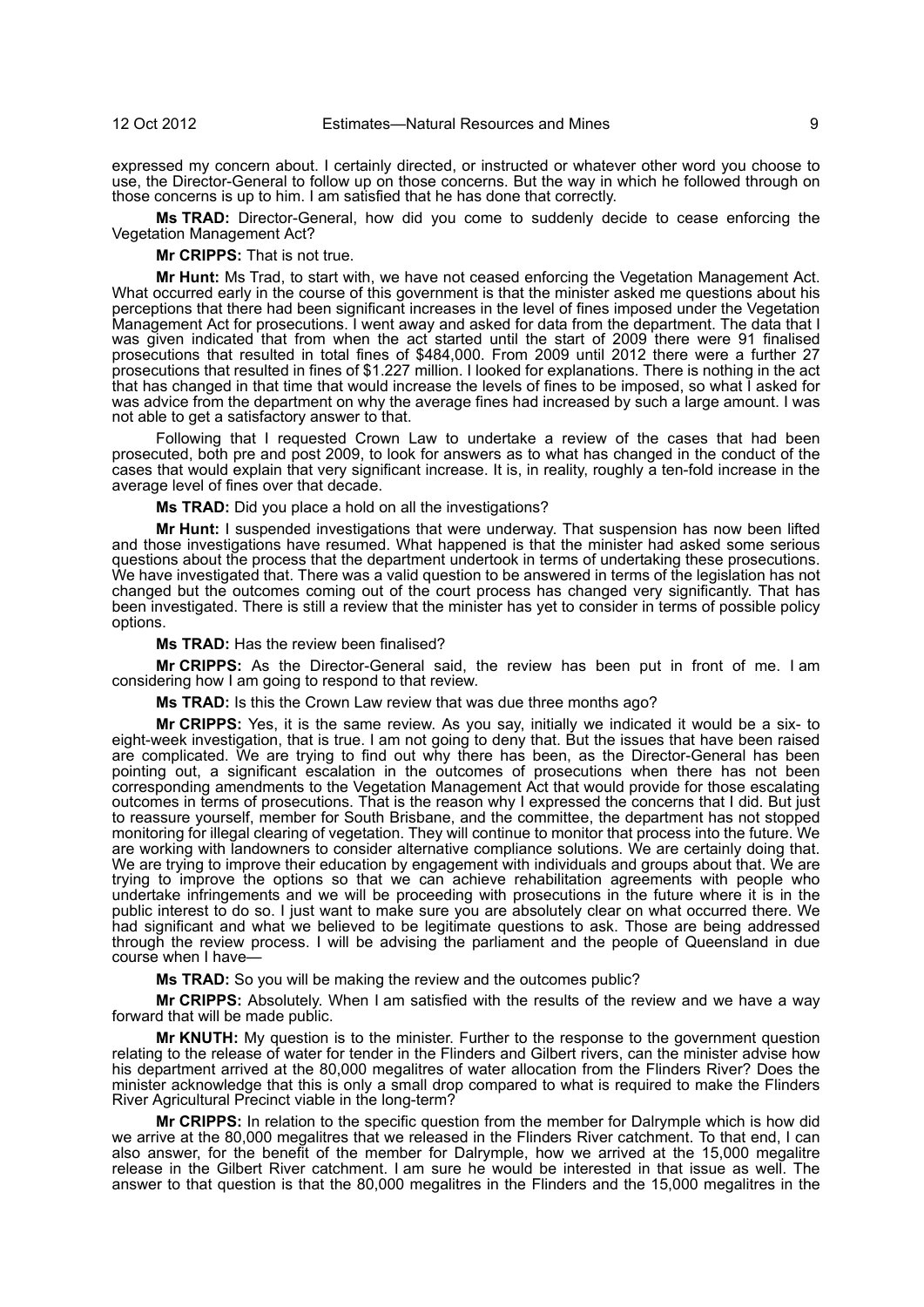Gilbert were the allocations of water that were available in the Gulf Resource Operations Plan immediately. They were the allocations that were available to me immediately for release under the plan.

Indeed I could have taken on board a view that I could undertake a review of the Gulf Resource Operations Plan and go through the full consultation process over the next 18-month to two-year period, which can often be the period of time that reviews of resource operations plans and water resource plans take to complete, but I chose instead to immediately make the water that was available in the existing resource operations plan available to these landowners and other interested parties in those gulf communities so that they could get on with the job of realising the opportunities for an irrigated agriculture industry in North-West Queensland as soon as possible.

The previous government had been asked on many, many occasions by the communities and the landowners in that area to support them to pursue a new economic string to their bow in the north west of this state. Until the dying days of the former government they gave them no support whatsoever. There was a brief flutter of excitement when the previous government woke up to the fact that this could happen and that there was significant interest in that area. They did very little to support the outcome. In fact, when I became the Minister for Natural Resources and the minister responsible for water resource planning I commenced the process for the release of this water.

People in North-West Queensland—landowners, industry groups and civic leaders—have said to me that they feel that the current allocation for release will not necessarily meet the needs of everyone in that area, and I am happy to acknowledge that. I acknowledged that publicly at the forum in Hughenden in late July when I announced the release of this water. I acknowledged that when I met with a number of these groups and civic leaders to discuss this issue.

Member for Dalrymple, the amount of water that I have released is what I had available to me at this point in time and I was not prepared to wait and delay the opportunities for the communities in the north west of Queensland any longer. I have already indicated that I am perfectly willing, if there is a strong take-up of the water from this release and if the research being done by the CSIRO indicates that there is more sustainable potential and we can find that water on a sustainable basis, to bring forward the review of the Gulf Resource Operations Plan from 2018 and try to find more water on a sustainable basis as soon as possible.

The reason we released those volumes is because they were immediately available and I was not willing to muck around any longer, like the previous government did. I want to give the people and the industries of North-West Queensland an opportunity to grow on a sustainable basis as soon as possible.

**Mr KNUTH:** I accept the answer. I believe that the question has been well answered. Likewise, I do not think there can be a perception that you are doing something for irrigation development in the area. The irrigators—

**CHAIR:** Do you have a question? That is starting to become a statement.

**Mr KNUTH:** Irrigators know that this is only a drop in the ocean. We are looking at a river system that produces nearly 400,000 megalitres and 80,000 megalitres have been granted to be provided. It is nowhere near enough to provide that opportunity.

**Mr CRIPPS:** I am happy to respond. I think the negative attitude of the member for Dalrymple towards what is being achieved at the moment is very unfortunate for the communities of North-West Queensland. He would know, or at least he should know, that there are already people undertaking irrigated agriculture activities in North-West Queensland. So there are the foundations for an irrigated agriculture industry in those areas. They have been pioneers of these initiatives and I fully support them and congratulate them on the work that they have been doing. The opportunity for an additional 80,000 megalitres of water in the Flinders and 15,000 in the Gilbert will support, enhance and augment the efforts of these pioneers further.

It is really unfortunately that we have such a negative attitude from the member for Dalrymple and others about the current release of water.

**Mr KNUTH:** There is no negative attitude. I find that offensive and I ask the minister to withdraw. I just commended the minister for his response before.

**CHAIR:** It is not a point of order.

**Mr KNUTH:** I am not making a negative remark, Minister. I am just saying we need certainty and opportunity. Irrigators acknowledge this is not enough. It is a step in the right direction.

**Mr CRIPPS:** I am glad that he has raised the issue of certainty because there is a very serious issue to deal with in this regard. When we have a release of allocated water during this process we must have certainty and sustainability in the allocation of the resource otherwise we will end up in a situation where all sorts of complications can happen. The remedial efforts of the Commonwealth in relation to the Murray-Darling system is an example of what happens when water allocations are given to entitlement holders on an unsustainable basis.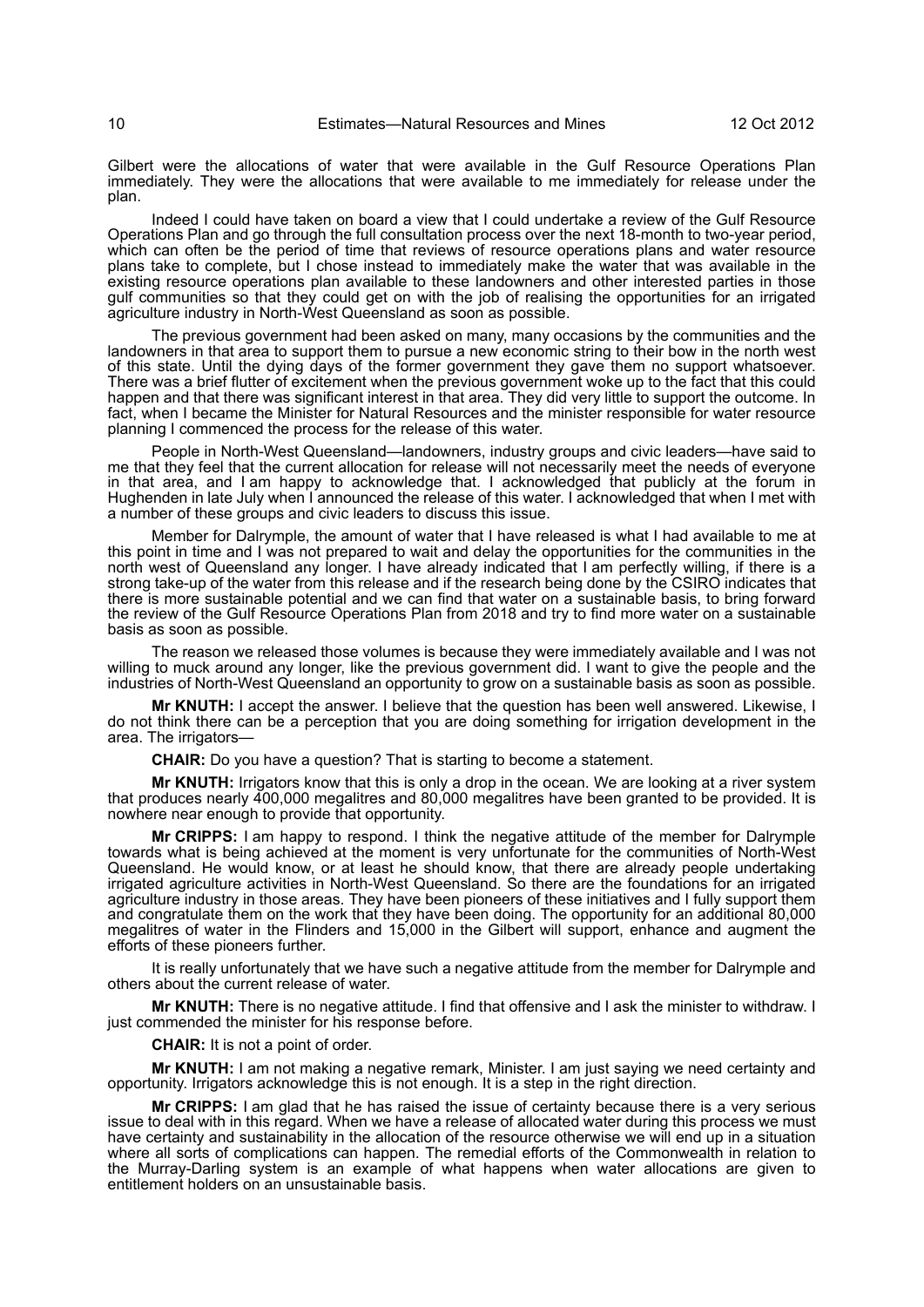The reason we chose to release the existing 80,000 and 15,000 megalitres in the Flinders and Gilbert respectively is because that is what is available in the resource operations plan now. To identify more water takes a review of the resource operations plan and perhaps even the water resource plan. We need to do that in a thorough, consultative and scientific way, but that would take time. So I am getting on with the job in terms of what I can do now.

I have already indicated publicly on a number of occasions that I am willing to bring forward the review in the future to deal with those issues if we have a strong take-up and if we can establish that more water can be located sustainably. But I am not willing to compromise or jeopardise the sustainable allocation of the resource to the people who already have an allocation in that area, who are already pursuing opportunities to have irrigated agriculture opportunities in the north west by rushing into a poorly informed release of additional water in that area. I am very enthusiastic about the future of irrigated agriculture in North-West Queensland, but I am not going to do so on an unsustainable basis because I would be negligent in my responsibilities as minister.

**CHAIR:** I have a supplementary to that, Minister. Has the department had any firm interest in the 80,000 megalitres allocation?

**Mr CRIPPS:** A very strong response. The tenders are closing, as I indicated in my earlier answer—I think to the member for Whitsunday—on 26 October. We will be assessing those applications as soon as we can and announcing the results as soon as we can because we would like to give people an opportunity to perhaps commence construction of infrastructure associated with irrigated agriculture in the north west during the existing dry season. I want to give them an opportunity to pursue the development of any necessary infrastructure that they need during the dry season. There has been a very strong response.

**Mr COX:** On a positive note regarding water, the Great Artesian Basin represents an important resource for inland Australia. The service delivery statement of the Department of Natural Resources and Mines at page 5 refers to significant savings of water through sustainable management of the basin's water resource by supporting agriculture and the resource sector. What programs are being supported by the Queensland government to ensure the sustainability of the basin? How is the water in the Great Artesian Basin allocated?

**Mr CRIPPS:** These are one of those responsibilities for water management in Queensland that I do have so I thank the member for Thuringowa for his question. In addition to the allocation of water from the basin in Queensland, the department also supports and delivers a number of initiatives under the Great Artesian Basin Sustainability Initiative and takes advice from the Great Artesian Basin Advisory Council.

Queensland is cooperating with the Commonwealth and other Great Artesian Basin jurisdictions to ensure that there is a whole-of-basin management approach, including implementation of the sustainability initiative to reduce losses from uncapped bores and open drains. That is one of the initiatives that has really been a great success story in the Great Artesian Basin. In the 2011-12 financial year the sustainability initiative delivered in the GAB water savings in the vicinity of 3,548 megalitres. Some 22 bores were capped and piped as part of that process, representing some 4,888 kilometres of inefficient and land degrading flowing bore drains. That is a great outcome for the sustainable management of resources in the GAB.

There are some additional benefits for the management of grazing and environmental benefits from participating in the scheme. Whereas previously water flowed uncontrolled across the landscape, the piping and capping of these abandoned bores means that livestock can be supported more effectively for grazing operations in that area but also native wildlife can take advantage of the effective management of that resource.

The water resource plan in the GAB identified 23,400 megalitres of general reserve and 10,000 megalitres of state reserve as unallocated water for future water needs in the area. There is demand for unallocated water in the basin from the resources sector, the agricultural sector and the urban and other commercial sectors. Some of the demand from new water users is already being met by the trading of existing water licences in the area.

In 2010 the department deferred the release of unallocated water from several general reserve resources due to uncertainty about the impact of the coal seam gas industry in the area. I think that is a prudent approach in the terms of the management of the Great Artesian Basin and its impact on the Murray-Darling Basin.

I think it is very important for everyone to understand the size of the Great Artesian Basin. It covers a very significant part of Queensland. Accordingly, the department will soon commence the process for the release of unallocated water from the general reserve by a competitive market based approach. The department is currently preparing a minor amendment to the GAB Resource Operations Plan which implements the water resource plan and simplifies and streamlines administrative processes for the release of unallocated water. The GAB Water Resource Plan commenced in 2006 and provides for the allocation, management and use of water in the artesian aquifers. Some of them are unallocated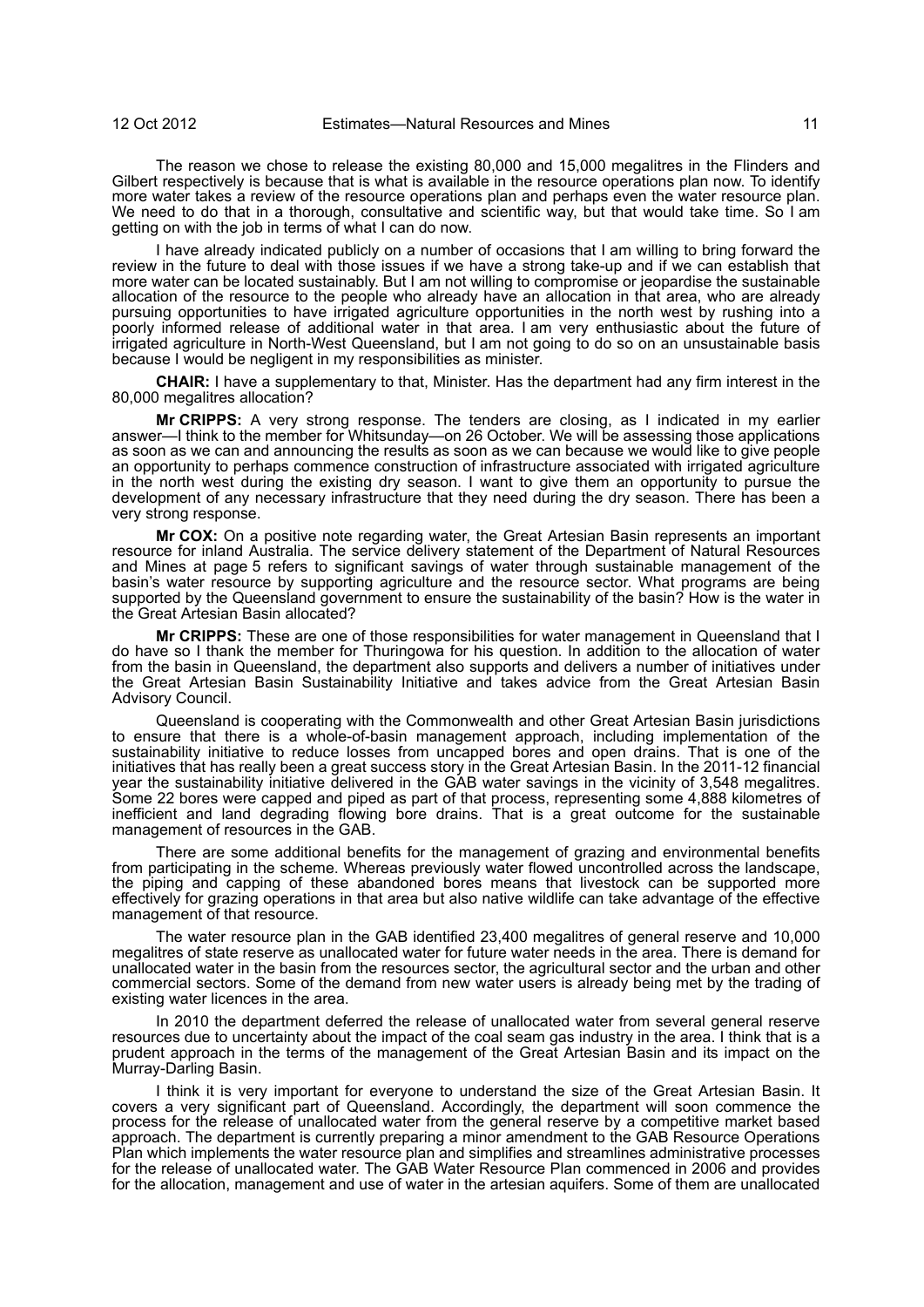water reservations for future demands as I have outlined previously. Those licences, when they are issued, will be tradable as with all mature water resource plans and resource operations plans in Queensland.

**CHAIR:** Has the pressure in the Great Artesian Basin built up at all since the capping of some of those bores?

**Mr CRIPPS:** I think what is important to understand in relation to the initiatives of the capping of abandoned bores in the Great Artesian Basin is that the magnitude of the resource and the size of the basin is so big. It is a rather difficult process to identify consistent improvements in pressure over time because of the size of the resource. What we do know is that by capping those bores that have been abandoned we have saved an awful lot of water—3,548 megalitres of water is a significant amount of water in anyone's consideration.

The real benefits I think will be seen from the ongoing efforts of this sustainability initiative over time where we see the opportunity for this basin to recover from use so far. That is not to say that the Great Artesian Basin is under all sorts of pressure at the moment, because I do think that there are opportunities for that unallocated water to be allocated for those uses that I outlined earlier—the resources sector, agriculture, further urban and community uses. If we can take the opportunity to cap those bores where they are not being used, that will obviously have positive outcomes for everybody concerned in the future.

**CHAIR:** I call the member for Beaudesert.

**Mr KRAUSE:** I refer to page 4 of the Department of Natural Resources and Mines Service Delivery Statement which outlines the pilot study into the potential for coordinated surveys in a greenfield development. Could the minister please highlight what benefit this study will be to Queenslanders?

**Mr CRIPPS:** I thank the member for Beaudesert for the question. Although he represents a regional and rural electorate, he also represents an electorate where there is a lot of growth in residential areas at the moment. So I can understand why he is interested in this particular issue.

The department is conducting a pilot study to address the potential for coordinated surveys in greenfield development sites for extending the survey model to other greenfield sites across the state. A number of greenfield sites in South-East Queensland have been declared urban development areas. Examples include the Ripley Valley, Yarrabilba and Greater Flagstone, which will be of interest to the chairman of the committee.

#### **CHAIR:** That is in my area.

**Mr CRIPPS:** Yes. When fully developed, it is expected that those areas, those greenfield sites, can accommodate up to 50,000, 120,000 and 120,000 residents respectively. So they are not insignificant developments on these greenfield sites. The establishment of accurate and robust spatial information will be very important for the success of these developments as they roll out over the next 20 years.

In recent years the spatial information division within the department has been working on initiatives to streamline the land development process and modernise Queensland's land boundary system, also known as the cadastre. Fundamentally, before construction work can begin on greenfield sites we would like to see a high-accuracy, well-coordinated framework established, with cadastral boundaries, engineering works and services all connected together. I think that is getting ahead of the game in terms of what we were talking earlier regarding the flood planning that has to occur. If we can get it right in the first instance when we commence work on these greenfield sites, it will give peace of mind for the people who are able to invest in these greenfield sites.

The framework would also be connected to the cadastre which would give more certainty in planning road services, infrastructure footprints and allotment configurations on these greenfield sites. The department believes that by doing so many steps in the development process indeed can be simplified and expedited. Planning has commenced to undertake a highly accurate survey across these greenfield sites, with the survey to serve as a pilot for these ideas.

Industry is also working with and supporting this initiative of the survey, and approaches have been made to local governments to inform them about this initiative and to invite them to be involved. The resulting survey will benefit industry in the spatial data area that underpins these developments because they are involved and, if we can have a state-of-the-art system in place at the commencement of these developments, then all the better for planning and certainty in the future.

The government, my department and certainly councils will benefit from much improved data being available to update their spatial data sets. Importantly, it is projected that the survey and associated activities will reduce development costs and that should flow through to a reduction in costs of the land for the general public.

**CHAIR:** Minister, as a supplementary to that—the member for Beaudesert and I were just having a discussion—are these desktop studies or are they on-the-ground cadastral studies as well?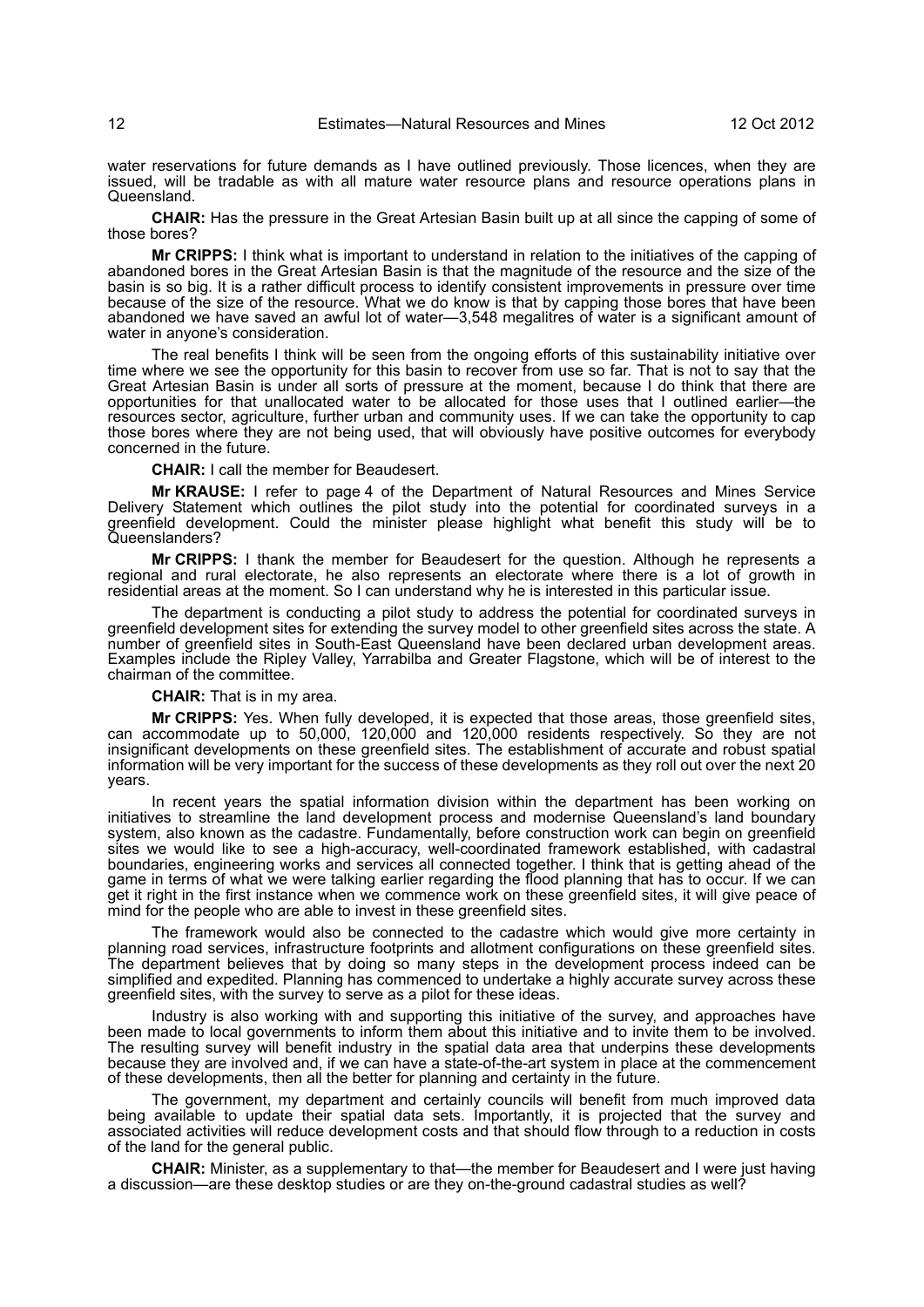**Mr CRIPPS:** They will be both. You cannot undertake the development of a sophisticated cadastral program without getting raw data from the sites that we are dealing with. I think one of the points that I would like to make in answering your supplementary question is that the project could lead to significant cadastral and spatial reform and improve systems overall for the state in the future. Should this pilot project be successful, if there are cost savings and regulatory improvements identified, changes could be made to the cadastral survey standards outside of these greenfield pilot areas to enable new schemes to be applied to other greenfield sites as well.

It fits in with other departmental projects that are going on at the time—electronic exchange of land related information and upgrading departmental data sets. There is a possibility that could be simpler and easier to do if we can get good results out of these particular trials.

**CHAIR:** I call the member for Whitsunday.

**Mr COSTIGAN:** Minister, I refer to page 5 of the Service Delivery Statement which makes reference to the amount of water Queensland has returned to the Murray-Darling system. How is the Queensland government involved in the Murray-Darling Basin Plan and what commitments are being made to contribute to targets for environmental flow?

**CHAIR:** This is another one that is actually yours, Minister.

**Mr CRIPPS:** Yes. This is one of the water management responsibilities that I do have under my portfolio, Mr Chairman. Queensland has been participating in good faith with the current development of the draft Murray-Darling Basin Plan. I have provided comments on the Murray-Darling Basin Plan as drafted by the Commonwealth. On numerous occasions our concerns relating to the science supporting the contribution expected from Queensland has been communicated to basin officials and the federal minister for the environment, Tony Burke.

The concerns of irrigators have been heard by me in particular. They relate to the compounding economic impacts on regional communities in the basin in Queensland that are reliant on irrigated agriculture to support jobs. It is very disappointing that the plan has not progressed to deliver certainty for irrigators in Queensland and the communities they support. So far Queensland has committed some 5,165 megalitres to the Murray-Darling system from Queensland. Members of the committee may have observed the controversy in New South Wales communities from the release of the draft plan. We have become also very frustrated since the previous government committed Queensland through a referral of its powers to the Commonwealth under the Water Act. The Newman government, as you would be aware, has sought legal advice about our options in relation to that referral of power.

We have been providing feedback in good faith through this process to the Murray-Darling Basin Authority to assist with the development of the plan. But it is very important that the plan strikes a balance between the competing water interests in the basin, that it takes account not only of the environmental objectives but also of the economic and social impact that it may have on communities in the basin. The authority released the altered proposed plan on 6 August this year for comment by the Murray-Darling Basin Ministerial Council. As I said before, I have provided comments on specific issues pertaining to Queensland to Minister Burke on 27 August this year, along with the agreed comments of the ministerial council.

We are pleased with some aspects of the altered proposed basin plan. Some of the concerns that Queensland had have been addressed in that process. In particular, we note that the authority now plans to undertake a scientific work program, which we have been asking for, in the northern shared area of the basin between Queensland and New South Wales to investigate the basis for the proposed local and shared reduction amounts in the northern shared basin.

I will continue to work with the authority and the Commonwealth government. It will be difficult for Queensland however, I must point out to the committee, to continue to support the basin planning process if our concerns are not addressed, particularly in relation to the inadequate attention paid to the key issues of implementation of the basin plan recommendations for recovering water out of the basin for environmental purposes. If we do not have a satisfactory answer to the concerns that Queensland has expressed consistently to the basin authority and to the federal minister, it will be very difficult for us to continue to support this process.

I cannot underline seriously enough the impact that a poorly implemented withdrawal of water entitlements from these communities could do to the communities in that area that are dependent on irrigated agriculture for jobs. I think Queensland communities in the Murray-Darling Basin really should be commended for the proactive way that they have sought efficiencies in water use, particularly in the last two decades. They are very responsible managers of this water resource. They know how important it is. It underpins the viability of their businesses every year. They are proactive about sustainable allocations of water in the Murray-Darling Basin. They believe that they really need to be listened to in terms of the implementation of this current plan.

**CHAIR:** I call the member for Thuringowa. This is an important question.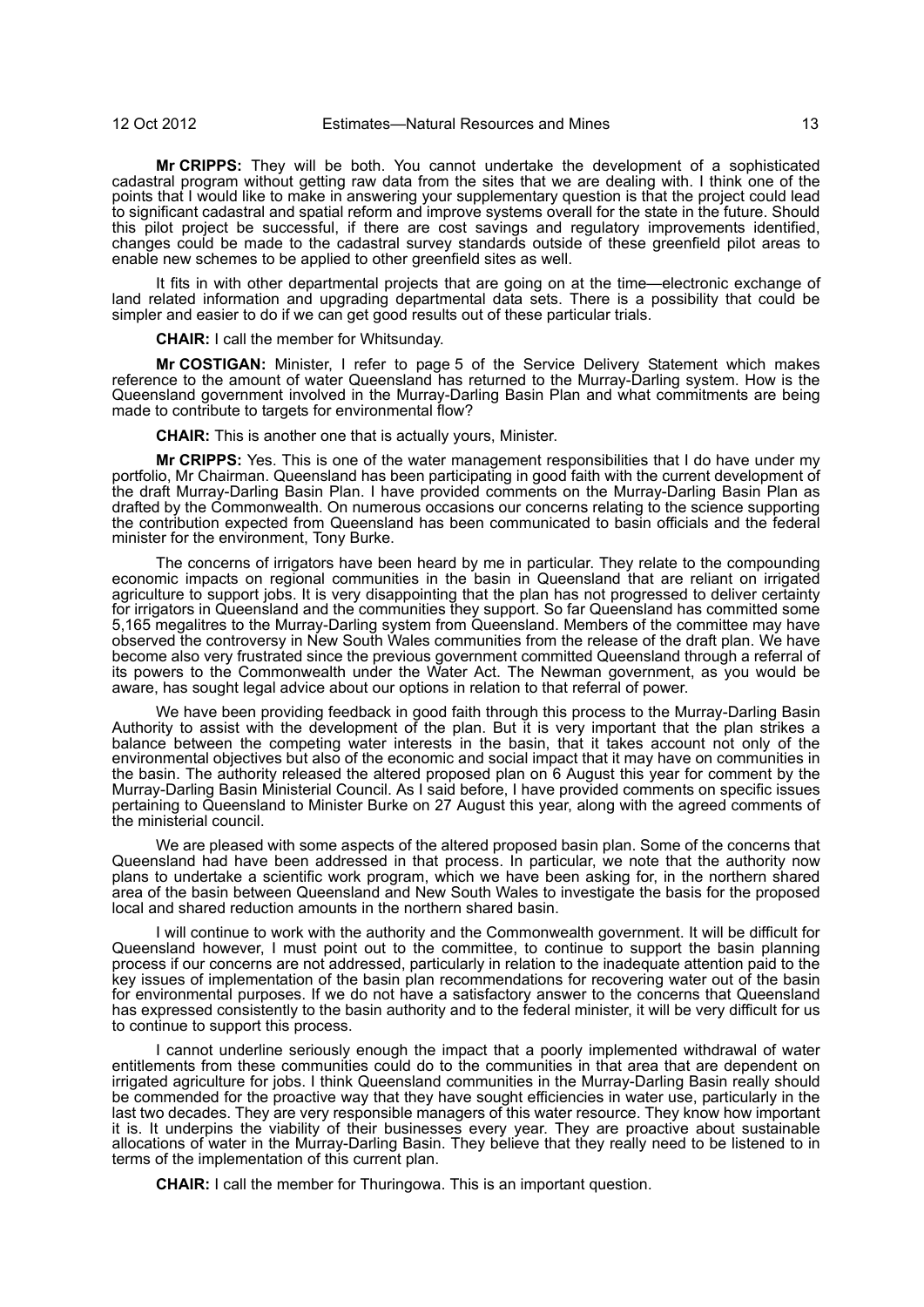**Mr COX:** Being a regional MP, this question is important to me. I refer to page 5 of the Department of Natural Resources and Mines Service Delivery Statement where the work to deliver a new address management system is outlined. The state government was recently made aware that the township of Mutchilba in North Queensland was not listed as a locality. Would the minister please outline his response to this issue and highlight how the local residents of Mutchilba will benefit from the delivery of this new address management system?

**Mr CRIPPS:** I thank the member for Thuringowa, a fellow North Queenslander, for the question. Certainly he would know that the concerns of the position of the people of Mutchilba have captured the attention of many people not just in Mutchilba but across the state and beyond the state. The plight of the people of Mutchilba has been highlighted regularly, particularly by Tom and Alex on Triple J. They have read out the weather in Mutchilba every day since July in support of the endeavours of the people of Mutchilba to have their locality re-established.

**CHAIR:** They sound like great supporters of Mutchilba.

**Mr CRIPPS:** They are. It is a strange relationship between Tom and Alex from Triple J and the people of Mutchilba but it has been mutually beneficial.

In July my department and I received a request to recreate the locality of Mutchilba in North Queensland. The township unfortunately over a decade ago was placed within the locality of Dimbulah, both wonderful places in North Queensland. The people of Mutchilba have always believed and understood their locality was on the map, but unfortunately it had not appeared on the place names database for some time. This caused concern not only for the people of Mutchilba in terms of their identity but because particular circumstances have arisen in recent times about the ability of emergency services to respond to call-outs in that community.

I requested my department to commence the process after I read a small article in the *Cairns Post* back in July. Subsequently, we were contacted by other people who became aware of the situation and I reassured them that the process had already commenced. We have undertaken a two-month consultation period. We have sought and interacted with and requested advice from the Tablelands Regional Council about the boundaries of the proposed locality of Mutchilba. This morning I actually had the opportunity to sign the brief, which will now be published in the *Queensland Government Gazette*, to officially name Mutchilba as a locality under the Place Names Act.

So the committee can be reassured in terms of that process that Mutchilba has been officially added to the state government's place names database. The council is supportive of this. The community of Mutchilba is supportive of this. I spoke yesterday with one of the leading proponents of getting Mutchilba back on the map. They are very pleased. They are having quite a party up there at Mutchilba today, celebrating their new-found identity. But in their hearts I do not think it ever left the people of Mutchilba. They are stoic people. Certainly they can be reassured on a serious note that, for the purposes of emergency service responses and for the purpose of interacting with organisations such as Telstra and Australia Post, Mutchilba will be officially recognised.

**CHAIR:** Minister, it is a serious issue. On a less serious note—

**Mr KNUTH:** Mr Chairman, I just want to advise people that Mutchilba is 30 kilometres west of Mareeba and it is the furthest northernmost town in my electorate.

**CHAIR:** I was going to highlight that the Mutchilba mardi gras has apparently got quite a name. I am sure I can see the member for Dalrymple in a grass skirt in one of these photos here.

**Mr CRIPPS:** I think it is the Mango Mardi Gras. That is the annual community event held in Mutchilba—a very prestigious event celebrating the importance of the mango industry to that area of the state of Queensland. I think it is a really good outcome. Certainly I wanted to make sure at the start of this process that the community of Mutchilba was not burdened with the onerous paperwork and the difficult process that can often be associated with changes to place names. I took a personal interest to make sure that they were not burdened with that paperwork, and we have a good outcome for them today.

**CHAIR:** I will encourage the member for Dalrymple to invite Tom and Alex from Triple J to the mardi gras. I am sure they will enjoy it.

**Mr GIBSON:** Minister, I would like to ask a question with regard to NRM funding. The reference is page 4 of the SDS. The current natural resource management funding programs were negotiated by the previous government with the Commonwealth. What has this government done to ensure the ongoing commitment to natural resource management bodies across Queensland? As the Commonwealth funding is set to expire next June, can you advise the committee what your department has done to secure the next tranche of funding from the Commonwealth?

**Mr CRIPPS:** I thank the member for Gympie for his question. He would be aware, as would many members, of the ongoing work of the community based natural resource management groups in their electorates. They are very important for a number of outcomes that are achieved regularly in NRM in local communities. Natural resource bodies in Queensland maintain an important link between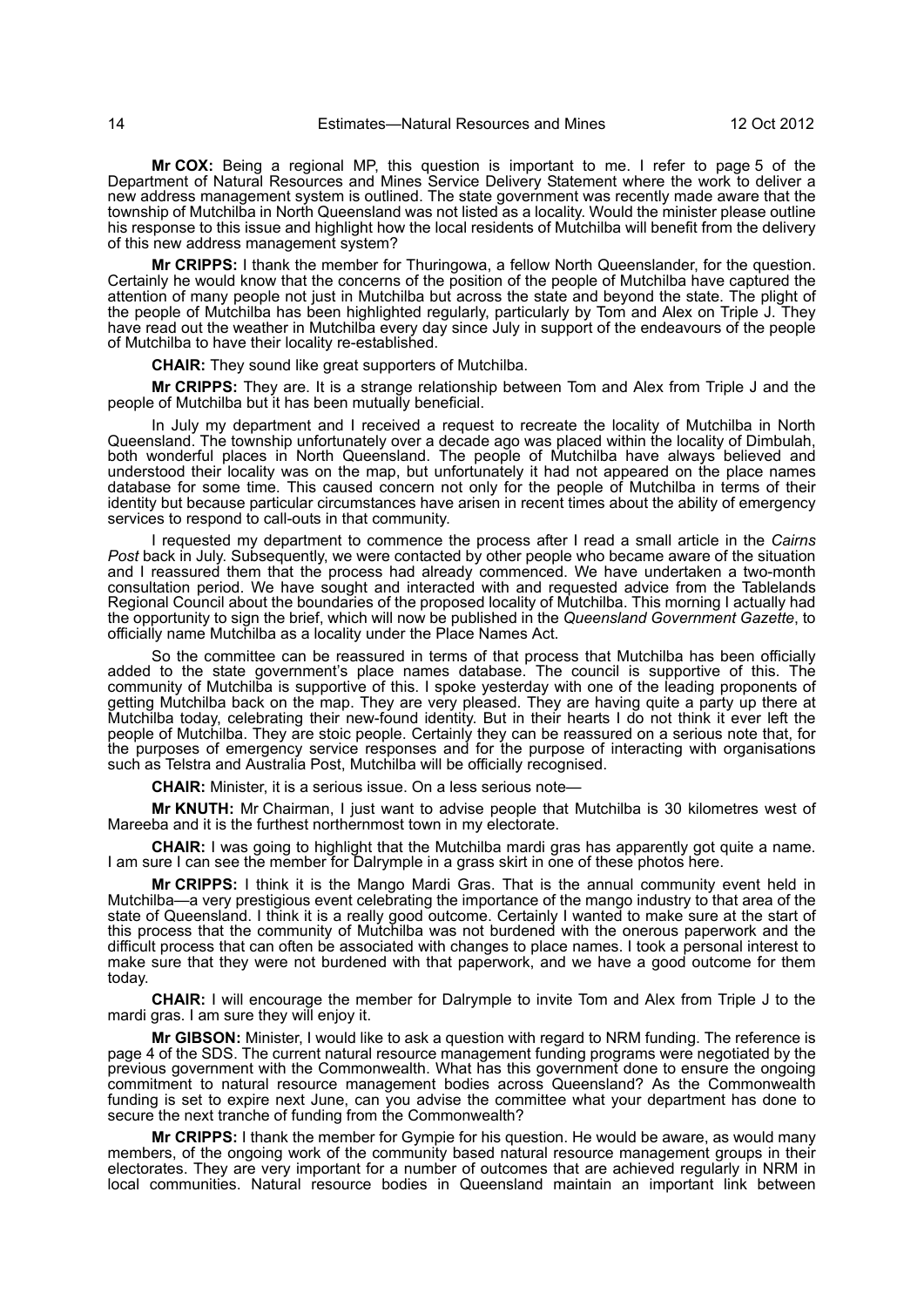grassroots landholders and support community actions on the ground in terms of natural resource management. Unfortunately, the previous government often sought to leg-rope, if I can put it this way, these regional NRM groups into delivering programs that were closely tied to political agendas. Unfortunately, these groups found themselves being Trojan horses on many occasions for policies that were closely aligned in some cases with election commitments designed to attract Green preferences around election time. That is unfortunate because it compromised those strong relationships with those community based groups which I believe know best in terms of pursuing natural resource management outcomes in those local areas. They were in the unenviable position of conflict between some of the practical and proactive work on the ground that they did in conjunction with landholders that actually improved natural resource management outcomes in streams, watercourses, improving water quality and bank stability in those watercourses and other worthwhile outcomes delivered on the ground.

Rather than seeing those community based groups bound with endless cycles of reporting, planning and seeking to ensure that they get next year's funding grant, this government is committed to providing funding that has been directed to projects that will bring about practical, on-the-ground outcomes. The messages that continually come to me across the state is that more action is needed on pest weed control and the management of feral animals such as feral pigs, feral cats and wild dogs.

In Cape York the feral pig control program has been found to significantly increase the survival rate of turtles. Initially some people may ask, 'What is the link between feral pig control and providing sustainable outcomes for turtles?' The answer is simple: feral pigs prey on turtle eggs in nests, and thousands upon thousands of potential turtle hatchlings unfortunately do lose their lives to feral pigs because of the uncontrolled nature of those feral animals in North Queensland, particularly on Cape York. But right across North Queensland they cause all sorts of problems in different ways.

In many instances, NRM is simple. It is about getting people out and actively working on the ground to plant trees in appropriate areas, to stabilise watercourses in appropriate areas and to do work on places like foreshores where they actually see an outcome. As we move into the next round of funding from the Commonwealth, the state will be seeking greater coordination with on-the-ground groups through existing NRM bodies and groups such as Landcare, catchment groups, other community based organisations where there is a lot of manpower on the ground—a lot of dedicated people. I think we will benefit from creating closer relationships between our regional NRM bodies and those volunteer groups.

As I mentioned earlier today, the state government is delivering on its commitment to provide \$11 million of funding to Queensland's 14 regional NRM groups to protect our natural resources. The Queensland regional NRM investment program funding is for on-the-ground projects and programs that are aligned with the government's NRM priorities, and they will be delivered by these community based NRM groups in the state's regions. Those on-the-ground projects will focus particularly, as I have mentioned, on pest and weed control, on improving water quality and enhancing sustainable agricultural activities. We are really committed to working with those NRM groups to get the best outcome for Queensland's natural resource management. Queensland's regional NRM bodies are the custodians of a significant amount of local knowledge, as I mentioned before, and they can make a real difference to the health of our local environment.

**Ms TRAD:** Mr Hunt, can you tell me how long the suspension or the hold on investigations was for tree-clearing breaches?

**Mr Hunt:** I do not have an exact date for you, Ms Trad. It would have been for about three months I think.

**Ms TRAD:** Can you take that on notice and come back to me with exact dates?

**Mr Hunt:** I will take that on notice, yes.

**Ms TRAD:** Mr Hunt, in your response to my earlier question you confirmed that your operational decision to place on hold all current investigations, withdraw an existing appeal and also review all penalties imposed since the Vegetation Management Act started was based on an interaction with the minister where his perceptions of the system had influenced your decision to take action. Can you confirm whether or not you kept a record of this interaction and the rationale for your operational decisions as per the Public Records Act 2002 and as per the Premier's protocols for communication engagement between the ministerial office and the Public Service? I table a copy for the benefit of the committee.

**Mr Hunt:** I think I should be clear that any decisions I made were not based on the perceptions the minister had. Decisions that I made were based on the data I obtained from the department in relation to the actual level of prosecutions and the fines that had been imposed over those periods. My decisions were based on data; they were not based on perceptions.

**Ms TRAD:** Mr Hunt, with all due respect, you did say earlier in your answer to my question that the genesis of your action was initially an engagement with the minister—an interaction with the minister. The minister, I see, is nodding his head.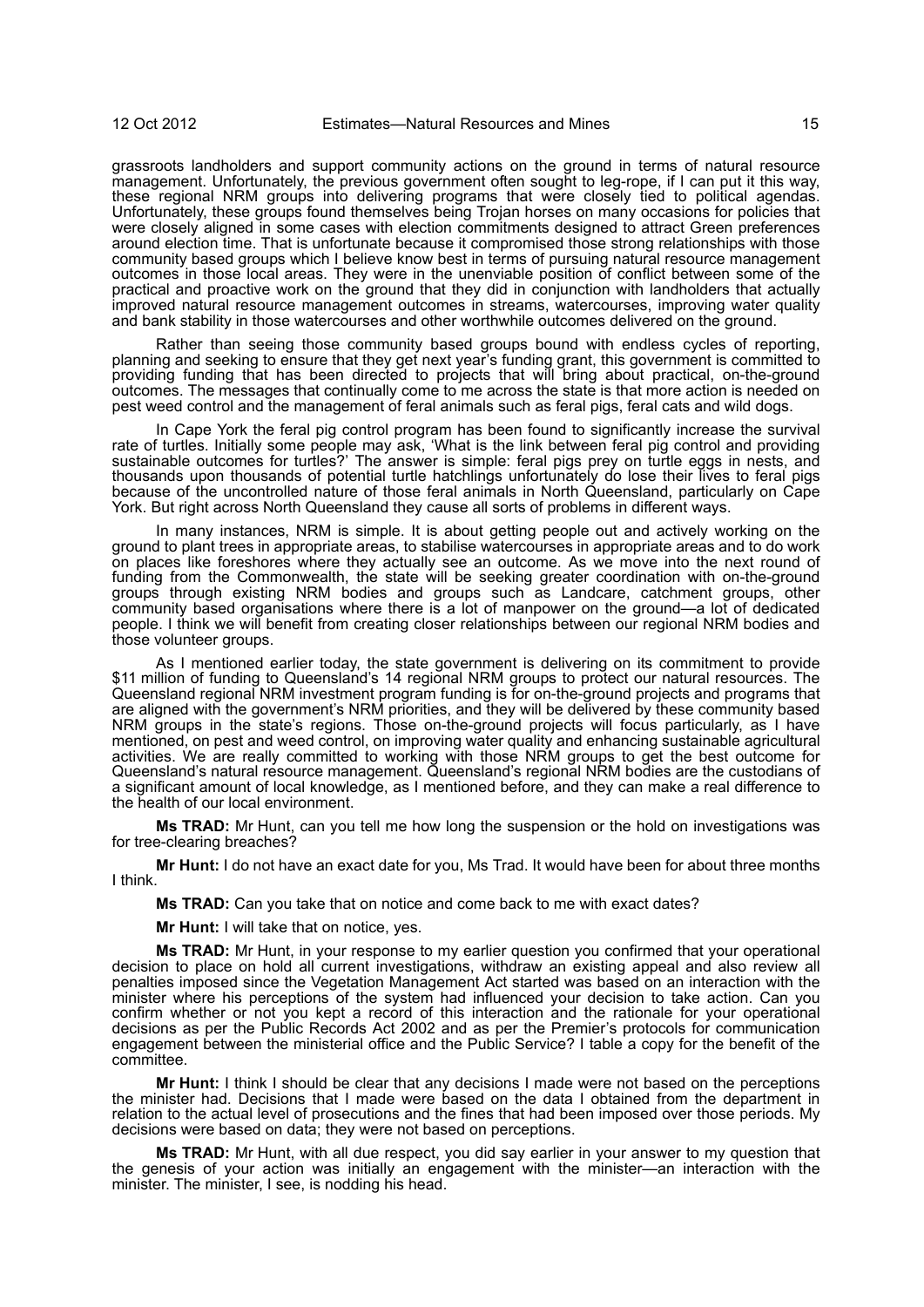**Mr Hunt:** Absolutely. I interact with the minister every day. That is the nature of the role of a director-general. The minister asked me a question. I think I made that clear before. He made clear to me that he had a perception that fines had increased. I went away and obtained data which actually confirmed that there was a valid question to be asked in relation to that. Then I acted in relation to that data.

**Ms TRAD:** Why could you not conduct the review in parallel with the actual investigations ongoing? Why did you feel the need to suspend the investigations, to place them on hold?

**Mr Hunt:** I needed to understand what was happening in the whole process. This whole area of the agency was new to me. I had been responsible for the Vegetation Management Act at that stage for a matter of weeks. I needed to understand the entire process that was underway before I could satisfactorily allow it to continue.

**Ms TRAD:** Mr Hunt, as an experienced public servant can I ask whether or not you think it is appropriate for a public servant to change operational actions based on questioning from the minister?

**Mr Hunt:** As I stated, I made the decisions that I made on the basis of data that I received from the department. I see nothing inappropriate in that. Can I also be clear that there were a number of prosecutions that were already on foot which also continued. The one appeal that was dropped was the department appealing for a more severe fine to be imposed than the court had imposed.

**Ms TRAD:** What is the status of that, Mr Hunt?

**Mr Hunt:** The instruction that I gave was that we were to abide by the decision of the court.

**Ms TRAD:** And it is currently before the court?

**Mr Hunt:** No, that one has finished now.

**Ms TRAD:** Let us interrogate this data that you keep talking about. I will ask this question of the minister. Minister, in relation to your press release of 19 April, you say that since July 2009, 23 prosecutions have been finalised for offences totalling over 15,000 hectares of illegally cleared vegetation resulting in approximately \$1.3 million in fines. Sorry, I have rounded up. The statement made it clear that you considered this to reflect an increased rate of prosecution—in fact, an overly aggressive rate of prosecution. Minister, in response to your question on notice No. 1 you identify only three breaches of illegal clearing determined by the courts, not the 23 prosecutions finalised which you reflect in your press release. Why does the same response identify only 33 hectares and approximately \$100,000 in penalties compared with your press release of 15,000 hectares and approximately \$1.3 million in fines?

**CHAIR:** Can I get some clarity? Is that over the same time period?

**Ms TRAD:** Yes.

**Mr CRIPPS:** It is a fair question and it is a matter of interpretation of the data that is coming through. If I can explain, there appears to be a lag time in terms of the times at which the particular infringement of the Vegetation Management Act took place and the process of investigating, prosecuting and imposing the infringement notice. My advice from the director-general is that the differences in the data that I provided in the press release I think that you are referring to-

**Ms TRAD:** 19 April.

**Mr CRIPPS:**—and the answer in the question on notice relates to the delays in the lag times and my making public the data that I had at the time you are referring to and the information we have provided to you in the question on notice. So we have updated data to provide to you in the question.

**Ms TRAD:** Minister, taking on board your answer now, what you are saying is that from April until the time when you answered this question, in October of this year—a matter of months—there has been a decrease in the prosecutions? In April you are saying there are 23. Now you are saying there are three. Where did 20 go? That is not about satellite data and following up investigations.

**CHAIR:** Let the minister think about this. It is a complex question. I am having trouble understanding it.

**Mrs MILLER:** Does anyone in the department know the answer?

**CHAIR:** Would you like to take that question on notice, Minister?

**Ms TRAD:** Perhaps I can ask the director-general a follow-up question.

**CHAIR:** Do you want that taken on notice?

**Ms TRAD:** Yes, I do, of course.

**Mr CRIPPS:** I am happy to take that question on notice, but can I reassure the member for South Brisbane that my understanding is that the differences in the figures relate to some delays in data coming through. There can often be delays in finalising court proceedings and prosecution decisions. The data that I may have provided in my public comment from the reference you are making—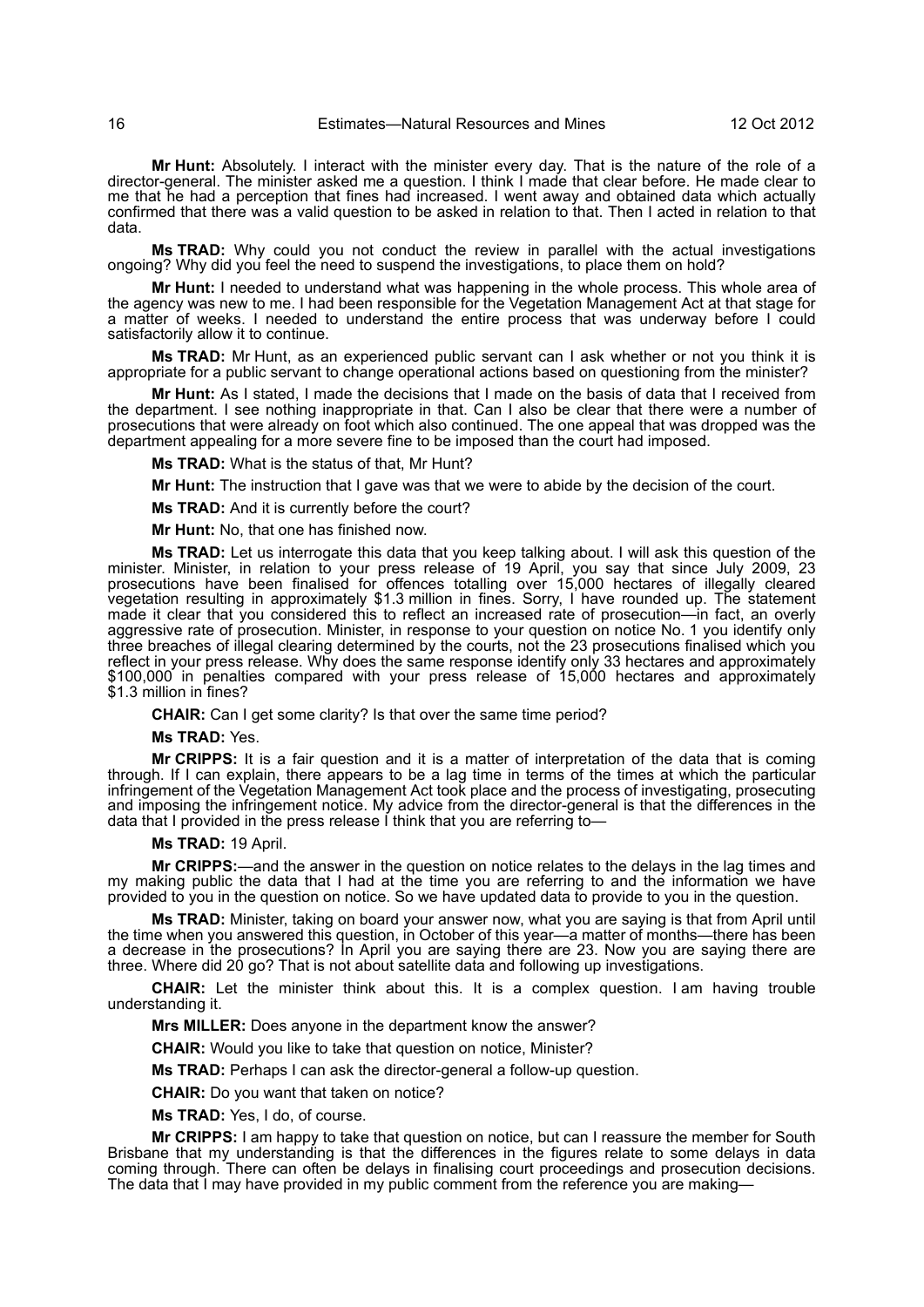**Ms TRAD:** 19 April.

**Mr CRIPPS:—**in the media release or the public comment in April may be different from the material that we are able to provide to you in response to a question on notice because of the updating of the data.

**Ms TRAD:** Well, I would appreciate it if you could table that information.

**Mr CRIPPS:** I am happy to do that, member for South Brisbane.

**CHAIR:** For clarity for me and other members of the committee—

**Ms TRAD:** I am sorry, Mr Chair, I think it is the allotted opposition time for questions.

**CHAIR:** There is no allotted time.

**Ms TRAD:** Oh, okay, I will take note.

**CHAIR:** Just for clarity, are you saying that some of those fines were not finalised for the actual official parliamentary records that you have put out; is that what you are saying?

**Mr CRIPPS:** The information that we will provide in the answer to a question on notice will be the most up-to-date information we have at the time the question is asked. What I am saying to the member for South Brisbane is that, if there is an inconsistency in the information that I have provided when publicly commenting on the issue in April, and the information we are providing now with a response to a question on notice, it could be that the data has been updated since that time and we will provide some clarity through the question that we have taken on notice.

**Ms TRAD:** Thank you, Minister. Director-General, could it potentially be the case that the 20 missing prosecutions between the minister's press release from April this year and the response to question on notice No. 1 have actually been finalised because they have involved voluntary admissions of guilt by the prosecuted party and they did not proceed to a court determination? Is that highly likely?

**Mr Hunt:** That is possible. I suspect the answer to the question is that it relates to the year in which the breaches occur and these things take several years to get to court at times. A breach in 2009-10 may have been determined by now. A breach in 2011-12 is very, very unlikely to have reached court by now.

**Ms TRAD:** I do not dispute your answer but it does—

**CHAIR:** Member for South Brisbane, they are going to answer this question on notice. Why are we still—

**Ms TRAD:** No. I am entitled to ask some questions. We talk about the data and I am interrogating the methodology. Thank you, Chair.

**CHAIR:** It sounds like—

**Ms TRAD:** Just—

**CHAIR:** Excuse me, member for South Brisbane, haven't you asked that question on notice? Isn't that data going to be provided with a question on notice?

**Ms TRAD:** In reference to the way the department finalises penalties and manages the Vegetation Management Act, I am entitled to ask some questions which will give further information—

**CHAIR:** But it is not much use wasting the time.

**Ms TRAD:** Thank you, Chair. I will continue on with my questioning.

**CHAIR:** Are you sure?

**Ms TRAD:** Yes. I just find it very interesting that 20 prosecutions may have been finalised in a matter of months when it takes several years for investigations to be completed and data to be collected. I am just saying that there seems to be a lot of traffic between the minister's press release and the actual response to the questions on notice. I guess it just does not seem overly aggressive to me.

Minister, in your answer to question on notice No. 5, I think it is, in relation to the staffing positions within your department—sorry, it is question No. 6—there seems to be a lot who have now been sacked or made redundant from the vegetation management area. Can you quantify how many positions have been made redundant from all areas involved in vegetation management in Queensland and how that reflects as a percentage of the entire number of people who were employed at the time the LNP came into government?

**Mr CRIPPS:** Mr Chairman, in relation to my response to question on notice No. 6, we have provided a significant amount of data on positions as they relate to classifications as per the request of the question on notice. In relation to the specific question the member for South Brisbane has posed today, there is not any direct individual data for positions with job titles allocated to them, so I will have to take the specific question on notice in relation to those job titles relating to vegetation management, if the member does not mind.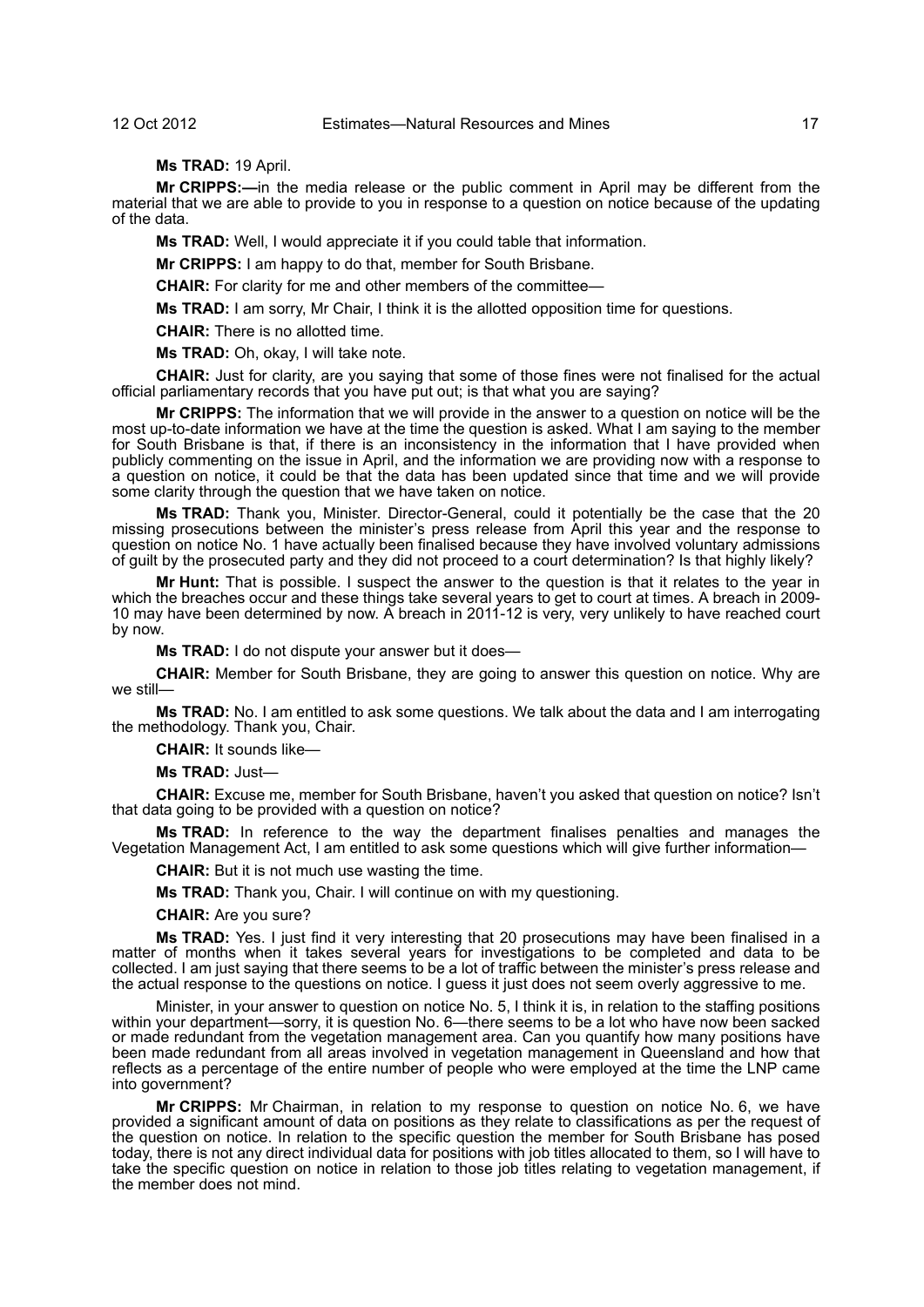### **Ms TRAD:** Thank you.

**Mr CRIPPS:** What I will say in relation to the process of the restructuring of the Department of Natural Resources and Mines is that that process was undertaken very carefully by my department in consultation with me and the director-general and senior managers of the department and it was based on three principles. The first principle was that I was not willing to entertain any reduction in front-line positions in the mine safety area of my department in the Mines Inspectorate. The second principle was that I wanted to minimise the number of positions that would be discontinued in regional and rural areas of the state. I put that cap at 25 per cent—so no more than 25 per cent of the positions were to be discontinued in regional and rural areas of the state. That was done primarily in recognition that many of the services the department provides are in regional and rural areas in the resources sector and the management of natural resources. Many of our clients, our stakeholders, our customers of the department are located in regional areas.

The third one is the one that I wanted to touch on in relation to the member for South Brisbane's question. One of the rationales for the way that we identified positions to be discontinued was that they would be related specifically to the agenda of the government for regulatory reform. It is no secret that we are seeking to reduce the red-tape and green-tape burden on business and communities throughout the state. Therefore, the positions that we identified outside those two other criteria were ones that were going to be associated with significant policy reform.

In relation to the Vegetation Management Act, I have indicated that we will be looking to streamline and provide opportunities for less paperwork and bureaucracy in terms of the interaction between my department and our customers. I have announced initiatives such as reducing the number of permits that will be required for simple things, like the management of fence lines. The member for Dalrymple will know that after the Cyclone Yasi event in North Queensland in the hinterland areas and the wooded country a lot of large vegetation fell on fence lines, so I want to simply provide opportunities for regulatory relief in relation to the management of fence lines.

I also want to provide relief for the management of fire risk in terms of managing vegetation, for the management of woody weeds, for encroachment in areas and, importantly, for fodder harvesting for a lot of pastoralists, which is an extremely important practice for the maintenance of those stock. Those processes are currently tied up in significant regulatory interactions between my department and the customer or the client. I think they are basic, everyday land management practices that almost all Queenslanders would consider should not be the subject of overly burdensome regulatory arrangements, so I want to simplify and streamline the permitting system—not abandon it—for simple land management activities like the ones I have outlined today.

Mr Chairman, in terms of taking the question from the member for South Brisbane on notice, I want to thank my departmental staff for bringing me those figures. In relation to staff who are engaged in vegetation management activities in the department, of the positions that were discontinued in relation to vegetation management, there was one permanent officer and two temporary officers who had their positions discontinued.

**CHAIR:** So there is no need to take that on notice now?

**Mr CRIPPS:** Not any more.

**Ms TRAD:** And as a proportion of the unit that was there?

**Mr Hunt:** There are staff all over the state in vegetation management. We have them both in head office and in regional areas and now in the department of science as well.

**Ms TRAD:** So how many are there?

**Mr Hunt:** We will have to take that on notice.

**Mr CRIPPS:** Those are the raw numbers.

**Ms TRAD:** So you are saying only three?

**Mr CRIPPS:** They are the raw numbers. There were three—one permanent and two temporary. To answer the member for South Brisbane's question exactly in terms of a percentage, we will take that on notice, if you do not mind.

**Ms TRAD:** Thank you. Minister, you raised front-line staffing before and talked about needing to maintain front-line staff in regional communities. I would actually say that we need to maintain front-line staff all throughout Queensland, but I refer to your response to question on notice No. 7 in which you indicate that 413 staff, or 14 per cent of your department's staff, were made redundant since your government took office. Can you advise me how many of these positions were classified as front-line in the MOHRI data under (a) the definitions applied as at 28 March and (b) the definitions now applied by your government?

**Mr CRIPPS:** In relation to the question that has been asked, I think I will give my chief financial officer the opportunity to provide a response to that, given it is a rather technical question. I have outlined the principles on which we were able to undertake the restructure of the Department of Natural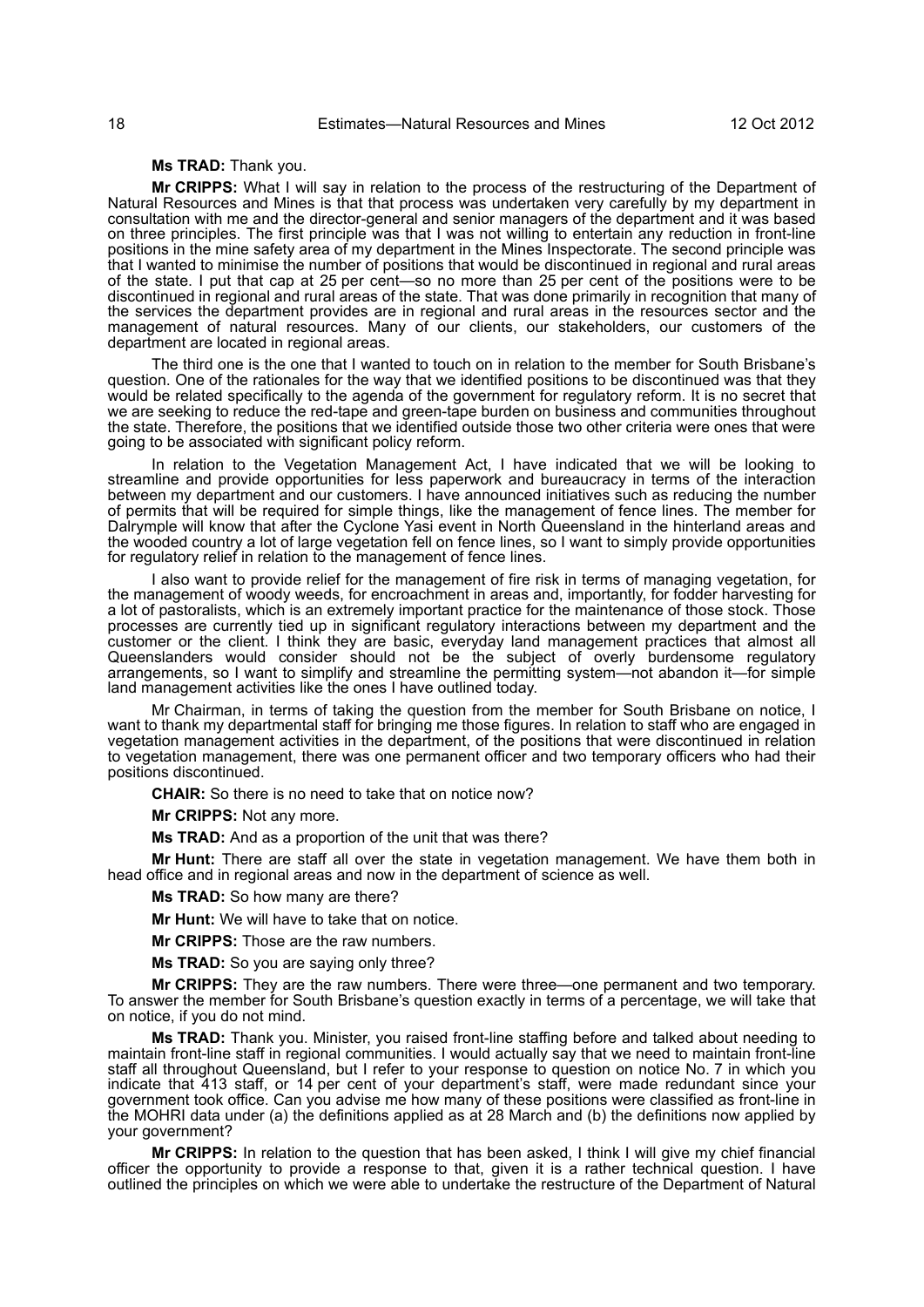#### 12 Oct 2012 Estimates—Natural Resources and Mines 19

Resources and Mines. I want to reiterate how grateful I am to all of the staff in the department, particularly my senior officers, for how we did that. I think we did a good job in difficult circumstances. I am pleased with the outcome in that it was a difficult process. Because the question in relation to the MOHRI data is of a technical nature, I will get my chief financial officer to provide an answer to that question.

**CHAIR:** Minister, can either the chief financial officer or yourself explain what MOHRI data is for the benefit of the committee?

**Ms TRAD:** Would you like me to explain?

**CHAIR:** You can.

**Ms TRAD:** The MOHRI data is the Public Service data system that actually collects—

**CHAIR:** So it is a name of a system?

**Ms TRAD:** It is the name of a system that has been used by the Public Service Commission for quite a number of years. It actually categorises every single public servant as per their position—so whether they are front line, whether they are administrative, whether they are professional officers, et cetera. So it gives you a data snapshot.

**CHAIR:** Is it across all departments?

**Ms TRAD:** Absolutely—every single one of the public servants who works in Queensland.

**Mr CRIPPS:** I am going to ask Ms Brenda Parker, our head of human resources, to come up and answer the question.

**Ms Parker:** If I am right, I think your question was what percentage of our front line is within—

**Ms TRAD:** As per the MOHRI definition.

**Ms Parker:** Yes. We have not actually changed the definition. We still use MOHRI as we have done for the last four or five years. We have not actually changed the definition. We are at the moment in this department at 21.54 per cent. Of the workforce that we are letting go, it is two per cent of front line.

**Ms TRAD:** Is that front-line definition as per the recent Public Service directive?

**Ms Parker:** Yes.

**Ms TRAD:** Issued by the Public Service Commission?

**Ms Parker:** Absolutely.

**Ms TRAD:** That is a different definition than the one—

**Ms Parker:** Yes.

**Ms TRAD:** So do you have the percentage of those through positions—

**CHAIR:** Can you ask your question through the minister.

**Ms TRAD:** Through you, Minister, can you advise what percentage of staff made redundant since 24 March in your department were actually front line, as per the definition which was in place at the time the LNP came into government?

**CHAIR:** That would be hypothetical, wouldn't it?

**Ms TRAD:** No, it is very real.

**CHAIR:** But you are asking for previous data that they will not have for the fact that the system— **Ms TRAD:** I can assure you, Chair, they have it.

**CHAIR:** Are you sure?

**Ms TRAD:** I can assure you.

**CHAIR:** Minister, are you happy to take that question?

**Mr CRIPPS:** I am happy for our human resources manager to answer the question.

**Ms Parker:** We would probably have to take that on notice because obviously there has been a big change in position titling et cetera around that sort of stuff. We could take that on notice.

**Ms TRAD:** Thank you.

**Mr CRIPPS:** Just to point out for the benefit of the committee, the member for South Brisbane has asked a couple of questions about how the MOHRI data was calculated under the MOHRI system that has been implemented for a series of years. She then asked the question about the most recent definition of the positions from the Public Service Commission. So that is the reason why—

**Mrs MILLER:** Front line.

**Mr CRIPPS:** That is why we will have to take that on notice.

**CHAIR:** That is where it was verging on the point of hypothetical.

**Ms TRAD:** Chair, there was nothing hypothetical about that.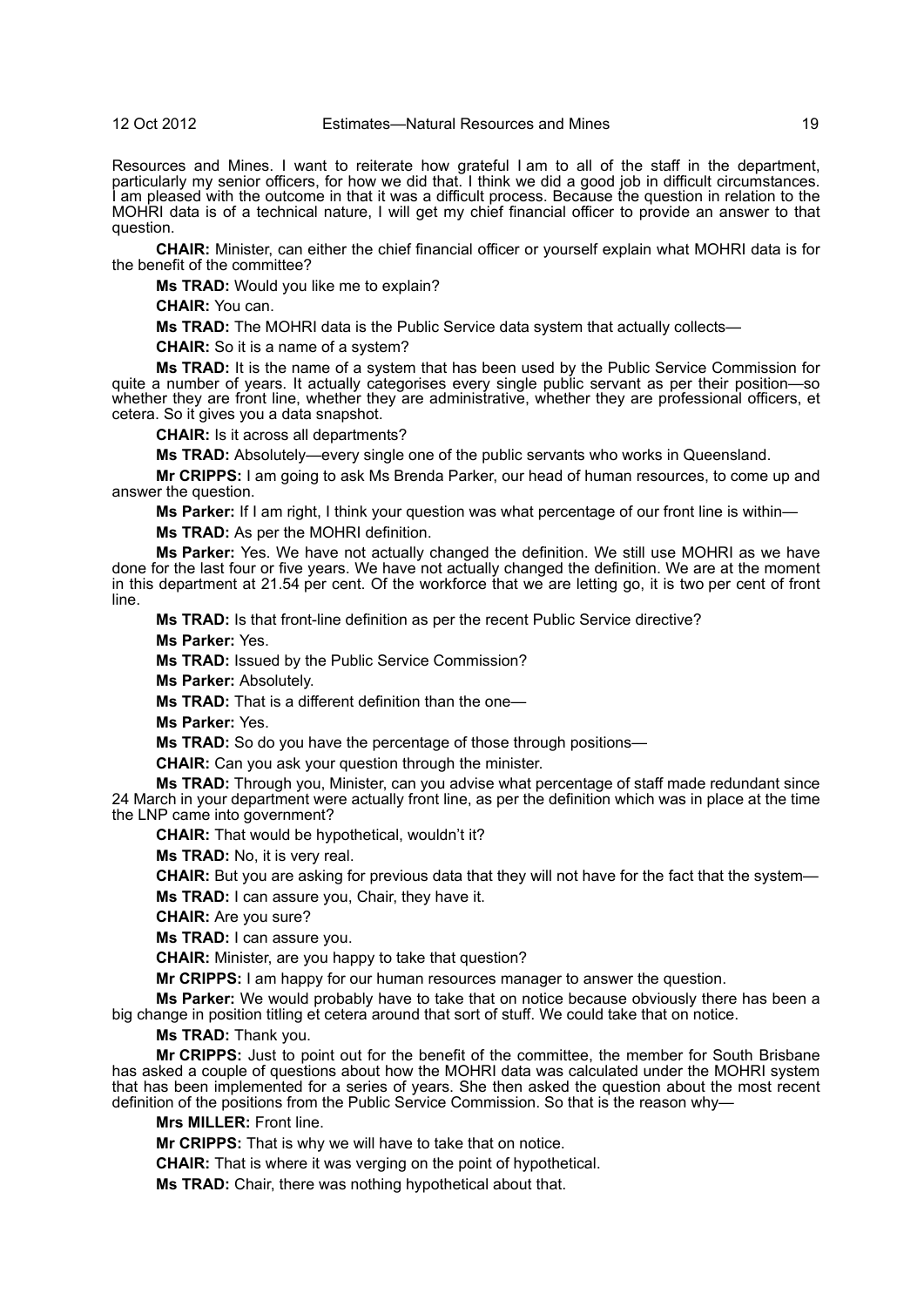**Ms TRAD:** Absolutely. Thank you, Minister, for protecting me from the chair.

**Mr CRIPPS:** That was not my intention. To be quite frank, I do not think the member for South Brisbane needs protection from anyone. The point I wanted to make for the benefit of the committee is that the question the member for South Brisbane asked related to MOHRI data numbers and then she asked for numbers under the most recent changes to the definition by the Public Service Commission. That is why there is a difference between the two figures she has been referring so. Certainly, we are more than happy to follow up by taking that question on notice.

**Ms TRAD:** Thank you.

**Mr KNUTH:** My question is to the minister. In reference to the government's answer to question on notice No. 6, will the minister advise if the Paddock to Reef Program will increase the regulatory burden on landowners in any of the reef catchment areas?

**Mr CRIPPS:** I thank the member for Dalrymple for his question. I can assure the member for Dalrymple that none of the initiatives in my department under the Paddock to Reef Program will provide any additional regulatory burden placed on landowners in the catchments in which that program is undertaken. The member for Dalrymple will be more than aware of my views in relation to the additional unjustified regulation on landowners in reef catchments in this state by the previous government. The Paddock to Reef Program, in contrast, is not about additional regulation; it is about working in a voluntary way with landowners to improve land management practices.

One of the great disconnects between the previous government and regional and rural areas was a fundamental lack of understanding by the previous government that our landowners are the best people we have on the ground to manage our natural resources, being land, water and, I believe, vegetation. For that reason, in relation to the Paddock to Reef initiatives that will be implemented through the department, we will always be working with them to try to seek better outcomes in practical ways for the management of those resources.

The thing that the previous government always had in their mind was a lack of confidence and faith in landowners in regional and rural areas that they knew what to do. I can assure you that, in so many of the agricultural industries that I and the chairman are familiar with, landowners—farmers—take every opportunity to adopt new practices, new technologies and more efficient ways of doing things to improve the bottom line of their business. If you adopt a cooperative working relationship with those people, with those industries and with those landowners across the state, you will inherently come out with better outcomes than the blunt instrument that is regulation, which was the modus operandi of the previous government. The Paddock to Reef Program will not result in any additional regulatory burden on landowners. It will be focused on providing practical outcomes for landowners to improve their land management practices.

**Mr KNUTH:** Will Paddock to Reef supersede the Great Barrier Reef protection legislation? I am using the words of the environmental risk management plan. Will there still be a \$35,000 fine for not filling out the forms properly and a jail sentence for not filling out the forms at all? Will that go?

**Mr CRIPPS:** Mr Chairman, in the same way that the member for Bundamba earlier today failed to comprehend that the basis of her question did not relate to my responsibilities as the Minister for Natural Resources and Mines, so too has the member for Dalrymple failed in this respect. Whilst the implementation and the funding for the Paddock to Reef Program does come through the Department of Natural Resources and Mines through our natural resource management initiatives, the member for Dalrymple would know that the environmental risk management plans put in place by the former Labor government were implemented through amendments to the Environmental Protection Act, which is the responsibility of the Minister for Environment and Heritage Protection.

**Mr KNUTH:** That is why I asked the question, because we had one but now we have two. You can understand why I have put that question to you.

**Mr CRIPPS:** No, I do not understand. If you had read the answer to question on notice No. 6, which you referred to in your question, we do not now have two of the same. We have a regulatory instrument through the Environmental Protection Act that is administered by a department that I am not responsible for. The Paddock to Reef Program is \$2 million worth of funding to provide assistance to landowners in evaluating the effectiveness of agricultural land management practices that have benefits for producers in these reef catchments as well as water quality outcomes. \$1 million of the funding is provided to the regional NRM bodies that we discussed before to coordinate the paddock scale component of the program and the remaining \$1 million is allocated to conducting water quality monitoring and evaluation. None of it is of a regulatory nature. There is no increase in the regulatory burden on landowners in the reef catchments as a result of the implementation of the Paddock to Reef Program. The program is not regulatory. The program provides information and support to encourage sustainable agricultural practices and planning and to improve land management practices. It is involved in extension and education, not regulation.

**CHAIR:** As a supplementary, there is no compliance involved in this? It is actually a voluntary program that landholders get involved with? Is that right?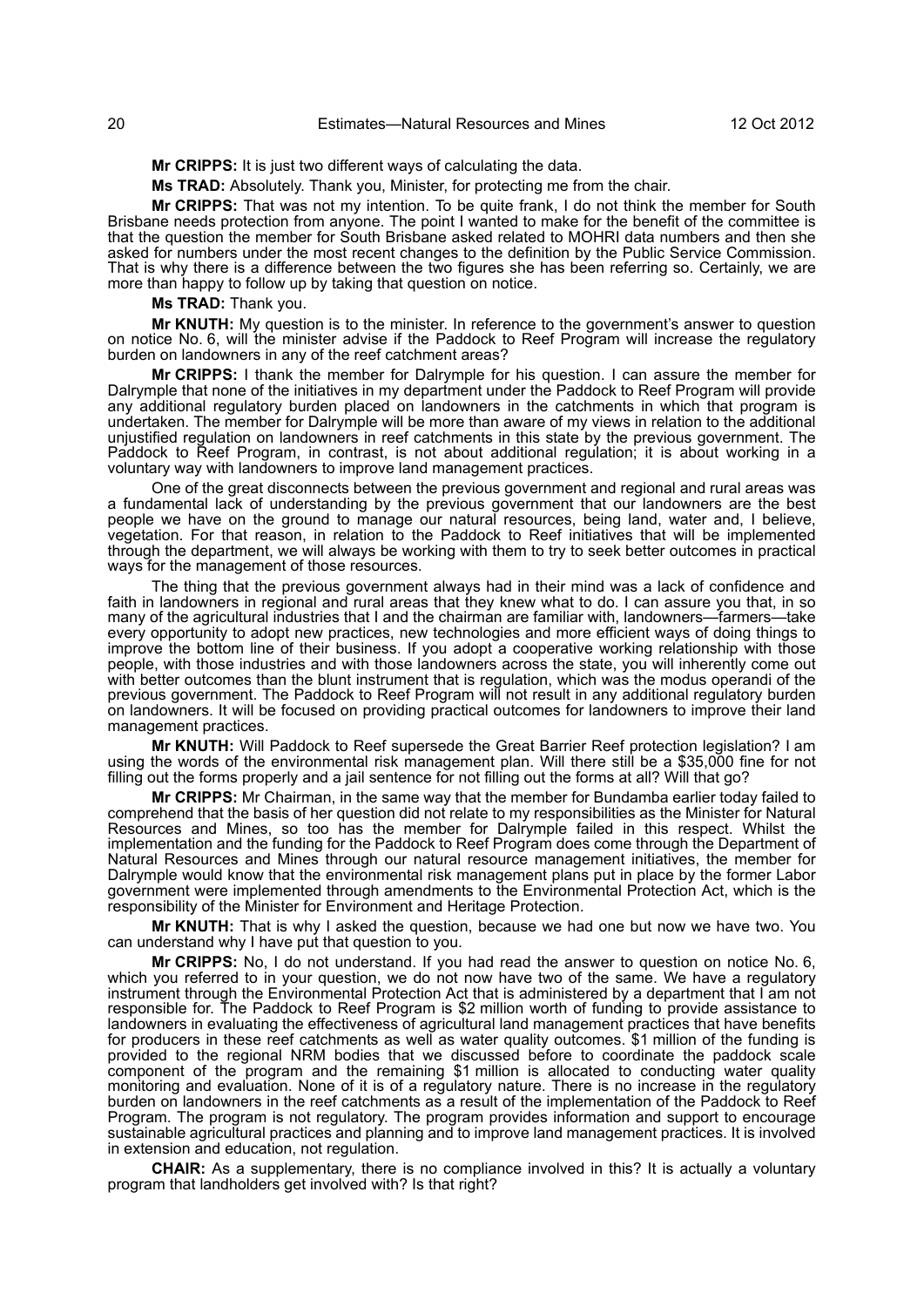**Mr CRIPPS:** It is an entirely voluntary program. It is a program that offers support to landowners. It is a program that offers additional information and encouragement for sustainable agricultural practices, land management practices, in these reef catchments. It will prove to be very beneficial, I am sure, to have this additional data to help us make informed decisions. It is not a regulatory instrument. I do not know how many more times I have to say it for the benefit of the member for Dalrymple. We do not have two systems now in Queensland regulating these land management practices. That is the responsibility of the Minister for Environment and Heritage Protection under the Environmental Protection Act. I am supporting the landowners through the Paddock to Reef Program.

**Mr KNUTH:** When landowners ask you to put their concerns about the regulatory side of it, you say that it has nothing to do with you?

**Mr CRIPPS:** No, I take on board their concerns. Those landowners are some of my constituents. My electorate is wholly contained within the area for which the environmental risk management plans apply in both the sugar industry and the beef industry. I am more than aware of their concerns. I must say that I have much more confidence in the administration of the legislation under the current Minister for Environment and Heritage Protection than I did under the previous government. The previous government demonstrated a total lack of understanding of the operations of rural landowners, of farmers, in the areas where they implemented this legislation—a fundamental and total lack of understanding.

**Ms TRAD:** Then why did we achieve a 14 per cent decrease in the run-off into the reef?

**CHAIR:** Excuse me, is that a question or is that a statement?

**Ms TRAD:** I am just addressing his misinformation.

**Mr CRIPPS:** I am happy to take the interjection. You might be surprised, Mr Chairman, that the member for South Brisbane will not be able to provide a skerrick of information or data that justifies her statement. She may be referring to a series of reports that indicates that suspended sediment and dissolved nutrients from catchment areas into the Great Barrier Reef lagoon are declining. That data is being collected under programs like the Paddock to Reef Program and the Reef Plan program that was signed between the state government and the Commonwealth government several years ago which the previous Bligh Labor government usurped by introducing an additional regulatory burden several years earlier than was agreed under the Reef Plan. That agreement was signed in 2003 and was supposed to go through to 2013 to achieve the quality of data that was required to make an informed decision about how to protect the environmental values of the Great Barrier Reef.

**Mrs MILLER:** As the minister would obviously fail a school based NAPLAN test on reading, comprehension and numeracy because he cannot answer any detailed questions in relation to the operation of his department, I now ask the director-general a question. Director-General, I refer to page 5 of Budget Paper No. 4—and I table this—where it details an increased efficiency dividend on your department from \$22.268 million this financial year to \$43.27 million from 2013-14 onwards. Director-general, do these mandated savings lock in further redundancies in your department? How do you plan to achieve these performance targets with less resourcing?

**Mr Hunt:** Thank you for the question. The savings targets that are in place there, or the staff losses that we have announced for the Department of Natural Resources and Mines, total 413. That is the full amount required to realise the full year savings in those forward projections. Everything that Treasury has asked for in relation to the Department of Natural Resources and Mines in terms of the current budget has been met in terms of the planned staff losses that we have in place.

**Mrs MILLER:** As a follow-up question, can you advise me how many sick days have been taken from 26 March to date in your department? How many officers have taken stress leave and also how many officers have accessed the Employment Assistance Service?

**CHAIR:** I assume, member for Bundamba, that you are happy to take these questions on notice. It is a fairly detailed question.

**Mrs MILLER:** I would think—

**Mr Hunt:** I will ask Ms Brenda Parker to come up again. She will be able to answer some of those questions straight away. We may as well get that answer.

**Ms Parker:** I can answer the second part of that question in relation to stress leave. We have had one person in July on stress leave, which has gone to WorkCover. It has not been substantiated. I would need to take the absenteeism and the EAS parts of the question on notice and get back to you.

**Mrs MILLER:** Director-general, for those whom this government takes great joy in sacking throughout your Public Service—

**CHAIR:** There is no need for that, member for Bundamba. I do not think anyone would take any joy.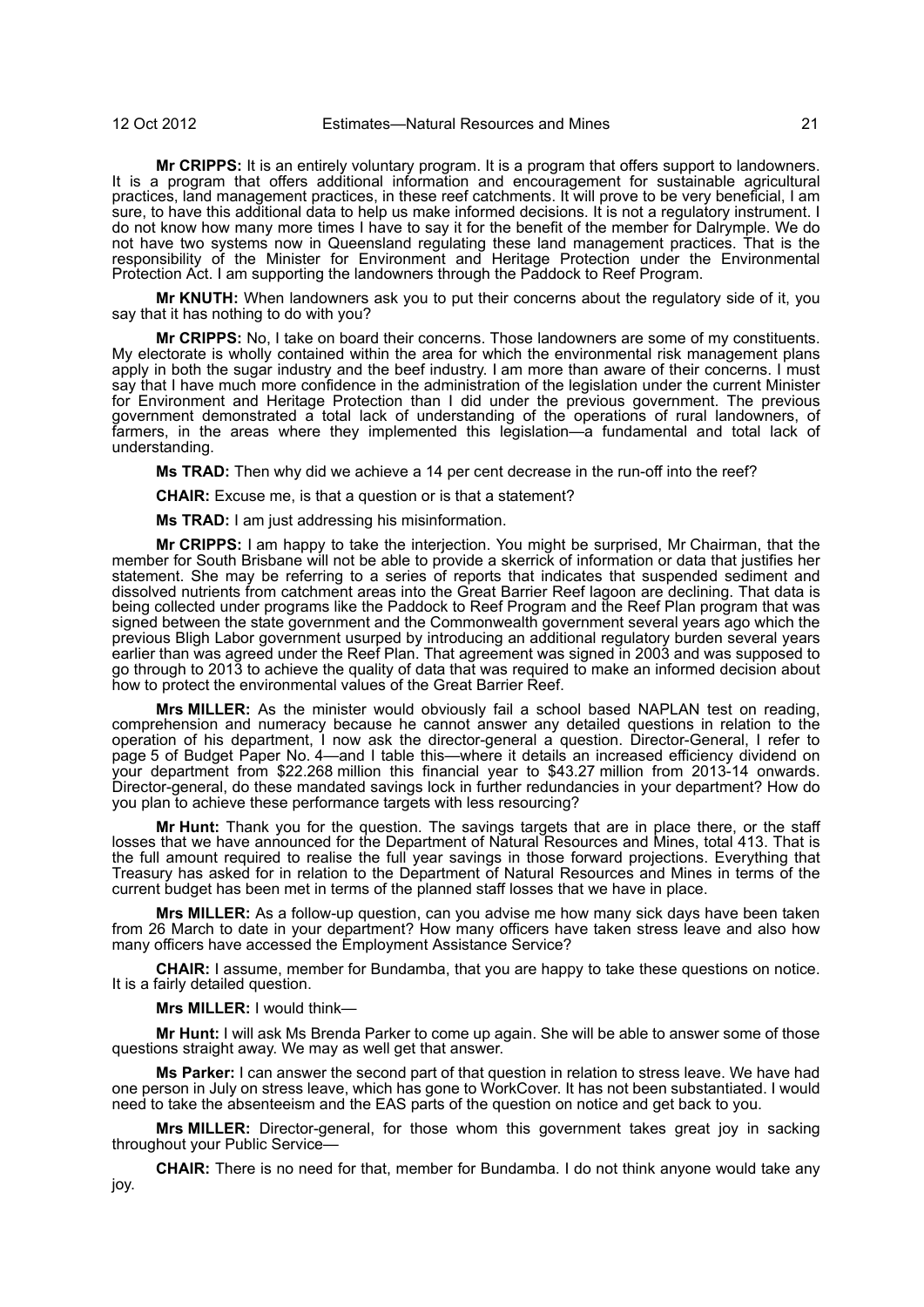**Mrs MILLER:** In relation to page 10 of SDS can you advise me about whether any of your officers have been quite distraught in hearing that their employment is being terminated which would result in their houses being sold and would have incredible impacts on their family?

**Mr CRIPPS:** Point of order—

**CHAIR:** Member for Bundamba—

**Mrs MILLER:** I am asking the director-general.

**Mr CRIPPS:** Point of order, I have reflected on that. I am not willing to tolerate the allegation from the member for Bundamba that I or any member of this government take any joy from the restructuring of our departments. I will not tolerate that. It is a very difficult process to have been involved in—

**Mrs MILLER:** Poor petal.

**Mr CRIPPS:**—as minister. I am happy for the legitimacy of the question, other than the allegation at the start of the question, to stand. I am going to have to ask the member for Bundamba to withdraw and to rephrase the question so as not to make an allegation in that regard. It was just intolerable.

**Mrs MILLER:** You do not like it, do you? You just do not like it. Director-general, I ask you, please, have you heard—

**Mr CRIPPS:** Point of order, I asked for the member for Bundamba to withdraw the allegation at the start of her question.

**CHAIR:** Restate that question.

**Mrs MILLER:** I will restate the question.

**Mr CRIPPS:** Point of order, Mr Chairman—

**CHAIR:** Make sure it is not a hypothetical question.

**Mr CRIPPS:** Point of order, I asked the member for Bundamba to withdraw and then rephrase the question. I will not tolerate the allegation—

**Mrs MILLER:** You can carry on as much as you like, Minister. The chair is in charge of this proceeding.

**CHAIR:** Withdraw the statement and we will move on.

**Mr CRIPPS:** It is a very simple process that you are aware of and that you are abusing.

**Mrs MILLER:** Chair, you are chairing this session. I am asking you: would you like me to withdraw? If you ask me—

**CHAIR:** I would like you to withdraw the unparliamentary statement.

**Mrs MILLER:** I will withdraw. Director-general, have you heard through your officers, through any other means in your department or through the unions of distraught officers in your department who have been told that they are to be retrenched and their services are no longer required—in other words, they have been sacked—and the impact that will have on their families: that their houses are being sold and that that would have an extraordinary impact on their families? Are you aware of these personal stories, or is the HR director aware? This is in relation to page 10 of the SDS.

**CHAIR:** Member for Bundamba, there are imputations here. There is a lot of second-hand information and imputations that you are trying to extract. Is it really about the budget?

**Mrs MILLER:** It is about page 10 of the SDS.

**Mr Hunt:** I am aware that it is a very difficult process for everybody who is involved in it. For all people who have been impacted by this it has been very difficult, and there is no denying that. We have worked through a process with our staff and with the unions, and we have done it in as caring a way as possible. We have looked for people who are prepared to go voluntarily. We cannot fill the whole quota through voluntary processes. So we will have some people who will go in the employee redeployment pool. It is a very, very difficult time for everybody who is involved in this whole process. We have a task in terms of the budget resources that we have available to us in the future and we have to cut our costs to meet that task.

**CHAIR:** There is one minute left. I will call the minister to sum up for the last minute of the session.

**Mr CRIPPS:** I thank you for the opportunity to conclude this session by thanking all members of the committee for their participation in today's estimates hearings for my budget portfolio. I certainly want to acknowledge and thank my director-general and the departmental staff who have supported me through this process. This opportunity for all members of the committee to scrutinise the expenditure and the budget papers for the department is an opportunity that should be a robust exchange. Certainly at times this morning it has been. In addition, I think it is a good thing to note that we have touched on a number of issues that are very important for communities throughout Queensland not only in an economic sense, but also in a social and environmental sense. They are certainly responsibilities that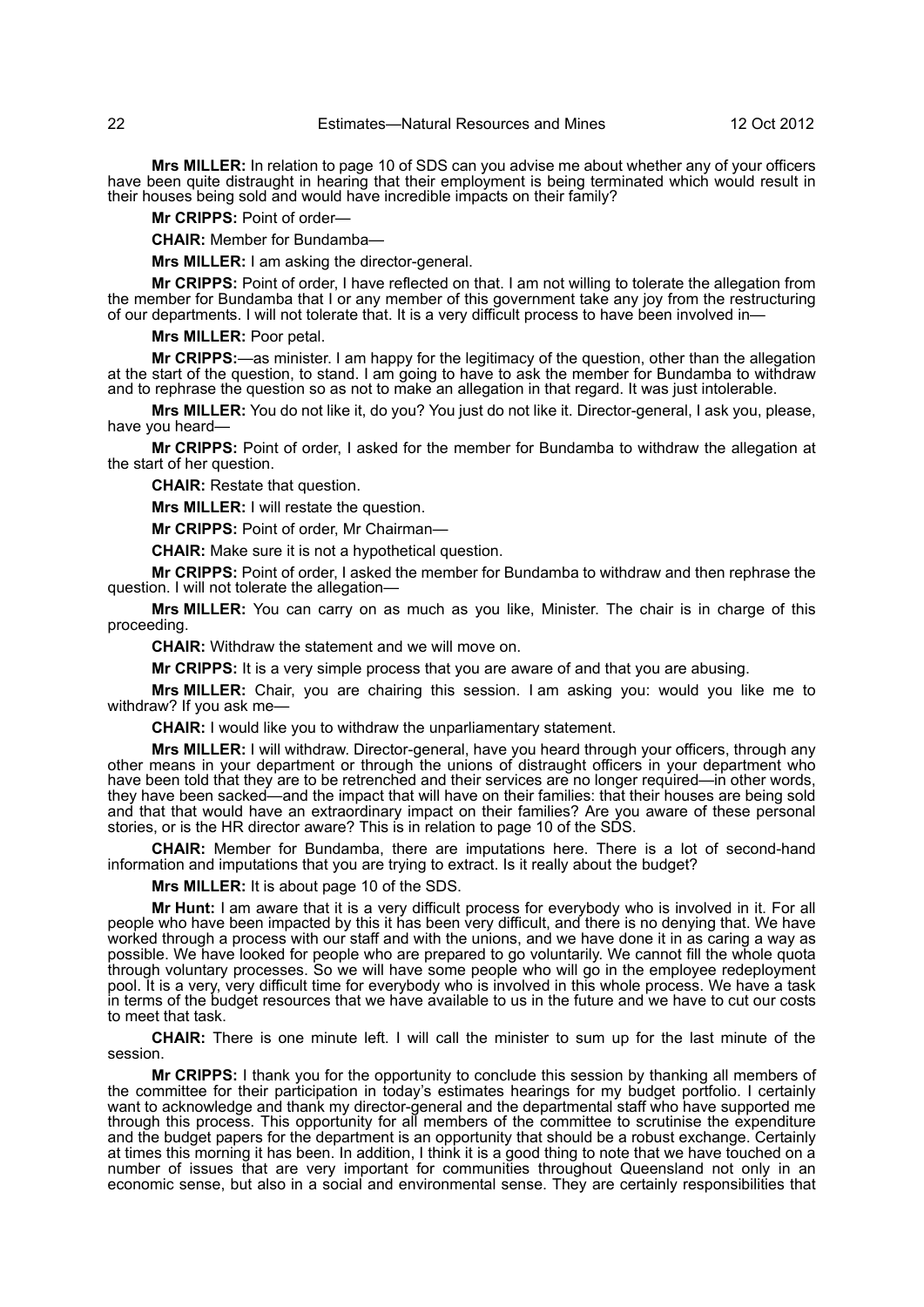the government has over a broad range of interests in the community—not just in terms of the economy but also in terms of the social interests and the environmental interests that the department has in terms of conducting its programs.

**CHAIR:** That brings to a conclusion the consideration of estimates for Land Services and Water Services. Thank you, Minister and advisers.

#### **Proceedings suspended from 11.00 am to 11.28 am**

≌. **[CHAIR:](http://www.parliament.qld.gov.au/docs/find.aspx?id=0Mba20121012_112911)** Minister and staff, welcome back. This is the consideration of estimates for Mining and [Pet](http://www.parliament.qld.gov.au/docs/find.aspx?id=0Mba20121012_112911)roleum Services, and Mine Safety and Health Services.

**Mr GIBSON:** Minister, as you are aware, the electorate of Gympie has many abandoned mines dating back to its heyday of goldmining in the 1800s. But there are many sites across Queensland that also have a great many abandoned mines. On page 10 of the Service Delivery Statements you make some reference to this. What is Queensland doing to manage Queensland's abandoned mines and to ensure that the relevant recommendations of the floods inquiry are implemented?

**Mr CRIPPS:** I thank the member for Gympie for his question and appreciate that he would be interested in the management of abandoned mines, given the history of the Gympie electorate. I know that he has spoken in parliament in this regard before. Issues on abandoned mine sites are addressed through the Abandoned Mine Lands program, for which the mine safety and health inspectorate within my department is the lead agency. This includes the management of a number of sites around the state of Queensland.

The program is also responsible for delivery of the government's election commitment, as we discussed this morning, for recommendations that have been handed down as part of the Floods Commission of Inquiry. There is a recommendation in relation to the management of abandoned mines. Key rehabilitation actions include works to address health and safety risks, contaminated seepage inception and pumpback, water treatment, diversion works and historic mining infrastructure management, which is the matter that is most significant for the Gympie electorate.

The government is committed to the long-term rehabilitation of abandoned mine sites throughout Queensland. In fact, the Assistant Minister for Natural Resources and Mines, the member for Pumicestone, has taken a particular interest in the abandoned mines program. She has been specifically requested to ensure that these programs are given a priority in this government. It is a task that she is taking very seriously, and I am grateful for that.

A four-year works program has been developed by the department, prioritising works for implementation, with a number of projects now underway including additional water treatment at Mount Morgan and water surveys at Herberton. The cost of implementing the recommendations of the Queensland Floods Commission of Inquiry that are the responsibility of my department is expected to be in the order of half a million dollars for two years as a dedicated abandoned mines database is developed and landholder information on abandoned mines on their property is sought. This will be funded through the priority projects allocation.

Historic coalmining subsidence in Collingwood Park is managed through the Collingwood Park State Guarantee, which is legislated for under the Mineral Resources Act. Approximately \$18 million has been expended as part of the government's response to Collingwood Park through a combination of special funding allocations over recent years.

**Mr GIBSON:** Minister, will the current program that you have with mine capping be within that four-year works program or will that still sit separately?

**Mr CRIPPS:** With the abandoned mines program we do prioritise projects in accordance with risk. So the risk to the public on public land is the area we prioritise as far as the forward projects are concerned. We do have units, based at Charters Towers and at Gympie, that respond to matters in relation to abandoned mines as they arise. Just to give you some more specifics on that issue in relation to how we respond to abandoned mine issues, I might hand over to the commissioner for mine safety.

**Mr Bell:** The minister is correct: we maintain staffing in Gympie and in Charters Towers on an ongoing basis and will continue to do so for the foreseeable future. If a member of the public reports to us a problem with a shaft or some hole that has appeared in their property, we address that as a matter of urgency, particularly if there is a high risk to the public. The database the minister mentioned is about risk-assessing the abandoned mines where we need to focus our efforts. That will be completed over the next two years. We will have three staff dedicated to putting that database together. That will give us a scientific basis on which to start dealing with the large number of abandoned mine sites around the state.

**Mr COSTIGAN:** Minister, I refer to forecasts for revenue raised from the introduction of a cashbidding system for petroleum and gas tenements. Can you explain the motivation behind this cashbidding process?

**Mr CRIPPS:** I thank the member for Whitsunday for his question. Earlier this week I did outline, at a conference of the Australian Petroleum Production and Exploration Association, an initiative of the government to introduce a new competitive cash-bidding process that will apply to companies seeking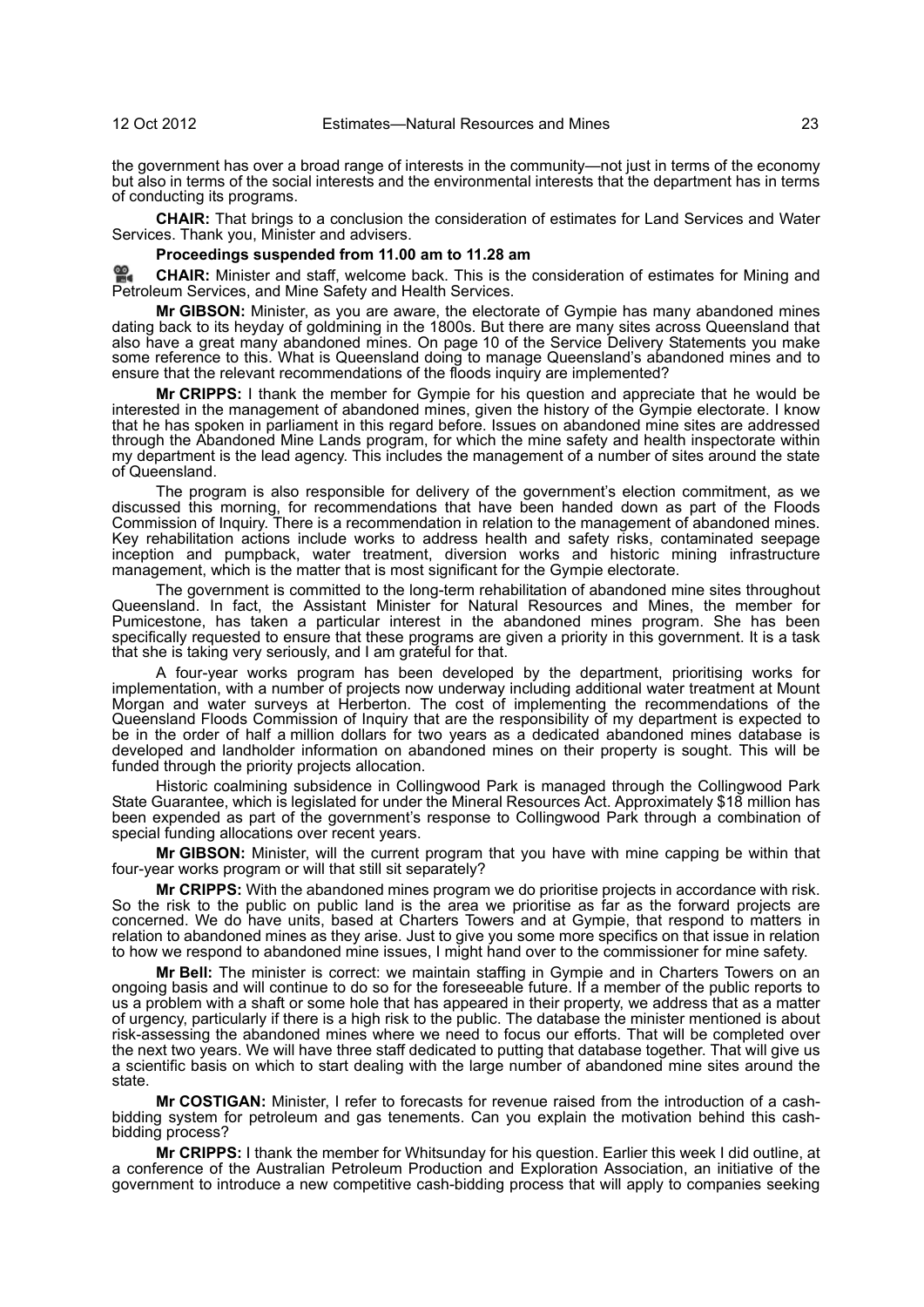the right to explore on highly prospective coal, petroleum and gas resource tenements in Queensland. This new approach will result, we believe, in better stewardship of our resources, more certainty for industry and the community and a better economic return for all Queenslanders who have an interest in the resources in the ground in this state.

The new framework will involve both the controlled and competitive release of land for coal, petroleum and gas exploration and includes a cash-bidding process that reflects the potential inground value of the resource for certain areas that are released. Through competitive cash bidding, companies will bid for the right to explore highly prospective land made available through tender, and the preferred tenderer will be identified through a rigorous assessment process. Preferred tenderers will still have to meet the same stringent environmental and tenure approval requirements for exploration tenure that is granted—the same as if it was granted under the previous system, which does not include a cash competition basis. Importantly from our perspective, landholder rights will not be impinged on by the new cash-bidding framework. All current requirements associated with land access, conduct and compensation agreements will still apply.

I anticipate that the first round of the petroleum and gas areas available under the new competitive cash-bidding process will be released in the near future. By the move to a competitive process, we are seeking to maximise the benefits associated with the resources industry for all Queenslanders. It ensures that the most appropriate explorer, with a high commitment to resource development on these prospective tenements, is awarded the opportunity to explore. It will discourage exploration permits from being acquired and warehoused simply so they can be marketed or onsold to other buyers with little or no geological data to support the asking price.

Non-cash land releases in greenfield and underexplored areas that promote Queensland's attractiveness for junior explorers will continue, similar to the process before we have introduced this new initiative. The Newman government recognises the importance of all players in the industry, and a range of cash-bidding and non-cash land releases will continue to foster a strong exploration industry in Queensland. There will be ample opportunity for junior explorers to enter into joint venture opportunities with other companies to participate in the cash-bidding process or participate in the non-cash-bidding process for the discovery of new resource areas.

**CHAIR:** Minister, through the week I did hear some criticism in the media about the smaller miners not getting a fair go. Do you feel they will get a fair go under this new system?

**Mr CRIPPS:** Yes. I have just outlined some of the reasons for that. There will continue to be noncash-bidding processes for land that will continue to be released as it has been previously. As I have also mentioned, there is nothing to stop the junior exploring companies entering into joint ventures with larger companies with capital to be able to competitively bid for these highly prospective tenements. The point of it really is—it has been lost, unfortunately, on some of the resource companies and some of the industry groups with the implementation of this policy—that a significant amount of work has been done by this department via the Geological Survey of Queensland to identify these tenements as highly prospective. If they are highly prospective, it is only fitting that the people of Queensland realise the full value of the resource that is coming out of the ground there. It will be limited to these highly prospective blocks and it will be transparent. There is no regulatory change in how the application process is occurring; it is just that there will be an additional criteria incorporating cash bidding into the authority-toprospect process.

**CHAIR:** So there will be less speculation about these blocks? They are more serious blocks?

**Mr CRIPPS:** That is right. It acknowledges the investment and the work GSQ has done to identify these blocks as highly prospective. And the cash-bidding component reflects the potential value of the production of the resource that will come out of those tenements.

**Mr KRAUSE:** Minister, I refer to dot point 5 on page 5 of the Service Delivery Statements. Can you explain how the Queensland Renewable Energy Fund is being used to investigate potential sources of clean energy in Queensland?

**Mr CRIPPS:** I thank the member for Beaudesert for the question. The Coastal Geothermal Energy Initiative is the initiative I would like to draw to his attention to answer his question. It is a \$5 million program funded by the Queensland Renewable Energy Fund to investigate additional sources of hot rocks for geothermal energy close to existing transmission lines and potential markets. That is the strategic approach to this process, because it is all about the economics of securing a renewable energy source that makes sense to implement and pursue. So if those sources or those resources are available next to existing infrastructure, it makes sense that they would be the most likely to be developed to realise the value of the renewable energy source. It is the economics of development of geothermal energy which will be substantially improved if hot rocks can be identified close to existing infrastructure.

A critical part of this initiative was the collection of background data through regional test drilling to identify potential targets for geothermal energy for industry. So the drilling program for this initiative commenced in November 2010 and concluded in July this year. A total of 10 holes, fully cored to depths of between 320 and 500 metres, were completed under the program, and thermal conductivity analysis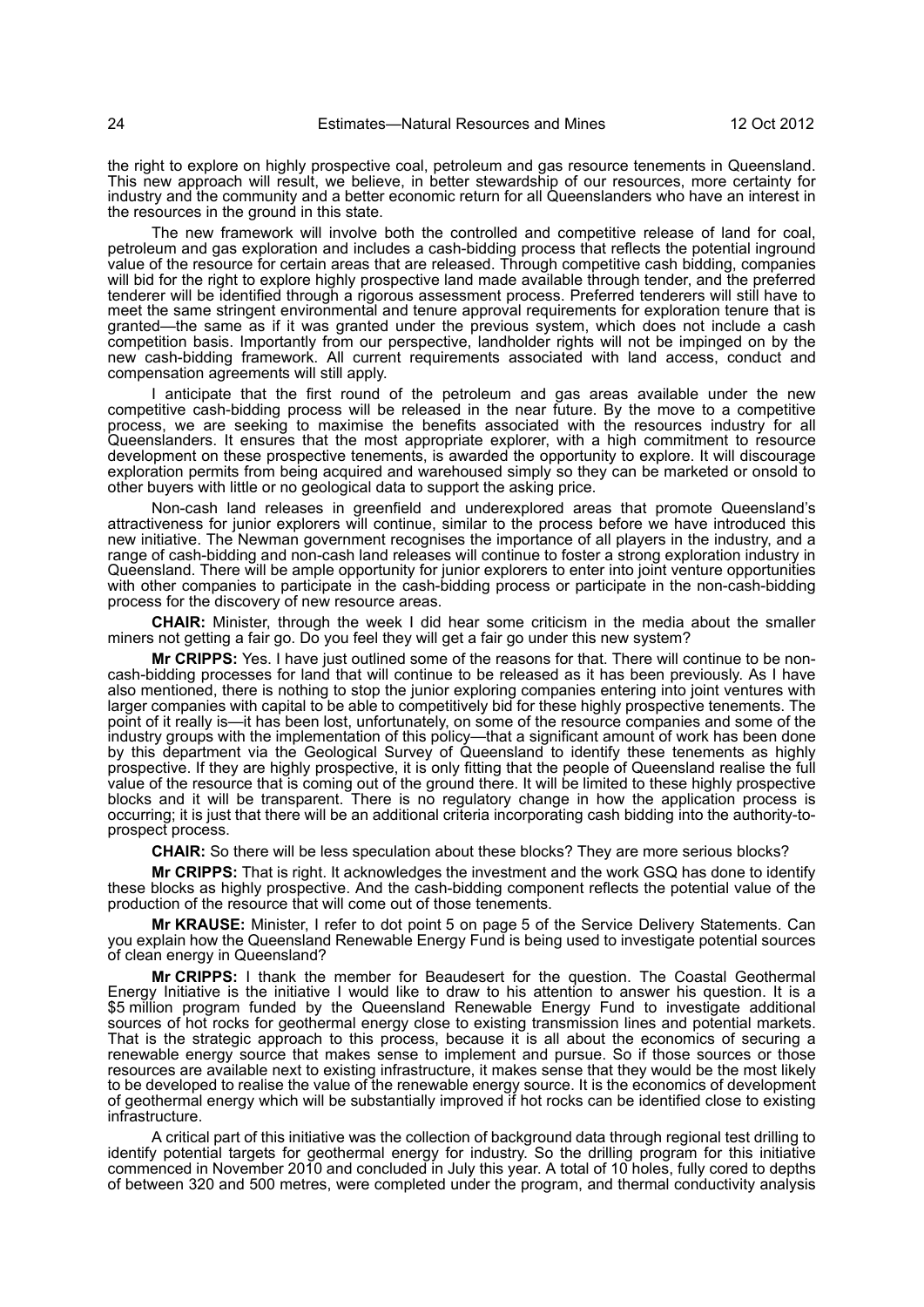of the core samples was undertaken and temperature measurements were taken for each hole. Interpretation of the results of that indicate at the moment that rock temperatures at five kilometres depth may be sufficient to support geothermal energy development across five areas of the state including the Millungera, Hillsborough, Surat and Maryborough basins. Although the temperatures at the depths that these holes have been drilled to are encouraging at this time, identifying rocks from which heat could possibly be extracted at reasonable cost at five kilometres was beyond the scope of the program.

A detailed report is being prepared, assessed and interpreted by departmental officers. These reports are anticipated to be ready by the end of this year. A final report on the full results of the Coastal Geothermal Energy Initiative is scheduled to be completed by the middle of next year. After a reasonable period of time, I expect that technological advances may realise opportunities in this area, but it is very important that this work at the moment is done to see if it is a viable alternative renewable energy source.

**Mr COX:** Noting that resources are one of the four pillars of the Queensland economy and the importance of the regions, I refer to the Service Delivery Statements' reference to the department's work on a load-out facility for Cloncurry. What progress has been made to support industry with this unique infrastructure project?

**Mr CRIPPS:** I thank the member for Thuringowa for the question. Once again, this is a positive initiative in North Queensland that he would be very interested in, being a fellow North Queenslander. The new load-out facility at Cloncurry is a good example of the cultural change that is already occurring in the Department of Natural Resources and Mines—a change that focuses on providing proactive assistance that supports, rather than hampers, the development of the resources sector.

When I visited North-West Queensland earlier this year, I indicated the government's support for a new multiuser rail load-out facility to service mining projects in that region. The reason I indicated my support is that it really is a wonderful outcome for the local community as well as a viable outcome for a number of resource companies who were seeking a solution to the issue they have in front of them at the moment.

The facility will be funded by a joint venture between Xstrata Copper, MMG and Cudeco. The government has been actively working with these three mining companies to deliver the rail load-out facility for the region. The former government had really refused to come to the party to try to deliver a solution to the issue that Cloncurry and these companies faced, but a memorandum of understanding has been signed by these three parties. They intend to enter a joint venture partnership for the development and construction of a load-out facility just outside of Cloncurry.

For the last 18 months there has been some terrible uncertainty about how a solution would be identified at this location to try to centralise and rationalise the footprint of load-out facilities in the area to service those three projects of those three companies. I am very pleased to see that it has now been rationalised into one location.

The facility will be funded by the industry, but it will also be capable of expansion to accommodate additional load-out requirements in the future. The design and the planning for the project is underway. With our government's determination to try to facilitate, where possible, roadblocks, it is anticipated that we could have that load-out facility operational by mid-2014.

Once all projects are operating, the facility will handle around 2.2 million tonnes per annum of mineral concentrate for export and will reduce the number of train movements and rail load-out activities that currently operate within the Cloncurry township. So when you are talking about 2.2 million tonnes of material, you can see why the Cloncurry community was so keen to see a resolution to this particular situation. When you are also talking about that volume of product, you can understand why the companies were so keen to make sure there was a viable alternative for them to pursue when their projects are coming online. So the local community will benefit from the new facility and it will also benefit from a community fund that is planned to be established as a result of those three projects moving into production.

**Mrs MADDERN:** Minister, I refer to the department's responsibility to deliver an effective regulatory framework for safety and health compliance in the mining industry and refer to page 4 of the Service Delivery Statements. Can the minister provide an update to the committee on the state's mining safety and health performance and outline measures to ensure that Queensland's mine safety regime is not impacted upon under the state government's latest cost-saving measures?

**Mr CRIPPS:** I thank the member for Maryborough for the question, and it is an important question. For the information of the committee, this morning I tabled the Queensland Mines Inspectorate annual performance report for the year 2011-12. The report from Queensland's mine safety commissioner, who is with us today, outlined a number of improvements in mine safety in this state, and I can reassure committee members that I am absolutely committed to ensuring that we implement them. The report shows a decrease in the number of fatal injuries in the state's mines from three in 2010-11 to one in 2011-12. The report also shows a decrease in the severity rate and duration of lost time injuries and disabling injuries. These figures are an improvement on previous years. However, we must continue to have a goal of zero fatalities and zero injuries.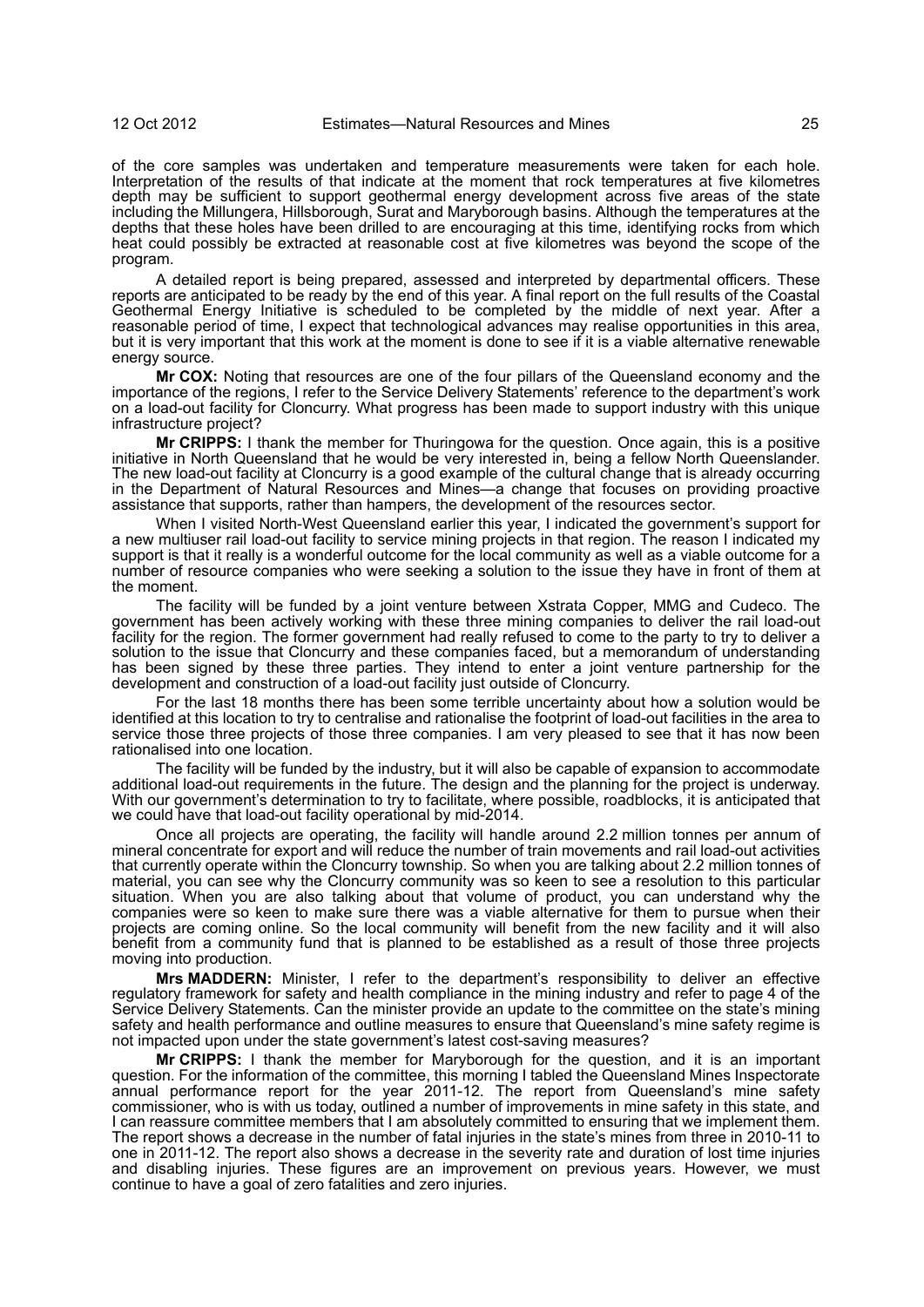Unfortunately, I must say to the committee that the report also shows the number and frequency of injuries to mining industry workers had increased over the past 12 months to 30 June 2012. This clearly highlights the need for us to remain focused on safety and health in the state's resources sector. I have asked the Commissioner for Mine Safety and Health and the Queensland Mines Inspectorate to speak with mining companies operating in Queensland about how they plan to address this particular matter in the report in terms of increases in mine safety incidents. Mine safety standards in Queensland have long been considered to be some of the best in the world, but the industry needs to be diligent as the number of untrained employees entering the industry increases. Certainly, members of the committee would know that the turnover in employees in the resources sector can sometimes be quite considerable. I strongly support the work of the mine safety inspectorate and its commissioner, Stewart Bell. I might give the commissioner an opportunity to make some of his own remarks about the report that has been tabled today.

**Mr Bell:** Thank you, Minister. It is important to say that the lost time injury frequency rate, which is a measure of the injury, particularly for underground coalmines, increased from 4.2 to 6.8, and that is a big increase. Up until this year we had been on a downward trend with this data. Unfortunately now all of our mining sectors, except for quarries, where there was a slight improvement—so that is open-cut coalmines, underground coalmines, open-cut metalliferous and underground metalliferous—have all recorded small or large increases in this particular parameter. This is a real concern for the inspectorate and last Friday, as the minister indicated, myself and the Chief Inspector of Coal Mines met with industry leaders and told them about our dissatisfaction with these numbers. We also talked to them about highpotential incidents. This is another area of major concern to the Mines Inspectorate.

Companies report these events and are required to report these events, and the number of reports has gone up, and that is a good thing. But unfortunately the sorts of things we are seeing are worrying us, and by that I mean people defeating the purpose of methane monitors on underground equipment by either turning them off or by putting plastic bags over them. We caught a person smoking underground in a coalmine, which I found to be almost unbelievable, but he was caught smoking underground. We had a person drive a vehicle into a high-methane area. These are all the sort of A, B, C, if you like, of mining. These are things that you never ever do. The concern that I have is that these things could be precursors to a mine explosion. Any one of these things could have caused an explosion.

Having said that, we talked to the companies last Friday. We are talking to the unions as well, because we want a concerted effort from both the unions and the companies to change this behaviour. As the minister intimated, there is no doubt that the increase in new miners, or 'greenskins' as they are known, is a factor here. A lot of these people do not know what they do not know. They do not realise the risk. 1994 was the last time we had an explosion in Queensland at Moura No. 2 when 11 people died. These people do not understand that. They do not realise that if you have an explosion in an underground coalmine there are generally very few survivors, as was evidenced by Pike River in New Zealand when on 19 November 2010 29 people died. I have just finished work on the Pike River inquiry and the report will be released on the 29th of this month. When you have a chance to look at that report, unfortunately you will see that some of these things were occurring at that mine before it blew up. So we are very focused on making sure that Queensland does not suffer one of these events.

In terms of inspectorate numbers, currently we have 46 mines inspectors. We are allowed 50. The problem we have is finding people to fill the role. A new inspector started last week and I have to say, supporting what the minister said, there are no restrictions on us appointing people as inspectors, there are no restrictions on travel or any other matter that they need to do to undertake their tasks. We have another inspector starting next week or the week after which will take us to 47. Unfortunately, the age profile—and I include myself in that category—is not getting any younger, so we are losing inspectors almost as fast as we can recruit them. We pay them pretty well I think from a Public Service point of view, but we are still a long way behind what the industry pays.

Overall I have to say that Queensland stats are still some of the best in the world, but we are not satisfied with a situation where we still hurt people. The one fatality we had last year was a 21-year-old guy who was killed in a conveyor system at a quarry near Moranbah. Unfortunately, we have already had a fatality this financial year where a person was injured at Mount Moss near Townsville, and I extend my deepest sympathies to the families and friends of those people. The inspectorate can never afford to become complacent. We cannot rest on our laurels while people are being hurt. As far as we are concerned, everyone is entitled to come home safe and healthy every day from work.

**CHAIR:** As a supplementary question to that, was there an increase in the number of miners working in Queensland last year?

**Mr Bell:** Yes, there was. We run a census every three months to give us the numbers to work out the levy which we use to fund the Mines Inspectorate. The last one was up to 58,000 people. That is a big increase on what we have had over the previous few years where we started off around about the 38,000 or 39,000 mark.

**CHAIR:** And that is taking in gas and petroleum as well?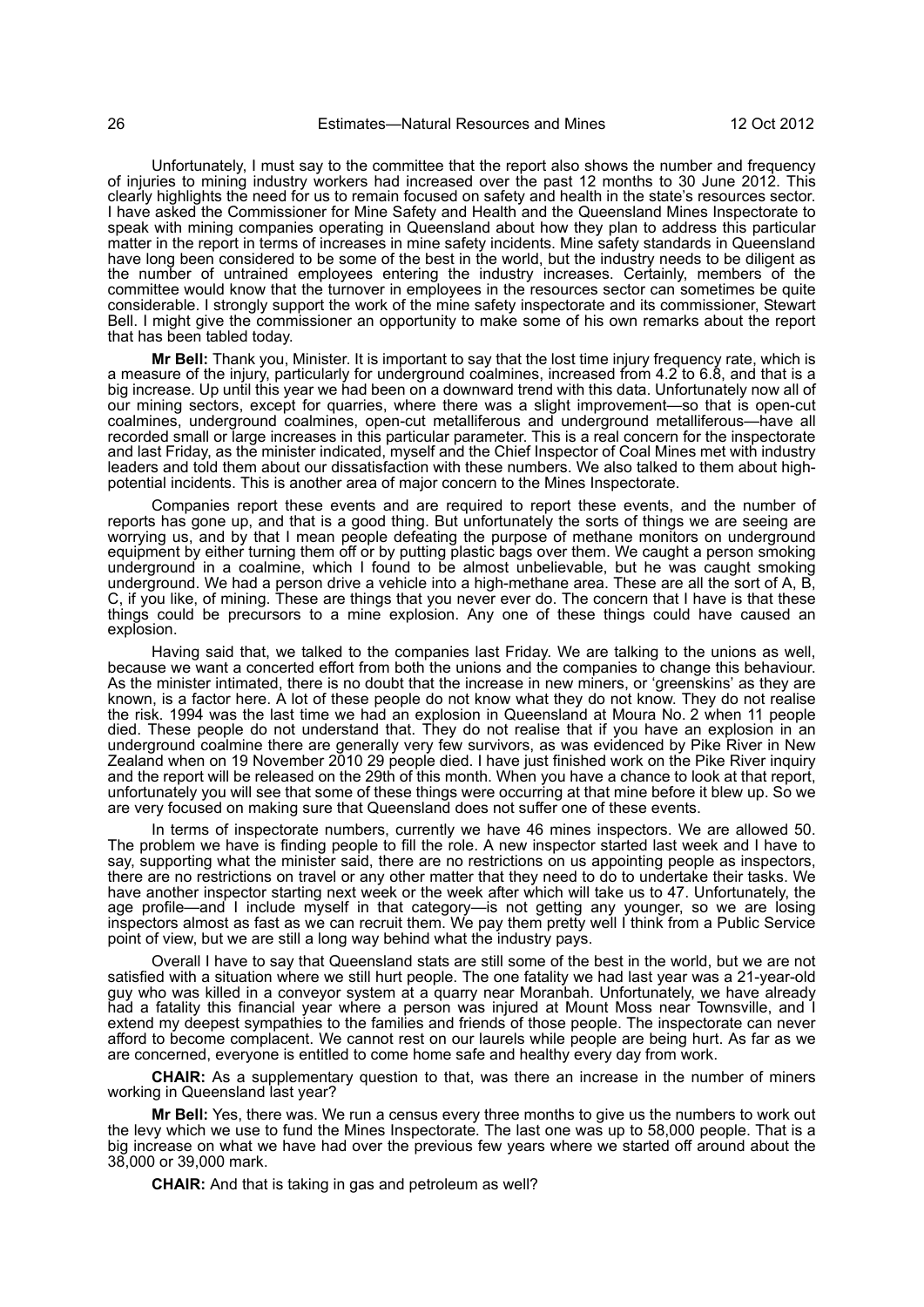**Mr Bell:** That is everyone in the mining industry, yes.

**CHAIR:** So that is gas and petroleum as well. Does coalmining have a higher rate of injuries than the gas and petroleum industry at the moment?

**Mr Bell:** Petroleum and gas have not had a fatality for three years. We are still having injuries in petroleum and gas for the same sorts of reasons we are having in the mining industry—unskilled, if you like, people on drill rigs are getting caught up in moving machinery. We had a fatality three years ago when pipes fell off a truck and landed on a person and unfortunately that person-

**CHAIR:** Yes, he was from the Lockyer actually.

**Mr Bell:** That is right, Mr Rickuss; you are aware of that. That was the last fatality we have had. We have 23 petroleum and gas inspectors and they are based out towards where the action is. We have the same problem there. The moment we train someone up to be a good P&G inspector, the gas companies come along and pay them more money. It is an ongoing problem.

**Mr CRIPPS:** So you can see, Mr Chairman, there are some substantial challenges still for mine safety in Queensland. In terms of the report that has been handed down and tabled in the parliament today prepared by the commissioner, I just want to reiterate the fact that the performance of the resources sector for last year was that there were less fatalities and that there was a decrease in the severity rate and duration of lost time injuries and disabling injuries. So those are the positive figures that came out of this report. As the commissioner has outlined, there are also a couple of indicators which are of concern, the first being that the number of injuries overall has increased and that the number of reported incidents is increasing. I suppose we should take heart from the fact that there is an improving culture of reporting incidents in the resources sector, because if you have a culture of reporting incidents on a site that will inform and drive improvements in workplace health and safety standards in the resources sector.

So whilst there were more incidents reported by employees on site, I think we could almost take some heart that people are being more conscious and more aware of potential safety incidents and maybe that is resulting in these fewer lost time injuries and the severity of injuries that may take place. But I agree with the commissioner: we need to continue our vigilance and certainly I as the minister and my department are very committed to that.

**CHAIR:** Thank you, Minister.

**Mrs MILLER:** Minister, I refer to the 2011-12 mine safety and health report which was tabled at eight minutes to nine this morning just prior to the hearing commencing. Pages 17 and 18, which I will now table, detail that there are now 85 positions in mine safety and health.

Minister, if you look at the 2010-11 report, it details a staffing level of 91.5 positions in mine safety and health. In the first session, Minister, you said that there have been no cuts to mine safety and health—that is what you said—but now in documents released at the eleventh hour this morning the truth comes out. It has been revealed that staffing levels have been cut by seven per cent. Minister, can you please reconcile these figures, or have you been caught out telling porkies to this committee?

**Mr CRIPPS:** I can reconcile the figures for you absolutely. I can say emphatically that there has been absolutely no positions cut from the Mines Inspectorate that undertakes the enforcement of workplace health and safety legislation on mine sites in Queensland.

**Mrs MILLER:** But 6.5 full-time positions—

**CHAIR:** Let the minister answer.

**Mr CRIPPS:** Member for Bundamba, the reporting that you are referring to relates to the mine health and safety division within the department. But in terms of the inspectorate that actually enforces the legislation on site in Queensland, there has been absolutely no loss of those inspectors on the ground enforcing the legislation. Indeed, I think I heard the commissioner just say only moments ago that we have recruited an additional inspector, taking our inspector numbers in Queensland to 47. So I can reconcile the two figures for you. There has been no loss of positions enforcing mines health and safety regulation and legislation in this state. My understanding is that those figures relate to administrative and business support positions in the department that are associated with the mines safety division of the department. There has been no loss of inspectors.

**Mrs MILLER:** So, Minister, the Premier said earlier this year that there would be no cuts to any front-line positions. Surely this division on mine safety and health is a front-line division and no positions should have been lost from that division, whether it be administrative, business services or whatever. So you are defying the Premier in relation to the front-line positions.

**CHAIR:** Member for Bundamba, you have asked the question.

**Mr CRIPPS:** No. I am telling—

**Mrs MILLER:** Yes, you are.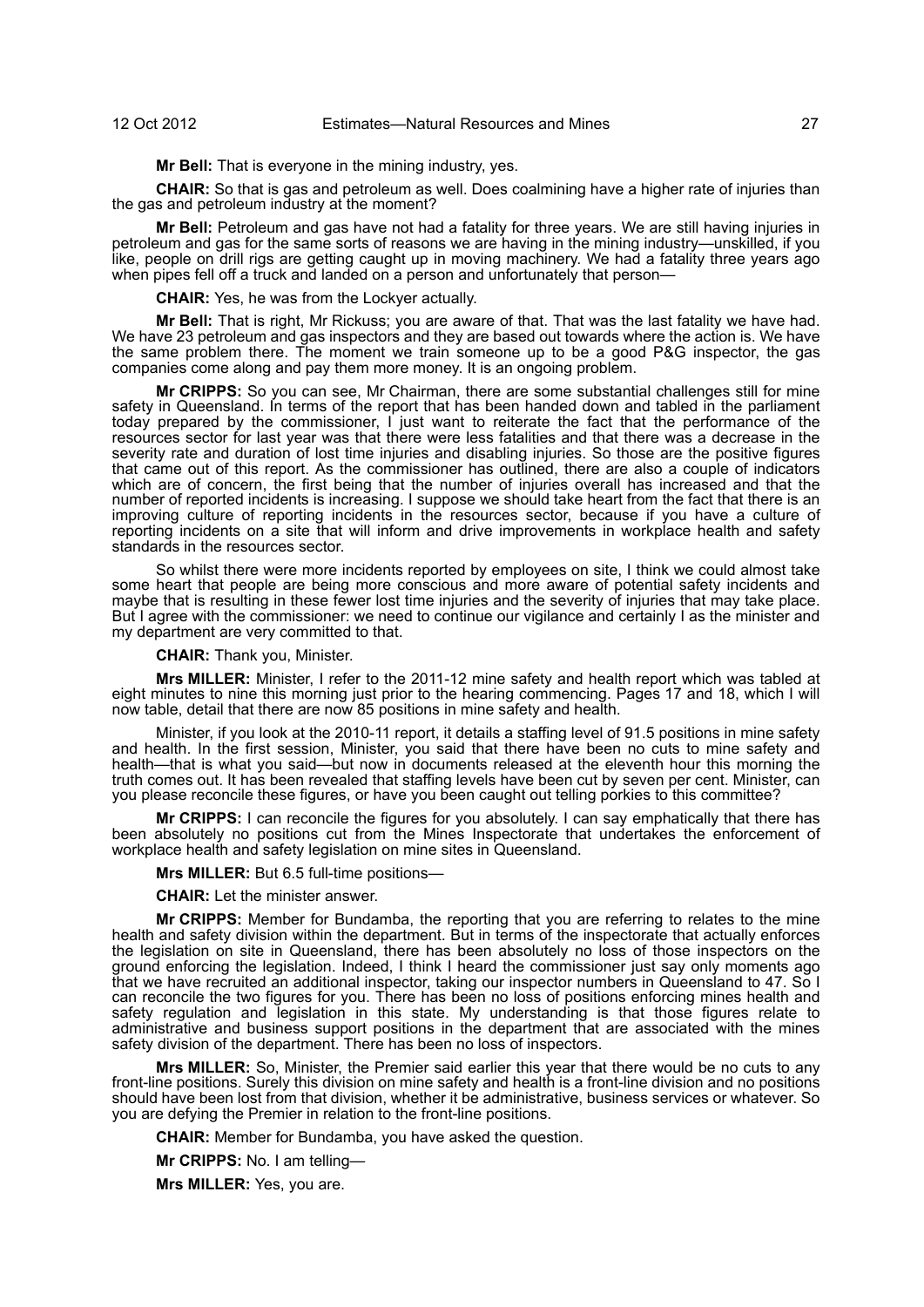**Mr CRIPPS:** No. I am telling you that I have not. I can reassure you, and consistent with the evidence that was given by the commissioner only moments ago, that we have actually recruited an additional inspector to enforce mine health and safety legislation recently in Queensland. We are increasing the number of inspectors responsible for the enforcement of legislation on mine sites in Queensland. The reconciling of the numbers that you have referred to relate to, as I understand it, administrative and business support positions in the department associated with that division of the department. If the commissioner wants to add any clarifying information for the benefit of the member, I am happy for him to do so.

**Mrs MILLER:** Mr Chair, I have a supplementary question to the director-general. Through the minister, director-general, could you advise me in relation to this division, please, the titles and the levels of the positions that have been abolished within this division and also the position descriptions of all of these positions, please—the 6.5 that have gone?

**Mr Hunt:** Mrs Miller, I think in trying to reconcile figures from two separate years there will be some attrition of staff in there, there will be some turnover. As the commissioner indicated—

**Mrs MILLER:** The positions stay. I am talking about the positions. There has been 6.5 full-time equivalent positions cut. What I am asking you for is to outline which positions have been cut, the position descriptions for those positions and the level of those positions.

**CHAIR:** Excuse me, just let me interrupt for a second. Member for Bundamba, did I not hear the mines inspector say that there were three positions unfilled.

**Mrs MILLER:** I am asking the director-general.

**CHAIR:** Did he not say that? They were not actually cut; there were three positions unfilled. You will—

**Ms TRAD:** Chair, I am not sure that you should be answering the questions. You are facilitating the meeting.

**CHAIR:** No, I was just trying to get my head around the question.

**Mrs MILLER:** Chair, I think my question to the director-general is quite clear. He should understand the particular levels in his department, what these positions are, whether they are AO2s, or AO5s or AO8s and the position descriptions.

**Mr Hunt:** I understand absolutely, Mrs Miller. I can tell you that across the safety and health division, there were in total nine positions that went into the voluntary redundancy process. They all related to administration. One of them was marketing. There were a couple of technical officers at SIMTARS—safety and research. There were no mines inspectorate positions. I might ask Stewart Bell to fill in some of the detail on that, but the minister's statements about the inspectorate are absolutely true. There are no cuts to any of the safety inspectorates. Mr Bell?

**Mr Bell:** Thank you. There was one SES position in policy. There was a second SO position in policy. We contracted the number of people in policy, because we actually had too many, to be quite honest. There were some AO3, AO4 positions from an administrative band—a couple of people. I might add that all of these people put up their hand. No-one was forcibly made redundant. At SIMTARS, there were two technical officers who wanted to go and what we did there was we picked up someone from the pool of people who had been dropped from other departments. That person started at SIMTARS last week. So two people left and one person came back into SIMTARS. So the actual numbers, as Dan said, is right—is nine—but it is actually really eight in terms of the total decrease. As the minister and Dan have both said, inspectorate numbers have actually slightly increased and will increase again next week to 48. We have never been able to get close to 50. We had 45 for a while, as you know, Mrs Miller, and for a while we had 45. We were given approval from the Public Service Commissioner to go to 50. We have never quite got to 50 because we have been unable to recruit people in the current market we are in. Even though there is a decrease, if you like, in mining activity, it is still very, very hard to get people with first-class coal tickets, which are the sort of people who we are after for mines inspectors.

**Mrs MILLER:** Thank you very much. Minister, commissioner and director-general, you spoke before about the fact that you were alerted to the fact that there was a miner smoking underground and there was a vehicle being driven underground. Why would you get rid of a marketing person within the division when it would appear to me that there should be more marketing in relation to the division's activities so that we never, ever have anyone smoking underground, so that miners know that they should not be driving those types of vehicles, so that we do not have explosions, which is what you are talking about. We should have more marketing people rather than fewer. So how did you reconcile that you sack a marketing person and other administrative officers at the same time that you are saying that you have issues with safety practices in mines, particularly underground mines?

**Mr CRIPPS:** Mr Chairman, the member for Bundamba mentioned myself, the director-general and the commissioner in her question. I do not know which one she was referring the question to, but I am happy to start and let the director-general go from there. Can I just correct the assumptions in the member for Bundamba's question in the first instance. I agree with her insofar as the incidents that were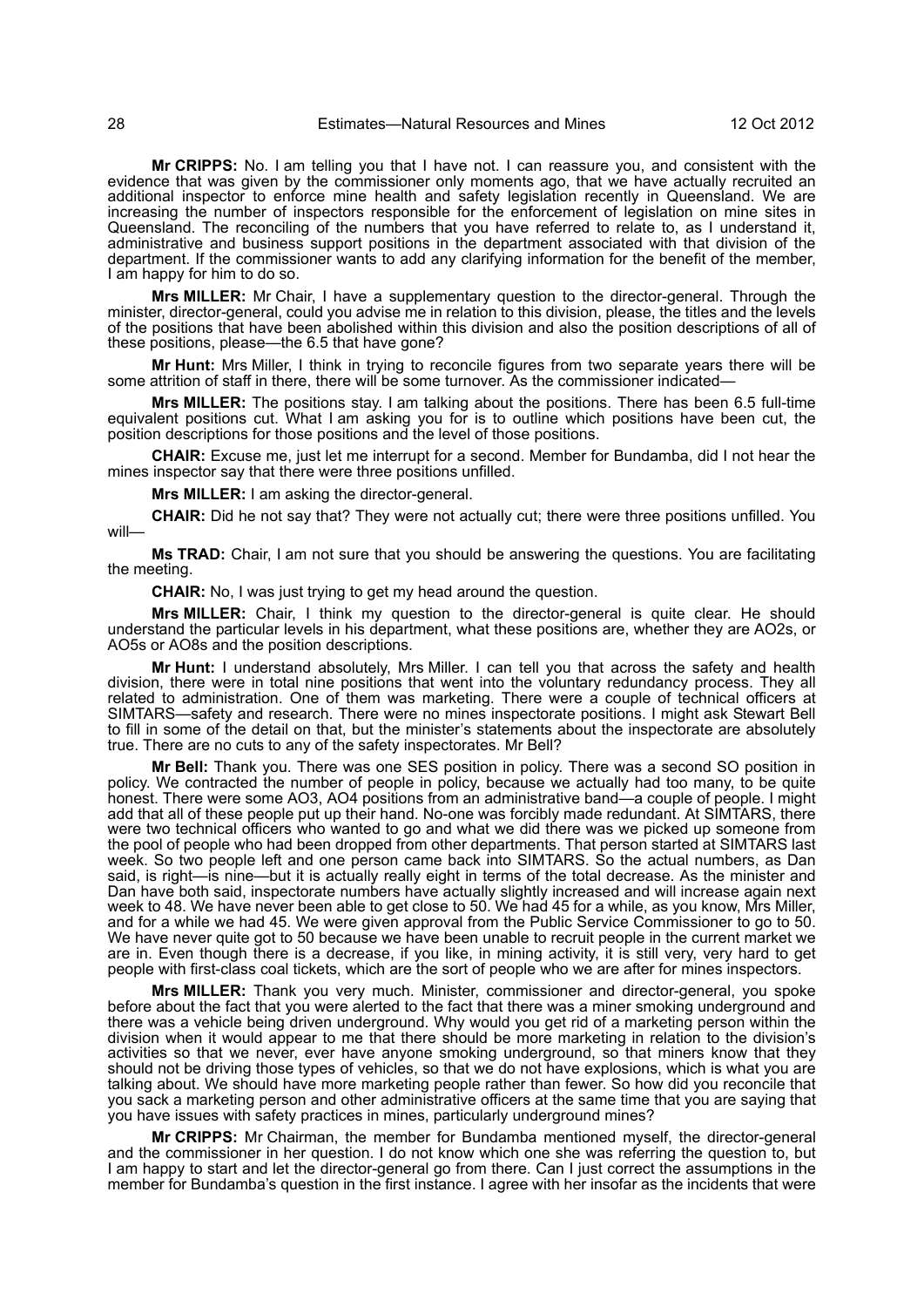referred to by the commissioner for mine safety were scary, concerning and something that I certainly take very seriously, as does the commissioner. But might I also point to some information that I gave to you in my previous answer to the previous question about the increased incidence of reporting by employees on mine sites themselves. That is a statistic and an indicator which we should take notice of, because it means that there is an improving culture of self-reporting of incidents on sites.

**Mrs MILLER:** And you can thank the union for that.

**Mr CRIPPS:** To go to the core of your question about whether or not a marketing person will be able to contribute to that, I think the messages and the increasing culture of safety that has been passed down as part of an initiative on both the part of mining companies and, I agree, the unions as well, results in more awareness by people who are employed on site. The fact of the matter is that these incidents are still a concern. The commissioner spoke about the challenges that we face when we have new employees coming into the industry all the time. But the raw data—the reporting data that we have seen tabled today in the commissioner's report—indicates that there is a growing awareness of the issues of safety in the workforce at large. But member for Bundamba, you cannot account for stupidity on some occasions and we need to try to eliminate as much as possible the incidents such as those referred to by the commissioner.

**Mr Hunt:** In regard to the marketing position that I referred to, SIMTARS is an internationally recognised expert centre in terms of gas monitoring. Part of SIMTARS' business is selling those gas monitoring systems overseas. The marketing position—that role—was totally related to selling systems overseas, mainly in China and India. He had been employed in relation to a significant project that we had undertaken with the federal government in setting up a demonstration mine in China for the past couple of years. That project had finished and we did not need to keep that role continuing.

**LLER:** Director-general, I am very well aware of what happens at SIMTARS, because it is in my electorate. Can I also ask in relation to the employee reporting—and I would ask this to the commissioner, please, through the minister. Commissioner, is it not true that the CFMEU Mining and Energy Division has always had a very strong focus on workplace health and safety and that the inspectorate works very closely with the CFMEU mining division to ensure that our mines in Queensland are as safe as possible?

**Mr Bell:** Mrs Miller, that is true. The mines inspectorate works with the industry safety and health representatives that are appointed by the CFMEU. We also work with district workers' representatives and they are appointed by the AWU. I might add a little bit more to what the director-general was saying. We market, if you like, our safety business to the mines through safety bulletins and safety alerts. Last year, as you will see from the report, we put out over 20 of those on a variety of topics. We continue to put them out when we come across things like people turning off the methane monitor on particular equipment. So for me, that would be a more focused marketing tool rather than having a marketing person.

We have not left SIMTARS in the lurch without anyone to drive their business. There is a person who has been appointed to fill a slightly lower role than that—doing the same sort of duties as the previous person.

**Mrs MILLER:** Thank you. Minister, I refer to page 10 of the SDS and your role to facilitate.

... more efficient permit approval and licensing processes.

Minister, are you able to release a table of mines listed separately that currently have flooding from untreated water, with the amount of water at each mine, with a like-for-like comparison of flooded mines prior to March 2006? Can you detail what releases have taken place of treated and untreated water, listed separately, from that date until now with the locations and volumes of these releases? I am happy for you to take that on notice.

**Mr CRIPPS:** Mr Chairman, I do not need to take that question on notice. I am quite flabbergasted, given the direction and the guidance that I was able to provide to the member for Bundamba this morning—

**Mrs MILLER:** You are the mines minister.

**Mr CRIPPS:** That matters pertaining to the release of water from mine sites is the responsibility of the Department of Environment and Heritage Protection.

**Mrs MILLER:** That is the release bit. I am asking what water is actually at the mines now and you are the mines minister—not the release.

**Mr CRIPPS:** Indeed, I am the mines minister. Mr Chairman, if there were a situation where there was water in a mine site, then the regulation of the water on that mine site would be part of their environmental authority, which would be issued as part of the conditions for the approval of the operation of that mine. The environmental authority would not be issued by my department; it would be issued by the Department of Environment and Heritage Protection. So, no, I cannot produce a table with a list of mines that have water in them presently. The regulation of that matter and how they manage the water sitting in a mine site relates to their environmental authority, which is the responsibility of the Department of Environment and Heritage Protection.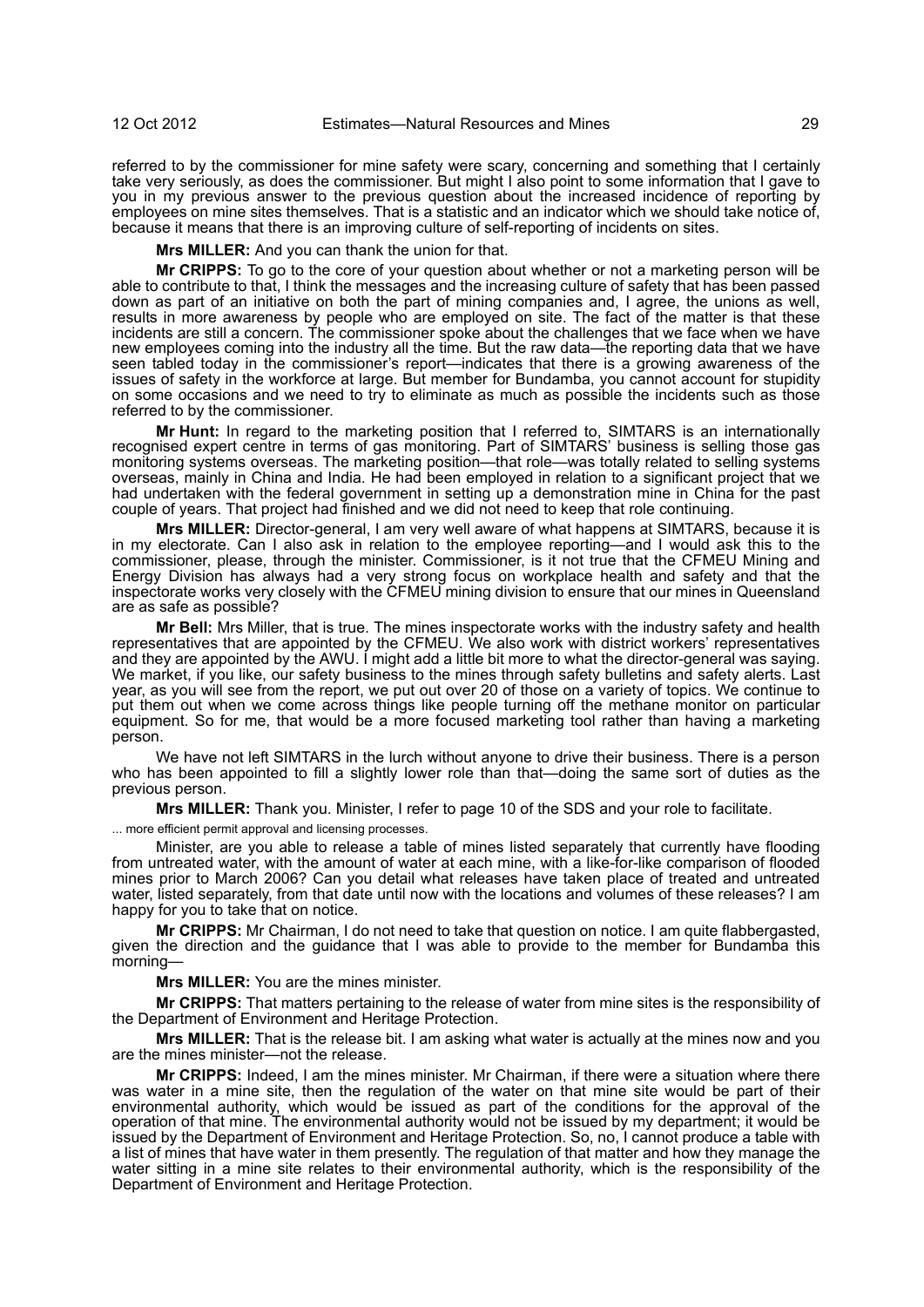**Ms TRAD:** Minister, I accept your explanation, but I find it extraordinary that, as mines minister, you would not be informed where there has been flooding in mines.

**CHAIR:** I think he has explained the issue about the water. This is not about flooding in mines; this is about water in the mines.

## **Ms TRAD:** Yes.

**Mrs MILLER:** No, it is about water in open-cuts, in any underground mine.

**CHAIR:** That is right. So it is water in the mines.

**Mrs MILLER:** He is the mines minister.

**CHAIR:** It is water in the mines. It is not flooding. In 2010 there was water. That was flooding. What are we trying to get at here? Most underground mines have water in them.

**Ms TRAD:** Chair, I am actually trying to ask a question. That is what I am trying to do. I do not want you to moderate my question; I want you to chair the session.

**CHAIR:** Member for South Brisbane, the minister has just explained to you that the question does not relate to his portfolio.

**Ms TRAD:** And my question—

**Mrs MILLER:** He is the mines minister.

**Ms TRAD:** My question to the minister is: what is the reporting relationship between the Department of Environment and Heritage Protection and the Department of Natural Resources and Mines when it comes to the accumulation of contaminated water on mine sites? What is the reporting relationship? There is no reporting relationship? Minister, are you telling me that there is no reporting relationship between the two agencies of government—one that controls mines and the other one that controls contaminated water in mines—in terms of reporting critical incidents or incidents that may become critical should there be a flooding event, should there be a particular weather event that could contaminate natural resources, water bodies, riparian vegetation? Is that what you are saying? There is no reporting relationship?

**CHAIR:** Let us let the minister answer this now, thank you.

**Mr CRIPPS:** What I can say in relation to the question from the member for South Brisbane is that, in the first instance, the member for South Brisbane has failed to reference anything in the budget papers that relate to her question. So if the member for South Brisbane would like to clarify for me—

**Ms TRAD:** SDS 10.

**Mr CRIPPS:** And draw to my attention how that relates to my responsibilities for mines and how you can draw a very tenuous bow—a very tenuous link in my opinion—as to the management of water in mines that is derived from environmental authorities issued by another department.

**Ms TRAD:** Minister, I find that for you to assume that you have any tenuous association with what we are talking about is absolutely ridiculous. But my reference to the SDS is on page 1 where it states that your department is responsible for 'working to ensure regulatory certainty for the resource sector in return for world's best practice social and environmental outcomes will also be critical for the department.' Okay?

**Mr CRIPPS:** Okay. In relation to water, as you have mentioned, that may be on a mine site as a result of a weather event—

**CHAIR:** We are starting to get a bit hypothetical.

**Mr CRIPPS:** It is getting very hypothetical. In respect to workplace health and safety and any threat that water on a mine site may have for a potential workplace health and safety incident to occur, that is something that the Mines Inspectorate I am sure would be interested in and be liaising with the mining company itself about and whether or not there are any actions that they can negotiate with the Department of Environment and Heritage Protection about what may need to occur to make sure that people working on site were safe. During the previous wet season the previous government allowed discharges consistent with those environmental regulations as approved by the department of environment and resource management at the time. In terms of the management of that water on site and when they discharge it to avoid any incidents on the site, those discharges and the management of that water will still be done under the environmental authorities issued by the Department of Environment and Heritage Protection.

I am not for one moment saying that I am not taking an interest in what may occur on a mine site as the minister for mines, but what I am saying is that in terms of the management of the water on the site, that will occur under an authority issued by a different department and for that reason it is inappropriate to ask me a question during the course of estimates for the expenditure in the budget papers for this department.

**CHAIR:** Can you move on with a line of questioning that is relevant to this department.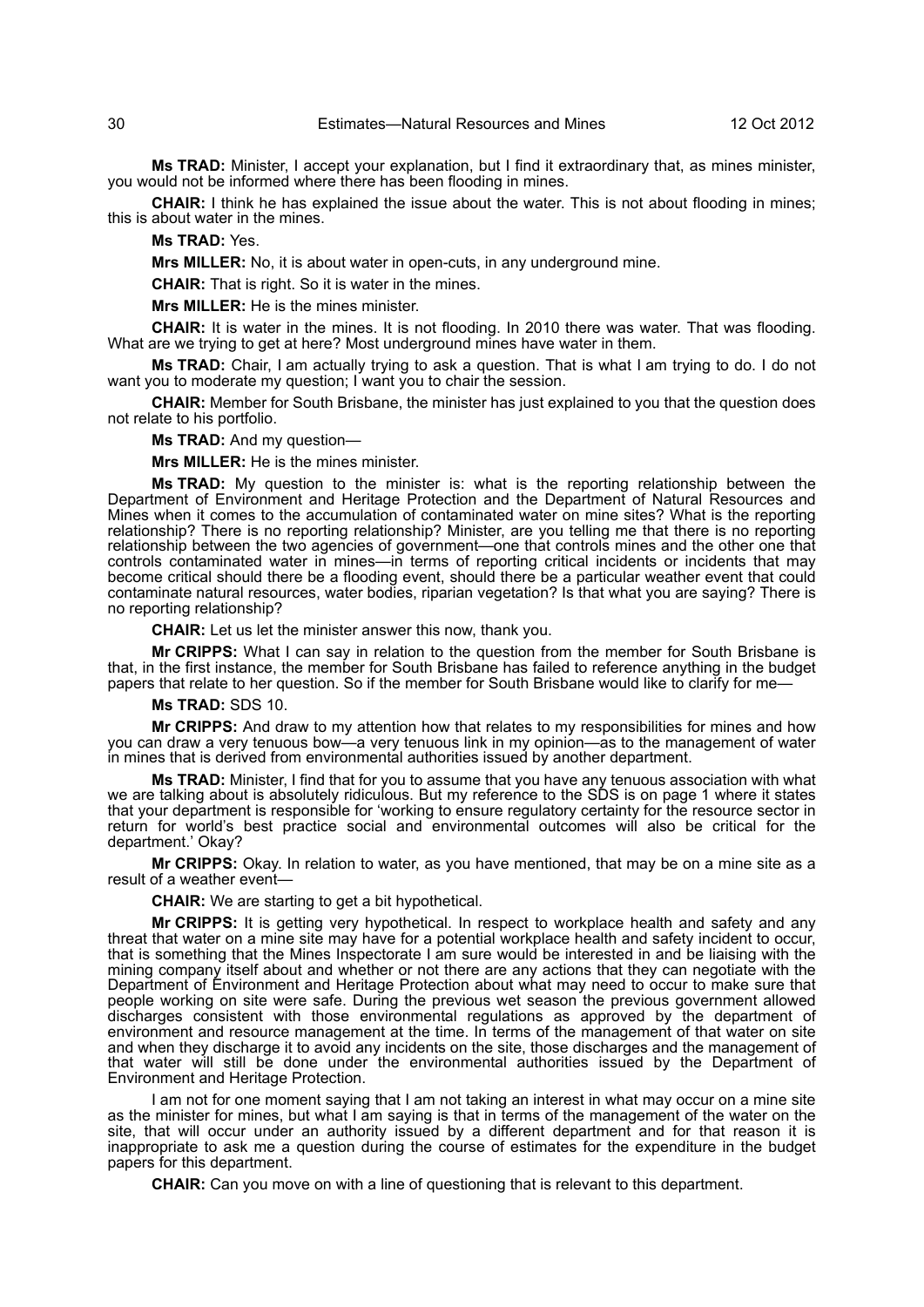**Mr CRIPPS:** I am sorry to spoil your day, member for South Brisbane, but you have got to ask questions that are relevant.

**Mr RICKUSS:** We have the environmental minister coming this afternoon.

**Mrs MILLER:** You are the 'Claytons' mines minister, that is what you are.

**Mr CRIPPS:** You are the 'Claytons' shadow minister for mines.

**CHAIR:** Order!

**Ms TRAD:** Maybe if you actually adhered to order, chair.

**Mr GIBSON:** Point of order, Mr Chair. That is a reflection.

**CHAIR:** If you are going to keep reflecting on the chair there are standing orders to deal with those sorts of issues, Jackie.

**Ms TRAD:** Member for South Brisbane, thank you.

**CHAIR:** Member for South Brisbane. Could we please have questions relevant to the portfolio that we are examining. I am sure that the Minister for Environment and Heritage Protection will be more than happy to look at those questions this afternoon.

**Ms TRAD:** Absolutely. I want to digress back to vegetation management for a moment. Minister, I refer you to your responsibilities in relation to vegetation management in Queensland as detailed in the SDS, page 10 in particular. Given the perilous state of the koala population in Queensland and the success of the vegetation management legislation in slowing down illegal tree clearing of koala habitat, mainly eucalypt dry woodlands and eastern eucalypt woodlands, can the minister guarantee that the new government's relaxed approach to enforcing tree clearing laws will not have a detrimental effect on our endangered koala species?

**Mr CRIPPS:** Mr Chairman, I wish to advise the committee that the Koala Habitat Protection Strategy is a strategy that is implemented under the responsibilities of the Department of Environment and Heritage Protection. This department does not have responsibility for that particular strategy in relation to koala habitat. It is a concern to me that the member for South Brisbane is the shadow minister for the environment and she ought to know that that particular habitat strategy for koalas is the responsibility of Minister Powell.

**Ms TRAD:** It is a concern to me that the Vegetation Management Act lists species protection as one of its aims and objectives and as the minister responsible for the Vegetation Management Act you actually do not seem to understand that that is one of the principles and objectives.

**Mr CRIPPS:** I am aware of that, but you nominated, member for South Brisbane, the particular koala habitat strategy in your question.

**Ms TRAD:** No, I did not.

**Mr CRIPPS:** Yes, you did.

**Ms TRAD:** Point of order. I did not.

**CHAIR:** Could you repeat the question with some clarity?

**Ms TRAD:** I would like to, thank you, Mr Chair. Given the perilous state of koalas in Queensland and the success of the vegetation management legislation in slowing down illegal tree clearing of koala habitat—

**Mr CRIPPS:** Go back to the start of your question and read the whole question that you asked before, because I was listening to your question.

**Ms TRAD:** Okay. Minister, I refer you to your responsibilities in relation to vegetation management in Queensland as detailed in your SDS page 10. Given the perilous state of the koala population in Queensland and the success of the vegetation management legislation in slowing down illegal tree clearing, particularly eucalypt dry woodlands and eastern eucalypt woodlands, can the minister guarantee that the new government's relaxed approach to enforcing tree clearing laws will not have a detrimental effect on our endangered koala species?

**CHAIR:** Is that an imputation where you are assuming that there is a relaxed approach to their tree clearing laws?

**Ms TRAD:** With all due respect, the reference that the minister said that I had in my question in relation to the koala protection strategy was not there.

**Mr CRIPPS:** Those particular habitats are part of the koala habitat protection policy and that policy is the responsibility of the Department of Environment and Heritage Protection.

**Ms TRAD:** And those particular woodlands are those woodlands that have been identified through your department's tree clearing reports that have been saved. So there is overlap there. There is an issue in relation to overlap in terms of those woodland vegetation communities and their impact on native species, particularly koalas. That is the point.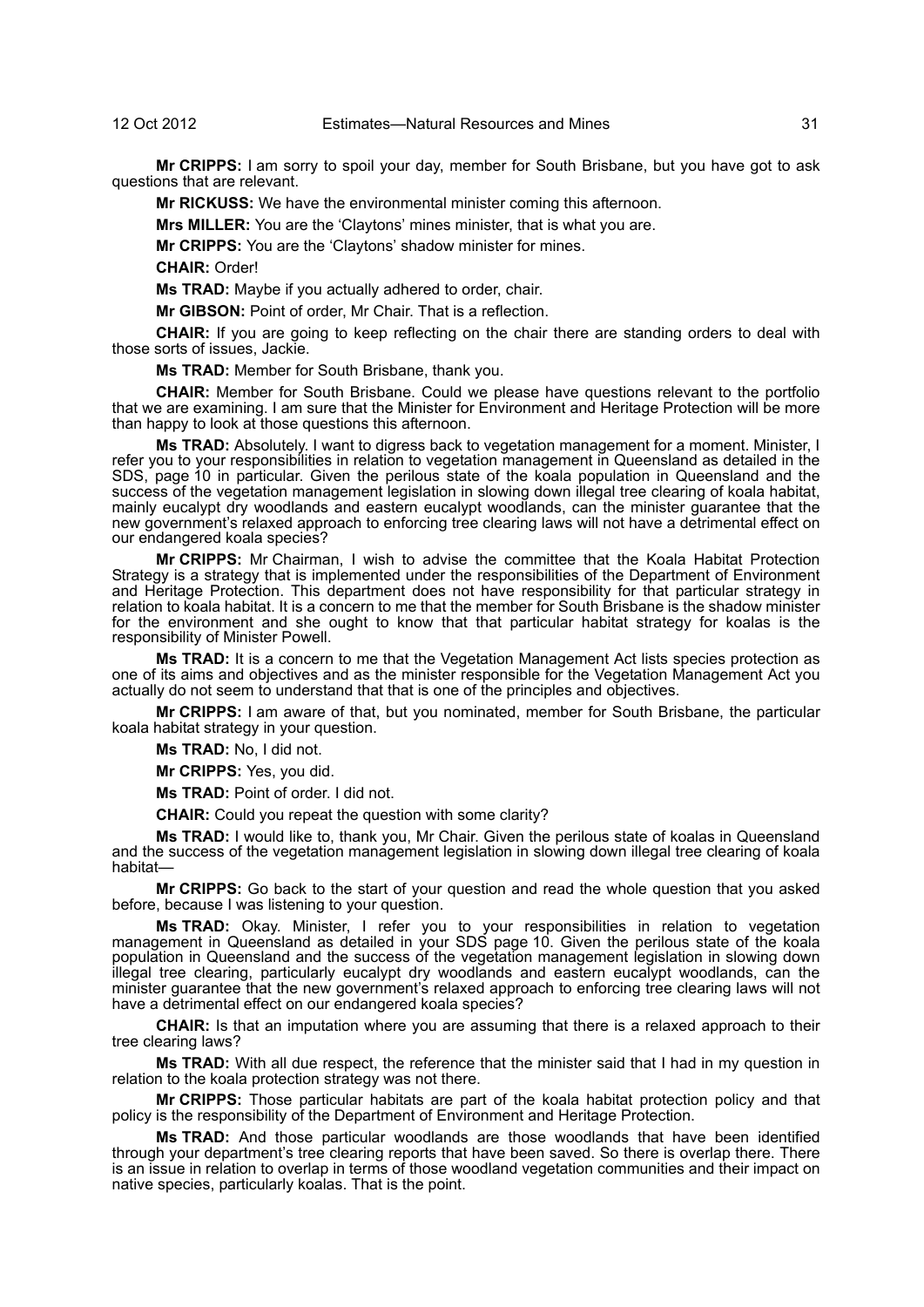**CHAIR:** This does sound more like a statement than an actual question. What is the question? The minister is saying it is for the Minister for Environment and Heritage Protection.

**Ms TRAD:** My question is, with the new government's approach to vegetation management laws in Queensland—the minister was at lengths to describe his perceptions earlier this morning around the workings of the vegetation management laws—can he guarantee they will not have a detrimental impact on koala habitat?

**Mr CRIPPS:** Mr Chairman, the other question that I have is that the budget papers and expenditure for the Department of Natural Resources and Mines as they related to land and water services was the subject of scrutiny in this morning's session. In the current session we are supposed to be scrutinising the expenditure in relation to mines and mine safety.

**Ms TRAD:** So you will not give a guarantee. That is okay.

**CHAIR:** Can I draw the opposition's attention to the fact that it is a consideration of estimates for mining and petroleum services, mine safety and health services.

**Ms TRAD:** I will draw your attention to standing order 181 which actually does say that I can ask a question within whatever appropriation section we are debating now.

**CHAIR:** That is the mining and petroleum services, mine safety and health services section. Koalas are not really relevant.

**Ms TRAD:** Vegetation management, Ian.

**CHAIR:** You are drawing a long bow, I think.

**Mrs MILLER:** I have another couple of questions.

**CHAIR:** I would like to ask the member for Dalrymple if he would like to ask a question.

**Mr KNUTH:** With reference to SDS page 3, what guarantee can the minister give to mining communities that local governments will have influence on the distances of mining activities and operations from residential areas?

**Mr CRIPPS:** Thank you to the member for Dalrymple for the question. In the first instance, I would like to draw his attention back to an initiative that was implemented by the department earlier this year in relation to the LAMP program, the local area mine permit program. That is available through the department's website. That particular instrument allows anyone, individuals and councils, to access a map for their locality to give them an opportunity to be aware of any mining projects of any tenure that are proposed for their area. This is an initiative that has been welcomed widely and gives the community, the public, much more visibility of proposed mining sector operations in their local area. That has been welcomed.

In relation to the restricted area policy, you will be aware that the restricted area policy of the previous government remains in place throughout Queensland but it is the subject of a particular part of the development of statutory regional planning processes that this government is currently pursuing. Under that process, which is currently being pursued in the Darling Downs region and in Central Queensland, consultation with local councils, the community and industry groups will be subject to a range of issues. Particularly and predominantly statutory regional planning processes are the development of a land use program for that land. One of the issues that will be dealt with under that planning process is the restricted area.

I envisage that the statutory regional planning process will involve consideration and consultation of how that applies to different communities in different regions. Instead of having a one-size-fits-all approach to the restricted area policy, there will be regionally appropriate restricted areas to protect communities that need protection as far as their amenity is concerned or impact on the liveability of their community is concerned and that should be operated on a regionally appropriate basis. Mining operations have occurred inside and around local communities. I could give you an example of the city of Mount Isa, or, for example, other places such as the city of Charters Towers which has been growing up with mining operations occurring in and around the town for some time. Those communities might decide that they do not need significant buffer zones around their communities because they have been living with mining activities quite successfully. Those towns have been prospering for some time. But in other areas there may be real concerns for communities. They may need a buffer zone, a restricted area, to protect their lifestyle or the amenity of that community and I think it should be pursued on a regionally appropriate basis through the statutory regional planning process. At the moment the restricted area policy remains in place until they are replaced with a more appropriate vehicle.

**Mr KNUTH:** Commissioner Bell, with regard to the importance of the Mines Inspectorate, you said before that there had been no job shedding in that area and that the difficulty has been in attracting mine safety inspectors. Have you looked at lobbying the minister for greater incentive packages to be put in place to attract mine safety inspectors?

**Mr Bell:** We have done a few things in that area. We have talked about paying a bit more money. We have the flexibility to do that with the current arrangements through the Public Service Commission. We are also trying to make the jobs more attractive. Most of our inspectors are based on the coast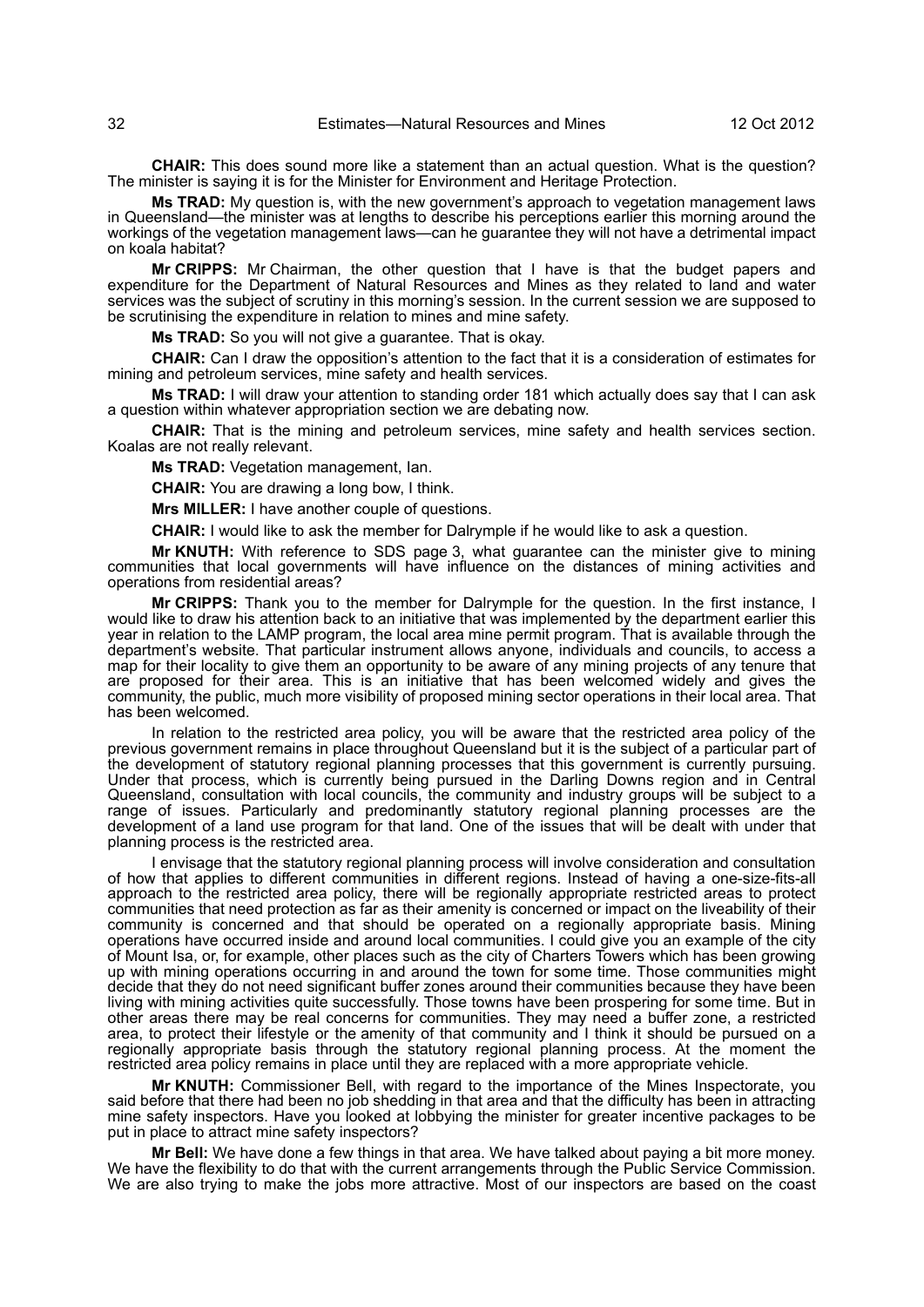except for the Mount Isa people and the person we have based in Atherton. We try to make the job more attractive. What happens is we tend to get people towards the end of their careers, people in their mid to late fifties. That is not a bad thing because they are very experienced and useful in that role. I think we have the best inspectorate that I have seen anywhere in Australia in terms of the spread of people we have and the spread of skills. It is something we are working at all the time. We constantly recruit overseas. We have brought in two South Africans in the last short period of time. We have recruited people from India, from the UK and from New Zealand. So we are out trying to get people into the system.

**CHAIR:** Member for Maryborough?

**Mrs MADDERN:** Can I take you back again to mine safety. I refer to dot point 2 in the Service Delivery Statement in relation to mine safety outcomes. Can the minister inform us of government funded projects that ensure mine workers return home from their workplace healthy and safe?

**Mr CRIPPS:** I thank the member for Maryborough for her question. A number of organisations across the state actually seek assistance from the Department of Natural Resources and Mines in mine safety activities. In particular an organisation that has already been referred to today by the member for Bundamba and the Commissioner for Mine Safety and Health, the Safety in Mines Testing and Research Station, which is located in the member for Bundamba's electorate, is very highly regarded. It is known in the industry as Simtars and it delivers a range of scientific, engineering, training and certification services and has undertaken mine safety and health research aimed at preventing accidents, fatalities, disasters and occupational illnesses on behalf of industry.

It provides its expertise on a fee-for-service basis to industry, with a growing proportion of its revenue coming from international clients reflecting its reputation as a world-class provider of R&D. The department is engaged in a number of research projects which have the potential to enhance health and safety outcomes for mine workers.

QUT's Institute of Health and Biomedical Innovation has considerable experience as well in the mining industry, with a major focus on health enhancement, prevention of musculoskeletal injury and disorders and associated conditions such as obesity and mental health. The institute is collaborating with SIMTARS to progress the development and implementation of non-invasive sensor technology to quantify a number of risk factors for musculoskeletal injury and exposure to task demands. High job risk categories will be evaluated with an emphasis initially on maintenance and other workers exposed to a high risk of upper limb injury. These are some of the particular issues that come about as a result of working in the mining sector.

The outcomes of this research will be used to develop a suite of innovative monitoring, clinical screening and decision support tools to reduce workplace exposure designed to target health promotion in the industry—prevention is always better than cure—and rehabilitation programs. The project that is being undertaken is worth about \$150,000.

The issue of the commissioner's involvement in the Pike River mine disaster was mentioned before. I might just touch on a project which has some links to that particular event. The mine investigation robot known as Minezepp is another example of mine safety investment that the state government is currently making. The Pike River disaster in New Zealand was an example of where terrestrial robots moving into the site were ineffective because of the collapse of the structures of the mine. That was an underground coalmine. That would also be the case if there was an explosion in a mine.

It was realised that a different approach was required—not just terrestrial robots—to undertake that sort of information recovery from a mine site incident. So the concept of a helium filled Zeppelin device was developed. The device will utilise the mine ventilation network to move through the mine which will hopefully overcome issues like blocked terrestrial access to a mine in that sort of disaster scenario.

We are only able to peruse this type of technology at this point in time because electronics are always improving and progressing and there is miniaturisation of this sort of technology. You can communicate with this device being trialled at the moment through a normal wi-fi internet connection. We can do the navigation and gas monitoring underground in those sorts of scenarios through this particular device. That sort of platform for future responses to disasters will soon be available.

**Mr GIBSON:** My question is to the minister and is with regard to the North Stradbroke Island mining leases. I refer to dot point 6 at the bottom of page 3 in the SDS regarding North Stradbroke Island sandmining. How is the government planning to deliver a framework for appropriate management of mining leases on North Stradbroke Island?

**Mr CRIPPS:** I thank the member for Gympie for his question. The issue of the North Stradbroke Island mining leases is interesting because it was one of those events that caused a lot of concern for the local community on North Stradbroke Island when the previous government pulled the rug out from under the sandmining operation on that island. The LNP has always made it clear that there will be an end to sandmining on North Stradbroke Island.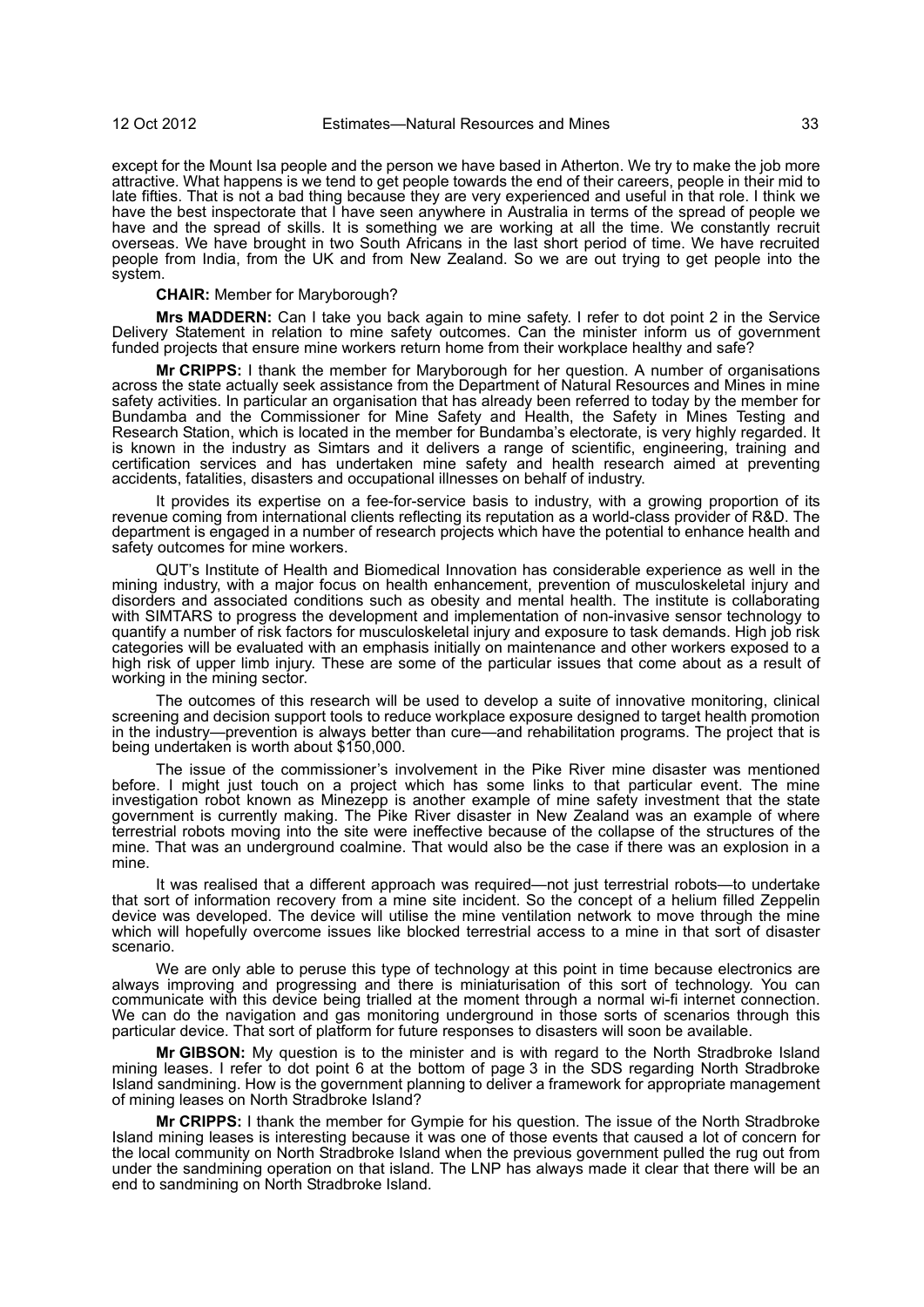The community in South-East Queensland has a great affection for North Stradbroke Island. The protection of the natural environment on the island is a sensible and worthy goal, but the LNP supports doing so in a well planned and practical way. This government wants an orderly conclusion to mining operations on North Stradbroke Island which requires the mining company to remediate mining sites to a very high standard indeed.

The government believes we need a plan for Stradbroke Island that creates jobs and builds businesses rather than pulling the rug out from underneath them. That is why my department is working with the mining company on North Stradbroke Island to map out a plan to continue that operation within a certain time frame, to allow them the opportunity to go through an orderly process of realise the value of the resource on the island, to maintain jobs for people living on the island and the community, to maintain prosperity—it provides an economy for that community—and to provide an opportunity to develop an orderly process for winding down that mining operation and bring it to a conclusion and at the conclusion for them to have undertaken very high-quality remediation works on the island so that the conversion of those areas into protected area estates, if that is necessary and possible, can occur.

In relation to your question, member for Gympie, I am absolutely committed to trying to provide that orderly process and for the community to benefit from an ongoing, sustainable mining operation but the quid pro-quo for the mining company involved is that they will remediate the land. They will have an orderly process to phase out their operations which benefits the community in the long term.

They are going to need an opportunity to transition their economy from one based on that resource activity to say one based on tourism. They need an opportunity to do that. The shortened time frames for the operation of the mining leases that were enforced on the mining company by the former government do not allow for that. They do not allow for a well-considered transition process to ensure that the community has access to jobs and an opportunity for that community to continue to be prosperous in the future.

**Mr COX:** My question relates to red tape, which I guess I could aim towards any minister in the Newman government, and the reduction of it. This is specific for you in your portfolio. With regard to the reference to encouraging exploration and investment in the mining and petroleum industries on page 10 of the Service Delivery Statement, what has the government done to reduce red tape and bureaucracy to encourage investment in the mining sector?

**Mr CRIPPS:** I thank the member for Thuringowa for the question. You are quite right, that question could be directed to almost any minister in the government. It is no secret whatsoever that there is a standing desire of all ministers and all departments to try to reduce the regulatory burden, the red and green tape burden, on industry and individuals in Queensland.

Within the first six months of coming to government we have successfully delivered on a number of election commitments to reduce red tape for the resources sector in recognition of the critical role the sector will play in rebuilding Queensland's finances. Two pieces of legislation have already been passed through the House. One by the Minister for Environment and Heritage Protection which dealt with a number of issues in relation to environmental authorities which will be of assistance to the resources sector and the mines streamlining bill. The amendments contained in that bill will reduce red tape and bring greater clarity to the approvals processes, in particular making it easier for resource companies to do business in Queensland.

While the bill streamlines the approvals processes for resource projects, it does not water down any of the rigorous assessment mechanisms in the legislation that are important for the integrity of the process. The centrepiece of the legislation that went through the House was the new online tenure management system called MyMinesOnline. Mining applications, including exploration applications, can now be lodged electronically through MyMinesOnline, which takes the tenure management system in Queensland from a manual, paper based system to a faster and more transparent online environment.

The bill also clarifies legislation so that resource activities, such as exploration and development activities and transport and infrastructure development on the sites, can coexist. Importantly, the bill streamlines the rules applying to the management and transportation of water and brine produced by the CSG and LNG industries.

**Ms TRAD:** Point of order, Mr Chair. Is the minister talking about the environment protection streamlining bill?

**Mr CRIPPS:** No, the mines streamlining amendment bill. The aim of the bill is to deliver a modernised and more effective regulatory framework, which was the issue that you asked me about in your question, for the state's resources sector. We certainly want to try to maintain an environment in Queensland that encourages investment from the resources sector. It is one of the pillars of our economy in Queensland. It underpins many jobs—as I mentioned today and which is particularly important for me—in regional and rural areas of the state.

**Mr COSTIGAN:** Minister, as you would be acutely aware, the resources sector has transformed the economy of the Mackay-Whitsunday region in recent years. Hence we have some of the world's biggest miners operating in our backyard—that is, in the Bowen Basin. But that said, and to take the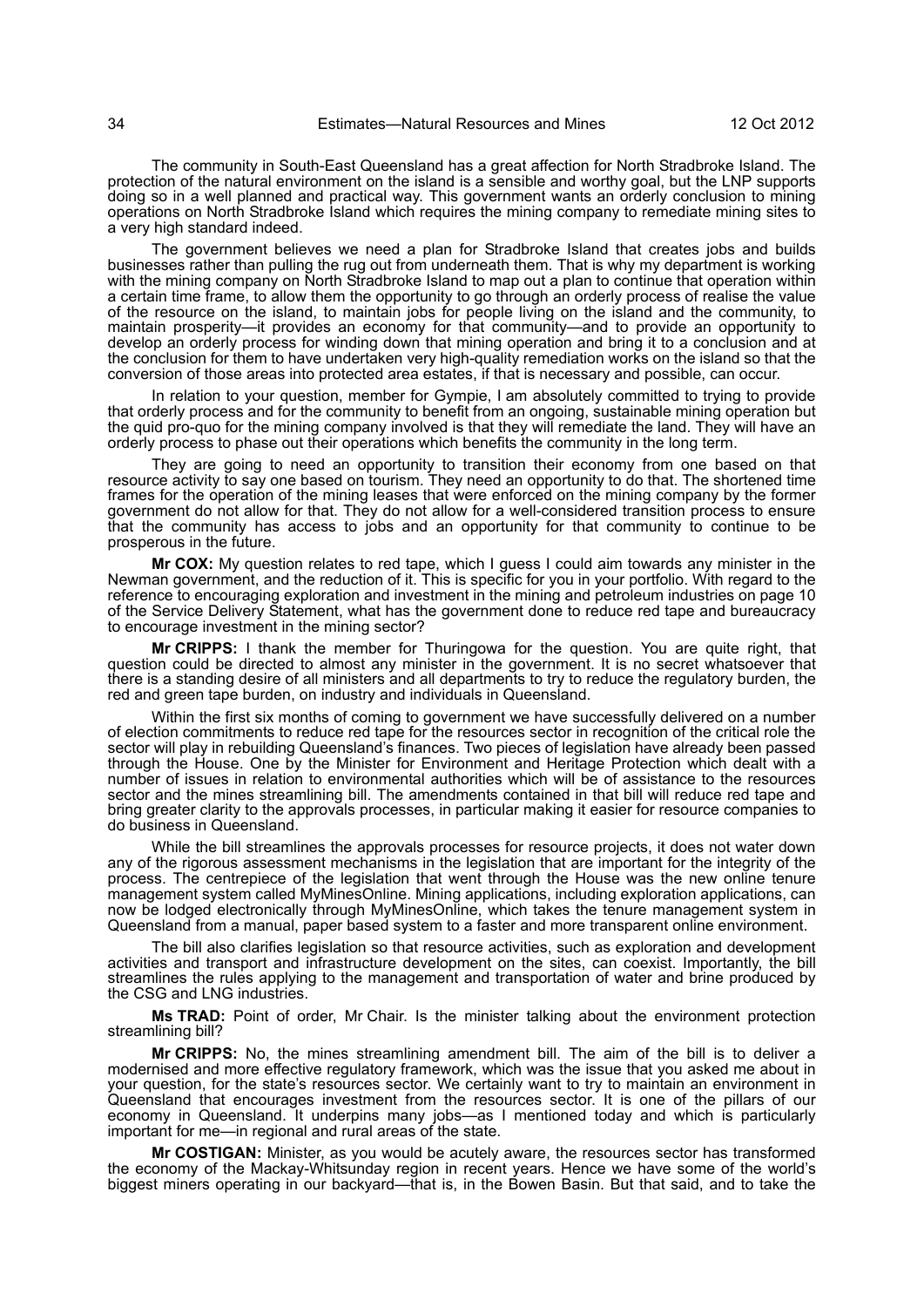previous question to another level, I refer to the final dot point on page 3 of the SDS. What I would like to know is what the Department of Natural Resources and Mines has done to cut red tape for those engaged in the small mining sector?

**Mr CRIPPS:** In relation to the small mining sector, the government has had some interaction with these people who are engaged in small scale mining operations across the state. I think they are affectionately known in the department as gemmies—people who are undertaking that sort of small scale, low-impact resource activity in places like Central Queensland and Far North Queensland that really are a very important part of the resources sector in Queensland.

The small scale mining sector has made and continues to make an important contribution to regional economies. You might not realise that a lot of people travel into region and rural areas at various stages throughout the year and populations can increase significantly which is good for local businesses. It drives income—direct and indirect—through tourism to those regional areas. All too often the mining sector does not pay much attention to small scale miners. But unfortunately the legislative arrangements in Queensland do. We seem to impose a significant administrative and financial burden on small companies—the same ones that we impose on companies of a much larger scale.

The department is currently preparing legislation to be introduced into parliament by the end of 2012. This legislation will provide regulatory relief and red tape reduction to the small scale mining industry in Queensland through lowering the fees and administrative burden associated with small scale mining activities. The reforms will help rejuvenate the small scale mining sector so it can continue to make that valuable contribution to regional economies that I spoke about before. The reforms will better align the administrative processes required to hold and operate a small scale mining tenure with the limited risk that it poses to the public, to the environment and to the state financially.

Consultation with industry representatives of small scale miners was undertaken in August and into September and we are progressing those arrangements as quickly as we can given its a commitment that we have made to try to encourage small scale mining into the future. The proposed reform will extend financial and administrative relief to a broader proportion of small scale mining activities. Small mining operations that fit within this package of reforms will be able to take advantage of a reduced financial burden and administrative burden in recognition of their limited impact.

**CHAIR:** A lot of rare earth mining is done on a small scale but by larger companies. Is the regulatory burden going to reduce for the larger companies who are doing the small mining? Do you understand what I am getting at?

**Mr CRIPPS:** Yes. The wherewithal of small miners and the overheads that they encounter is what we are focusing in on in terms of these reforms for small scale miners. In terms of assessing the risks of those sorts of operations we will be looking at the area that they have under a tenement and the types of operations that they are looking to undertake.

There is a distinction that I would like to make between well-understood small scale mining activities and emerging or new types of resource operations. So the rare earth operations that you are referring to are a new type or an emerging type of operation. It is not necessarily well compared with well-understood operations such as people going out and looking for opals or gems in the gem fields. We need to make a distinction between the small scale well-understood technologies and pursuits by small scale miners and larger companies pursuing the development of new technologies or new resource opportunities in Queensland. We are focusing on those well-understood small scale miners.

**CHAIR:** I call the member for Bundamba.

**Mrs MILLER:** Through the minister, this is a question for the director-general. Director-General, I am just wondering whether you have ever been involved in discussions with mining companies, the union or any other departmental officers in relation to water stored in either underground mines or opencut mines in Queensland? Have you ever seen documents or are there any documents within your agency in relation to water stored at these mines?

**Mr Hunt:** Naturally I have been involved in discussions. It is an issue that industry raises from time to time and it is an issue on which we refer them to the Department of Environment and Heritage Protection. It is an issue of significant concern for industry but the data in relation to those issues is held by the Department of Environment and Heritage Protection.

**Mrs MILLER:** So you basically just give them the flick to the Department of Environment and Heritage Protection.

**CHAIR:** That is a comment.

**Mrs MILLER:** It is a question.

**CHAIR:** Is this a question or is this a statement?

**Mrs MILLER:** I am asking: do you give them the flick to the Department of Environment and Heritage Protection?

**Mr Hunt:** I can recall times when I have been to meetings with them with the Department of Environment and Heritage Protection.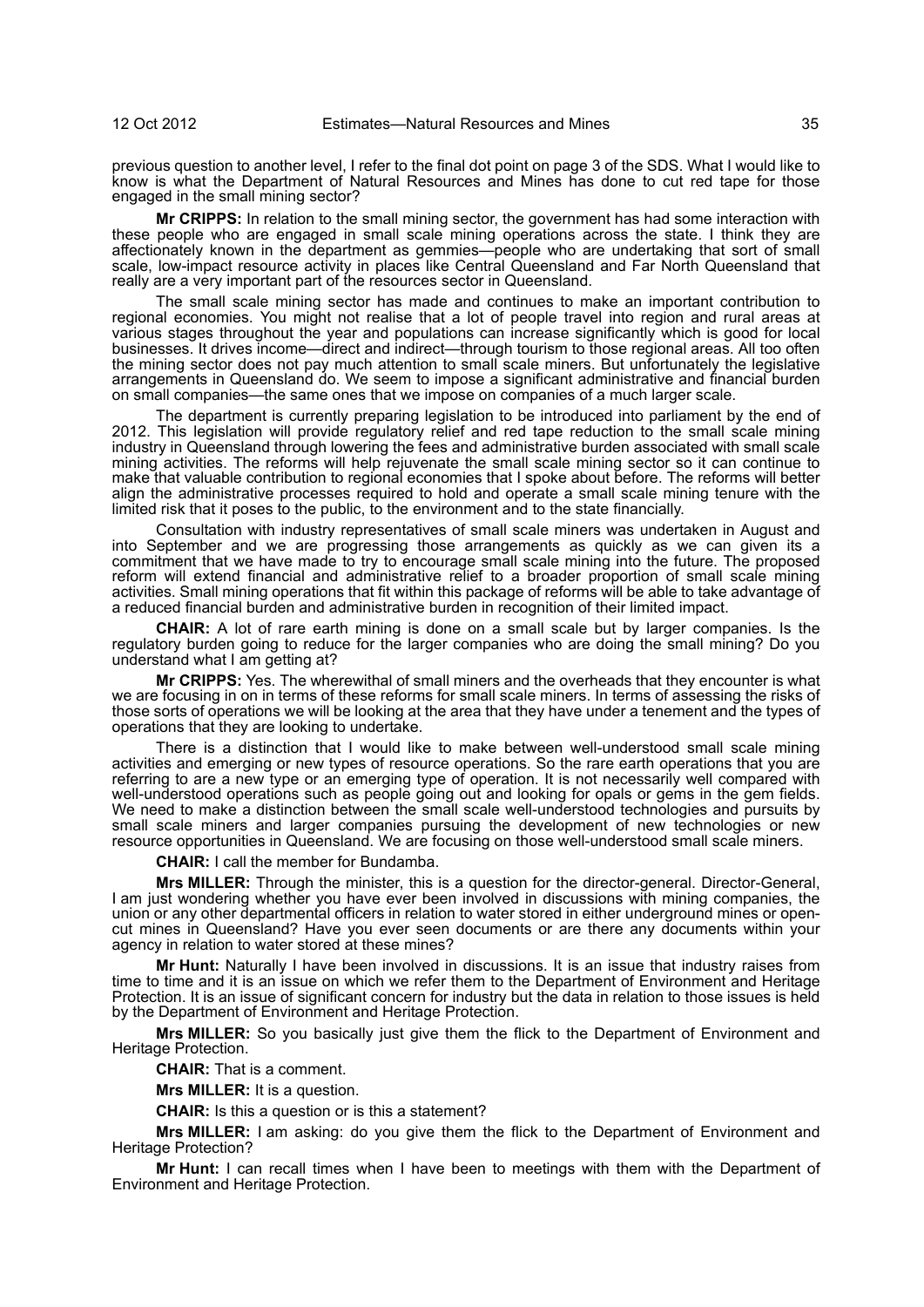**Mrs MILLER:** Thank you for confirming that.

**Mr Hunt:** But the point I would like to make is that the environmental provisions were taken out of the Mineral Resources Act in 2000 and they were put in the Environmental Protection Act to keep those issues separate. So there was a very clear decision under an earlier government to make those things separate and independent so there were separate streams managing those two activities. That continues to be the case.

**Mrs MILLER:** Thank you for your confirmation of the fact that there have been discussions underway. Minister, I refer to page 10 of the SDS. I particularly want to refer to the Collingwood Park mine subsidence. I have to let the committee know that I do live in Collingwood Park. As the minister is no doubt aware, hundreds of people have been affected by this Collingwood Park mine subsidence, yet I can find no funding committed by this new LNP government to filling up underneath Collingwood Park in relation to I think Westfalen No. 3. Minister, in reference to that, Main Roads successfully filled up underneath the Ipswich Motorway before they built the Ipswich Motorway, which also had mining issues there. Are you telling the committee here that this LNP government does not consider—

#### **CHAIR:** Do you have a question?

**Mrs MILLER:** This is my question—does not consider the people of Collingwood Park, their families and their homes important enough for you to find the money to fill these mines up underneath Collingwood Park, that area that is affected?

**Mr CRIPPS:** Mr Chairman, the Queensland government has received a report earlier this year into the long-term options for mine subsidence issues in Collingwood Park. The department received the report in September and we are currently reviewing the report and its findings. The department is preparing a submission to government on the long-term remediation options identified in the report which range from the continuing operation of the state guarantee, implemented under the previous government, to backfilling options of the voids that have been created as a result of the subsidence incidents underneath the affected residential areas of Collingwood Park.

As well as any prospective long-term remediation, the department is committed to continuing projects in Collingwood Park in the current financial year. These projects include the demolition of eight severely affected properties, repairs to St Luke's Anglican Church, refurbishment of purchased properties ahead of their placement on the open rental market where it is possible and safe to do so, ongoing monitoring and analysis of ground stability in the Collingwood Park area, and inspections and possible repairs of other places under the terms of the state guarantee.

The 2011-12 deficit of \$1.43 million related mainly to the depreciation and the write-down of assets of \$1.06 million in increased costs associated with the investigations into the development of long-term remediation options. In relation to Collingwood Park, I know that the Commissioner for Mine Safety and Health has a particular interest in this. I might ask him if he would like to make any additional comments to answer the member's question.

**Mr Bell:** Thank you, Minister. CSIRO continues to monitor Collingwood Park for subsidence. Over the last period of 24 months at least there have been no significant movements. That is not to say there will not be another one. But at the moment it is stable there. As the minister said, we are still considering the report from the Coordinator-General which will take into account the work done by CSIRO in working out the options going forward. So we have not made a decision at this point in time. We are still maintaining the little office that we have there in Collingwood Park where Damian Lewis spent some time, and we are still dealing with inquiries from various members of the community when things go wrong with their homes that may be in an area of concern.

**Mrs MILLER:** Thank you, Commissioner. I have another question to the minister in relation to this issue.

**CHAIR:** Can I just ask a quick supplementary question. Did the CSIRO report—I realise it is still early days. Would the wet conditions have made any difference? It has been wet and dry. It has been very wet for the last couple of years.

**Mr Bell:** The flooding that happened in that area a couple of years ago would definitely have had an affect in terms of the stability of the underground workings.

**CHAIR:** So it would have made it more stable, would it?

**Mr Bell:** Probably not. It would probably be less stable. But interestingly we have not detected any surface movement at this point in time from the ongoing CSIRO monitoring.

**Mrs MILLER:** Minister, given that Main Roads and their officers found a very stable technique to filling in the mines under the Ipswich Motorway and that that technology is there—they actually built curtain walls underneath the motorway to hold it up in relation to the mines—will your government commit to using the same or similar type of filling in of the mines under Collingwood Park no matter what cost it is to government, bearing in mind that these people are workers in our community and that their homes are their castles and also the fact that this has caused extreme distress to these residents in Collingwood Park?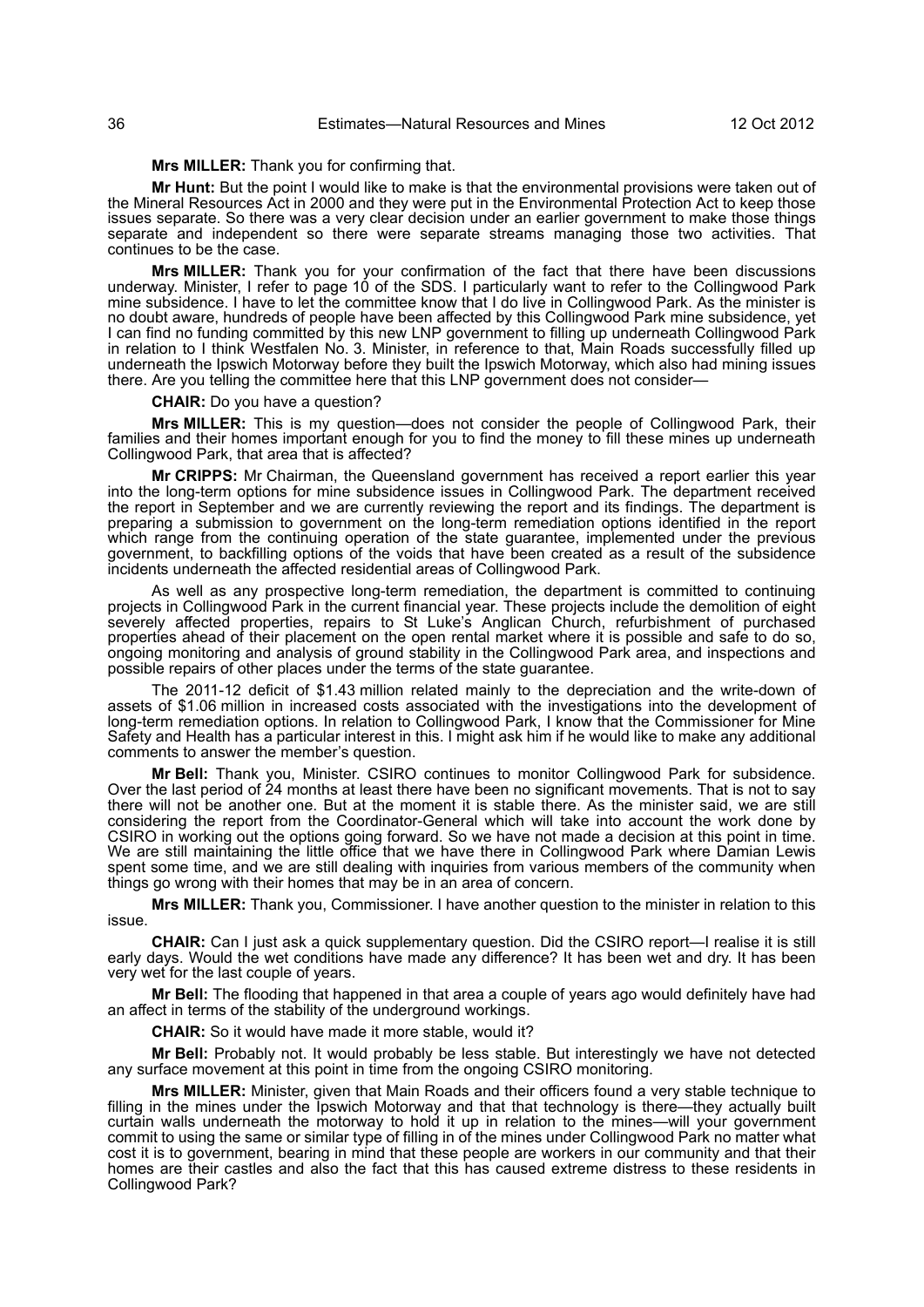**Mr CRIPPS:** Mr Chairman, in response to the member for Bundamba's question I would make the following points. As I mentioned earlier, we have received the report from the CSIRO which canvasses a number of options in how we may move forward to address the subsidence issues at Collingwood Park. I am certain that the people of Collingwood Park, and I would assume the member for Bundamba, would like the department and the government to make a fully informed decision about a range of options that are going to be successful in terms of the remediation of that site.

**Mrs MILLER:** And I have given you the answer: Main Roads have the successful option.

**CHAIR:** Let the minister answer the question.

**Mr CRIPPS:** If the department of main roads had identified and implemented a suitable option for the full remediation of the Collingwood Park site, then why didn't the government of which the member for Bundamba was a part of take that technology forward and implement it in Collingwood Park, in her words, regardless of the cost that was going to be incurred by the state of Queensland?

**Mrs MILLER:** I am asking you, Minister, will you commit the funding that-

**CHAIR:** Yes, I am sure we know what the question is.

**Mrs MILLER:** Yes, but he has not answered it. You were talking about having a successful resolution to the issue at Collingwood Park. What I am saying to you is that Main Roads have found that successful resolution and they have been talking to people within your department about that successful resolution. What I want to know, in accordance with SDS page 10, is will you support and will you take to government a proposal to fill up underneath Collingwood Park those areas affected with what is a successful solution? Will you support the people of Collingwood Park?

**Mr CRIPPS:** As I mentioned before, if Main Roads had developed a technology or had identified a solution to the same type of issue that we are experiencing at Collingwood Park, then I am at a loss to understand why the previous government did not take that technology and immediately implement it at the Collingwood Park location.

**Mrs MILLER:** You do not want to do it. You do not support the people of Collingwood Park, do you?

**CHAIR:** Let the minister answer the question. You have asked the question. Let the minister answer it.

**Mr CRIPPS:** I will tell the member for Bundamba what I think about this. I think it is a positive thing that if the department of main roads has suggestions to make to my department about opportunities—

## **Mrs MILLER:** And they have.

**Mr CRIPPS:**—or identified technology then that is great. I am sure that the Mines Inspectorate is considering the advice that it has received from Main Roads. What I can tell the committee today is that, now that we have the benefit of the opinion of the department of main roads and we have the benefit of the report from the CSIRO, we are considering the options available to us to address the issues at Collingwood Park. I want to make a well-informed decision about any strategies that we do implement to address the issues at Collingwood Park.

**CHAIR:** As a supplementary question, are the Main Roads issues mentioned in the CSIRO report, Minister?

**Mr CRIPPS:** No. The CSIRO report would have undertaken an analysis of the site at Collingwood Park. I am not sure if the CSIRO report has incorporated the experience of Main Roads in terms of the subsidence issues under the motorway. But the CSIRO report does present a number of possibilities. And, sure, the report from the CSIRO provides different options. That report is being considered by my department at the moment.

**Mrs MILLER:** Minister, you can consider all you like but you need money to fix the problem. Therefore, will you go forward to government with what you think might be the appropriate option but will you also fund it for the benefit of the people of Collingwood Park?

**Mr CRIPPS:** This is an amazing question from a member who was a member of the government that absolutely destroyed the finances of the state of Queensland—

**Mrs MILLER:** You're a joke.

**Mr CRIPPS:**—and has compromised the opportunities for the state government to be able to pursue a range of options, not just at Collingwood Park but in terms of legacy issues in my portfolio across the state. If I go back to other abandoned mine sites, we have difficult issues and limited resources available to us to remediate a whole range of former mine sites across the whole of the state, some of which pose a risk to the public and I include in that the difficulties that we face at Collingwood Park.

The government is not unsympathetic to the issues at Collingwood Park. In fact when the current government was in opposition we supported the legislation that went through the House to provide the state government guarantee to the community at Collingwood Park. I think it is entirely appropriate for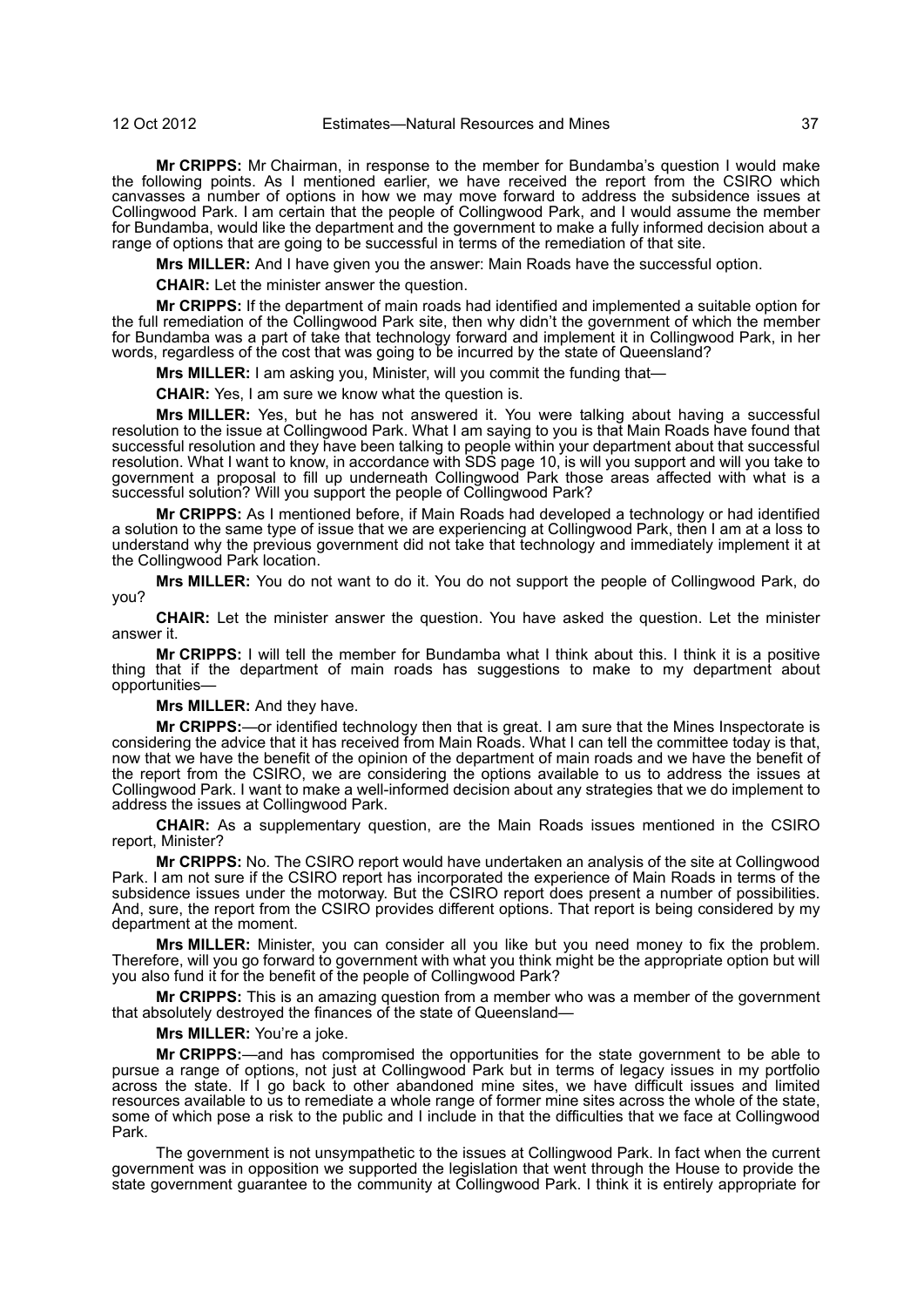me to say to the committee today that I want, and the department wants, to make a fully informed decision about what options are available to us in the future at Collingwood Park, and we are doing that at the moment.

**Mrs MILLER:** As a supplementary question, how long will that take you, Minister? Is it months, is it years, is it days? How long will it take you to consider this?

**Mr CRIPPS:** Consistent with what I said before, when you receive a report you need to have the opportunity to discuss the issues that are in it. I am certain that the community at Collingwood Park wants me to make a fully informed decision about what options we may take forward. We need to give careful consideration to this so that it is the successful into the future and so that we do not have to deal with any further legacy issue because we made a rushed or poorly informed decision to try to remediate the site.

Mr Chairman, in relation to an earlier answer that I gave during this morning's session, I wanted to take the opportunity to correct a detail. In relation to the Great Artesian Basin, I mentioned that the 22 bores that were capped and piped represented a distance of inefficient and land degrading flowing water from those bores. It actually is 488 kilometres of unregulated water that has been addressed as a result of capping those bores, not 4,888 kilometres. I said 4,888 this morning; 488 is the correct figure.

**CHAIR:** You have about a minute left, Minister.

**Mr Hunt:** Can I just give a couple of answers to questions that we took on notice earlier. First of all, in relation to when we stopped suspending investigations into vegetation management issues, that was 16 July—that the first I was given the go ahead. Field investigations have continued from that date.

**Ms TRAD:** Sorry, what was the date?

**Mr Hunt:** 16 July.

**Ms TRAD:** Was when you commenced suspension.

**Mr Hunt:** No. It was when it finished.

**Ms TRAD:** And when did it start?

**Mr Hunt:** I think it was 19 April. I said three months earlier and that was very close. The member for Bundamba asked about the number of sick leave days taken during this year. In the months from April to August of this year there were a total of 12,163.33 sick leave days, which represents a sick leave rate of 4.18 per cent across the department. We looked at data for the last three years for DEEDI and DERM, the predecessor departments, and the average sick leave rate has been between three and four per cent in a normal month.

**CHAIR:** Would you like to give a brief summary, Minister?

**Mr CRIPPS:** In relation to the proceedings today, I want to thank all of the members of the committee who have participated. I certainly want to thank the director-general and his departmental officers and the staff who have supported me in the preparation for estimates today. I thank the parliamentary staff who, regardless of which committee is sitting in here, always have to conduct themselves professionally. I have always found them to do so both when I was on that side of the table and now that I am on this side of the table. I am also grateful for the work the parliamentary staff put into this estimates process.

**Mr Hunt:** Sorry, I said days; that should have been hours of sick leave. So it was 12,163 hours. That is an important detail.

**Mrs MILLER:** I thought you had it wrong, Director-General. But I was going to leave it to you.

**Mr Hunt:** I thank my head of HR for correcting me on that in time.

**CHAIR:** That concludes the consideration of the estimates for the Minister for Natural Resources and Mines. Thank you very much to the minister and his advisers. I remind you of the timetable that we have set for answers to questions taken on notice to assist with the deadlines. You have 48 hours. It is 5 pm Tuesday. We will take a short break and resume at 2 pm.

## **Proceedings suspended from 1.02 pm to 1.57 pm**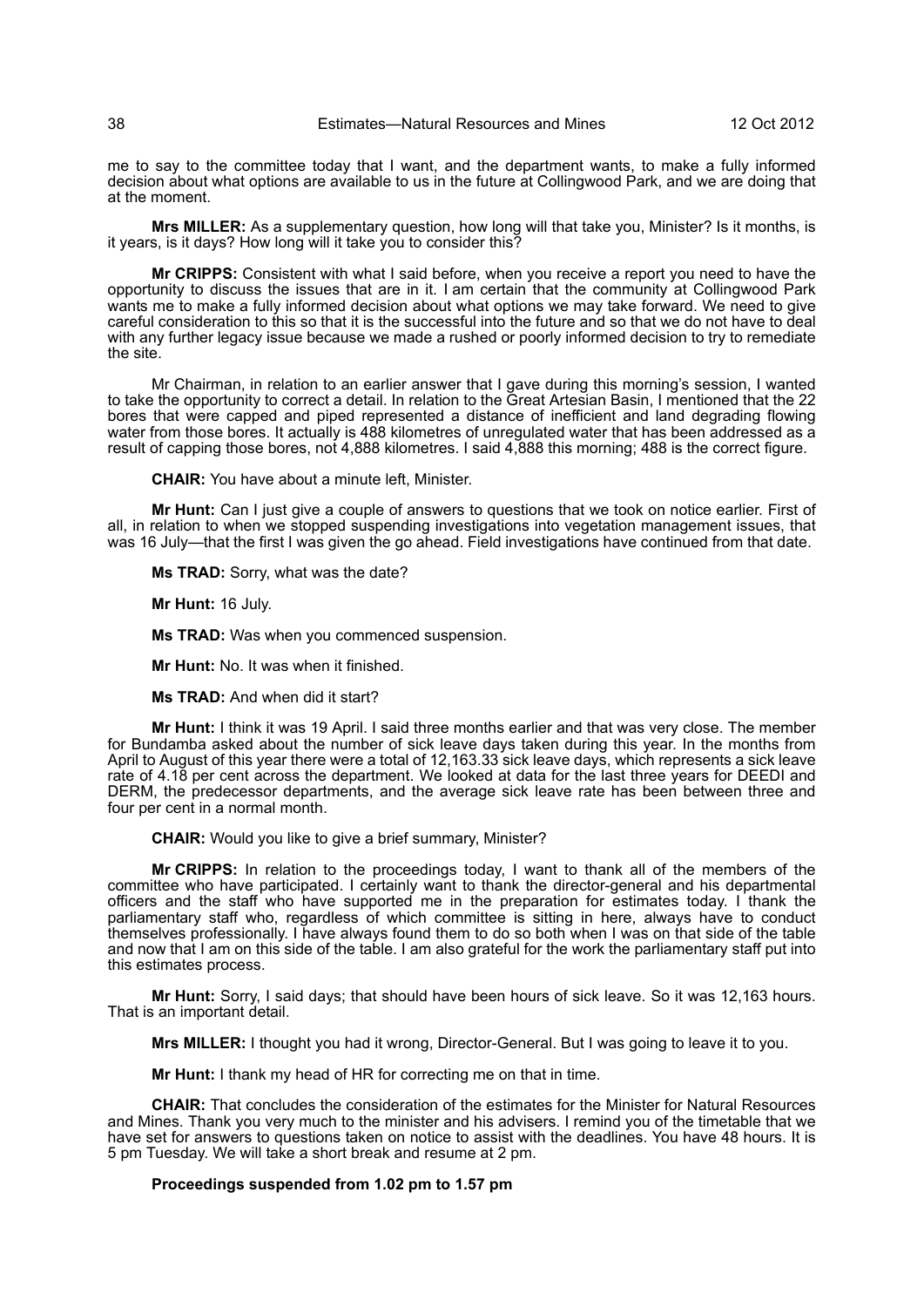# **ESTIMATES—AGRICULTURAL, RESOURCES AND ENVIRONMENT COMMITTEE—AGRICULTURE, FISHERIES AND FORESTRY**

### **In Attendance**

Hon. JJ McVeigh, Minister for Agriculture, Fisheries and Forestry Mr B Mills, Chief of Staff

**Department of Agriculture, Fisheries and Forestry**

Mr J Noye, Director-General

Dr B Woods, Deputy Director-General

Mr L Brown, Executive Director, Finance and Asset Management (Acting)

Mr P McKay, Deputy Director-General, Corporate Services (Acting)

Dr J Thompson, Chief Biosecurity Officer, Biosecurity Queensland

The proceedings today are lawful proceedings subject to the standing rules and orders of the parliament. As such, I remind all visitors that any person admitted to the hearing may be excluded in accordance with standing order 208. In relation to the media coverage of today's hearing, we have adopted the guidelines prepared by the Committee of the Legislative Assembly for committee hearings. These guidelines have been distributed to the parliamentary press gallery, and copies are available here this afternoon.

The hearing is being broadcast live via the parliamentary website. We extend a warm welcome to everyone who is picking up these broadcasts. As laid out in schedule 8 at the back of the standing orders, we expect all departmental officers appearing today to provide full and honest answers to our questions and anyone who is unable or unwilling to provide answers should be prepared to state the reason. I am also reminded that departmental officers are not here today to give expert opinion on the merits or otherwise of the policies of the government. That is the role of the ministers.

Finally, before we begin can everyone turn off their mobile phones or switch them to silent? For the next three hours we will be examining the estimates for the Minister for Agriculture, Fisheries and Forestry dealing with the estimates of the service areas of agriculture, biosecurity and agriscience in Queensland. I welcome the minister and his advisers. We will examine the estimates for these areas until 3.30 pm. I also welcome Mr Tony O'Dea, who is the acting chief executive of QRAA on behalf of the CEO, Mr Colin Holden, who is on leave. For the benefit of Hansard, I have asked advisers if you are called to give an answer to please state your name before speaking.

Minister, the committee has granted leave to the member for Bundamba to participate in this section of the hearing. I now declare the proposed expenditure open for examination. The question before the committee is-

That the proposed expenditure be agreed to.

Minister, would you like to make a brief opening statement?

**Mr McVEIGH:** Thank you, Mr Chairman, and thanks to your committee for attending today's hearing of portfolio budget estimates for Agriculture, Fisheries and Forestry. I am pleased to be here today with my senior staff for this, the first of two sessions for my portfolio. I will be happy to outline our program for 2012-13.

Before taking questions on agriculture, I wish to make an opening statement including an overview of the major changes, savings and restructure and refocus of services in the department. As you know, agriculture is one of the four pillars of the Queensland economy. As you also know, the LNP went to the election with a clear policy to double food production by 2040. That is the basis of our restructure of the department so that it is focused on front-line services that primary producers deserve and need to increase production. The previous Labor government was far less focused on primary production and did not even see fit to have a dedicated department focused on helping farmers. Turning that around has been a key achievement of the LNP Newman government and something that I, as a former employee of the department, am very proud of.

**CHAIR:** [It being almost two o'clock, I declare the Agriculture, Resources and Environment](http://www.parliament.qld.gov.au/docs/find.aspx?id=0Mba20121012_135917) [Com](http://www.parliament.qld.gov.au/docs/find.aspx?id=0Mba20121012_135917)mittee open. I am Ian Rickuss, the member for Lockyer and chair of the committee. Joining me today is Tim Mulherin, the member for Mackay, who will stand in for the member for South Brisbane this [afternoon; Sam Cox, the member for Thuringowa; Jason Costigan, the member for Whitsunday; David](http://www.parliament.qld.gov.au/docs/find.aspx?id=0Mba20121012_135917) Gibson, the member for Gympie; Shane Knuth, the member for Dalrymple, Jon Krause, the member for Beaudesert; and Anne Maddern, the member for Maryborough.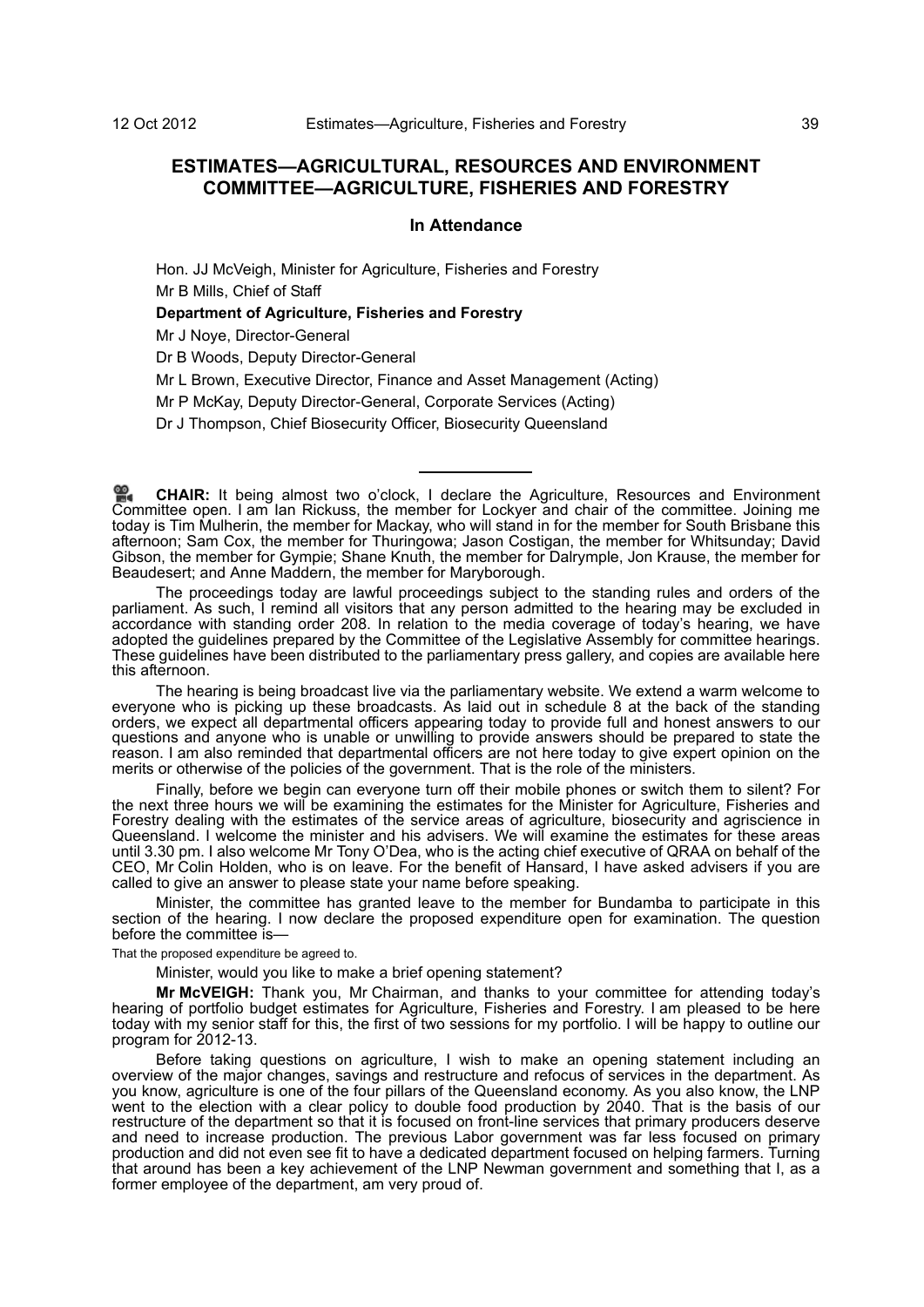DAFF is now truly a stand-alone department—a department and staff not buried, as Labor had them, in a superdepartment lacking support and certainly lacking leadership. Given the appalling state of Queensland's finances left by the Bligh-Fraser regime—the waste, the mismanagement, the loss of our AAA credit rating and the totally unsustainable \$65 billion debt—my department, like every other, has been forced to find significant savings. Those savings have resulted in 450 staff redundancies. That is 450 staff redundancies, not the 550 or the more recently suggested 682 that the former minister and the Labor Party have tried to claim in recent times. They know better than anyone that the figure of 682 includes the 230-odd positions that were either made redundant or left unfilled by Labor under the former minister. Yes, we have had to make savings. Those savings have amounted to, as I have said, 450 redundancies. So far 236 offers of redundancy have been made and of those 95 per cent have taken the voluntary packages.

When I worked in the department some years ago, there were 6,200 staff—4,000 more than now. The vast majority of those were made redundant under successive Labor governments, and last year 230 further positions were effectively cut through staff being made redundant and/or positions being left vacant. The LNP Newman government is cutting Labor's waste and reigning in Labor's out-of-control spending including the unsustainable borrowing to pay public servants. We have had to make tough decisions such as closing the Toowoomba vet lab and not proceeding with an unfunded proposal for a new lab in Townsville. In Townsville Labor sold the land including the old vet lab at Oonoonba for housing. It had promised \$18 million to relocate a lab to James Cook University but not only had the budget blown out; the promise was unfunded. There was simply no money.

Instead we have made the right decision to consolidate animal testing at the state-of-the-art laboratory at Coopers Plains—a decision based on the best advice available. I am assured there will be no additional risks to our vital animal industries. Yes, as I have said, we have made savings. We have had to make redundancies, but they have been in non-core areas. We have cut spin doctors and PR roles that Labor was so very fond of. We have consolidated services, as I have said, in relation to the vet labs and we have reoriented our focus and service delivery to best suit the needs that have been so clearly put to me by producers, fishers, foresters and their organisations around our vast state over the last six months.

Front-line services in the stand-alone department are being refocused to better assist Queensland primary producers increase their production as part of our policy for agriculture, and I am very pleased to say we are expanding in key areas. We have delivered 15 new front-line officers to help beef up the fight against various biosecurity threats. We are delivering on our commitments to fishing and forestry industries. We are advancing a \$10 million package for commercial fishers which includes \$9 million for buyback of net fishing licences on the east coast. We are advancing with our Queensland timber industry plan, because we have a plan to revitalise the local industry that has suffered under nearly 20 years of mismanagement and neglect under the previous government.

Let me be very clear: I as minister will do all in my power to foster a prosperous, well-managed local forest and timber industry, an industry recognised for world's best practice. The LNP Newman government has in all provided \$442.35 million for the department in 2012-13. I and my team will be managing the spending of those funds very carefully to deliver on the services to help us achieve our production goals.

**CHAIR:** Thank you, Minister. I will start off the questioning with an issue that I am quite interested in. Can the minister outline the significance of the new barley breeding program agreement struck with the grains research corporation? How does this compare with the approach of the previous government?

**Mr McVEIGH:** The previous government I think was not focused on the development of grains research. It was apparent through a lack of support and direction to the industry. Through our standalone department I can state that barley breeding will remain in Queensland. This decision ensures the development of barley genetics for industry and for growers. The department will concentrate on the early stages of the breeding process with the commercial sector breeding finished varieties for growers. It involves a collaboration with the University of Queensland under the Queensland Alliance for Agriculture and Food Innovation. That will help deliver the science, the traits and the parental germ plasm needed by the industry. This new genetics platform will be partially supported with nearly \$500,000 from the Queensland government's election commitment of an additional \$3 million over four years for agriculture and horticultural research and development. That brings our barley breeding investment close to \$5 million over seven years.

Private sector investment in barley breeding for the northern region is vital for the future delivery of improved varieties to growers and the industry. So we are establishing an exclusive arrangement and agreement with InterGrain Pty Ltd to progress that germ plasm and ensure growers quickly reap the benefits of previous breeding work done by the Queensland program. Those initiatives will deliver on other high-priority grains in research and development that is aligned with our role within the auspices of the National Grains Research, Development and Extension Strategy. We will be focusing on summer crop agronomy, farming systems, crop protection and production research. The GRDC will co-invest in those activities with us.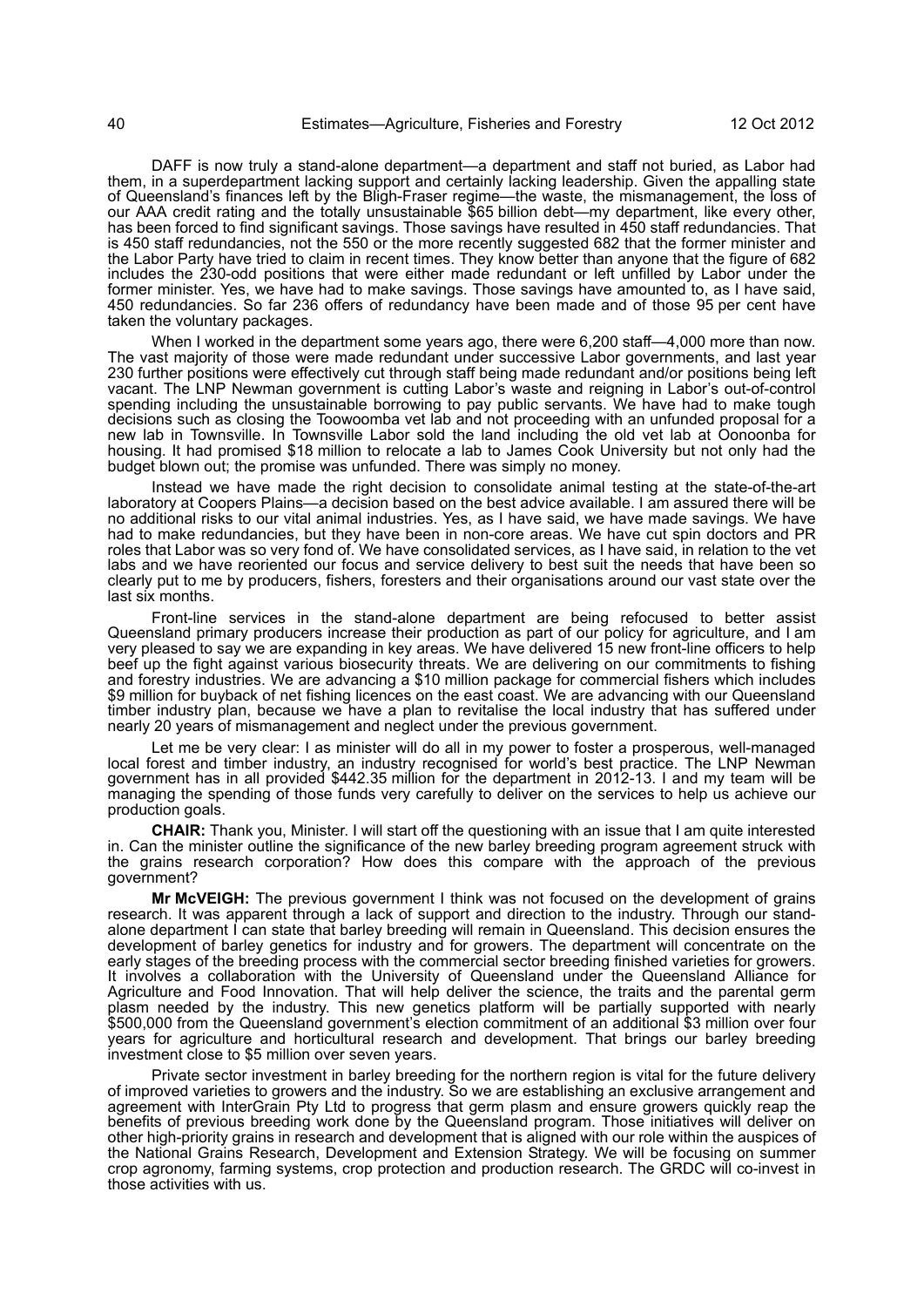The investment on our part in the genetics platform of some \$1.4 million and a total of \$11.2 million over seven years represents a total investment across all of those programs. It involves 11 positions, and this capacity will service high-priority areas that are being and will be identified by growers. So retaining future capability in barley breeding and grains research and development in Queensland will support continued profitability in our vital grains industry, and industry has confirmed with me that that is indeed very good news.

**Mrs MADDERN:** Minister, I refer to page 5-4 of the Service Delivery Statement and the government ensuring a productive, successful agricultural sector. Can the minister advise how the 30 year strategic plan for agriculture will boost farm output to meet soaring world demand for food?

**Mr McVEIGH:** I thank the member for Maryborough for the question. The LNP government has a plan to ensure that we grow a four-pillar economy. As we know, agriculture is one of those pillars. The former Labor government, I fear, had no plan. Agriculture, fisheries and forestry was simply lost within a megastructure of a large department, and it was well known that these particular industry areas were indeed a very low priority. A 30-year strategic plan for agriculture is therefore being developed with peak bodies, with farmers and with regional communities throughout the state.

I am committed to the ambitious target of doubling agricultural production by 2040 to supply the growing demand for food from a global population that is expected to reach some \$8.8 billion in the year 2040. To achieve that objective we will build a sector that leads Australia in agricultural excellence. The strategic plan will outline the government's philosophy in terms of growing our farming, fishing and forestry industries. It will identify strengths, opportunities and challenges which will provide the context for that sector-wide 2040 vision. Initial industry consultation will be finalised by the end of this calendar year and a final 30-year strategic plan for agriculture will be released early next year. Efficient and effective front-line services to industry on the ground will be a focus for implementing that vision for agriculture in particular.

**Mr COX:** Minister, the beef industry is important to this state. I think it is a \$3 billion industry. There is an abattoir proposed for Cloncurry. Can the minister please update the committee on progress with the proposed meatworks to serve the vast region of north-west Queensland that has been hit hard by ongoing disruption to the live trade to Indonesia?

**Mr McVEIGH:** I thank the member for his question. I know this is a topic he and many others across the north of our state are particularly interested in. At the outset let me say that I support very strongly the establishment of a meatworks in north-west Queensland. The cattle are there. The demand is there. Local producers want it, and we as a government are determined to do all we can to help make that happen. As members may be aware, my department has recently released a feasibility study and, in particular, an investment report and an investment prospectus for a meatworks at Cloncurry. The study clearly shows that a meatworks could provide cattle producers with more options for getting their product from paddock to plate. Queensland, as we know, is the biggest cattle-producing state and, as the member said, worth over \$3 billion per year. But the challenges remain distance to market, southern feedlots and the meatworks, as we know, are largely concentrated in the south-east corner and that has long been a problem for north-west cattlemen.

Producers in the gulf, Savannah and Mount Isa to Townsville regions of Queensland face huge trucking costs to southern feedlots or south-east works or to truck their cattle to Karumba or Darwin for the live export trade. Having a local abattoir would lower costs significantly, but any meatworks proposal of course has to stack up and make commercial sense. There are a number of advantages that we need to consider in relation to a location such as Cloncurry. It has good road access in North-West Queensland and through obviously to the Northern Territory, it is located in a labour catchment with Mount Isa some 120 kilometres away, and of course the region has suitable finishing areas and future irrigated fodder production areas that are being proposed and promoted nearby.

So the Newman government is committed to making agriculture one of the four pillars, as I have said. A meatworks at Cloncurry would be an asset that would underpin the northern beef industry's future. It is now up to commercial operators to work with us or joint venture capitalists to turn that opportunity into a reality.

**Mr KRAUSE:** Minister, can you advise of any research being conducted in relation to transport and logistics, an issue that has long plagued the beef industry?

**Mr McVEIGH:** I thank the member for the question and it flows on somewhat from the previous question. The Queensland government has certainly been working on a collaborative transport project with a collective of Commonwealth and state governments covering Northern Australia and the CSIRO. The project goal is to optimise capital investment and operations for the livestock industry across Northern Australia. Under that project, which has been underway for some time, for the first time realtime data utilising stock movement information from the NLIS—the National Livestock Identification System—will be used to actually pinpoint stock movements and assist in the design of a dynamic model of industry logistics along the entire supply chain. That examination will highlight how changes in logistics in infrastructure could result in improved transport efficiency and of course productivity as well. It should suggest further possible changes in infrastructure investments and logistical solutions given different market scenarios.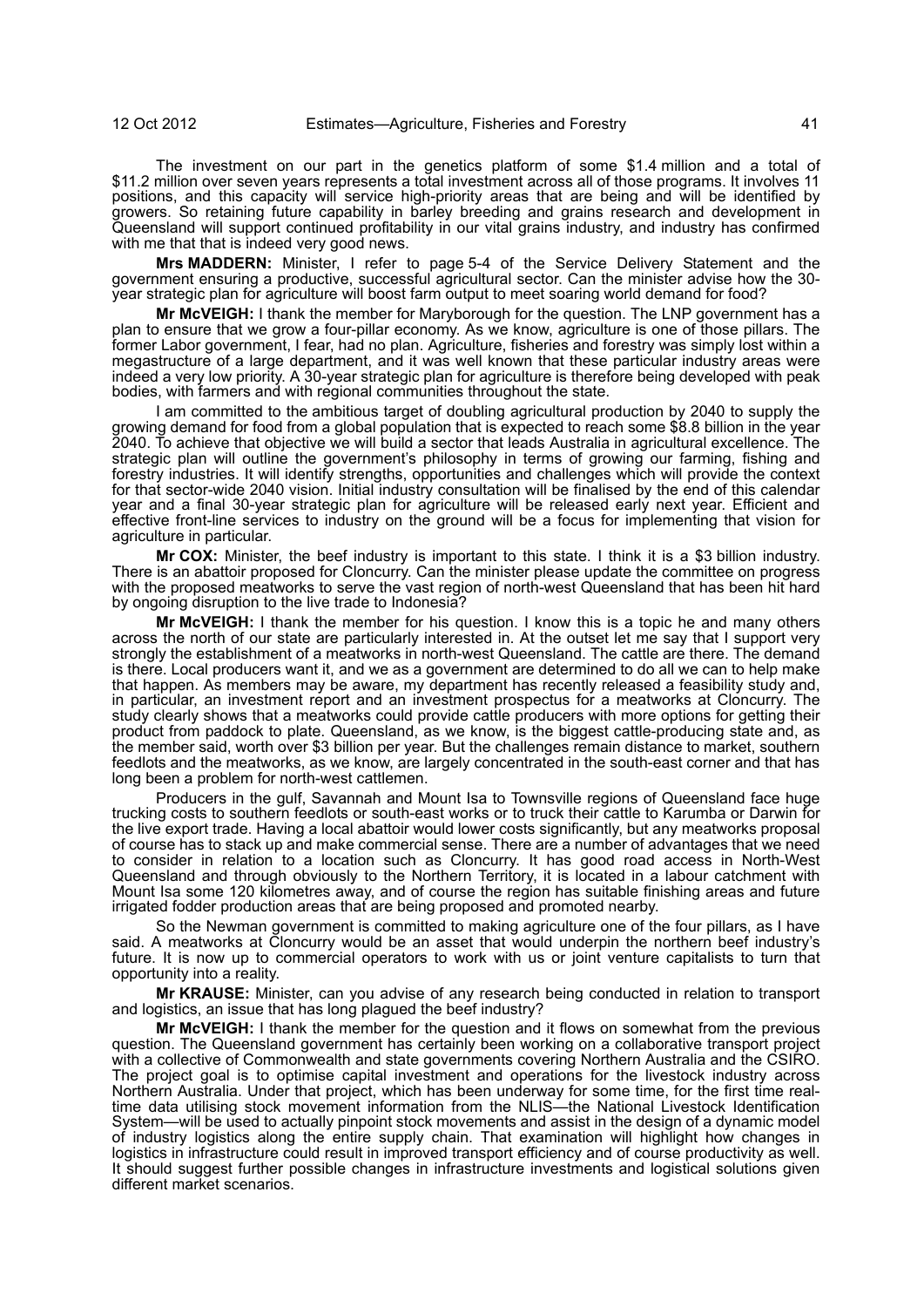The Northern Australian beef industry is typified by long transport distances—as I mentioned in response to the previous question—and that is almost exclusively by road. It is particularly isolated from processing and the markets in the south, as I mentioned earlier, as well as having limited options to take up export opportunities. The development of the northern beef industry is highly dependent on maximising long-term productivity through identification of supply chain flows and the various stresses therein and careful examination of where future investment might support growth areas.

The project will profile production regions and the supply chain characteristics throughout. It will outline the current constraints—pinch points, if you like—and the various opportunities to quantify all of those parts of the chain. Scenarios will therefore be developed to assist new beef industry development, investments in transport infrastructure, optimisation of existing transport infrastructure and utilisation, and it will outline the impact of transport regulation on Northern Australia.

Project results will be designed to suit existing transport and logistic systems, most importantly, that are used by the Queensland Department of Transport and Main Roads. Importantly, the project analysis will give industry and governments in the north information that will allow them to better plan and prepare for industry growth. The ability to pinpoint those areas for immediate and future attention that I mentioned earlier and those which regularly suffer problems now will allow for efficiencies and savings in the long term.

Can I mention that the state government provides a subsidy for cattle train services to QR National to provide a minimum of 264 services. The current contract ends in December 2015 and, if that service is to be continued, industry and government will need to work together to develop options between now and that time, including the future of subsidy arrangements. So those discussions are underway now. Through this project and collaborative effort with industry, it is planned that rail will continue to fill a very important role in the cattle industry, particularly for long-haul transport tasks.

**Mr COSTIGAN:** Minister, could you inform us how your stand-alone department will be involved in the north Australia irrigated agriculture strategy?

**Mr McVEIGH:** I thank the member for the question. By way of background, I just confirm that the north Australia irrigated agriculture strategy is a joint Australian and Queensland government commitment to realising the potential of agricultural development in Northern Australia with a particular focus on the Flinders and Gilbert river catchments. It has been a pleasure to work with my ministerial colleagues interstate and of course the federal minister in relation to the north Australian ministerial forum, the Hon. Simon Crean, on this project and others that the forum is focused on.

The Queensland government is investing some \$3 million into practical, on-ground support for commercial agricultural development in those river catchments that I mentioned. We are working with the CSIRO to ensure the latest science and information is available to proponents to maximise the prospects for success in that irrigation development and to avoid I guess some of the mistakes that all of us have seen from the southern catchments over many, many decades in their southern irrigation schemes.

Can I emphasise that the approach that we have taken to this project in collaboration with my ministerial colleague, the Hon. Andrew Cripps, Minister for Natural Resources and Mines, is to ensure that we have a whole-of-government approach to getting that project underway and ensuring that we are supporting development in the north. Therefore, the focus has been to review the approach under the former government, which was very much focused on field trials, as good as that might be, but ramp that up into an industry development focus. I have been pleased to get the support of the relevant federal minister, Simon Crean, in that regard and that has been further supported by a better engagement with CSIRO in relation to their research and making sure it is industry focused rather than running the risk of being somewhat academic, as was the previous risk.

As part of the strategy, landholders in both catchments are now developing a submission for tender for water allocations. I understand the committee may have had a briefing on that from Andrew Cripps, my ministerial colleague. If so, he would have told you that 80,000 megalitres of water in the Flinders catchment and 15,000 megalitres of water in the Gilbert River catchment are available. Our staff in the Department of Agriculture, Fisheries and Forestry are supporting producers through the tender process and the development of their submissions. Again, it has been a pleasure to ensure my staff are joining with the Department of Natural Resources and Mines staff in that regard.

The majority of those proponents we have observed thus far are experienced pastoralists, but often they have limited knowledge or experience quite obviously in cropping given their livestock experience. Therefore, DAFF will continue to support proponents by helping them source the appropriate expertise during the development of their irrigation infrastructure, make decisions on the appropriate crops to plant and provide agronomic advice. DAFF will also participate in regional development planning that may arise from the development of irrigation on those rivers.

Can I further explain that, as many observers have seen in recent times, there are a number of pastoralists who have had the initiative to develop their own irrigation schemes up there on the limited water available. I mention Corbett Tritton amongst others—a visionary in his own right—and it has been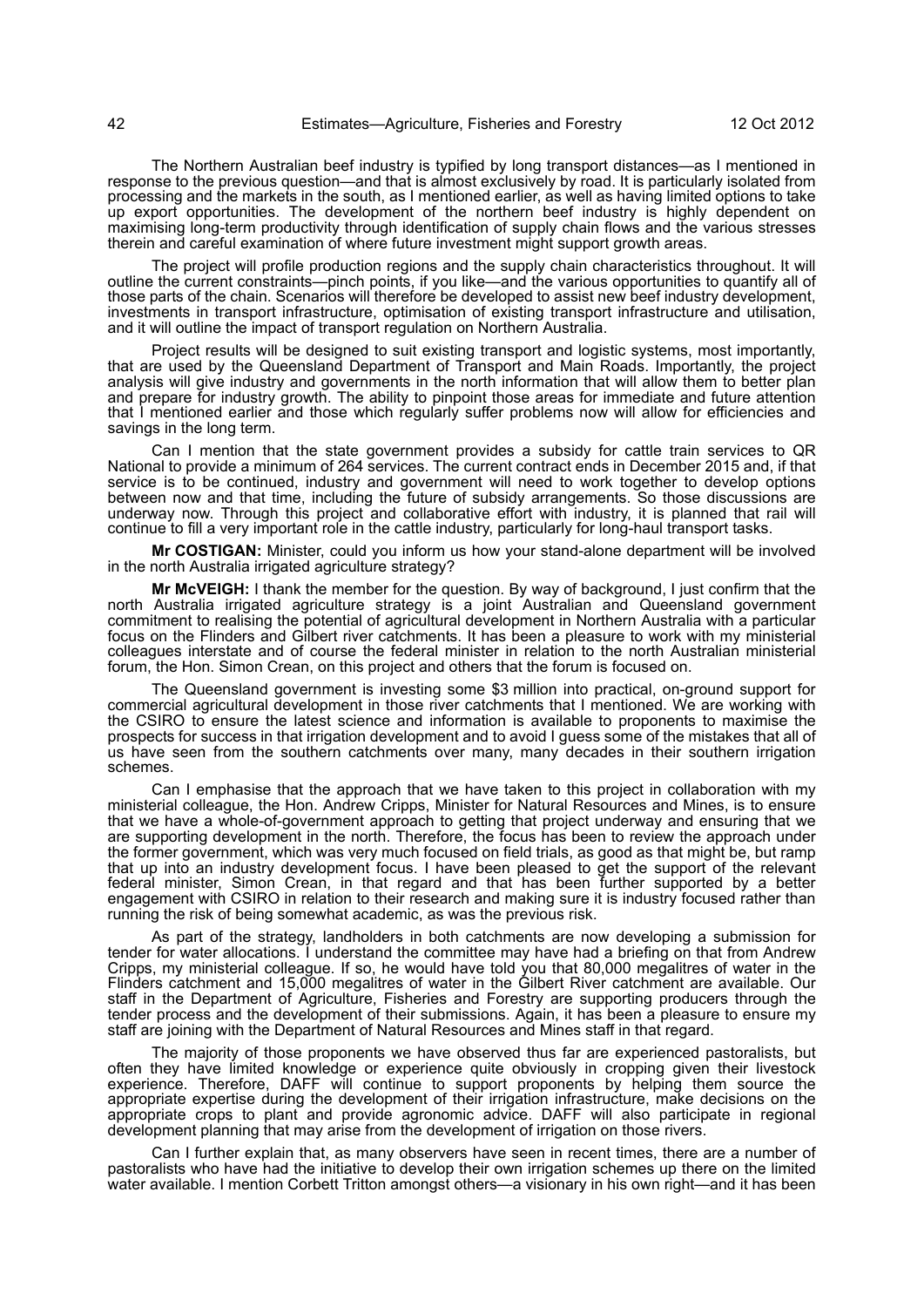a pleasure to see him get the support of the local community. His development is very much focused on cotton, as has been visited in that area a decade or more ago. I guess the key point I have shared with the federal minister, Simon Crean, in relation to that is that it is proposals such as cotton and some horticultural proposals in the Gilbert River catchment that I think provide the greatest chance to see development in the shortest time period.

I have emphasised with the federal minister that I do not see it being exclusively cotton development up there by any means, but given the initiative being shown in the local community and the industry development that they have taken on under the auspices of that particular industry, I think it is an excellent example for us to follow at least initially. In that regard, I have had discussions with Cotton Australia and various cotton processing companies, ginning companies, et cetera, about their interest, given that the closest processing facilities to that part of the world are down at Emerald in Central Queensland. We need to ensure that we are pursuing that particular opportunity and at the same time pursuing other practical and obvious opportunities in livestock itself. So producing the means by which crops can be grown to assist the finishing of cattle in the north-west—and of course that then links in potentially with the abattoir development that we discussed in response to a previous question enables further development of the livestock cattle industry, the beef industry in particular, in North-West Queensland at the same time.

Our focus in collaboration with the federal government is very much on those practical initiatives, those initiatives that are already community led and industry led. As I said earlier, under the LNP government we are focused on industry development rather than field work that producers are either doing themselves or can get assistance from industry to do in any case.

**Mr GIBSON:** Minister, can you inform us how your department is cutting red tape and perhaps provide the committee with an example?

**Mr McVEIGH:** Through you, Mr Chair, I thank the member for the question. As he would know, the Newman government is very much committed to cutting red tape right throughout the economy, and we are committed to cutting that red tape and regulation by some 20 per cent. That requires all of us to ensure that there is a change in culture in government from one that promotes red tape to one that actively reduces red tape. Can I assure you in relation to Agriculture, Fisheries and Forestry that I am very seriously personally committed to that process.

As one example, we consider the fact that wild dogs throughout particularly the south-west and the west of the state are costing our sheep and cattle industries some millions of dollars a year in lost production. That has become obvious to me and many producers in that part of the world, including a large group at the Tambo hall some weeks ago who said to me very clearly, 'Minister, we have suffered from drought, we have suffered from more recent flooding conditions, but more particularly we are seeing this third natural disaster being imposted on us—these wild dogs.' How do we assist there from a red-tape cutting perspective? One of the first measures I introduced as minister to remove or cut red tape was to remove the requirement that baits for wild dogs be of a human-grade food-grade consumption and allow bait meat simply to be sourced from animals destroyed on the property. I engaged very seriously with Safe Food Queensland to do just that. It took us some weeks to move through that process but with Safe Food Queensland's backing and professional advice we were able to ensure that we could reduce that requirement, reduce that red tape and of course ensure the comprehensive continuing review of the food chains for meat.

We have implemented, further to that example, an ongoing process of proactively identifying opportunities to reduce the burden associated with the various regulatory frameworks that impact on the industries that I serve. I have also asked that attention be given to rationalising and simplifying the plethora of forms and paperwork required to be completed by the public at the same time. Whilst I am considering a number of specific initiatives at the moment, prior to seeking all of government consideration of those initiatives, I would add that a significant body of regulation that impacts on the agriculture, fisheries and forestry sectors is in fact administered by other departments so it is a pleasure to join with those other departments and my fellow ministers in our joint pursuit of red-tape reduction.

In this regard I refer to legislation such as wild rivers, reef regulations, strategic cropping lands, water supply and pricing, land tenure, vegetation management, road and rail transport, and the list goes on. As I said, I am actively working with my ministerial colleagues to ensure that existing regulatory burdens on the rural sector are identified and are subject to a proper detailed process of scrutiny including an analysis of the benefit and cost of any program that is in place at present to ensure that we are focused on unnecessary burdens being rationalised.

**Mr MULHERIN:** Welcome, Minister, to estimates and also to your advisers and departmental staff. I am pleased to see the continuation of the work commenced by the former government in relation to the beef industry and also the finalisation of the partnership with InterGrain Pty Ltd, GRDC and the New South Wales DPI. I refer to page 18 of the SDS and footnote 46 concerning fire ants. How many employees will be lost through the government's cuts in the area of fire ant management? How many have already gone? Are there other aspects of the fire ant program being slashed such as the use of baits that have expired or the sale of equipment?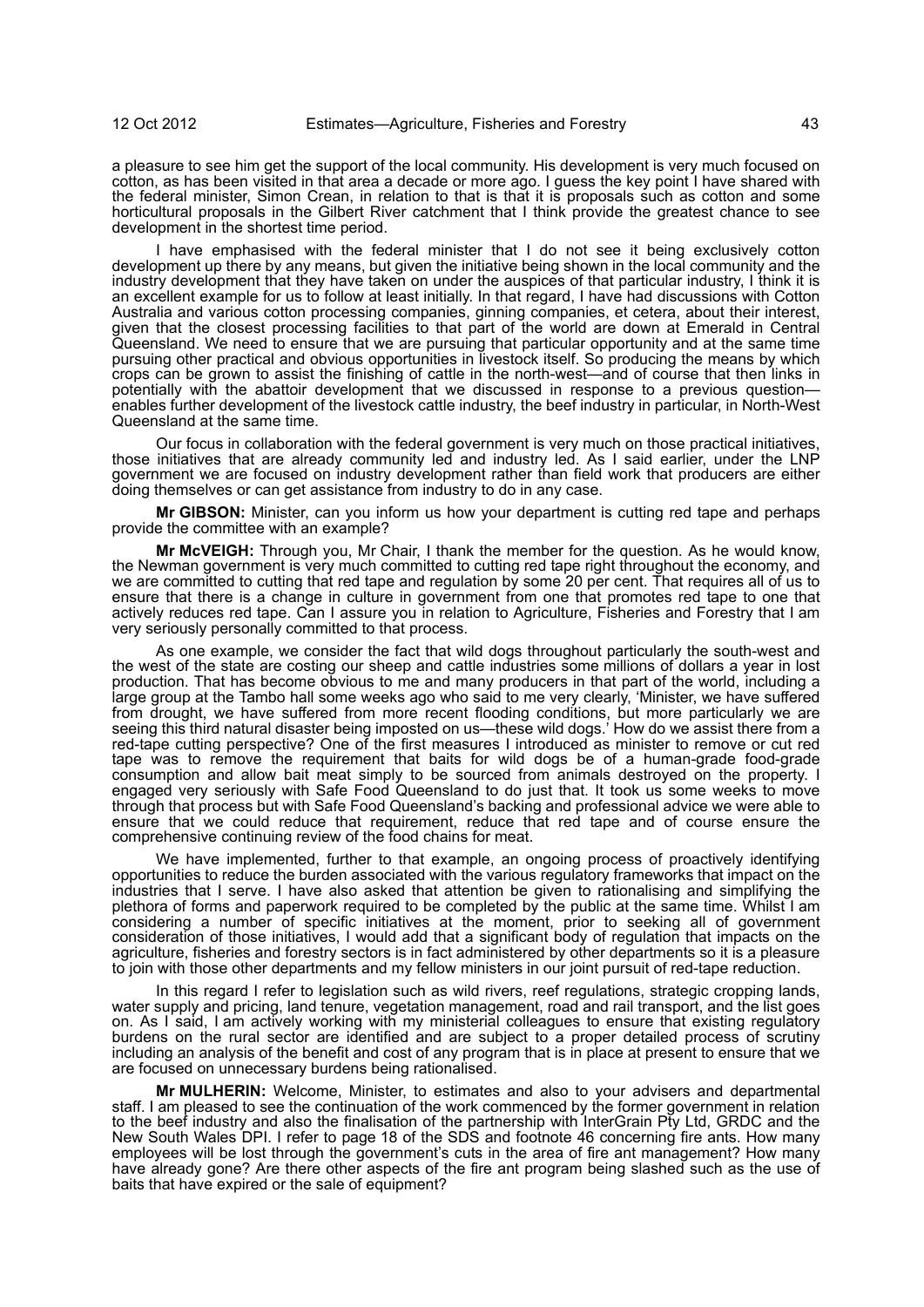**Mr McVEIGH:** I thank the member for his question. I join with him in commenting on areas of interest that he mentioned in his preamble, in particular the grains research. It has been good—I agree with the member—to proceed with the InterGrain agreement. However, I make the observation that we had to tweak that agreement quite significantly to ensure that we were not losing grains research capability and capacity in the state. Under the former government we saw the state wheat research program slip interstate and we are in danger of seeing the barley program go the same way. It has been good to continue that work and ensure that we have a barley program that suits the future of the state. Obviously, it is in the south at present but could possibly extend into other areas of the state that experience quite uniquely Queensland conditions.

I return to the member's eventual question on fire ants and the eradication program and his specific reference to staff in the program—and I think there may have been mention of other initiatives in the program as well including cost-saving measures. By way of context, I mention that the Fire Ant Eradication Program has been subject to a significant amount of scrutiny by the Queensland government over the last 10 years or so and, of course, other governments under national partnership agreements. In fact, the eradication program for this invasive pest has been subject to some \$257 million worth of investment since early 2001 up until June 2012. Queensland's investment has been obviously quite significant and quite important given that this is where the initial incursions were noted in Queensland but interstate members as well—

**Mr MULHERIN:** Minister, I know all that background. Could you get to the guts of the question, which is in relation to cuts?

**CHAIR:** Let the minister answer the question. You have asked the question.

**Mr McVEIGH:** I will continue to answer the question because it is very important to have this context. At the first SCoPI meeting—the Standing Council on Primary Industries meeting—that I attended as a new minister back in April of this year, in reference to the national program and national partnership agreement, ministers from other states did express to me, particularly the federal minister, a growing sense of frustration about how the program was managed under the former Queensland government. So everything is under scrutiny by not only our Queensland state government but also, I can assure you, other states and most particularly the federal minister, who met with me in my electorate office on this and a number of other matters just two weeks ago. We will see 126.1 FTEs employed under the fire ant program in 2012-13. That is as a result of some 45 staff having been retrenched. That addresses the query that the member raised.

**CHAIR:** A supplementary to that—

**Mr MULHERIN:** Hold on—

**CHAIR:** I have just had an outbreak in my area.

**Mr MULHERIN:** With all due respect, it is non-government question time.

**CHAIR:** No, there is no specific question time now. It is a new millennium.

**Mr MULHERIN:** With all due respect, I asked also if there is to be any sale of plant and equipment, if there is a reduction in the purchase of chemicals and if chemicals that are past their expiry date are still being used.

**Mr McVEIGH:** Mr Chairman, I am happy to answer questions in whatever order you wish.

**CHAIR:** Answer that one and then I will ask a supplementary.

**Mr McVEIGH:** Again, I make the point that the whole program is under an increased level of scrutiny not only because we need to review these sorts of efforts on a regular basis—on an annual basis certainly—but because of the increased level of scrutiny from interstate governments, as I mentioned, particularly from the federal minister. That includes the services, the plant and equipment and, of course, the efficacy of all of the materials being supplied, particularly chemicals, as the member refers to. To give some detail on that I would like to call upon Jim Thompson to address some specific details on where chemical stocks are up to.

**Dr Thompson:** Obviously the program has changed in some way, but in relation to baits and chemicals that are used, we order them as we need them. So there is no excess bait that is there and out of date. We are still using equipment. We are not in the business of selling off the equipment.

**Mr MULHERIN:** Thanks, Dr Thompson.

**CHAIR:** As a supplementary, there has been an outbreak in the Lockyer Valley and I spoke to some of the fire ant people when I was up there. Could Jim explain to the committee the use of the heatseeking helicopter and if that is labour saving at all?

**Mr McVEIGH:** No problem. You are referring there to the remote sensing program. As you requested, I will hand over to Dr Thompson.

**Dr Thompson:** There has been a real shift in operational strategy in the fire ant program, and remote sensing is a critical component of that. In the past we have done field surveys to actually determine where the fire ants are, but we are now using remote sensing as our major tool to determine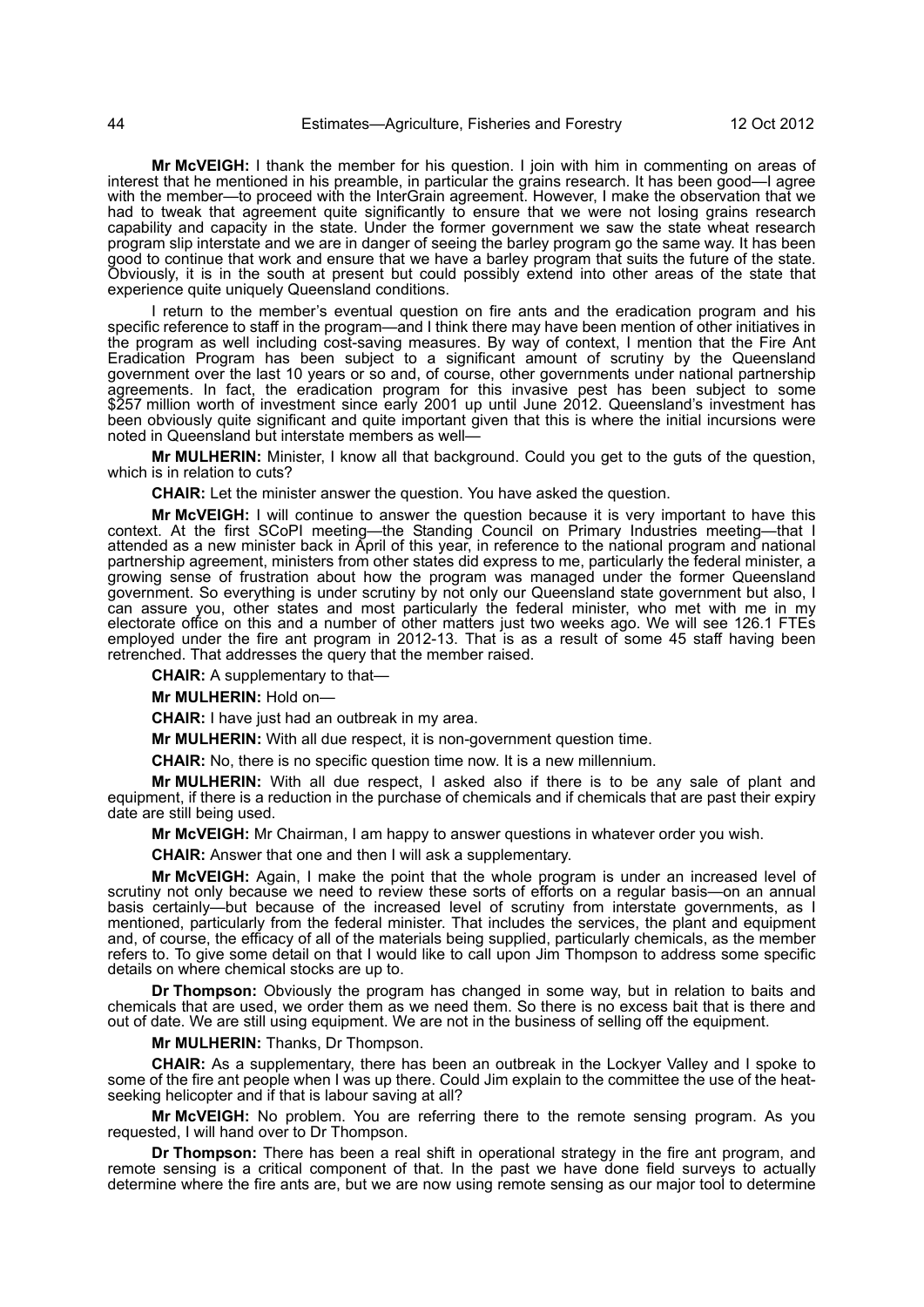the extent of the fire ant infestation. To give an example of the sorts of savings that can be made using remote sensing, it will cover more surveillance in 4½ days than a field team of 12 people can cover over the whole year.

**CHAIR:** Thank you very much for that response. Do you have another question, member for Mackay?

**Mr MULHERIN:** I refer to page 18 of the SDS and footnote 46 concerning fire ants. I note the recent discovery of fire ants in the Lockyer Valley about 12 kilometres outside the current infestation area. I know that the chair, the member for Lockyer, would be concerned about this as one of his biggest fears is that fire ants will infest the Lockyer food bowl. Considering the reduction in staff, can the minister guarantee that these job losses will not result in fire ants marching through the Lockyer Valley and beyond, devastating our multimillion dollar agricultural industry? As the minister would know, part of the fire ant program is the inspection of soil movements. Twelve kilometres seems a long way outside the infestation area. Can you give a guarantee that these job losses will not result in the fire ants marching through the Lockyer Valley?

**Mr McVEIGH:** I thank the member for his question. First of all, I make the point that in terms of guaranteeing the spread of this biosecurity threat or any other, any observer would conclude that if there were guarantees that there would be no problems in the future you would not have an eradication supported under a national partnership agreement. So it is a high priority for us as a government and, as I mentioned earlier under that partnership agreement, all other state governments and the federal government. The suggestion that anyone might be able to guarantee that a biosecurity threat is either not going to spread or not going to develop in the future is perhaps, in my view, a little unrealistic.

Nonetheless, I take the point that the member is alluding to in terms of staff to monitor and inspect any reportings. I suspect the member would be aware of the program in terms of the focus on identification. The member would certainly be aware of the success of training and promotion programs prior to my time that many staff in the fire ant program have gained in terms of encouraging community members to identify fire ants. In fact, the latest incursion was, as I understand it, a result of just that. So inspection and monitoring is a very important part of any biosecurity effort, and I think that is a very important part that we need to remember. It is not all about reactionary activities: reacting when there is an identification program; it is about being proactive, and that is what the eradication program is all about.

The national cost shared program determines what is needed. We look at the resources and the overall approach to continue the eradication program. We are certainly guided by that program, but this year we are investing over and above our cost share expectation under that program—more than \$1 million. So we are investing more than \$1 million than we are expected to under our cost share. I would also make the point, as I mentioned earlier, that national review of the program is underway, and late this year we will see some updates on that. In order to provide an up-to-date report on that process I might call again on our chief biosecurity officer, Jim Thompson, in relation to that review.

**Dr Thompson:** The program will be reviewed at the end of this year. We are in the first year of a three-year phase which will look very much at whether remote sensing can greatly reduce the field effort that we need to address the extent of the spread of fire ants in the last few years. Obviously every event such as the ones we have had recently are ones that we take very seriously. We get to those very quickly and we treat them very quickly. Movement restriction is another thing that is still in place. There is no reduction in any of that. Assuming that remote sensing works as we expect it to do, we expect to be able to cover far more distance and be able to limit or determine the range of the infestation over the next year or so. Very much related to this is the review that is going to happen at the national level over the end of this year and early next year. That will be a national decision about the future of the program.

**Mr MULHERIN:** In relation to infrared remote sensing, the trials were conducted through the winter months. When do you expect to have that data?

**Dr Thompson:** The data is being continually worked on and improved. At the moment we are doing the field testing of the results that we got over the winter months. We are going out to validate those results at the moment. We did 100,000 hectares this year and we are validating that at the moment. The results to date suggest that we have 80 per cent accuracy from those results, but they are very preliminary at this point.

**Mr MULHERIN:** I refer to Budget Paper No. 4, page 27 and the funding of the national Fire Ant Eradication Program. I note that Queensland has contributed \$1.4 million as part of the \$15 million national cost-sharing arrangements and an additional \$2.5 million in funding to bring the total cost to \$17.5 million.

I understand that the national cost-sharing arrangement is predicated on the Queensland government contributing \$6 million in total, which would take the overall program up to \$21 million. If you do the sums based on the figures contained in the Budget Measures paper, there appears to be a shortfall of \$2.1 million in meeting your obligations under the national program. By not allocating this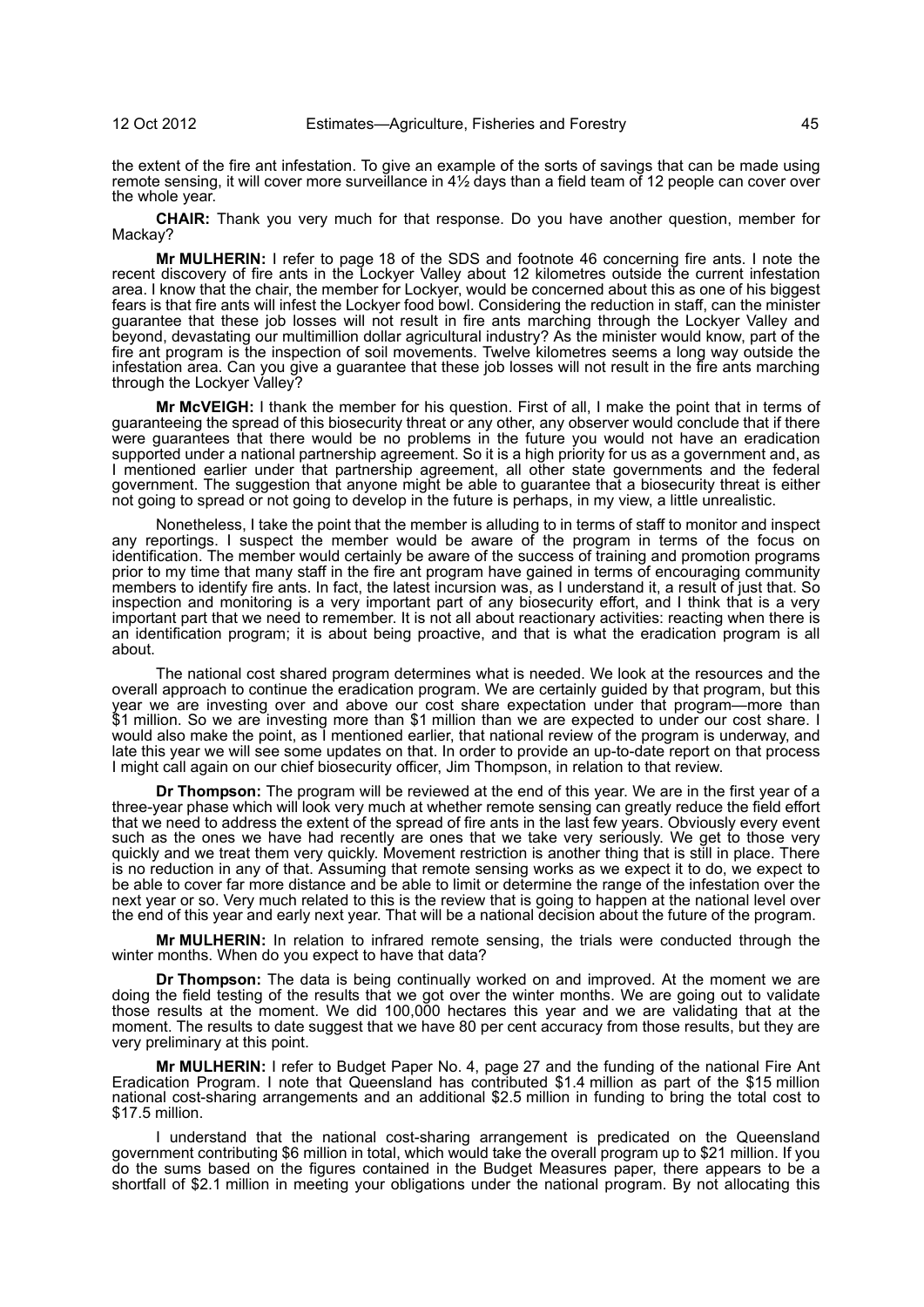funding, are you putting the entire fire ant program at risk of being scrapped or letting fire ants march all over Queensland and across the border into other states? Where is the additional funding that will take it up to the \$21 million program?

**Mr McVEIGH:** I thank the member for his question. It is good to see that the member retains quite a keen interest in the fire ant program, as I certainly do. Again I must refer, to put the response in context, to the national feedback I have received from our partners. At the first SCoPI meeting that I attended in April of this year in Adelaide—I suspect it will continue to be on the agenda at the next SCoPI meeting in just a few weeks time—our national partners, and particularly our federal minister—

**Mr MULHERIN:** And the Victorian government. Their opposition would not have changed.

**Mr McVEIGH:** Our national partners are continuing to scrutinise the program, as the member would have seen ramp up in recent years, no doubt. I am, amongst other things, very focused, in the interests of Queenslanders and those affected potentially by fire ants, on maintaining relationship with those national partners for as long as we can. Again, I stress the fact that the federal minister in particular expressed to me his concern about the way in which the program has been managed and whether it has been value for money from an eradication perspective. So I am conscious of that ramping national concern.

I make the point again that we have invested more than our national partnership share requirement. I am proud of that at a time when we have had to rein in resources right across our budget, given the budgetary position we were left in. Although the budget papers indicate that the extra \$2.5 million has been allocated to the fire ant budget, the government has considered this issue and determined, just to be precise, that the additional allocation for 2012-13 will be some \$1.125 million. So I think, in the context we are in and based on the professional advice that I am receiving from within the department, and in the context of budgetary savings we have had to pursue in this state and a look in the medium term to where our national partners might be, that is a very responsible approach to the program.

I reflect upon the fact that our national partners—interstate ministers and the federal minister—in their review of the way in which the program has been managed previously have raised concerns. As my research has shown me, we have seen over the years of the program all sorts of engagements, if you like, that I fear at times may well have been more about some simple employment programs rather than those experienced and capable of dealing with the fire ant problem in particular. I think we have a very balanced approach and quite a responsible approach given the mixture of those factors.

**Mr MULHERIN:** So, Minister, what you are saying is that you will not find the additional shortfall of \$2.1 million? This year it is \$21 million, for 2012-13. The national cost-sharing arrangements were based on Queensland not only making its contribution as part of the national cost-sharing arrangements, arrived at via a percentage formula, but also contributing additional money. You have come up short. Does this put the whole program at risk? You have mentioned that the program has been reviewed quite extensively. I can assure you that it was not a simple employment program for people who were unemployed. What will win the war, I think, will be technology. Minister, there is a shortfall under the national arrangement that you agreed to at SCoPI. Can you assure us that the program is not going to fall over because you cannot stump up the additional \$2.1 million?

**Mr McVEIGH:** Again, I thank the member for his question and appreciate his ongoing interest, but I fear we just need to provide him with some real clarity here, because it is not a \$21 million program; it is a \$15 million program. We have met our national partnership contribution and we are increasing our contribution over and above that. I think, just to provide the clarity that the member appears to be lacking, I will again call upon Jim Thompson to just explain how that program breaks down.

**Dr Thompson:** Within the national cost shared \$15 million program the focus is very much on delimiting the extent of the infestation and treating all outliers and all new nests that are found. The additional funding from Queensland in the past has been used principally to do preventative treatment within the zones that have been checked. That work is not being conducted at the moment because the focus is very much on making sure that we understand the outlying boundaries of the infestation and treat all new infestations. So the work is meeting the obligations under the national cost shared program and will be reported on and assessed in the review that will take place in the next couple of months.

**Mr MULHERIN:** My understanding when it was agreed to at the SCoPI meeting was that there was \$15 million—that was the cost-sharing component—but it was predicated on additional funding from the Queensland government to take the program up to \$21 million. Could you confirm that?

**Mr McVEIGH:** The question is directed to Dr Thompson. I am happy for him to answer.

**Dr Thompson:** My understanding is that the \$15 million is the agreed program. There was always an expectation that Queensland in the last few years would put in extra dollars to treat those areas within the control area because that was work that was being done for the benefit of Queenslanders as opposed to preventing the spread of the fire ants on the outside of the infestation. My understanding was that it was a \$15 million program.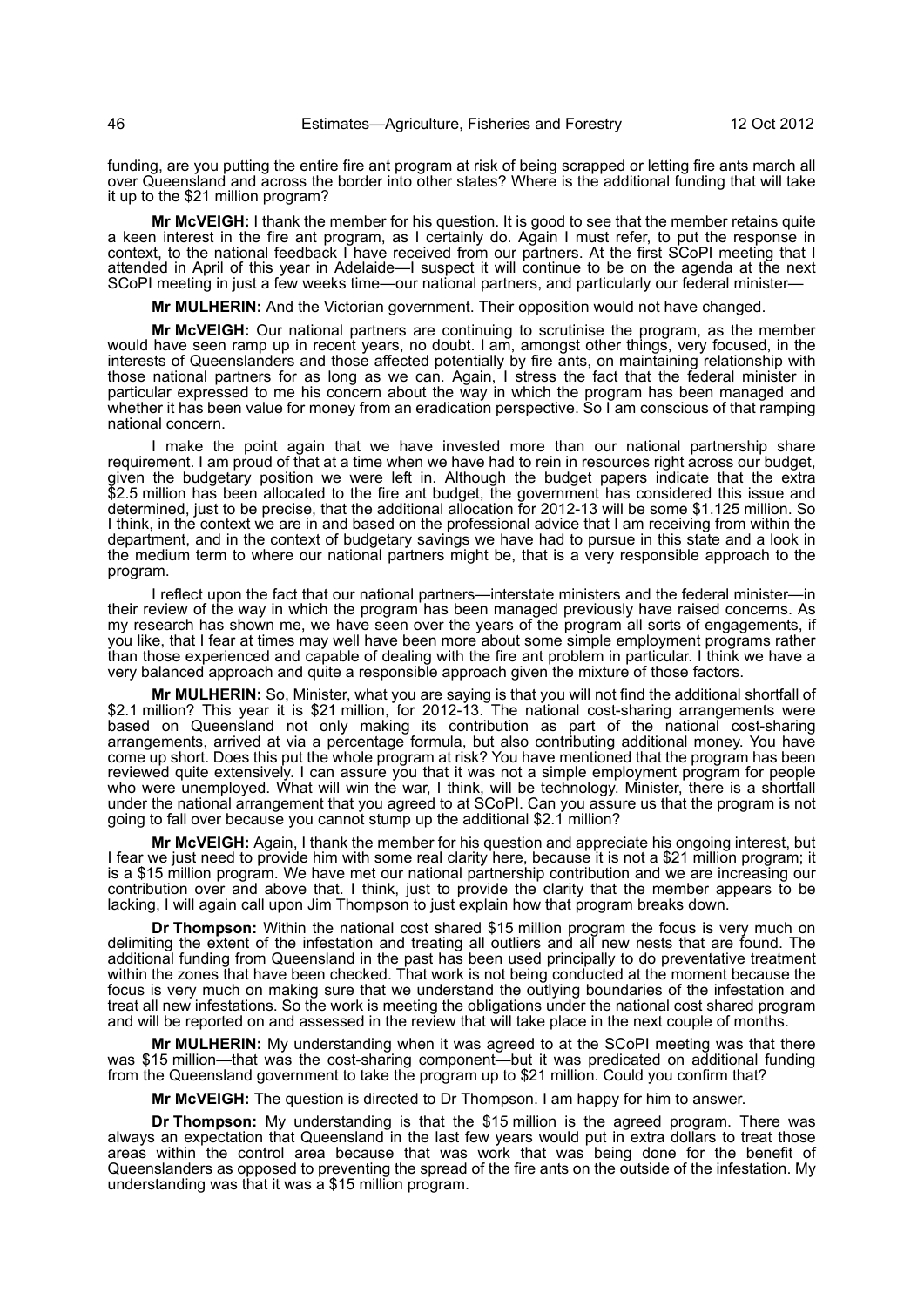**Mr MULHERIN:** That is the national cost-sharing agreement, but the agreement that was reached at SCoPI was for the national cost-sharing table to be \$15 million but, in order for that agreement, we have to put in another \$6 million.

**Mr McVEIGH:** Mr Chairman, can I assist the discussion, if I may, by just confirming that it is my understanding and my advice from all of the officers present that the national cost shared funding of \$15 million has been approved by the Australian government and all the relevant states and territories. Queensland's portion of that national cost shared funding arrangement is \$1.41 million.

**Mr MULHERIN:** I have no disagreement on that.

**Mr McVEIGH:** The Queensland government is also providing \$1.9 million, in addition to that national cost shared obligation.

**CHAIR:** I think we will move on.

**Mr MULHERIN:** Page 1 of the SDS talks about biosecurity pests and diseases threatening agriculture. In answer to non-government question on notice No. 8 concerning your scrapping of the biosecurity laboratory at JCU you state that there was no money to build the JCU laboratory. I also draw your attention to your ministerial briefing notes dated 19 April and 28 May released under right to information. These documents state that the total budget approved by the former Department of Employment, Economic Development and Innovation on 27 April for the TBSL project was \$17,031,670 plus GST. That statement directly contradicts the information given in answer to the question on notice which was that there was no budget allocation for the project under the former Labor government. Can you clarify the discrepancy?

**Mr McVEIGH:** I thank the member for his question. I will again attempt to put into perspective some information in relation to my response to this important question. I quess at the outset I would emphasise the process that we went through in my office and that I went through as incoming minister to look at this initiative suggested by the former government, together with a comparison of the current situation we are in.

What I was concerned about at the time I began to look at the issue was obviously our budgetary position and in particular the fact that the former government had sold off the site of the Oonoonba lab in Townsville to the Urban Land Development Authority. As incoming minister I was presented with the situation where I was not closing any lab; I was not shutting any lab down. I was presented with the situation that the old lab at Oonoonba and other departmental facilities on that site had in fact been sold off by the former government. So the old lab was destined to go.

I was then in a position to review the suggestion of the former government that it would invest in a proposed new lab at the James Cook University campus in Townsville. I am informed that the project to invest in a new lab at James Cook University was originally costed at some \$13 million in December 2008, when it was announced as a plan by the former government. Funding for that was to be from the department's capital works budget, including sale of some beef properties, which I can go into the detail of if you wish, Mr Chairman, and the possible sale of the Oonoonba site I am referring to. With the exception of the Oonoonba site which, as I said, the former government had sold to the ULDA, under payment terms that I will mention in a few moments, the other properties proposed for sale are still yet to be sold.

I understand that in early 2010 the project budget was approved at the schematic design stage at \$15.91 million. So we saw the cost start to blow out from the original costing of \$13 million. Prior to a tender under the former government in late 2011 the approved budget again increased, this time to \$17.031 million. The blow-out in costings continues. Subsequently, I am advised that tenders came in above that approved budget amount and that at least \$20.4 million would have been required to complete the project on the basis that the project costs did not increase during construction, so it may well have blown out yet again. We then saw another \$3.4 million being required to complete the project. And that funding had not been approved before the last election. So the costing I was presented with of some \$20.4 million, as I have said on a number of occasions publicly, was not fully funded.

I mentioned a few moments ago that I would refer to the terms under which the Oonoonba land sales were conducted or proposed, and that was a staged payment program. What we have seen is the Oonoonba land sales delayed because of floods in what is essentially a flood plain and, as such, the latest approximately \$7 million of the last payment schedule planned to the department were funds that would have had to be loaned from Treasury. So in terms of a whole-of-government approach given that our department was asked to focus on its front-line services—and I will come back to that in just a moment as well—and to find necessary savings and to review capital expenditure, because, based on that explanation I have just provided, the proposal under the former government was not fully funded, I decided that it was inappropriate to proceed with the proposal.

I believe the member referred to some briefings released under RTI that I certainly acknowledge as part of the information process that provided me with input up until making that decision. That reference to the briefings released under RTI include a number of things which I will just put into some historical or chronological context if I may. In terms of the overall process that we went through, that is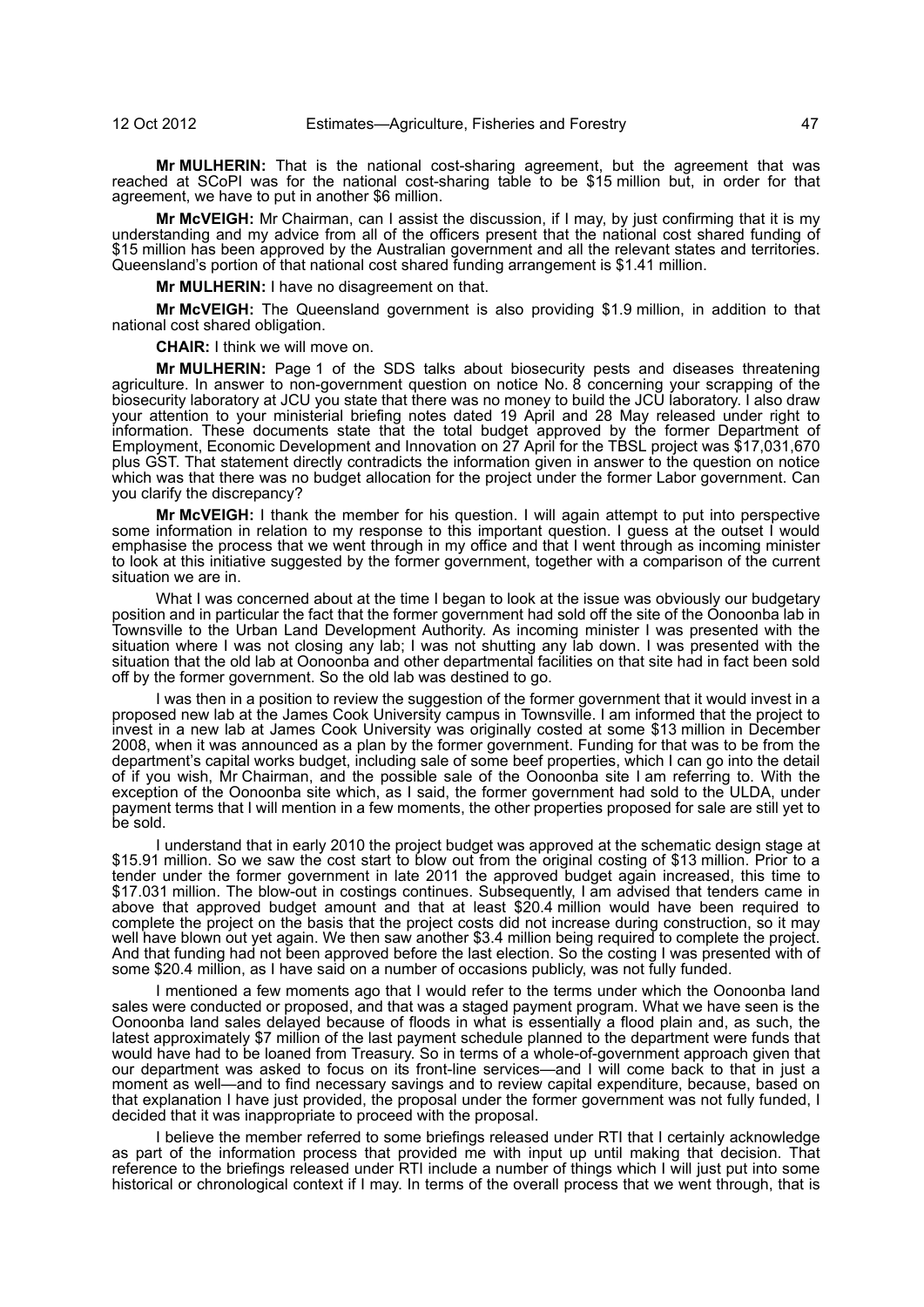myself, my advisers, my director-general, to making that decision not to proceed with a new lab contribution at JCU—and again I make the point that that was a tough decision—I reflect upon the fact, as I said earlier, that the old lab in effect and that land had been sold off already by the former government before we came to power. So the old lab was gone and I confirmed through my research that the proposal for the new lab was not fully funded. So there we are caught between a rock and a hard place in relation to the former government's proposals.

What did I do? My research included a visit to the Coopers Plains laboratory and the precinct there, which I will detail, again, in just a few moments, on 12 April. On 19 April I visited the vet lab in Toowoomba, my home town and a vet lab that I certainly am familiar with. It was on that date that one of the briefs referred to and released under RTI was also written to me—that is, on 19 April—and that was the brief that advised me that the construction approval for Townsville was heading towards that \$20.4 million figure—as I said, significantly greater than a project that was originally costed at \$13 million. To continue the chronology for the benefit of the committee this afternoon, on 15 May I received a brief on the Townsville lab again in relation to legal and financial matters and two options were presented to me as alternatives—obviously to find some way of remaining at Oonoonba, which would have involved quite an interesting transaction in that the previous government had already sold it to the ULDA, or relocating those services to Coopers Plains to the state-of-the-art facility that I had visited just over a month before the particular date of that brief.

On 22 May I visited the James Cook University in Townsville and caught up with Professor Sandra Harding and other leaders at the JCU campus. On 13 July I received a brief to provide me with further detail for a follow-up meeting that I wanted to have with Professor Harding and some of her people from James Cook University and on 23 July Professor Harding visited me in my office in Brisbane, at which time I explained to her the reasons for my decision that we could not proceed with unfunded proposals put forward originally by the former government. That meeting was significant of course because Professor Sandra Harding was a member of the Commission of Audit led by the Hon. Peter Costello that informed our LNP government of the dire financial position that we had inherited from the former Labor government.

In September I can further confirm that I opened up discussions for options to transfer equipment and staff perhaps to JCU to maintain a presence, if JCU wanted to have that with our assistance, in North Queensland. I am yet to receive any substantive response to that. I might just ask Jim Thompson again, head of Biosecurity Queensland, to continue the explanation in detail of the features of the Coopers Plains laboratory from a biosecurity management perspective and why I reached the decision based on advice to consolidate our laboratory services at Coopers Plains. As an introduction to that, can I just emphasise that my focus is on biosecurity management across the state and I am sure, as Dr Thompson will explain, laboratory services or testing, if we want to refer to it as that, is but one aspect of biosecurity management. I will call upon Dr Thompson.

**Mr KNUTH:** Mr Chairman, I have a question relating to this matter. I would like to ask this question in the hope that the minister and the adviser do not have to repeat themselves.

**CHAIR:** All right. If you feel it is relevant.

**Mr KNUTH:** I do.

**Mr McVEIGH:** I will just seek some clarity: you do want me to repeat myself if it is the same question?

**Mr KNUTH:** It may or may not. It might save you repeating yourselves.

**Mr McVEIGH:** Okay. I am in your hands, Mr Chairman.

**Mr KNUTH:** Can the minister advise the risk assessment mechanism used to determine the cost benefit of moving Townsville's biosecurity department to Coopers Plains compared to the potential impacts of disease outbreaks on primary industries that could result in increased response times and surveillance, diseases such as foot-and-mouth disease, in the Gulf of Carpentaria and Cape York Peninsula?

**Mr McVEIGH:** I thank the member for his question and his obvious interest, as we would all expect, as a member from North Queensland, so I appreciate just that. I will get, as I was proposing in the former question, Dr Thompson to just explain the process that led us to come to a decision on my part to consolidate our laboratory services at Coopers Plains because I think that will go a way to answering the question that you have posed. But again I make the point that biosecurity management includes a range of services in terms of surveillance right through to testing, which is very much a reaction to a threat being suspected. So I will, in that context, hand over to Dr Thompson.

**Dr Thompson:** The cost to maintain laboratories is very high. We have obviously had three laboratories for a while. The decision to consolidate the laboratories at Coopers Plains provides a real opportunity, I guess, for us to really make sure that we have the correct staffing, the correct equipment and the correct capacity in a laboratory to meet all of the needs of Queensland. It is true that the prevention of disease threats in Queensland is not just related to a single laboratory; it is very much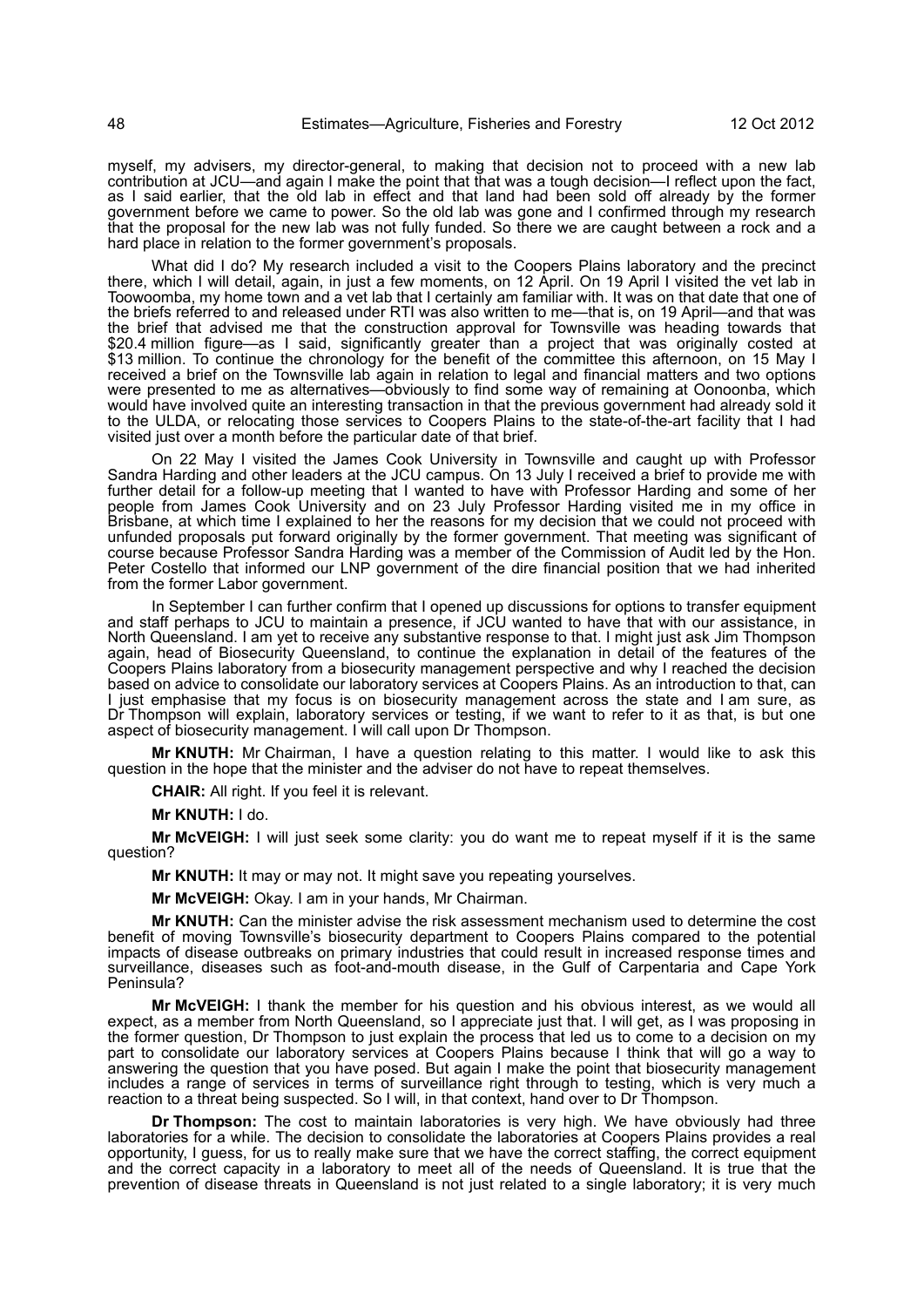related to the surveillance programs you have in place, the field staff you have in place and the research that is done. Moving the diagnostic capacity to the state-of-the-art facility in Coopers Plains will not present any further risk to Queensland. It does mean we have to get samples there. Many samples already go there from all over the state now. Admittedly, there are facilities at Toowoomba and Townsville that get them from closer areas, but a lot of the samples and a lot of the major testing is already done at Coopers Plains, particularly for Hendra virus. The laboratory at Coopers Plains is a physical containment level 3. It is a higher level facility than we have got anywhere else. It is needed for testing of diseases such as Hendra virus and perhaps future diseases such as foot-and-mouth disease. It really makes sense for us to consolidate our abilities and our capacity in that area to provide the best staffing and best equipment resources that we can for the state.

**CHAIR:** Are the other laboratories level 3 too?

**Dr Thompson:** No, they are physical containment level 2. In terms of level 3 and level 2, it is not the whole laboratory; it is suites within the laboratory. But the other two are physical containment level 2.

**Mr KNUTH:** Minister, I refer to question on notice No. 10 regarding the Tropical Weeds Research Centre cutbacks in Charters Towers. The minister states here that in total five staff from Charters Towers have been offered voluntary redundancies and are likely to be leaving in the coming months. Two of the officers are officers who provided research support, two are weed scientists and one is a pest scientist. Minister, the tropical research centre is an icon in Charters Towers and the greater region. The Charters Towers region is also well known for high numbers of feral animals, noxious weeds, exotic weeds, you name it. The termination of these leading scientists and support staff questions the security and the viability of the centre. Was this decision in relation to these cutbacks well researched, or was it just frivolous advice regarding picking a number? Can you ensure that region that this centre will not be closed?

**Mr McVEIGH:** I thank the member for his question. As the local member in that part of the world, I appreciate his interest. Given that Charters Towers is my wife's home town and I spent much time there courting her some 20-odd years ago, it is of personal interest to me as well and to her extended family. Specifically in answer to the question raised as to whether or not I can confirm that the centre will not close, yes, I can. There has been no decision to close the centre. As the member quite rightly refers to, we have made a decision—a tough decision—to offer voluntary redundancies to in total five staff from the Tropical Weeds Research Centre. Two of those are support staff, as the member may be aware, and three are pest scientists.

The research that went into that decision—and, can I say, any other decision that I have made as minister during the last six months—has, I can assure you, been quite extensive. I guess to put some balance into the context of this response and the decision I made, it is important to recognise that, I guess as I mentioned earlier, biosecurity management has a number of facets to it. There is certainly research. There is certainly testing. But I think most particularly there needs to be a real focus on the proactive aspects of investigations of field work inspections as well. That is why I have decided, as was outlined at the time of the budget and I outlined it before that given the biosecurity positions that I have announced across the state, that a new pest and weed officer is being employed at Charters Towers for that very purpose—in other words, to get out into the field. So I think that that is further evidence that I am not closing that centre down. Far from it; I am actually beginning the resourcing of it in a different way. That position was one of a number of positions that I have announced in parliament and publicly in recent months from a biosecurity management perspective right across the state. I can confirm that I have asked the director-general, as funds allow, to look at the possibility of employing more biosecurity positions in the field—in the front line—across regional Queensland going forward. So I am anxious to see outcomes of that effort in the future as we look at our abilities.

I just wanted to complete the answer by referring to the fact that, as I think the member would certainly be aware, the Charters Towers Tropical Weeds Research Centre has also seen a focus on feral pig impacts, so it has not been just weeds obviously.

The findings of research in relation to that have been published in several scientific papers and a dry tropics feral pig best practice manual was compiled in 2011. So those sorts of efforts continue right across the state. Again, to consolidate some of the technology, but more particularly the knowledge base—the intellectual property behind those efforts right across the state—I will be seeing those efforts from a research and research publication perspective being very much coordinated from the Robert Wicks Pest Animal Research Centre in Toowoomba.

**Mr KNUTH:** I appreciate the minister's response and I believe what the minister is saying is definitely in good faith. The Mareeba agricultural college is also in the northern part of Queensland-just outside my electorate but it services my constituents. Can you guarantee the future of that facility?

**Mr McVEIGH:** I thank the member for his question and compliment him on focusing on issues that mean something in his electorate, even though they might be just outside the boundary. In relation to the Mareeba facility, I can certainly confirm that there are no plans to close that facility. As the Deputy Leader of the Opposition would know full well, given his experience, it is a centre that has been focused on industry training and, as a centre focused on industry training—that is, not a traditional residential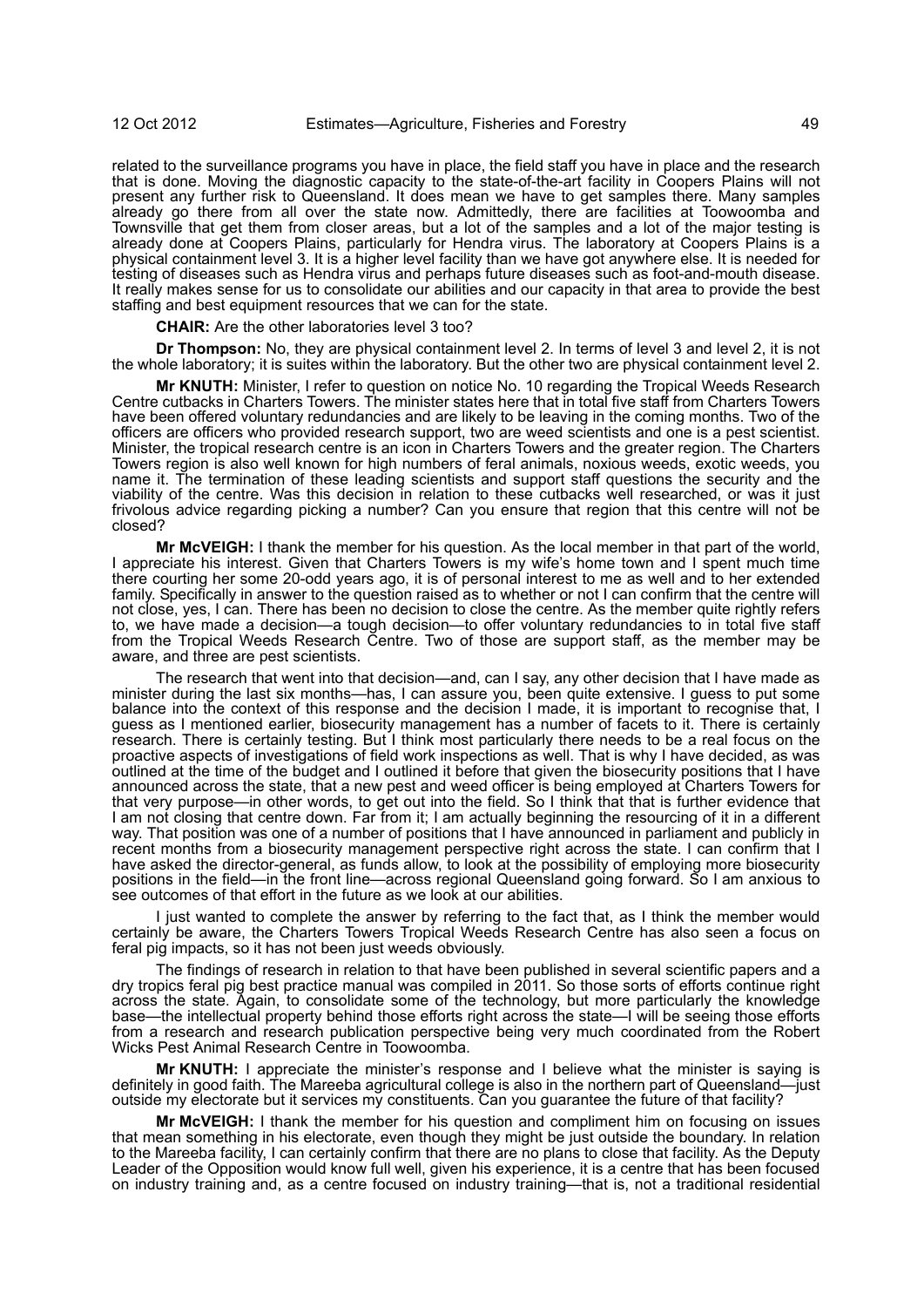agricultural college that the former government closed down across the state—my advice and my observations, given my own visit to Mareeba during the last six months, is that that centre is doing a good job, as are the other industry training centres across the state, including that in the Deputy Leader of the Opposition's home town of Mackay.

**Mr MULHERIN:** In answer to question on notice No. 8, you stated the cost of relocating biosecurity functions from the Oonoonba laboratory in Townsville to Coopers Plains at \$200,000. However, the ministerial briefing note states that the consequences for DAFF to re-equip Coopers Plains to accommodate additional biosecurity diagnosis and research activities are estimated at more than \$10 million and that there will be a loss of \$2.3 million already spent on the Townsville JCU lab and a liability for restoration of the JCU site for up to \$1 million. Those costs add up to over \$13 million. Do you stand by your answer to the question on notice that it cost only \$200,000?

**Mr McVEIGH:** I thank the member for his question. I went to some effort, I thought, in answer to an earlier question about the chronology behind the decision-making process that led me to make the decision to consolidate our veterinary laboratory services to Coopers Plains. Again, whilst the member and the member for Dalrymple have mentioned the Townsville example, I make the point that that has also involved the Toowoomba laboratory back in my home town. That chronology certainly—

**Mr MULHERIN:** So it is going to cost more to relocate Toowoomba.

**Mr McVEIGH:** The chronology certainly included the briefing papers that the member has referred to, obtained through RTI. But as I explained very clearly—and I am happy to run through it again—the chronology includes a process of visits, a process of briefings and a process of consulting with James Cook University that extended from early April—before any of the briefings obtained under RTI were written to me—right through until late July. So those are the reasons that I explained earlier and, again, I am happy to run through them—that we reached the decision we did.

**Mr MULHERIN:** But you were saying the cost was only going to be \$200,000 and in the briefing note it says \$13 million.

**Mr McVEIGH:** Information in relation to the cost of relocation is not drawn from any one briefing that the member wants to refer to; it is drawn from the chronology of research that I conducted from early April through to 23 July, when I shared my decision with Professor Sandra Harding. So, yes, I do stand behind the answer that was given—

**Mr MULHERIN:** So it is an outrageous grab by your department for money.

**Mr McVEIGH:** I do stand behind that, because the progressive advice that came through over that process finetuned certain elements of information including, as I am sure the member would be aware—and if he forgets I am happy to remind him—that our Coopers Plains laboratory facility is colocated with Queensland Health. So in consolidating our services to that, we look at over a progressive period of time the economics of consolidating and, of course, we look at what our neighbour is doing in Queensland Health at the same time and the efficiencies that the whole of government can employ by making that move.

So one briefing paper in early April mentioned information at that point in time. As we continued the research process, we got to a figure, which I confirmed in an answer to that question on notice, quite some time later. I think that is a sensible process and, as minister, I am sure I am expected to put a lot of research, a lot of effort, in any decision that I make and, Mr Chairman, that is exactly what I did on this occasion.

**Mr MULHERIN:** So it was an outrageous grab for money by your director-general.

**CHAIR:** That is a statement.

**Mr McVEIGH:** I do not note any question in that, but again, I will run back through the chronology if you wish.

**CHAIR:** That was a statement. No. I will ask the member for Beaudesert to ask a question.

**Mr KRAUSE:** Minister, you spoke briefly just before about an agricultural college in North Queensland. Could you please provide us with an update on the status of AACC and its agricultural colleges, including current student numbers, plans for next year and how those numbers of students for next year compare with previous years?

**Mr McVEIGH:** I thank the member for the question. It is an important question and it shows that the member is as interested in the future of agricultural education as I am and, I note from an earlier question, as is the member for Dalrymple. Just to put the answer into some context, what we had under the former regime was, I found out based on further research, a significant level of economic mismanagement that continues to be revealed to me through the ongoing information being provided by the current Ernst and Young review. That Ernst and Young review I had to bring into play in August of this year when the director-general and I were advised for the first time of the financial results for the Australian Agricultural College Corporation—AACC—for the 2011-12 year. It appears that the colleges were losing money hand over fist, that there is no strategy to limit financial losses and that we were seeing losses predicted by Ernst and Young to head towards some \$7 million yet again this year.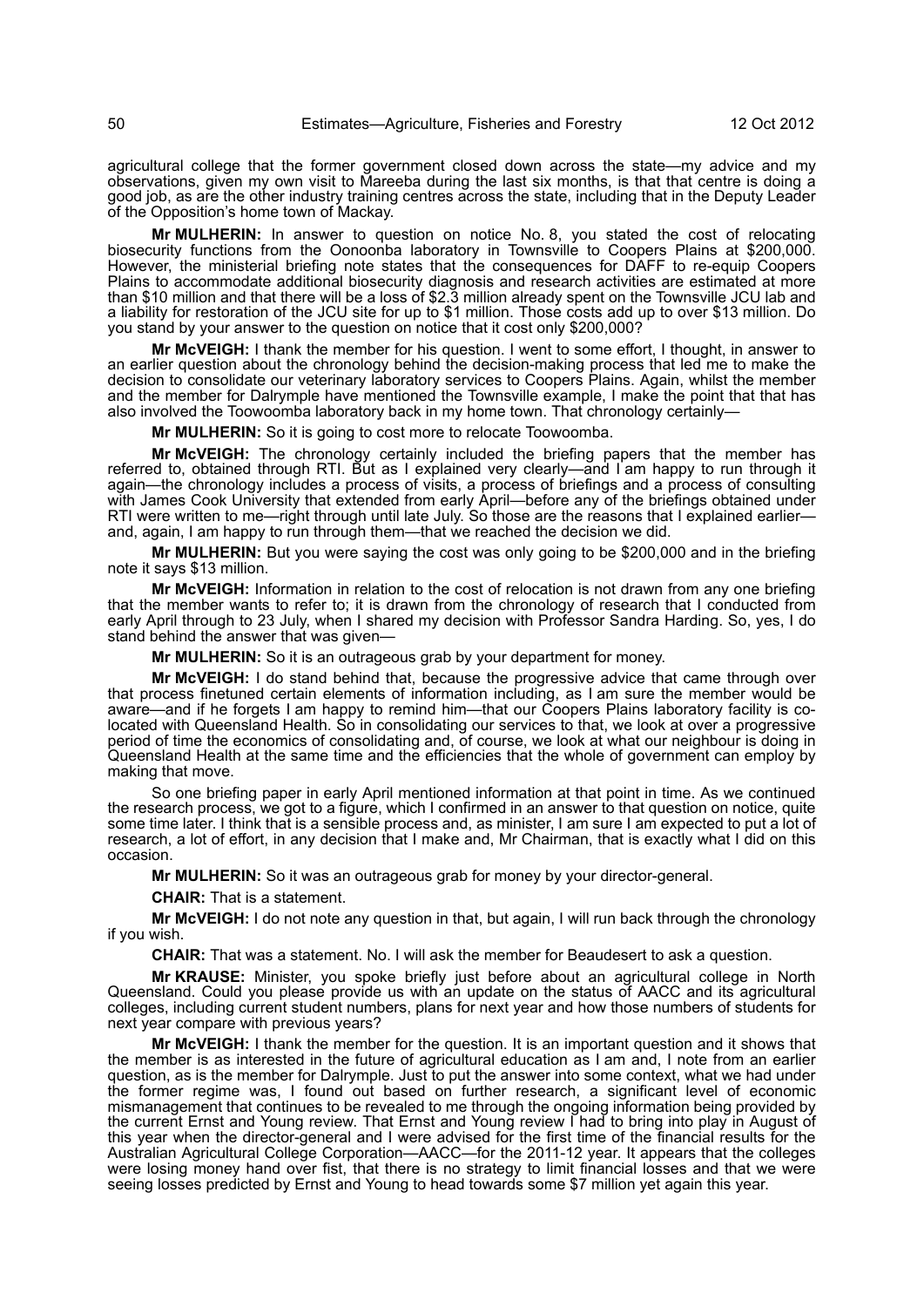In terms of the status, therefore, I was conscious of the fact, based on that, that that was coming on the heals of a loss in excess of \$19 million over some seven years. That is simply unsustainable regardless of the enterprise, the institution and, in this case, the admirable objective of pursuing agricultural education. The current residential student numbers, based on that context that I have provided, are at 104 in the agricultural colleges. We see, at present, 55 students at the Emerald agricultural college and 49 at the Longreach pastoral college and that includes students from Beyond Billabong at Longreach—an external education provider that works with the college at Longreach—and it includes a secondary school program being conducted at both colleges as well. I will admit that I am not including in that the huge number of students being run through the college on a very short-term, non-traditional agricultural college basis or various work for the dole projects that were there boosting numbers under the former government.

Can I explain to the member that, in terms of plans for next year, I made it very clear when I had to make the sobering announcement both to parliament and to stakeholders in the agricultural colleges, particularly the students and their families, staff and the local communities most especially around Emerald and Longreach, that we would nonetheless maintain the commitment to ensuring education at Longreach and Emerald for the coming calendar year—2013, in other words. The reason I made that statement, and I made this point very clear in response to an earlier question from the member for Dalrymple, is that the industry training outlets elsewhere that make up part of the Australian Agricultural College Corporation—Mareeba, Bundaberg, Mackay et cetera—are I think of far less concern to us, given that were not targeted by Ernst and Young as presenting significant financial concerns, workplace health and safety concerns, environmental management concerns and, in one case, quality of education concerns, given that the AACC was quite seriously threatened with a significant fine by the authorities for not conducting its educational program record-keeping processes properly.

So with all of that in context, I have, as the member may have noticed, ensured that we have commenced advertising and making it very clear that we are taking expressions of interest for next year. Advertising has begun, for example, in recent weeks in *Queensland Country Life*, among other places. Thus far, I am pleased to advise that we have received 70 expressions of interest for the Longreach pastoral college and 50 expressions of interest for the Emerald agricultural college.

Our government is working very closely and very comprehensively with industry stakeholders to ensure that training meets industry needs. How am I doing that? By working very closely with the Queensland Farmers' Federation, with AgForce Queensland, certainly with Growcom from a horticultural perspective, but most particularly working with local industry advisory committees attached to the Emerald and Longreach campuses. I will admit that the former government had advisory committees there in place, but what was made very clear to me by both of those committees, currently headed by Mike McCosker in Emerald and Mr Donald Brown in Longreach, was that they were quite frustrated by the lack of say that they claimed that they had with the former government in terms of the type of education required by industry. Both of those gentlemen are significant representatives of both the grazing and the irrigation industries from Emerald and Longreach and also from the perspective of how those facilities were run, if you like, from a production perspective.

So input from those committees is critical in aligning with the input that I am getting from Ernst and Young at present. We are getting significant progress there. The director-general and I are receiving updates in the coming weeks. As I have explained to both of those committees, I expect to be back in front of them with some plans on the table for their full input, for their full critique, such that I can move on and make some decisions with their input and critique, all going well, within the next six weeks or so.

So I am embracing those boards. They were, they claim to me, abandoned by the former government and I am currently, as I said, awaiting further information from Ernst and Young to address the immediate financial position to get on with those plans. But the numbers of expressions of interest thus far are quite promising for next year.

**CHAIR:** That has almost brought us to the conclusion, Minister. Would you like to sum up at all with just a brief summary of the agricultural part?

**Mr McVEIGH:** Thank you, Mr Chairman. I would just sum up that I appreciate the committee's opportunity afforded to me to address the budget estimates in relation specifically to agriculture, biosecurity and Agri-Science Queensland in my department. Given that we have a session commencing, I believe, at four o'clock on the remaining components of my department, I will hold off any comments until later in the afternoon. But thank you, Mr Chair, and thank you for the input and the querying from the committee thus far.

**CHAIR:** Thank you. Time for questions has closed. I thank the minister and his advisers. We will now take a short break until four o'clock.

# **Proceedings suspended from 3.29 pm to 3.58 pm**

쓺. **[CHAIR:](http://www.parliament.qld.gov.au/docs/find.aspx?id=0Mba20121012_155823)** The committee will now examine the expenditure of the service areas of fisheries and [fore](http://www.parliament.qld.gov.au/docs/find.aspx?id=0Mba20121012_155823)stry. The committee has granted leave for the member for Bundamba to appear and the member for Mackay is replacing the member for South Brisbane to participate in this section of the hearing. Minister, would you like to make a brief opening statement.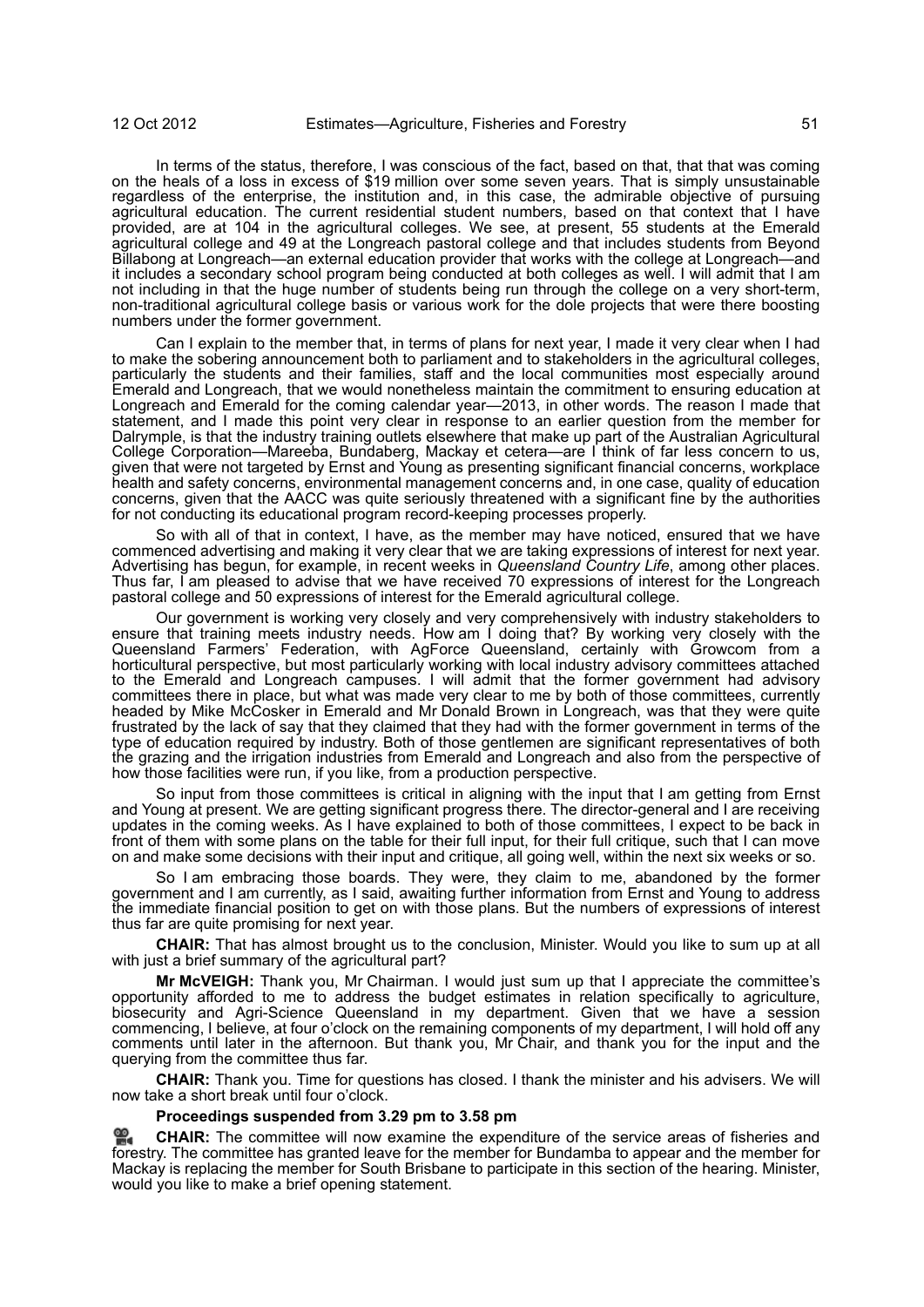**Mr McVEIGH:** I would like to start the second session by again thanking the committee for their attendance today. I want to state the LNP government's wholehearted support for the Queensland forestry and timber and fishing industries which are the subject of this session. Our forest and timber industries generate some \$3.8 billion of sales each year across the value chain, of which about \$500 million could be attributed to the forest growing, logging and milling industries. It supports 18,000 jobs and they are therefore vital industries across Queensland for Queensland workers and their families. About 70 per cent of timber sold in Queensland is used in home construction. With housing starts at 25,000 per annum, an historically low level of activity, demand is somewhat depressed and the sector is facing some significant challenges. I just want to state that our high dollar has made imported timber more competitive at a time when the industry has faced uncertainty about access to supplies.

Under the previous government the Labor regime had conducted a fire sale of assets; desperate for fast cash, I fear, to cover for years of overspending. When they hit the panic button, the previously state owned Forestry Plantations Queensland was sold off along with everything else, an act that did little to bolster confidence in our timber industry. What we have been doing since taking office therefore is to work cooperatively to get our timber industry back on track. That is focused very much at the moment through the development of a timber industry plan. That is being led by industry in cooperation with officers from my department. It is all about properly identifying the state of the industry and about setting a long-term plan to ensure the industry's future.

In terms of commercial fishing, I would just like to mention briefly that there are approximately 1,500 licensed commercial fishing boats in Queensland which account for more than 10 per cent of the nation's seafood catch. We have a number of significant commercial fisheries and I am only too happy to discuss those in more detail should the committee wish.

The Newman government is committed to best practice management in our fisheries and to sustainable catches. That applies both to the commercial sector, the recreational sector and, of course, the Indigenous sector as well. To that end we have committed to a full review of all major fisheries and for the east coast net fishery we have committed to deliver a \$9 million net buyback program to help ensure the sustainability of the fishery. That is in response to industry requests. Mr Chairman, thank you, and I am now happy to take questions from the committee.

**Mrs MADDERN:** Minister, as you are aware, the timber industry is a very, very big component of the electorate of Maryborough so can I ask you to detail what steps you are taking to assist with the long-term sustainable development of our timber industry in Queensland and in particular with regard to the western cypress timber industry?

**Mr McVEIGH:** I thank the member for the question. It is an important question because I know how important, as the member just said, the timber industry is in her electorate. It has been pleasing to have a number of meetings with her in that regard right up until recent days. As I mentioned in my opening statement, the LNP government wholeheartedly supports the Queensland timber industry. As I mentioned, under the previous regime the industry suffered badly by an approach that was at best to demonise the industry, shut it down and, it appears, lock it out. When it sent us broke as a state in a boom, as I mentioned earlier, desperate for fast cash to cover for years of overspending, it did hold a fire sale of assets which included our state forest plantations. The act, as I mentioned earlier, has done little to ensure confidence in the industry. That is why we are working on the timber industry plan that I mentioned briefly a few moments ago. I stress that that plan is being developed in cooperation between my department, the industry through Timber Queensland and also HQPlantations who the former government brought into the industry in recent years. It is all about a long-term plan and dealing with current challenges. I am pleased to advise that that timber industry planning steering committee is well underway and I am expecting significant updates on their approach in the coming weeks. It is a job that we got on with very early in this government in alignment with many of our commitments.

In terms of sustainability, what we have, both from an environmental and I will just start from an economic perspective as well, is little influence over externalities, for example, at present, from an economic perspective, exchange rates. Despite the fact that we do not control those, we are taking action, as members would have seen in our budget, to assist the local home building industry and the construction industry through the first homeowner \$15,000 home construction grants. The industry has welcomed that and acknowledged that as something that will bolster demand for timber from local millers so that is a significant initiative. The Newman government has introduced amendments from an environmental perspective to the Sustainable Planning Act. They were introduced into parliament, as the member may recall, on 13 September specifically to cut red tape, reduce complexity and the inefficiencies in the planning system which have plagued development, hampered housing supply and, of course, housing affordability for some years. Whilst we are cutting that complex and costly red tape which has been hampering the industry, as I mentioned a few moments ago, we are very optimistic about the impact of that first home owners grant.

As well my department is working very closely with the timber industry to work out re-opening previously logged state forests that had been locked up by the former government. We are doing this because many of those forests have been logged sustainably for a century or more. They are not highvalue conservation forests and across government we will ensure that any areas of conservation value will be protected.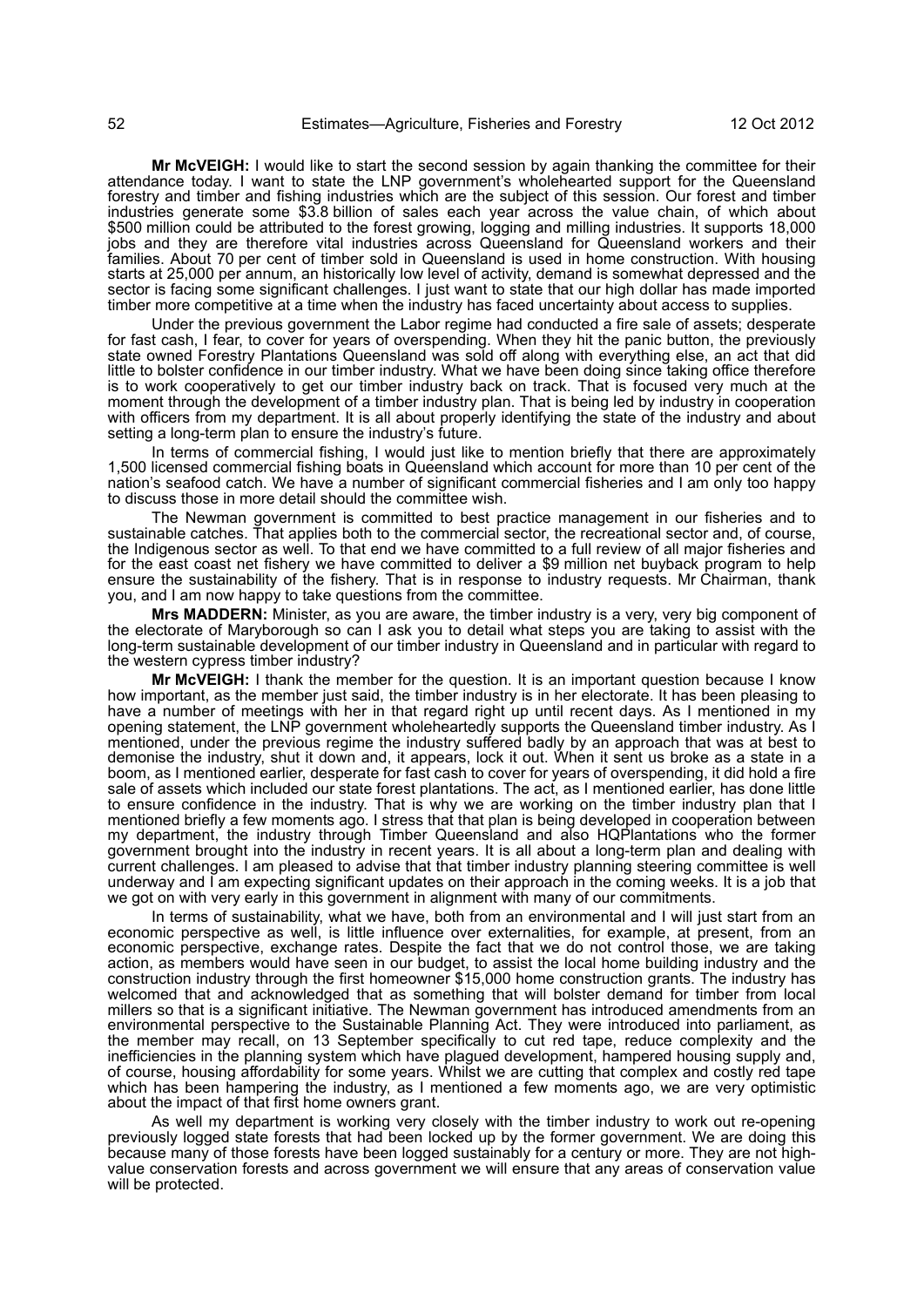Over the longer term, the 25 year agreements for the western cypress pine hardwood areas will ensure vital regional jobs and, I guess, again from an industry sustainability perspective myself as minister and many members in this House from Western Queensland have been terribly concerned about the impact on small mills, about the impact on small towns therefore, and the economic impact that that engenders throughout Western Queensland in particular.

Our focus, to answer your question on the long-term sustainable development of the industry, is very much immediate with the timber plan very much focused on sustainable access to state forests and over the long-term those 25 year agreements that I spoke of. Thank you.

**Mr GIBSON:** Like my colleague from Maryborough, Gympie has a strong connection with the forestry industry, both plantation and state forests, as well as having a strong agricultural base. Can you outline the government's new forestry management and how that compares with that of the previous government, not just in accessing logs for millers but also other key areas of primary production such as honey production and beef grazing on leasehold forestry country?

**Mr McVEIGH:** I thank the member for his question. Again he raises that all-important issue of sustainable access. It is a key question that goes to the heart of the management approach of some of our resources that I, as Minister for Agriculture, Fisheries and Forestry, take; an approach I must stress that I share with my colleague ministers, particularly the Minister for Environment and Heritage Protection, the Minister for National Parks and, of course, the Minister for Natural Resources. Rather than continue a process, as had been instituted by the previous Labor regime, to shut up our robust state forests from any commercial and many recreational uses, we are working with industry and with stakeholders to re-open our forests. That was one of the key commitments of the election campaign leading up to our election as a government in March of this year.

Our robust state forests will be available for a range of uses, such as timber production and harvesting obviously, quarry material production, grazing, beekeeping, as you mentioned, recreation, watershed protection and, of course, conservation as well. Under the previous government vast areas of our state forests, some with very little, if any, conservation value at all were set aside to become national park which would limit access to the resources that they contain. Our government's vision for state forests, in contrast to that, with the cooperation of the other departments that I mentioned and my colleague ministers, is to bring back the balance, to recognise those areas of state land that should not be locked up, but used for a broad variety of purposes, whether they are commercial, recreational and again I say conservation. A first key task for our government was for the respective ministers that I mentioned before, particularly the Minister for National Parks, Minister for Environment and myself, to establish a sustainable and sensible framework that allows for prudent access to our native forests by apiarists and by the timber industry itself. A key step in meeting that expectation is the proposal that all state forest areas be available for timber and other forest production on an ongoing and responsible basis.

My department will continue to manage timber and other forest production in accordance with the Code of Practice for Native Forest Timber Production on State Lands to ensure that the long-term integrity of the forests and the independent certification of its management system to the Australian Forestry Standard is maintained. We will also be opening up forests to beekeepers and looking at opportunities for re-opening areas to leasehold grazing that used to be a widespread activity in many regions, and an activity that reduced dangerous fuel loads in high-risk fire areas. The LNP sees far greater benefit from sensible forest grazing to reduce fuel loads rather than locking up forests as Labor did but then failing, as it did, to do anything about controlling weed growth and feral pests across our state forests.

In summary, Mr Chairman, we are not leaving state forests locked up, we are not locking beekeepers and sensible grazing operators out of our state forests and we are certainly not locking out sustainable logging activity. We are, in fact, opening it up to those activities in accordance with the Australian Forestry Standard because we believe that is the best way to manage the forests to prevent the build-up of weeds, feral pests and, of course, bushfire threats.

**Mr KRAUSE:** Just to supplement that question from the member, I refer to page 4 of the SDS which notes that beekeepers will have access to native forests. You have touched on that briefly. There are a number of amateur and I think one or two professional apiarists who live in my electorate. Would you be able to go into a bit more detail about how allowing beekeepers into native forest will benefit beekeepers and farmers?

**Mr McVEIGH:** I thank the member for his question. It does flow on from the previous question, I agree. I mentioned that in my view the former Labor government had a total disregard for, let us face it, what are non-detrimental practices of beekeepers in our state forests. There is absolutely no reason why access cannot be granted to beekeepers, and under an LNP government that is exactly what we are providing: access to beekeepers to our state forests. We know that beekeepers and their hives assist the horticultural industry and, of course, without hives our almonds, our avocados, apples and many other fruit and vegetable crops would not be pollinated. How the former government could agree to such limiting of quite sensible access for non-detrimental and, in fact, beneficial purposes such as this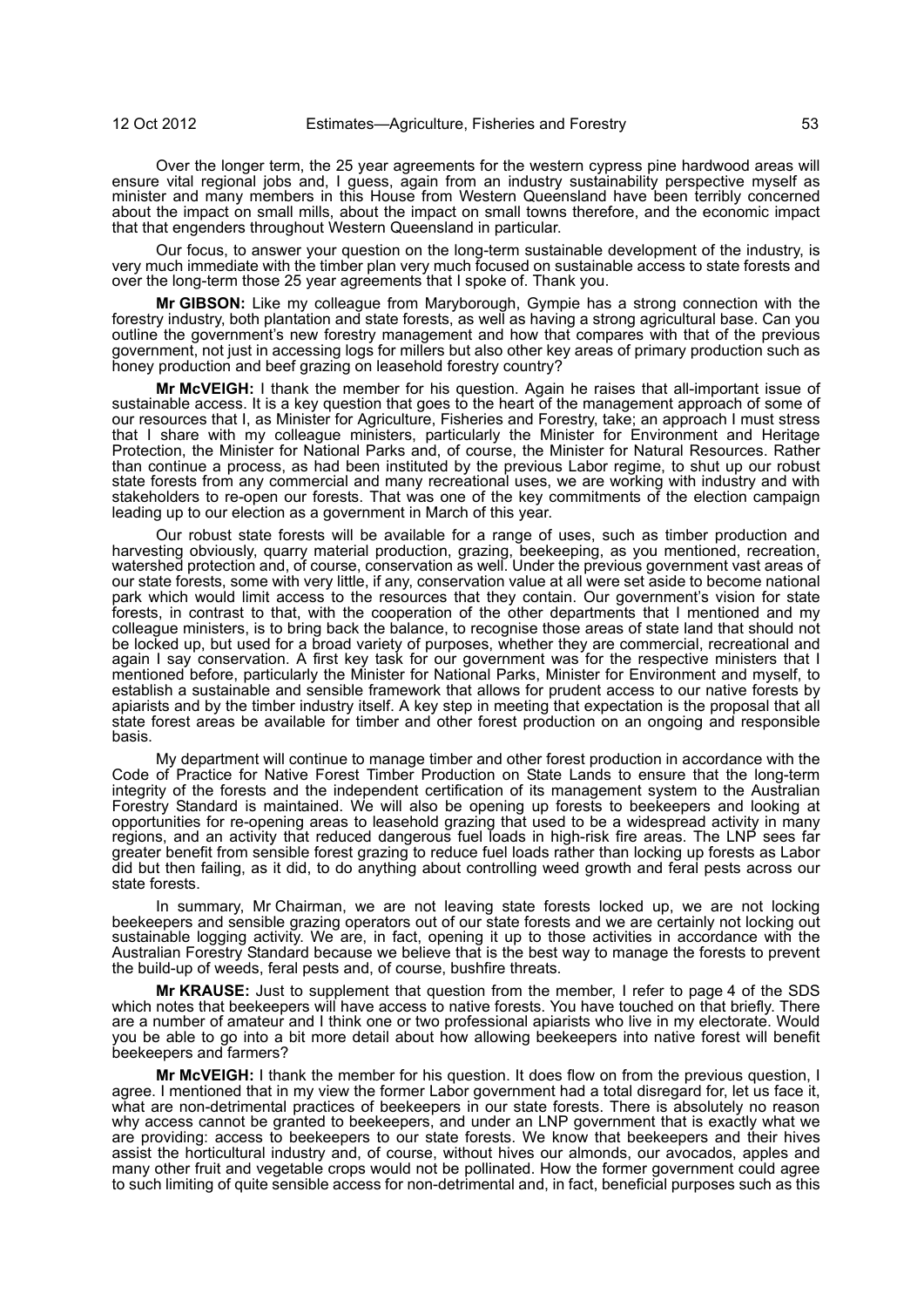still puzzles me to this day. Our government's vision for state forests is to bring back the balance, to recognise that these areas of state lands should not be locked up, but they should be used for a variety of broad purposes, again as I said before, be that commercial, recreational or conservation.

I mentioned the work that I am doing with the other key ministers in ensuring prudent access and, as I mentioned, beekeepers—apiarists, if you like—are very much front and centre in that consideration. It is all about getting the balance right, as I said earlier. In this particular case, to come back to assisting both beekeepers and farmers, I trust I provided a couple of examples of the absolute commonsense of allowing prudent access back into our state forests.

**Mr KNUTH:** The figures you gave in relation to 1,500 licensed commercial fishing boats relate to 10 per cent across the state. Now that you have this \$9 billion buyback, what does that reduce it to in terms of the percentage across the state and by reducing that is it sustainable to fresh fish in all fish shops right across Queensland?

**Mr McVEIGH:** I thank the member for his question. He quite rightly refers to the entire seafood or fish supply chain. So it does have an impact right throughout the whole supply chain. Just for the member's benefit and to add a bit of context to my response, the fishery net buyback refers specifically to the east coast fishery. The investment which I will detail in just a few seconds has a number of objectives. I make the point that it is specifically that fishery that we focused on, keeping in mind that we have a line fishery, a crab fishery, a harvest fishery and a couple of other fisheries in the state when we look at seafood in total.

What we did in terms of the commitment that we took to the election campaign—and again this was in response to industry approaches to us—was pledge to invest a total of \$10 million to help restore the health and wellbeing of fisheries and the sustainability of the commercial sector. Yes, \$9 million of that is voluntary buyback as you quite rightly referred to. Can I just mention that the other \$1 million that I can talk about in some detail should you wish is about some other initiatives to look at the sustainability of the whole fishery including an assessment of some recreational activity as well.

To get back to the buyback, the buyback has a focus on the overall reduction in the number of licences in the fishery. It will do that by, as I just alluded to a second ago, improving recreational fishing, particularly reducing impacts of netting on species of conservation interest; improving the economic viability of commercial fishers that are left in the fishery; minimising the community's loss of access to local fish in stores and restaurants, as you referred to in your question; and, given the input of environmental interests in our stakeholder group, ensuring positive environmental outcomes at the same time.

Delivery of the scheme will be through QRAA, the Queensland Rural Adjustment Authority. They will administer the scheme. The stakeholder working group has been formed by me to advise me on the best process to achieve maximum benefit from the buyback program. For the member's interest, that working group comprises members of the commercial and recreational fishing sectors, the conservation sector, tourism operators and the Great Barrier Reef Marine Park Authority, GBRMPA. The group is focused on getting the best outcome, a genuine reduction in the number of netting licences in the east coast inshore finfish fishery.

The scheme is based on a voluntary competitive tender process. Any unspent moneys at the beginning of that first phase will be available in the following stages of the buyback. You should be aware that an investment warning has been released to advise all fishers that that process is underway and that further investment in the net fishery may not be recognised or advisable until that is completed and obviously management changes will result after the buyback is completed given that we will be dealing with a different total effort and impact in the fishery.

So that first round is starting very soon. I expect it to be completed by June 2013. The first round focuses very much on licence packages containing a commercial fishing boat licence with either an N1 or an N2 netting symbol. If you wish, I can go into the detail of that. Together with the C1 or the crabbing symbol it is all about ensuring we have a focus on removing as many licences as are voluntarily offered by the industry within our budget. Our focus is the sustainability of the industry, the economic sustainability of the fishers who are left in the industry and the input of environmental interests. We want the best environmental outcome from this effort as well. Yes, you are right, it is about ensuring that we maximise the resulting benefit, the sustainable benefit from a supply perspective to the entire seafood supply chain right through to the seafood shops that I am sure you, like me, would enjoy.

**Mr KNUTH:** I have a supplementary question. I refer to the Service Delivery Statements where you talk about the \$9 million buyback. You say that it will improve the economic viability of commercial fishers and improve recreational fishing, which is a good point. In relation to the recreational side, a lot of us live in rural and regional Queensland and do not necessarily have access to the coast. I know that there is a program for fish stocking groups to access grants. When 25,000 barra were put into the Charters Towers weir all of a sudden we had boats, we had people buying fishing rods, we had people buying lures, we had people fuelling up, we had people going camping. So the flow-on effect in those areas is astronomical. Will these grants to fish stocking groups continue to be provided?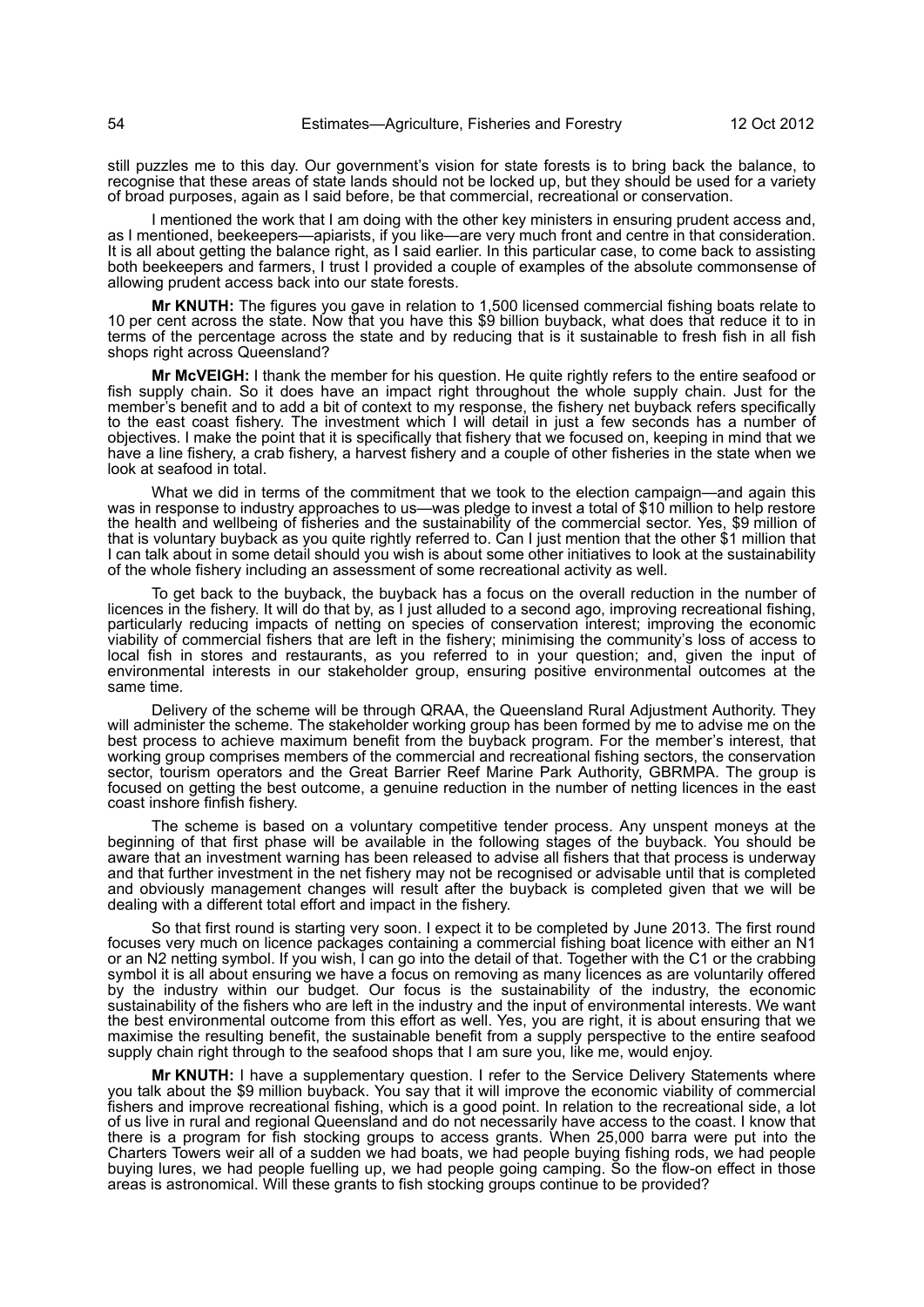**Mr McVEIGH:** I thank the member for his question. It is an important question. I know that it is a question that has been raised by a number of stakeholders right across the state. I acknowledge the significance of that.

As you mentioned, we are talking here specifically about freshwater fishing opportunities. Can I just talk about the programs and explain and open up on those programs that I think you are referring to in your question. The freshwater fish stocking program as a whole is delivered in partnership between the Queensland government and community based fish stocking groups, with which I assume you are familiar in your part of the world. There are currently 65 active stocking groups that release more than three million fingerlings annually into 150 dams and weirs across Queensland. An example of that is the reference that the member makes.

The first scheme that I wish to refer to is the Stocked Impoundment Permit Scheme. I will refer to that as SIPS for brevity in this answer. SIPS currently covers 32 of those 150 dams. The scheme provides recreational fishing opportunities in areas which would otherwise be lacking in those opportunities and therefore supports regional communities. You mentioned again some of the supply chain impacts of active fishing activities.

So what happens is that anglers wishing to fish at a SIPS dam that is under the Stocked Impoundment Permit Scheme will do so after purchasing a permit prior to fishing. A minimum of 75 per cent of revenue raised through the scheme, through those permits, if you like, is used to purchase fingerlings for stocking. In 2011-12 we saw the provision of some \$723,000 for the purchase of fingerlings for SIPS dams. As of 1 November 2012, just to highlight this fact, SIPS fees will increase by 3.5 per cent which is simply in line with CPI. What we will see therefore is weekly permits costing \$7.45 and yearly permits costing \$37. There will be no increase in what we see as concessional permits. They currently cost \$32.40. That CPI increase will produce or raise additional revenue for those SIPS dams and the stocking thereof of some \$28,000. To be more precise, of that \$21,000 will go back directly to those community stocking groups. So that is how that particular scheme works.

There has been a fair bit of confusion about the recreational use fee which applies to recreational fishers across-the-board. That recreational use fee is a fee that is collected along with recreational boat registration. Whilst it is a slightly different topic—and I am happy to go into the detail of it—I just wanted to mention for the member's benefit that there has been some confusion between that and specifically SIPS dams. Those community stocking groups that wish to participate in the Stocked Impoundment Permit Scheme are welcome to investigate that and that allows them to participate in this process by which we are able to collect access fees for direct input back to them for stocking purposes.

**Mr MULHERIN:** I refer to page 6 of the SDS and the funding allocation for Fisheries Queensland and in particular the \$9.9 million under the pleasure vessel levy where boat users pay a levy towards the implementation of a number of recreational fishing programs. Now that these programs have been scrapped, what is this money being used for?

**Mr McVEIGH:** I thank the member for his question. Again it is a question I know that relates to some interest that has been generated across our community. It gives me a good opportunity to provide some clarity to those who are interested.

The recreational use fee—and I mentioned that briefly in my answer to the member for Dalrymple's question previously—provides a means for boat owners to contribute to the cost of recreational fisheries management. That process has been in place since 1 November 1994. I must say that I think we would all recognise that whilst not all recreational fishers own boats and not all boat owners are recreational fishers, the mechanism since 1994 has largely been in place to capture recreational fishers who derive significant benefits from fisheries right across the state. The fact that recreational use fees are collected through a dedicated levy means that all of the funds are expended on recreational fishing.

In relation to some of the comments that the member made about some of the fishing programs or support for recreational fishers, I too would just like to provide some clarity, particularly given some recent false claims that have been made about what does and does not happen with such funding. We have, for example, funding support that has been previously provided to the likes of some recreational fishing groups such as Sunfish. It is through that process that we have been able to provide support for fishing clinics. Separately through another process we have funded the Suntag program.

I will admit that we have certainly had to review some of our contributions to those activities. But can I make the point that we have been seeking consultation with recreational fishing representative bodies, in particular Sunfish, and explaining to them that we are willing to continue to provide specific funding for specific purposes as long as we do have an explanation of the specific purposes.

We have previously seen under the former Labor government what I think was funding provided for such purposes that simply were not being governed or measured or did not have specific objectives in place. Can I confirm that, despite that, Fisheries Queensland monitoring programs will continue. We will continue to undertake extensive monitoring with recreational fishers through a range of programs. We have already conducted a state-wide recreational fishing survey. We have a biological data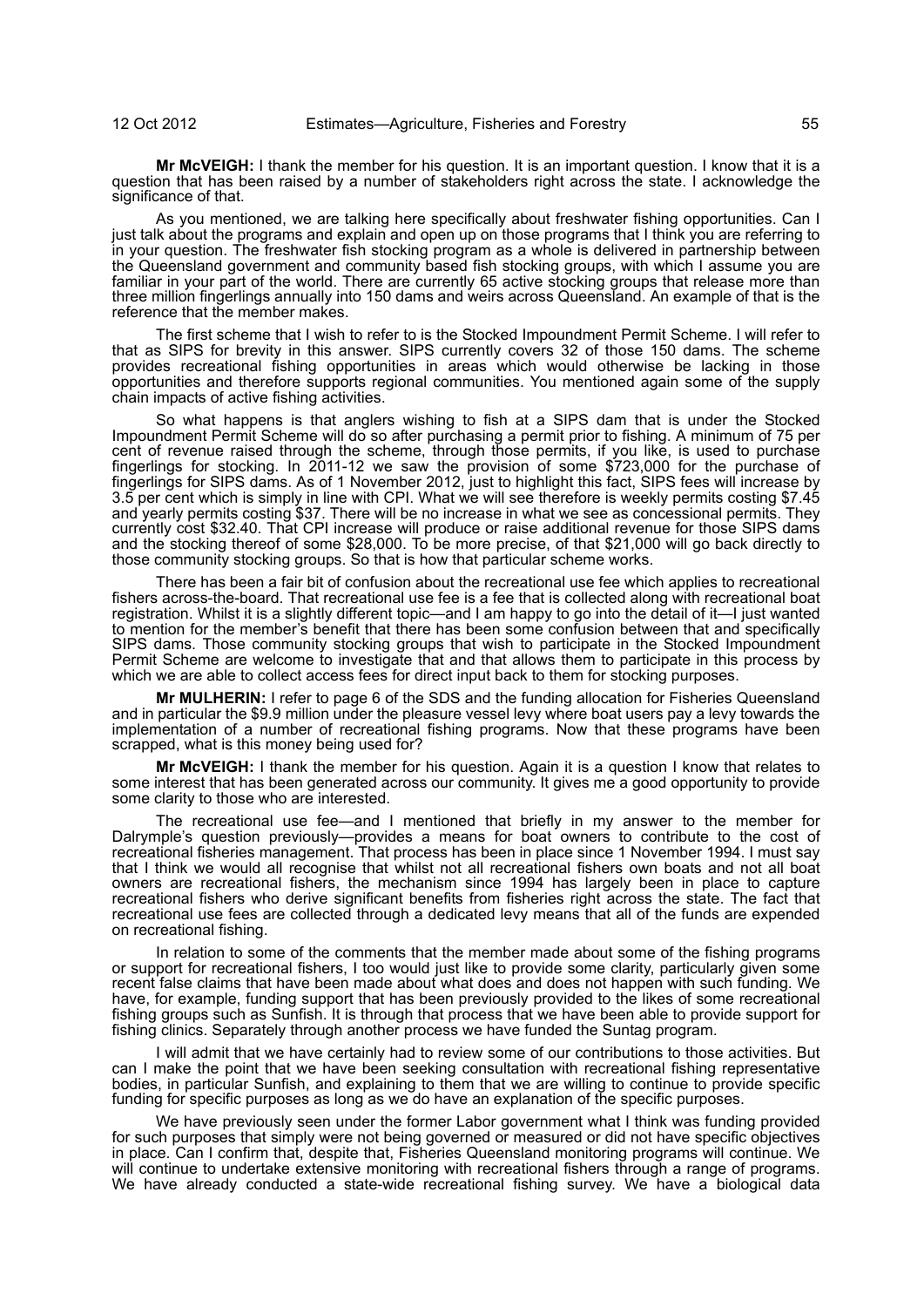collection program which provides information on recreational fishing and for recreational fishers at key fishing locations. We have a keen angler program and an online diary program which recreational fishers can provide information about their catch history so as to assist the whole state in measuring our activities.

We will also be undertaking a new enhanced regional monitoring program as part of our \$10 million election commitment. So the funding that is raised through the recreational fee that I mentioned a few moments ago does not meet by any means our total investment in assistance to recreational fishers in the state. The program that I mentioned raises some \$4 million and as a department we spend some \$12 million, as I have just alluded to a few moments ago. So that is an effort that we will continue and I remain committed to.

**Mr MULHERIN:** Minister, you said that it would also contribute to part of the \$10 million fishing initiative. Did you say that?

**Mr McVEIGH:** That is correct.

**Mr MULHERIN:** In Budget Paper No. 4 it says the government will provide additional funding. Is additional funding new funding?

#### **Mr McVEIGH:** I—

#### **Mr MULHERIN:** It says—

The Government will provide additional funding of \$10 million over two years to improve the sustainability of the commercial fishing industry by restoring the health and wellbeing of Queensland's fisheries.

So in other words are you using this money that was set aside for the—

**Mr McVEIGH:** I am happy to answer the member's question if he gives me an opportunity.

**Mr MULHERIN:**—recreational sector for the commercial sector?

**CHAIR:** Member for Mackay, let the minister answer the question.

**Mr McVEIGH:** I seek some clarification on the member's question because I fear he is overlapping two issues and that is the way in which I have answered the question.

**Mr MULHERIN:** To clarify, you said—

**Mr McVEIGH:** In answer to the question from the member for Dalrymple a few moments ago, I talked about the \$10 million fishing package that we have put in place, some \$9 million of which is for a commercial fishing buyback. I specifically said, and I am very keen to remind the member, that some \$1 million of that \$10 million program—so \$9 million for commercial—is partly devoted towards concentrating on recreational fishing efforts. So my apologies if I have been confused by your question, but that is the overlap that I was referring to with the recreational investment in respect of our \$10 million fishing commitment that we took to the last election in some of our specific recreational investment programs that I have just mentioned.

**Mr MULHERIN:** Minister, will you give a detailed breakdown to the committee—I do not expect you to give it now—of how that fishing pleasure vessel levy will be allocated this financial year?

**Mr McVEIGH:** I am more than happy to take that question on notice—no problems at all.

**Mr MULHERIN:** Again on fisheries, what is the minister's view on creating a new fishery that is based around pilchards or sardines or whatever you like to call them in the south-east corner, taking into account that if you establish a pilchard fishery in Queensland it amounts to a reallocation of the resource from the environment which does benefit both the recreational and the commercial sector? What is your view? Have you been approached at all in relation to this matter? Do you support the creation of such a fishery?

**Mr McVEIGH:** I thank the member for the question. Most certainly I have been approached on this issue. I have been in the process of engaging with a number of people who have opposing views on that proposal. Those who are opposed refer me to the experience some years ago of such a fishery in Western Australia which I am advised collapsed. Those who are supportive suggest very much that it could be quite a sustainable fishery of benefit to both commercial and recreational sectors, as you said. So I am not about to pre-empt an outcome or my view on that as yet because we are involved in that consultation and research process. I note, however, that such a proposal I think was rejected under your government—

**Mr MULHERIN:** That is right.

**Mr McVEIGH:**—and, as I said, I am in the research process based on approaches that have been made to me.

**Mr MULHERIN:** So when will that body of work be completed so that you will be in a position to advise the community whether you will allow this fishery to be created or not?

**Mr McVEIGH:** From recollection—and I am happy to provide this detail later on should the member wish—

**Mr MULHERIN:** It would be good if you could supply it to the committee. I would appreciate that.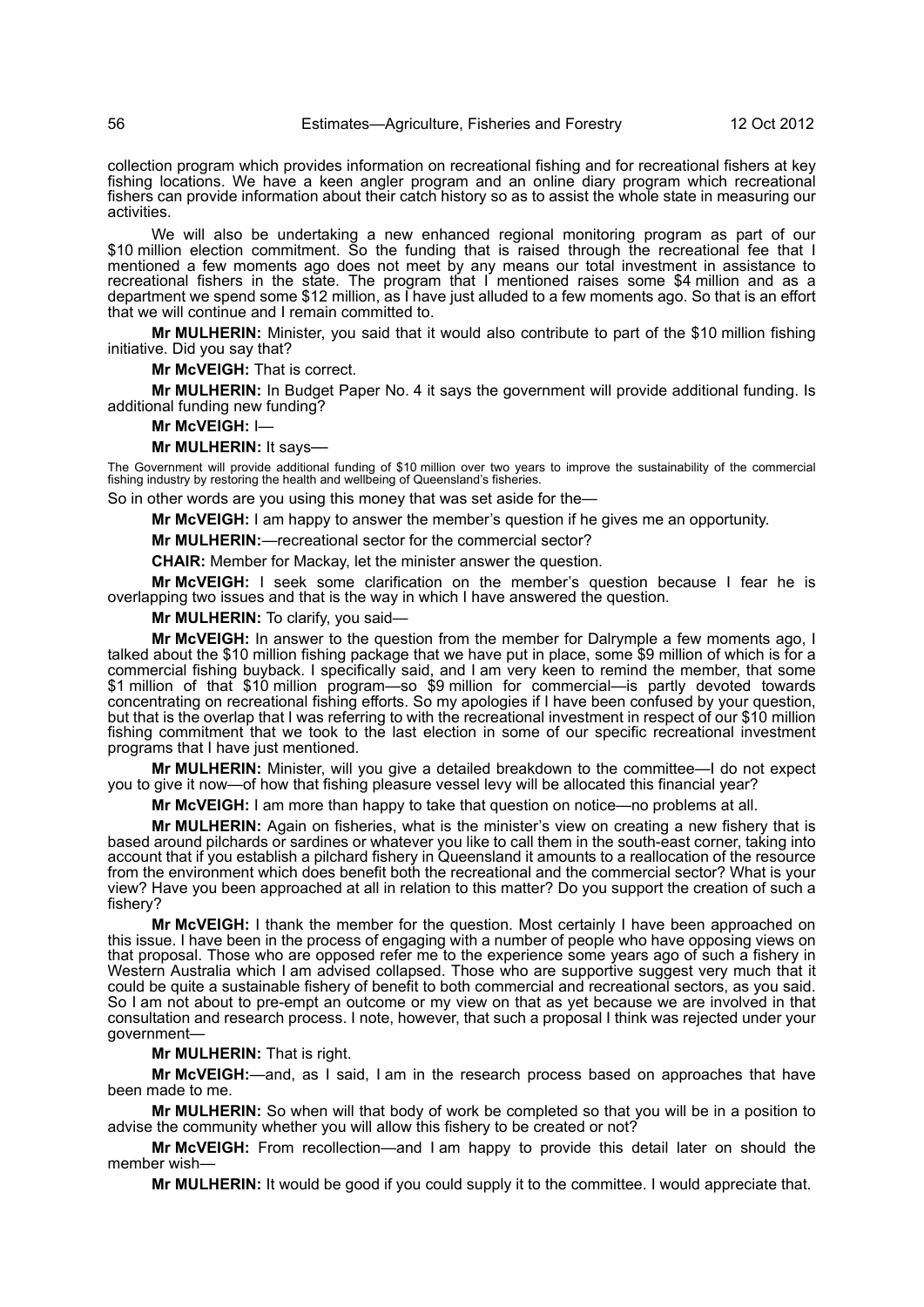**Mr McVEIGH:** I am happy to do that. I will just explain what I was offering to provide—that is, a confirmation of the date on which I received the last piece of correspondence to me on this issue. I think from recollection I have received that in the last week or two. In fairness to that individual and others who have approached me, I am conducting a review at present in my office and of course seeking guidance from my officers about the pros and cons. I have not formed a view on the date of that yet. The point I make is that the last piece of correspondence was received just in the last couple of weeks.

**Mr MULHERIN:** Would it be fair to say that you will make a decision in the near future on that fishery, whether or not to proceed?

**Mr McVEIGH:** I am not going to set a date because I am still in consultation with people who have every right to do that with me.

**Mr MULHERIN:** When you say you will consider with your office, are you referring to your ministerial office or are you referring to the fisheries part of DAFF?

**Mr McVEIGH:** Can I just confirm for the member—and it is akin to my response to a number of questions in the previous session—that what I look at an issue I do significant research and I seek input most definitely from within the department, from within my office, from stakeholders in the community and from stakeholders in the industry. That is how I approach things. For me to pre-empt when I might make a decision I think would be unfair given that all of those stakeholders are in the process of providing me with their input.

**Mr MULHERIN:** You said you have been lobbied by an individual but also by other interests around this particular fishery or potential new fishery. Would you be able to provide the committee with a list of lobbyists who have contacted you in the course of your duties?

**Mr McVEIGH:** I am a little unsure as to where the member's question is going here. I will take the opportunity to confirm that no lobbyists as per a lobby register have approached me. Individuals have approached me. I will seek advice, but I think it would be most inappropriate for me to reveal the personal details of individuals—

**Mr MULHERIN:** Of lobbyists.

**Mr McVEIGH:**—either for or against such a proposal who are people in the community, people who are recreational fishers themselves and people who are commercial fishers themselves. They are not lobbyists.

**Mr MULHERIN:** The question related to lobbyists.

**Mr McVEIGH:** No lobbyists have approached me at all.

**Mr MULHERIN:** Have lobbyists approached you during your term as minister?

**Mr McVEIGH:** I have had a lobby register presented in accordance with processes required under the Integrity Commissioner. He has confirmed that my report in that regard is fine—no issues there.

**Mr MULHERIN:** Could you table that register?

**Mr McVEIGH:** I am happy to table that register if that is appropriate. I will seek advice on whether that is appropriate.

**Mr MULHERIN:** The Attorney-General is.

**Mr McVEIGH:** I am happy to do that. But I just confirm: no lobbyists whatsoever in the fishing industry at all.

**CHAIR:** I call the member for Whitsunday.

**Mr COSTIGAN:** Minister, you have touched on the \$9 million east coast fishery net buyback package this afternoon. For the benefit of the committee, could you advise us on the progress in terms of the delivery of that package please?

**Mr McVEIGH:** I thank the member for his question. I touched earlier on some of the detail of that buyback program. Can I just confirm that the steering group that I mentioned is in place. That steering group has provided me with an initial report on their first meeting, and they are in the process of providing me with more detail.

The steering group has sought my advice from time to time in recent months since their first meeting. As I mentioned earlier, I think that is quite a robust and quite informative process because we are very much focused on those goals that I mentioned earlier. I mentioned improving as an outcome of this process, for example, the recreational fishing experience. I mentioned reducing impact of netting on the species of conservation interest. We are talking about the improvement of the economic viability of commercial fishers, minimising the community's loss of access to local fish in stores and restaurants, as the member for Dalrymple asked me about earlier, and of course environmental outcomes being maximised throughout.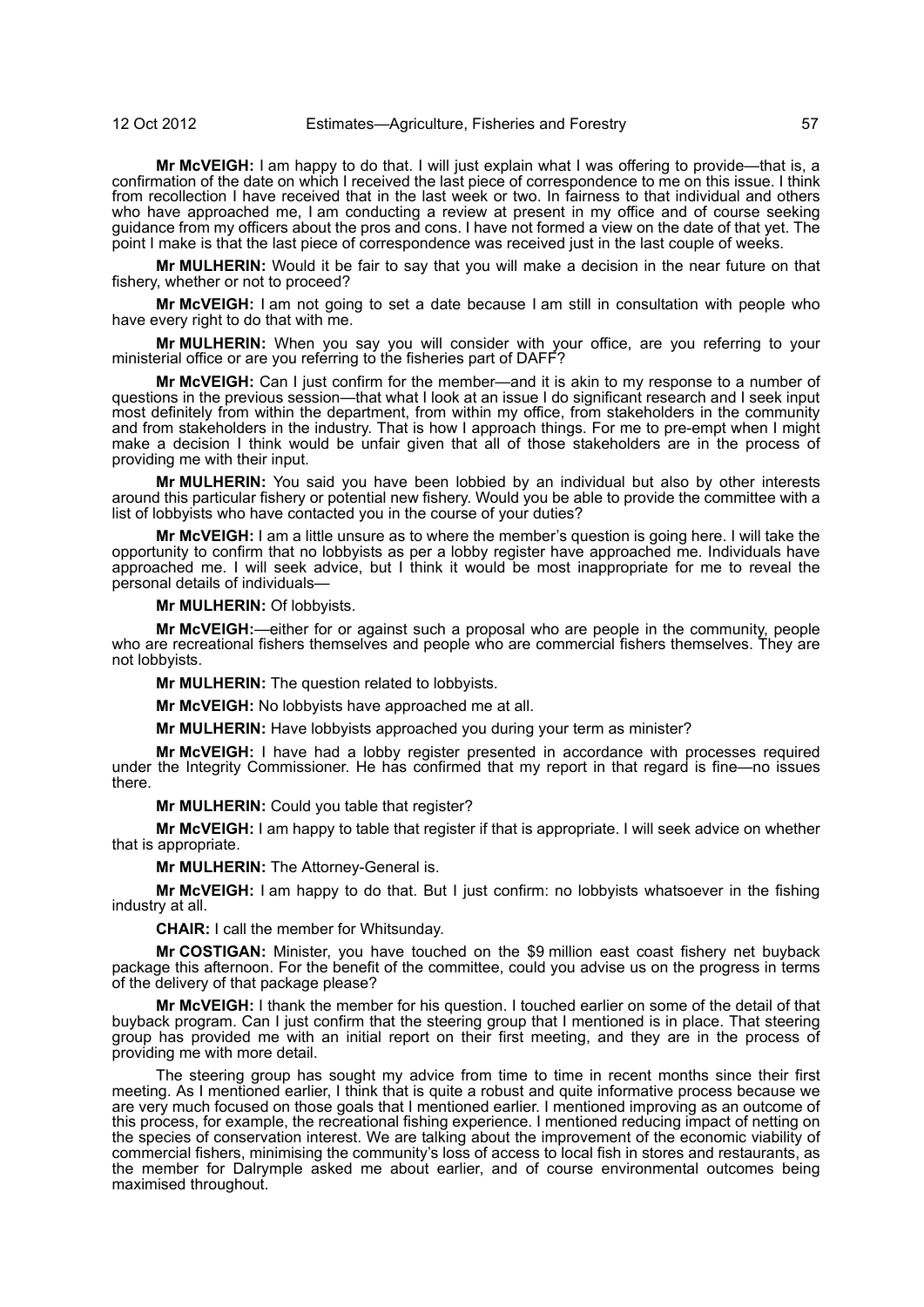The scheme—again just to remind the member that I mentioned earlier—will I think begin its staged buyback process such that we will receive results from the first stage by June 2013. That is my first objective. It is a voluntary scheme and what I have explained very clearly is that we are focused on value for money licences being targeted. We will then see in further iterations unspent money at any stage of the process being rolled into the following stages of the buyback. Again, I look forward to the results of that first round by June 2013 and I will remain in contact and consultation with that steering group in the meantime.

**CHAIR:** I call the member for Gympie.

**Mr GIBSON:** Minister, within my electorate and particularly Tin Can Bay there are a lot of recreational fishermen. Could you update the committee on the results of the latest fishing survey conducted by your department?

**Mr McVEIGH:** The latest fishing survey revealed a number of interesting details which inform us all about the total stock across the state. The survey showed that recreational fishers caught almost 1.7 million yellowfin bream, 1.3 million sand whiting, one million trumpeter whiting and all three were amongst the most commonly caught species in Queensland. The survey, which ended in December last year, found that recreational fishers, including those that I have just mentioned in relation to those species, caught approximately 13.3 million fish. It was pleasing indeed to see that catch-and-release fishing was also very popular, which proves to me that Queensland recreational fishers have got and are heeding the message that we need to be as sustainable as possible in our activities. That, amongst other things, provides very important information to my department in terms of fisheries management because at the end of the day under the act we are looking at the safeguarding of marine resources as a whole.

We found that almost all recreational fishers prefer to throw in a fishing line—so they are using a fishing line—and nearly half of them choose to fish from the shore. That was fairly consistent throughout the year as well, other than peaks in school holidays, in terms of uniform effort throughout the year. Recreational fishers we are seeing through the survey are certainly adopting new technology. Those with boats have you name it—echo sounders, GPS and all sorts of things—and most of that boat fishing actually happens in waters shallower than 40 metres.

One of the interesting facts for me, and I trust it is of interest to the member as well, is that the survey showed that nearly 97 per cent of the recreational fishermen surveyed do not belong to any fishing club or group—a fascinating result I thought. So that all goes together with other data that we monitor and collect in relation to commercial fishing and charter fishing, which is an industry sector in its own right, and of course scientific research data that my departmental officers continue to collect—to bring it all together to ensure that we are managing our fisheries in Queensland in an ecologically and economically way and, for both recreational fishing and commercial fishing, from a socially sustainable perspective as well. It was a very informative survey. It is good to see the results of that come through and inform our total fisheries management effort.

**CHAIR:** Just as a supplementary to that, what sort of representation would Sunfish have of those members? Do people become a member of Sunfish or is it the fishing clubs? I am not a fisherman myself. Do people become members of Sunfish or is it fishing clubs that are members of Sunfish? What sort of representation would they have?

**Mr McVEIGH:** There are two aspects in response to that question. The survey itself simply found that 97 per cent of those surveyed are not a member of a club. My understanding of the Sunfish structure is that it is largely made up of affiliate groups—in other words, fishing clubs that affiliate themselves under the Sunfish banner. I think it is interesting to note as well that our survey suggests there are about 700,000 recreational fishers in the state, where Sunfish I believe suggests there are about 750,000 recreational fishers in the state.

**CHAIR:** But Sunfish do not represent 97 per cent of them?

**Mr McVEIGH:** I cannot draw that correlation, if you like, between those two pieces of information because the recreational fishing survey was targeted at recreational fishers, and 97 per cent of them said they were not a member of a club. There is no correlation between that and my understanding of the Sunfish structure, but perhaps any observer can draw their own conclusions.

**Mr MULHERIN:** I note you have been saying that 450 jobs are being slashed from the department in budget paper No. 2. How many of these positions were classified as front line in the MOHRI data under (a) the definition applied as at 28 March 2012 and (b) the definition now applied by the LNP government? I know you probably have not got that data, but could you provide that to the committee?

**Mr McVEIGH:** I can. I would just seek some clarification from the chairman, first, if I could. Are there any other fisheries and forestry questions because I understood that is what this session was about?

**Mr MULHERIN:** I will lead on to that.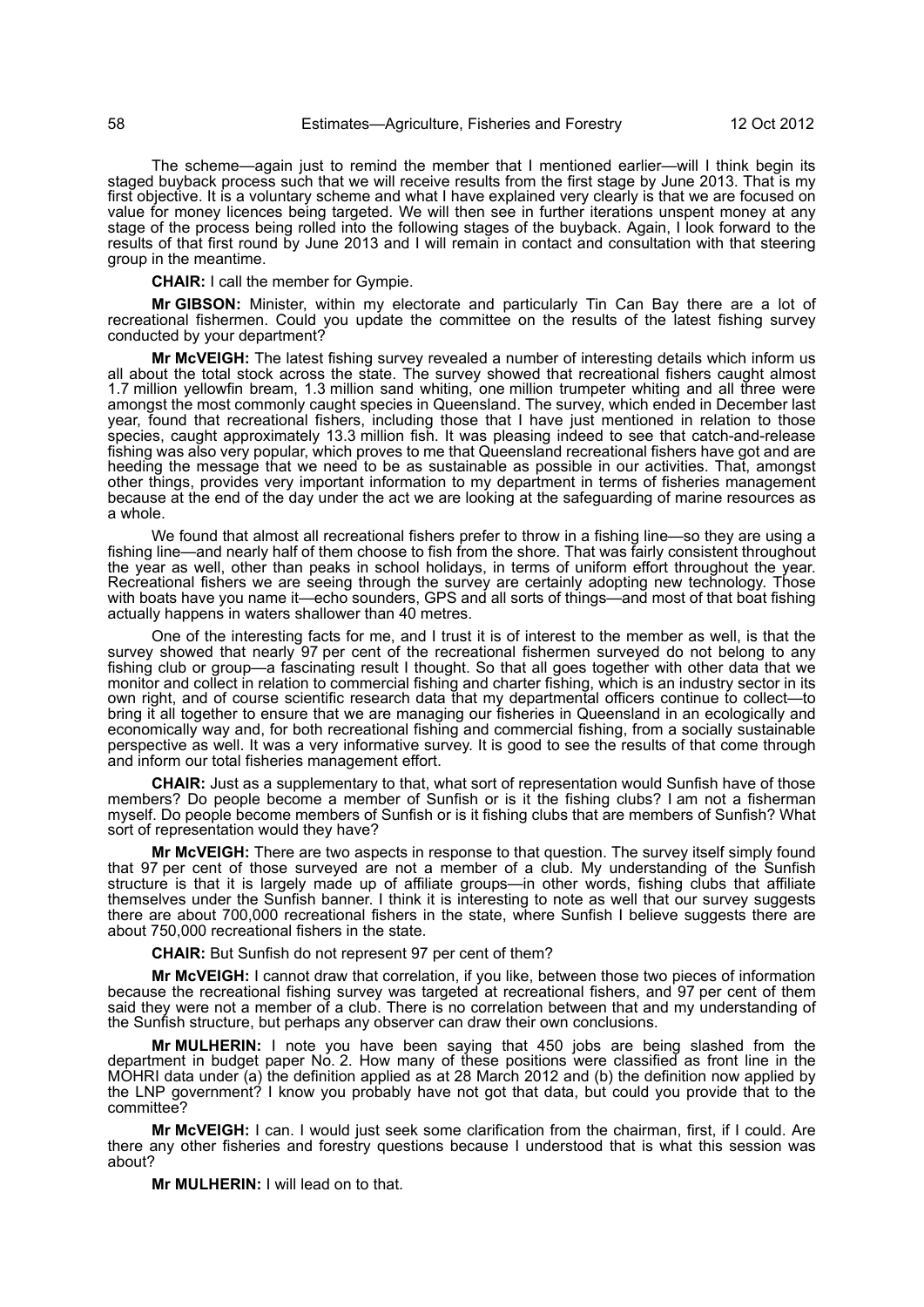**CHAIR:** That is okay. I will give him a bit of leeway.

**Mr McVEIGH:** In view of this being a fisheries and forestry session, I am happy to take that on notice and treat it that way and proceed with that session. I understand that is what the committee wants to do in this session.

**Mr MULHERIN:** I also note it has been reported that 155 jobs are going in Biosecurity, and Biosecurity also supports fisheries. Are these 155 jobs front-line jobs or are they technical in nature? Do they provide technical support to the chief vet or the senior officials who are involved in plant health? If so, are you putting at risk national programs like the Emergency Animal Disease Response Agreement, the Emergency Plant Pest Response Deed and the National Environmental Biosecurity Response Agreement, which covers the marine environment? Could you tell me if these agreements are at risk because these people in Biosecurity are no longer required in your agency?

**Mr McVEIGH:** I again seek your guidance, Mr Chairman. I am happy to address that question. It just seems a strange question within a fisheries and forestry section.

**CHAIR:** We will give him a bit of leeway here. It is drawing a long bow.

**Mr MULHERIN:** We are talking about the marine environment under the National Environmental Biosecurity Response Agreement.

**Mr McVEIGH:** I acknowledge that it is partly Biosecurity and it partly covers that, but I am just seeking clarity from the chairman who specifically outlined as per the agenda this was fisheries and forestry. Nonetheless, I am happy to address the question. The question therefore draws me into an answer that is not specifically fisheries and forestry. It is broader than that, so if you are happy for me to go there, Mr Chairman, that is exactly where I will go. In terms of savings in Biosecurity, it is interesting to note that the member's question is almost an exact copy of a recent piece of correspondence I received from the federal minister for agriculture, Senator Joe Ludwig, so I note that coincidence.

Mr Chairman, the 115 positions in Biosecurity Queensland that will be directly impacted by the savings measures in Biosecurity we have had to pursue are focused—as with all of our functionsprimarily in the areas of head office functions that do not have a direct interaction with clients. Of those 115 positions, we see 75 of them coming from the greater Brisbane area. Those areas that are impacted include biosecurity policy and legislative support, community engagement and administrative support, licensing and business systems, for example. We have discussed already the veterinary laboratory officers. The remaining area, the fourth area, is science and management of endemic pests. What we have done by limiting our cuts to those four areas is ensure, if you like, a better focus to our front-line services. How? Let me explain—by coordinating the government's efforts to prevent, respond to and recover from pests and diseases that threaten the economy and the environment.

The key point I make in that regard, as I said to the committee in the earlier session this afternoon when we were talking about biosecurity issues, is to remember that biosecurity management is about a range of activities. It is about prevention, and it is about reactive activities as well. Monitoring and field investigations are at one end of the spectrum to prevent, and then it goes through to the other end of the spectrum with the responsive and reactionary activities that are necessary if we are presented with any form of sample to test. We are ensuring continued market access for Queensland's products. Again, this is a very important role of our Biosecurity officers and not one of the policy, legislative support or administrative support roles that I have elected we have had to do away with as part of our cost-saving strategy.

In doing all of this, we are maintaining our reputation for high standards of animal care and keeping. We are very much focused on reducing the risks that chemicals and contaminants pose to agricultural food production systems and the environment—again, front-line type roles that support that sort of activity. It is all about ensuring we have a sector that is healthy and resilient in terms of our environmental impacts.

In short, all of those efforts by no means prevent our ability to prevent in the first place or respond to any significant biosecurity threats. In fact in a number of areas, we are seeing a refocus, which has been my intent since the start, such that the department is providing those front-line sorts of services. Again, I refer to the 15 front-line biosecurity officers I have already announced and my direction to the director-general to find capability to employ more in those roles as funds permit.

**Mr MULHERIN:** Didn't the science and management of endemic pests area provide support to people who were tasked with the jobs of developing these agreements and continually updating the agreements with the other jurisdictions, including the Commonwealth government?

**Mr McVEIGH:** They did. We are having a different approach to that such that those commitments are maintained. I had a discussion with Senator Joe Ludwig, as I mentioned earlier, in my electorate office in Toowoomba within the last couple of weeks about those sorts of issues. That discussion very much prepared him and me for our input into national partnership and national program discussions at the next SCoPI meeting in just a couple of weeks.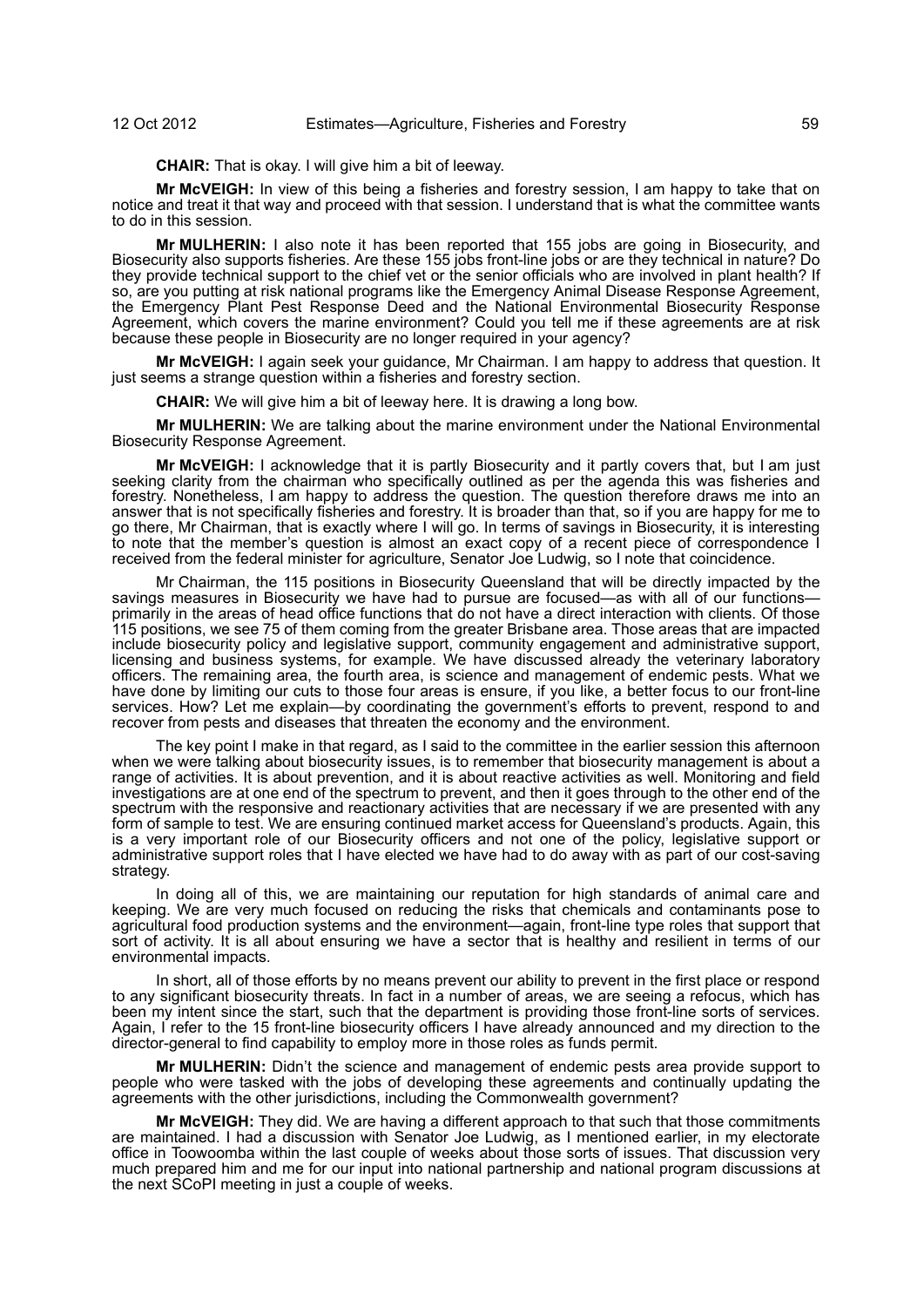**Mr MULHERIN:** Finally, Minister, you said earlier that you were involved in cross-agency discussions with other ministers to grow the sector. In relation to the regional statutory planning process and the competition for land, particularly agricultural land, how will forestry be treated in relation to other industries such as sugarcane production? Will you allow market forces to determine the land use, or will you recommend to the planning minister that cane production areas be locked up and protected from other agricultural interests such as forestry? I recognise that both generate significant jobs in regional areas. I think the forestry industry on the value chain is probably worth about \$3 billion and sugar is worth about \$1.2 billion or something like that.

**Mr McVEIGH:** It is approaching \$1.5 billion. Again, I thank the member for his question. It is good to have a question back to a forestry issue in the forestry section, so I do thank you for the question. I will make a couple of points in response, if I may. The statutory regional planning process that the member refers to, as he would be aware, is a process being led by the Deputy Premier and his portfolio. The priority efforts are initially in the Darling Downs area and at the same time the Central Queensland area known as the golden triangle region. The member may or may not be aware—so I will just cover it very quickly—that the advisory committees for the statutory regional planning process in any part of the world are made up quite importantly of those who can provide some serious community input, as you would expect. That includes both the relevant state members in any particular area and, most particularly, all of the local government mayors in any particular area. That provides advice on the way in which we bring together a statutory regional plan for any particular area. The member is correct in that the focus there is very much on land use. It is about agricultural pursuits, it is about mining pursuits, it is about of course residential town planning type issues at the same time, and all of those issues come together.

In terms of suggesting that one would take a view into that as a minister, I again stress that I am not a member of a regional planning committee in the capacity as a minister in the Darling Downs area. I am a member in my capacity as a local member, just as, for example, the member for Rockhampton is in the Central Queensland planning process. As minister or member, I certainly would not be suggesting any, if you like, rules around the pursuit of any farming enterprise versus any other—

**Mr MULHERIN:** So you would allow market forces to dictate the use of the land for agricultural production?

**Mr McVEIGH:** I guess ultimately the approach taken is one that is dictated and agreed to by the overall committee, hence the make-up of that-

**Mr MULHERIN:** So it could happen that in a particular area—

**Mr McVEIGH:** A local committee might say that it wants to emphasise that market forces would take place. A local committee might say in any particular area they want to see encouragement of particular activities and work with local government perhaps. But, again, that is up to the local committees and that is why they have been structured as such to take that function.

**Mr MULHERIN:** Could you see a situation where, if a local region decided they would back one industry over another industry, rather than letting market forces determine the outcome, your targets to grow the timber industry could be impacted by such a decision?

**CHAIR:** That is very hypothetical.

**Mr MULHERIN:** It is not hypothetical.

**Mr McVEIGH:** It is very hypothetical.

**Mr MULHERIN:** There have been interventions in the market in the cane production areas of the east coast of Queensland, particularly around forestry.

**Mr McVEIGH:** Again, I think the member for Mackay and Deputy Leader of the Opposition wants me to pre-empt the outcome of local community decisions through committees—

**Mr MULHERIN:** No, you were saying—

**Mr McVEIGH:** They have not been able to reach a position yet, so I find the question quite puzzling and it is very hypothetical.

**CHAIR:** I will rule it out of order.

**Mr MULHERIN:** It is not out of order. It is a question around land use.

**Mr McVEIGH:** I am not going to pre-empt the thoughts of local mayors, local communities or local governments in Southern Queensland, Central Queensland, Northern Queensland or Far North Queensland. We want to work with industry. I am fearful that we have a lot of work to do to catch up right across Queensland, given the former Labor government did not work with industry. I instance, for example, plantations that were sold off by the former Labor government. If there was market intervention, I would think that was it. I instance locking up state forests to particular land use practices. If there was market intervention, I would think that is it. So our approach is to work with community and work with local government, and that is the process that is underway.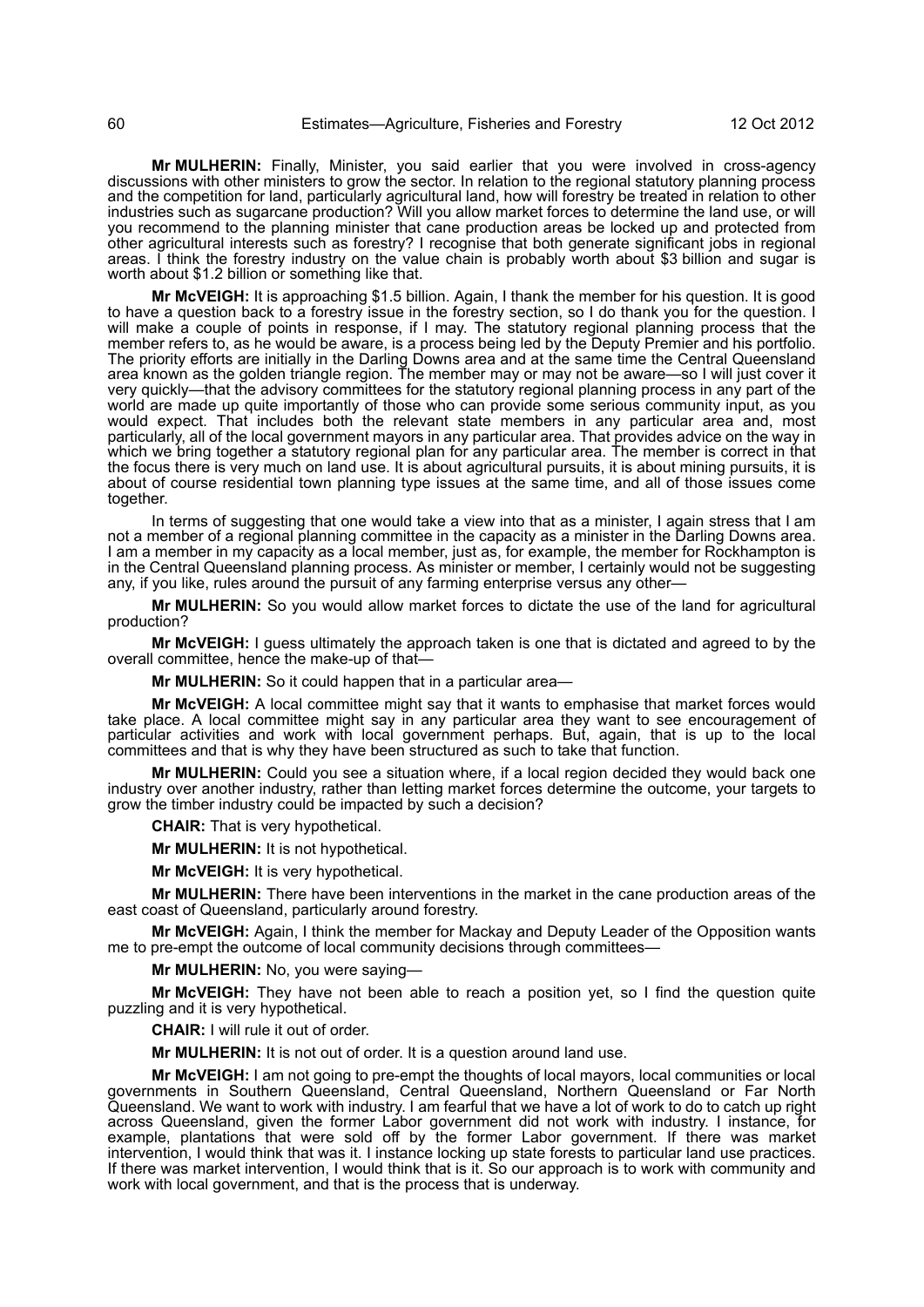**Mr MULHERIN:** There was a lot of agrarian socialist intervention before it was privatised to let the market determine the outcome—

**CHAIR:** I do not think that is relevant. I think you are just making a statement. We have come to the conclusion on fisheries and forestry. Minister, would you like to make a brief summing-up?

**Mr McVEIGH:** Thank you. I will do just that. I thank all members of the committee for their input. It has been a most enjoyable discussion this afternoon. I therefore put on record my acknowledgement to all committee members for the opportunity I have had here today to appear before you in my first estimates hearing. I just want to acknowledge as well that today I am 192 days into my ministry position and today is the first day that I have received a question from the opposition at all. So six months down the track, 192 days in, and I have received my first question and it has been most enjoyable. My thanks go to my senior officers: the director-general, Jack Noye; the deputy director-general, Beth Wood; the acting director-general, corporate, Peter McKay; the chief financial officer, Leith Brown; my chief of staff, Bruce Mills; staff of my ministerial office; and all of my departmental staff for their help in this estimates preparation.

**CHAIR:** Minister, I thank you and your advisers for attending today. It was a pleasure.

**Proceedings suspended from 5.02 pm to 5.27 pm**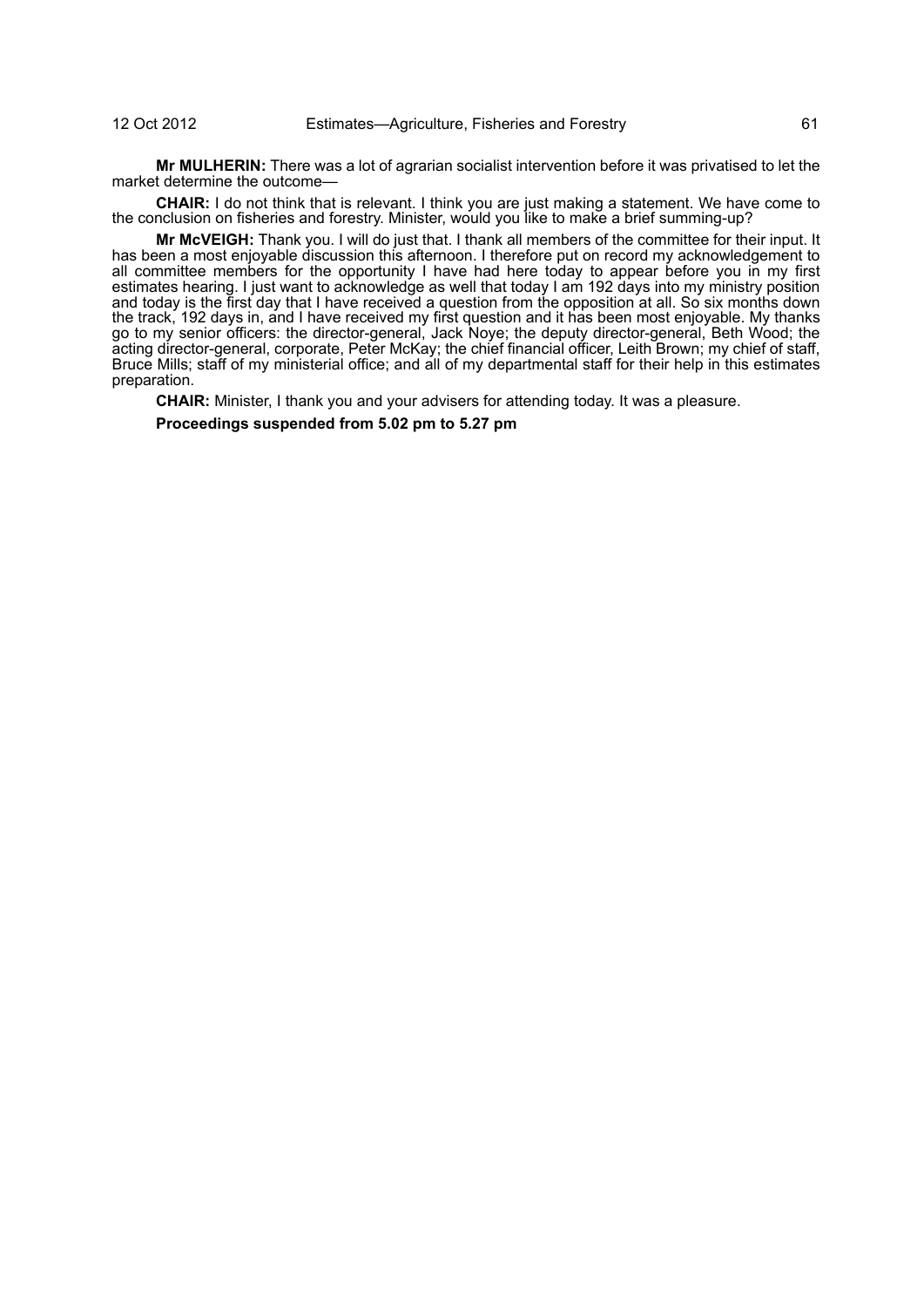# **ESTIMATES—AGRICULTURAL, RESOURCES AND ENVIRONMENT COMMITTEE—ENVIRONMENT AND HERITAGE PROTECTION**

## **In Attendance**

Hon. AC Powell, Minister for Environment and Heritage Protection

Mr T Collings, Chief of Staff

# **Department of Environment and Heritage Protection**

Mr A Chesterman, Director-General

Mr D Ellwood, Deputy Director-General, Environmental Services and Regulation

Mr T Roberts, Deputy Director-General, Environmental Policy and Planning

Ms T O'Shea, Deputy Director-General, Conservation and Sustainability Services (Acting)

Ms D Anderson, Deputy Director-General, Corporate Services

Mr P Philipson, Chief Financial Officer

The proceedings today are lawful proceedings subject to the standing rules and orders of the parliament. As such, I remind all visitors that any person admitted to this hearing may be excluded in accordance with standing order 208. In relation to media coverage of today's hearing, we have adopted the guidelines prepared by the Committee of the Legislative Assembly for committee hearings. These guidelines have been distributed to the parliamentary press gallery, and copies are also available here.

The hearing is being broadcast live via the Parliamentary Service's website. We extend a warm welcome to everyone who is picking up these broadcasts. As laid out in schedule 8 at the back of the standing orders, we expect all departmental officers appearing today to provide full and honest answers to our questions. Anyone who is unable or unwilling to provide an answer should be prepared to state their reasons. I also remind members that departmental officers are not here today to give expert opinions on the merits or otherwise of the policies of the government. That is the role of ministers.

Finally, before we begin, can everyone switch their mobile phones off or on to silent? For the next 2½ hours we will examine the estimates of the Minister for Environment and Heritage Protection. Welcome, Minister and advisors. For the benefit of Hansard, I ask advisors if you are called to give an answer to please state your name before speaking. I now declare the proposed expenditure open for examination. The question before the committee is—

That the proposed expenditure be agreed to.

Minister, would you care to make a brief opening statement?

**Mr POWELL:** I would, thank you very much, Mr Chairman. Thank you, committee, for this opportunity to provide some opening comments for this final part of today's estimates hearing and for the opportunity to brief members on this year's budget as it applies to the Department of Environment and Heritage Protection. Before we get started and to assist the committee, I would like to introduce my executive management team, who are here with me this evening. To my immediate right is my Director-General, Andrew Chesterman. To my immediate left is my Chief of Staff, Mr Troy Collings. To his left is Mr Dean Ellwood, our Deputy Director-General of Environmental Services and Regulation. To the immediate right of the director-general is Mr Tony Roberts, Deputy Director-General of Environmental Policy and Planning and to his right is Ms Tamara O'Shea, acting Deputy Director-General of Conservation and Sustainability Services. Immediately behind her is Ms Danielle Anderson, our Deputy Director-General for Corporate Services and to her left is Mr Peter Philipson, the department's Chief Financial Officer. Also behind me are Mr Brad Lang and Dr David Mills.

First of all, I would like to take the opportunity to unequivocally state what I have said many times in parliament, in my electorate and in my role as Minister for Environment and Heritage Protection, and that is that the government is in the business of protecting the environment in the most efficient and effective way possible and my department's focus is on being a strong environmental regulator that supports long-term sustainable economic development in this state. This budget sets the direction for the state's future and our four-pillar economy and it tackles the fiscal challenges we now face in making Queensland a better place for Queenslanders to live.

**[CHAIR:](http://www.parliament.qld.gov.au/docs/find.aspx?id=0Mba20121012_172825)** I declare this meeting of the Agriculture, Resources and Environment Committee open. [I](http://www.parliament.qld.gov.au/docs/find.aspx?id=0Mba20121012_172825) [am](http://www.parliament.qld.gov.au/docs/find.aspx?id=0Mba20121012_172825) Ian Rickuss, the member for Lockyer and chair of the committee. Joining me on the committee are the deputy chair and member for South Brisbane, Jackie Trad; Sam Cox, member for Thuringowa; Jason Costigan, member for Whitsunday; David Gibson, member for Gympie; Shane Knuth, member for Dalrymple; Jon Krause, member for Beaudesert; and Anne Maddern, member for Maryborough.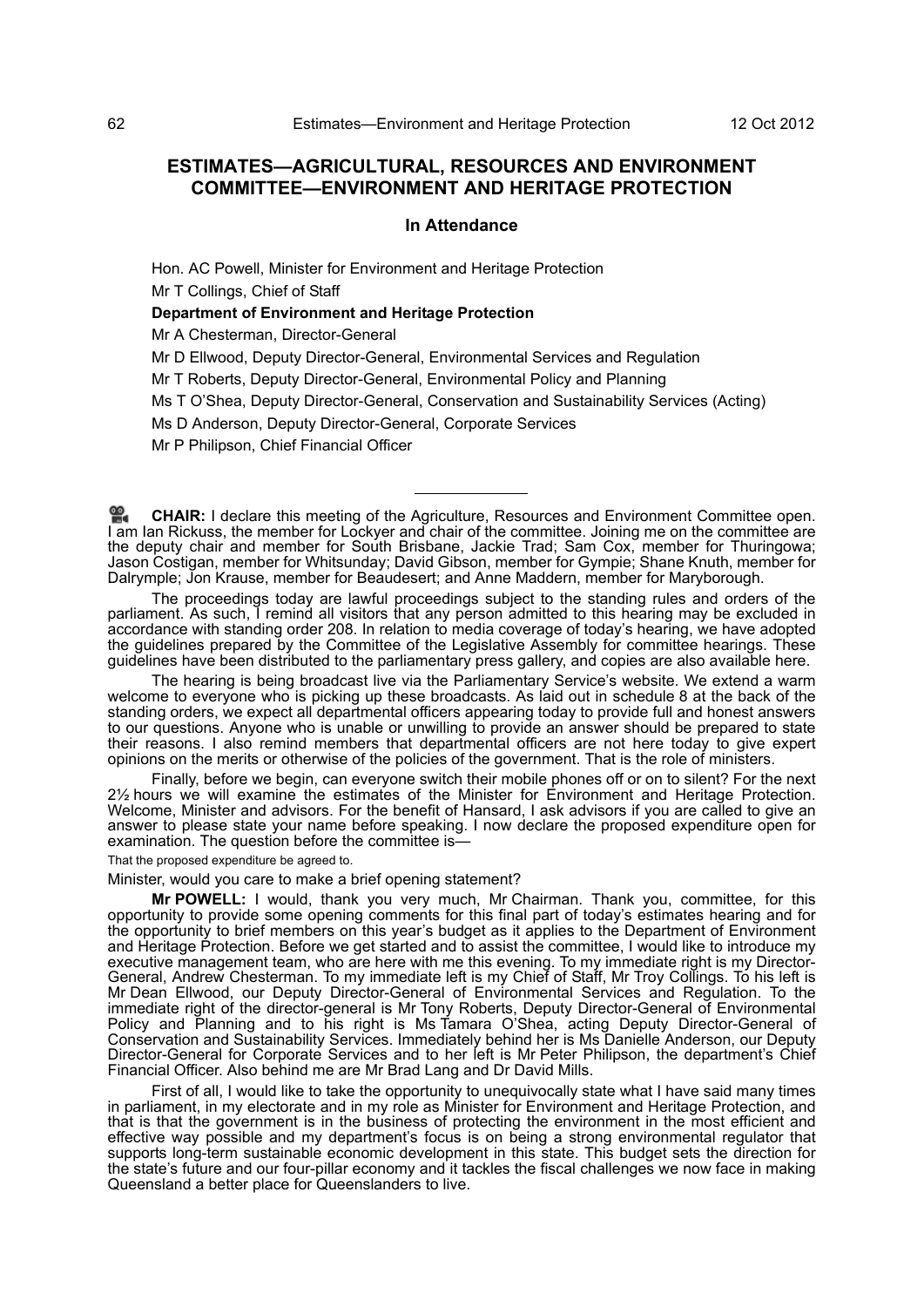Tough decisions such as the budget and staff reductions are not taken lightly and are challenging at every level. I do not shy away from the fact that significant change can be difficult for many parts of our organisation. As part of this change process, an extensive budgetary review of my portfolio was completed. We will be contributing to the Newman government's strategy to reduce the state's massive debt. Priority areas for service delivery have been identified. At the same time savings were needed to be made in order to deliver the policy agenda we outlined to the people of Queensland prior to the state election.

We immediately broke up the former monolith of DERM into more responsive stand-alone agencies. The new Department of Environment and Heritage Protection was created and I am proud to say as its inaugural minister that we have commenced the process of ensuring we better protect the environment while balancing the need for appropriate development to get this state back on track. My department has contributed to the government's fiscal repair strategy in this budget by investigating the internal workings of its structures and services, looking at its role in delivering the priorities of the government of the day and deciding where it can cease, trim and reshape its functions to deliver efficient, customer focused and strong environmental and built heritage protection.

I should state upfront for the benefit of the committee that there have been many change processes happening at once—concurrently—over the past six months in this portfolio. In addition to our contribution to the government's fiscal repair strategy, the department has been reshaping itself to better deliver its services. To put that in context, after this government came to power earlier this year the organisation formerly known as the department of environment and resource management was split into six different organisations to reflect this government's priorities. DERM was a vastly different organisation to that which is currently known as the Department of Environment and Heritage Protection, or EHP, with my department being a fraction of the size with many ex-DERM functions transferred to those five other agencies. However, good things come in small packages and my department has a clear focus, a clear mandate on being a strong environmental regulator and also identifying and conserving the state's built heritage places.

As well as having a clear focus, this department has looked at better ways to do its business through streamlining and reform. For example, the budget papers show that the department aims to achieve savings of \$1.9 million this financial year and \$2.6 million ongoing by reducing contractors, consultants, advertising and travel costs by 20 per cent. There is a number of initiatives underway within the department that will lead to improvement in the department's regulatory services for our external customers. The first is the green-tape reduction reforms to amend the Environmental Protection Act 1994 and other legislation which is to commence on 31 March next year. This reform will bring significant time and cost savings through streamlining the process of applying for an environmental authority. Authorities for low-risk approvals will be able to be obtained in days rather than months and all of the officer time that would have been spent behind a desk assessing those low-risk activities will be redirected to managing their actual performance in meeting environmental standards. Once the Environmental Protection (Greentape Reduction) and Other Legislation Amendment Act 2012 is fully implemented, the changes will save business and government an estimated \$12½ million annually of which \$11.7 million will be saved by business. This is achieved by changing administrative processes without reducing or removing any environmental standards that businesses are required to meet. Where businesses are no longer regulated as environmentally relevant activities, they are still obliged to comply with the general environmental duty and the Environmental Protection Act. The full range of tools in the act are available to address any non-compliance.

Additionally, the Queensland government has committed to improving service to the mining sector through timely, robust assessment of mining related activities and applications and through strong compliance and regulation to ensure the Queensland mining sector meets and exceeds industry standards. The department is also developing a new regulatory strategy which will serve as a road map for improving its effectiveness as an environmental regulator. Assessment will focus on seeing outcomes rather than prescribing how outcomes are achieved. If companies do not meet the environmental standards the community expect, then the full force of the law will be used as a strong deterrent. The government's initiatives will see the department establish itself as a firm but fair regulator that is the envy of other Australian jurisdictions.

Targeting our compliance efforts does not mean that we stop working productively with our customers—quite the opposite. For example, I recently travelled to Gladstone to meet with representatives from industry, Gladstone Regional Council, the Australian government and research organisations to seek agreement from prospective partners to the Gladstone Healthy Harbour Partnership. The partnership, working together with the Gladstone community and an independent science panel will better understand how the health of the Gladstone Harbour can be maintained and improved. The department is also working in collaboration with smaller industries to deliver the government's priorities.

As many members of this committee would be aware, the government made an election commitment to reintroduce damage mitigation permits for the shooting of flying foxes to protect crops and it has not shied away from this commitment. Representatives from crop-growing industries have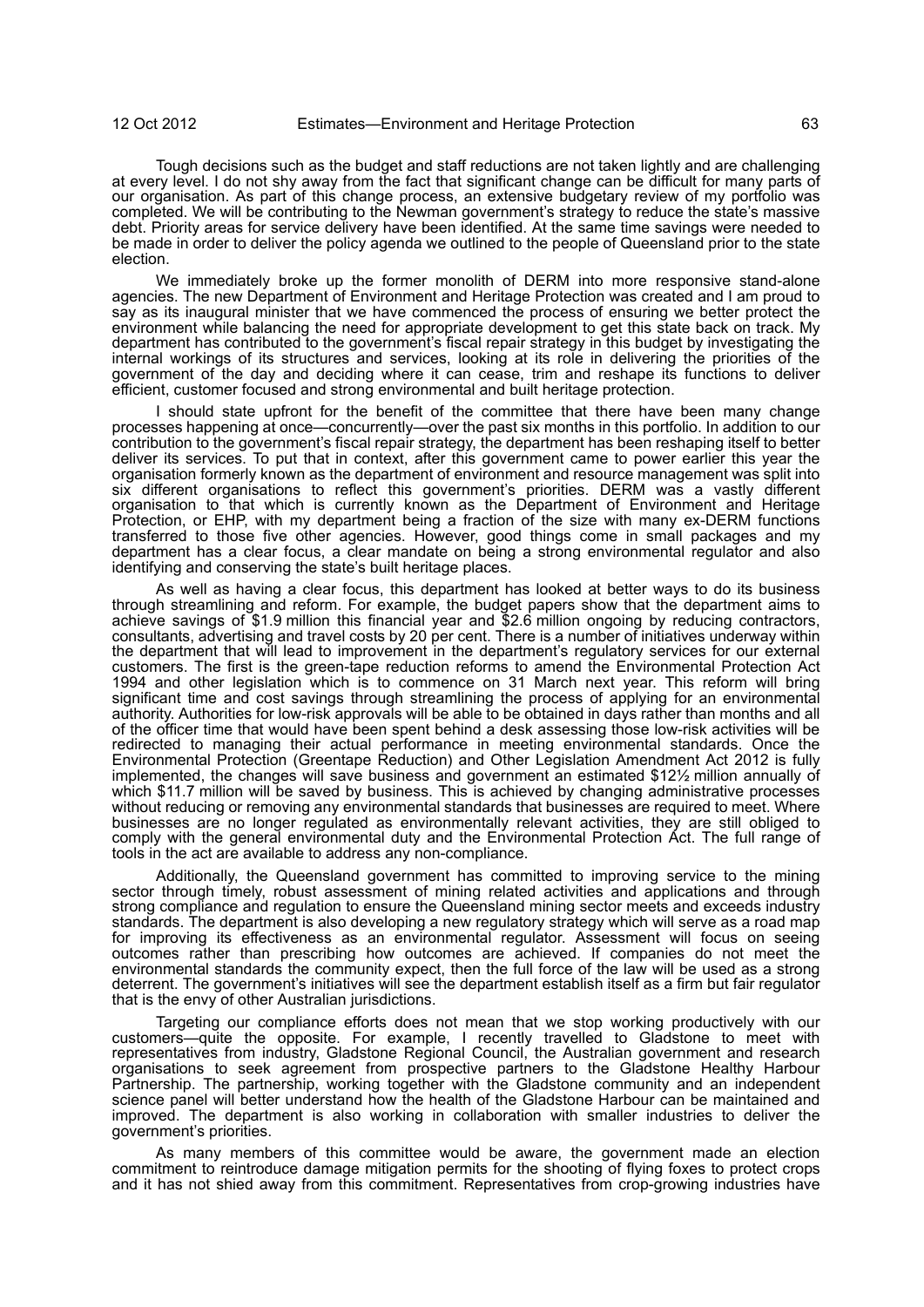been working with the department to establish the framework and input has also been incorporated from animal welfare groups. The department has delivered an effective new framework that will meet the needs of industry while ensuring that strong conservation and animal welfare requirements are in place.

Whilst I believe that the government has a responsibility to work with communities and industry to help them thrive in their chosen pursuits in their local area, I also believe that Queenslanders have a right to expect that its natural and built heritage is protected for future generations. That is why the Queensland government is committed to expanding the area of private land management for conservation, specifically through continuing the successful Nature Assist and the Koala Nature Refuges Program, both of which will have significant and assured funding.

The department also works to protect our built heritage, and I am very proud that heritage forms part of the department's nomenclature. Certain proposed changes to places listed in the Queensland Heritage Register require a development application which is assessed by the department to ensure that the heritage values are retained as part of the development. I am confident that the department will maintain strong protection of our unique environment, protect Queensland's most valuable environment and built heritage assets while allowing the economy to grow to support current and future generations of Queenslanders. I thank the committee for the opportunity of setting the scene regarding the operation and future direction of my department as a prelude to tonight's estimates hearing.

**Mr KRAUSE:** Could you please outline for the committee how in tight fiscal times the government will continue to protect Queensland's environment?

**Mr POWELL:** I thank the member for his question. As I explained in my introductory comments, all of the work that we have done in terms of preparing our department throughout the fiscal repair strategy has also been focused on ensuring that we continue to maintain the highest level of service delivery around the environment and continue to provide the best environmental protection. I am happy to convey that some of the steps we are taking will ensure we can deliver each and every one of our election commitments as they pertain to the government and to what we said we would do before the election. The aim of the Department of Environment and Heritage Protection is to provide strong environmental management supporting sustainable economic development. Since the machinery-ofgovernment changes in April 2012, department-wide savings measures have been identified in order to support the government's fiscal repair strategy. The 2012-13 budget outlined a number of these department-wide savings measures including undertaking an establishment review aimed to save \$2.6 million in 2012-13 and \$5.3 million per year ongoing. The review will rationalise administrative support and backroom operations to achieve greater efficiencies across business units and identify any surplus positions or any unnecessary or duplicated functions. As I mentioned, we are also reducing by 20 per cent our costs as they relate to contractors, consultants, advertising and travel costs.

As I mentioned before, we are also endeavouring to ensure that what we deliver is efficient and timely. The best way we can do that is to regulate our clients in an efficient and effective way. I mentioned the green-tape reduction reforms to amend the Environmental Protection Act 1994 and other legislation, which is to commence next year. That reform will bring in significant timely cost savings through streamlining the process of applying for an environmental authority. As I said, low-risk approvals will be obtained in days, not months. This work is significant. It will save us significant time and energy which will allow our officers to focus their attention on compliance activities and on monitoring the performance of industry, of mining companies or of any development application to ensure that they meet those high environmental conditions. I am very confident that, despite the adjustments that we have made through the budget, we will continue to protect Queensland's environment now and into the future.

**Mr KRAUSE:** Can you please outline how the Department of Environment and Heritage Protection will be different to the previous DERM. In particular, stakeholders in my electorate have mentioned issues relating to efficiency and timeliness with the previous DERM. Can you outline how your department will be different in that respect?

**Mr POWELL:** I certainly can. As I said, one of our focuses is on ensuring that we are drawing our attention primarily to those activities that are of highest risk to the environment. By getting out of the game of having to assess copious amounts of low-risk environmentally relevant activities, we can focus our attention on those that deliver the highest risk to our state. For example, it may not be known by committee members, but our state regulates some 14,000 small, medium and large industries. For comparison's sake, New South Wales and Victoria are more like 3,000 to 4½ thousand. There is currently a program in place where we will remove and make standard assessable codes for some 29 types of industry. That will allow us again to focus our attention, as I said, on those high-risk activities. It means we can improve our time frames. It means we can improve the standard of assessment that we give those high-risk activities. It means that we can ensure we have a regulatory framework that allows us to seek out and ensure compliance and be proactive in that—not reactive, not waiting for things to happen, but ensure that industry are meeting the conditions that we set.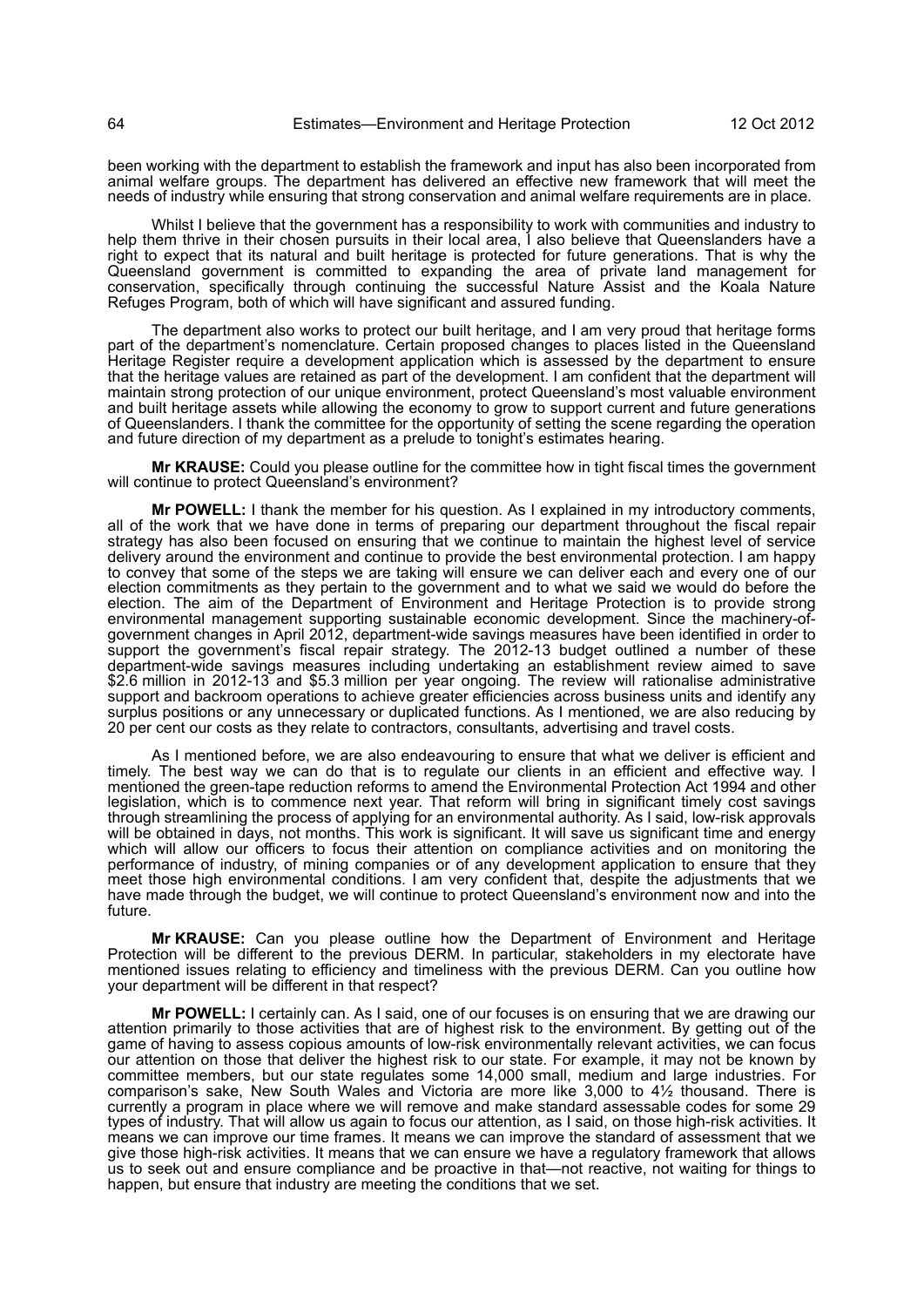I am very confident that the new Department of Environment and Heritage Protection will deliver vastly improved time frames of assessment approval and will also give the community greater confidence in our ability to hold organisations and industries that are conditioned to those conditions.

**Mr COSTIGAN:** Minister, in your opening remarks you touched on savings. You also touched on that in answer to the first question, asked by the member for Beaudesert. That said, could you provide details on the number of staff that have been made redundant and what work units have been reduced? Could you perhaps expand on those departmental savings?

**Mr POWELL:** I thank the member for Whitsunday and welcome him to his first estimates hearing. The Department of Environment and Heritage Protection has established an organisational structure that will support strong, responsive environmental and heritage protection and deliver more streamlined and effective services. This has meant the scaling back or ceasing of some of our functions so that the department can concentrate on dealing directly with front-line issues and delivering on government priorities.

The department aims to reduce its full-time equivalent positions by 220 during this financial year. This will be achieved through voluntary redundancies and natural attrition. As at 5 October this year, 201 employees in EHP have been offered voluntary redundancies. This count of 201 includes offers made to former office of climate change employees. Of the 201, 157 employees—or 78 per cent—have accepted, 21 responses are still pending and 23 employees—or 12 per cent—have rejected the offer. Of the 23 rejections, 19 employees—or 83 per cent—have been placed in alternative positions.

The offers have been made across the department. Of the 201 offers that have been made, 29 were to employees in Environmental Policy and Planning, 70 were to employees in Conservation and Sustainability Services and employees of the now closed office of climate change, 38 were to employees from Corporate Services and 64 were to employees from Environmental Services and Regulation. The officers have been spread across business units. I am happy to provide more detail. We can break that right down to the individual units.

The reduction of 220 FTE positions is anticipated to deliver budget savings of \$9.7 million in employee expenses this financial year. \$9.7 million represents the part-year savings only, as employees progressively separate from the department part way through the year. In outyears, 220 FTEs will deliver around \$18½ million in savings.

The department aims the provide strong environmental management, supporting sustainable economic development. As evidenced from what I have said, all parts of the department have contributed to the fiscal recovery of the state. A clear, prioritised path for regulatory reform and policy review is underway to deliver the government's objectives for Environment and Heritage Protection. The restructure of programs to realign with government direction will not impact on the delivery of the division's front-line services; nor will it impact on key programs or deliverables.

For the Environmental Policy and Planning division, the primary role is to develop and coordinate the policy planning and legislative frameworks to deliver the government's key policy objectives for Environment and Heritage Protection. Most notably, the division also drives the delivery of the government's regulatory reform agenda through repositioning of the department's legislation, policy priorities and business practices to achieve efficiency dividends and strip away green tape.

For the Conservation and Sustainability Services division, there will be a refocus of priorities of existing programs, as in the case of the government's Nature Refuges Program. The program will focus all new recruitment of nature refuges on the NatureAssist and the Koala Nature Refuges programs in line with government priorities and deliver other supporting work more efficiently, with targeted approaches to auditing and compliance and other support services. The restructured delivery model has allowed for staff cost-saving measures by merging related functions and reducing administrative burden.

The Environmental Services and Regulation division is well placed to ensure Queensland businesses maintain the highest level of environmental performance, despite the belt tightening that has happened across all government departments. The green-tape reduction reforms I have mentioned previously. To complement those reforms, the Environmental Services and Regulation division is developing a regulatory strategy which will serve as a road map for improving the department's effectiveness as an environmental regulator. The regulatory strategy will make clear to clients, staff and the Queensland community how the department will deliver effective, efficient environmental regulation. The strategy will ensure our environmental assessments focus on setting outcomes, not prescribing how outcomes are achieved. And where companies do not meet the environmental standards the community expects from them, the full force of the law will be used as a strong deterrent. These important reforms ensure that, even in these tight fiscal times, the Environmental Services and Regulation division's capacity to regulate its clients will increase. As I mentioned before, the Corporate Services division's functions and staffing have been adjusted accordingly, with a reduction in total staff and a changed focus of the department.

**Mr COSTIGAN:** Minister, in terms of the savings measures that you have outlined, how will you ensure regulatory services will not be affected? Particularly given the nature of the electorate I represent, that is something that many of my constituents would like to know.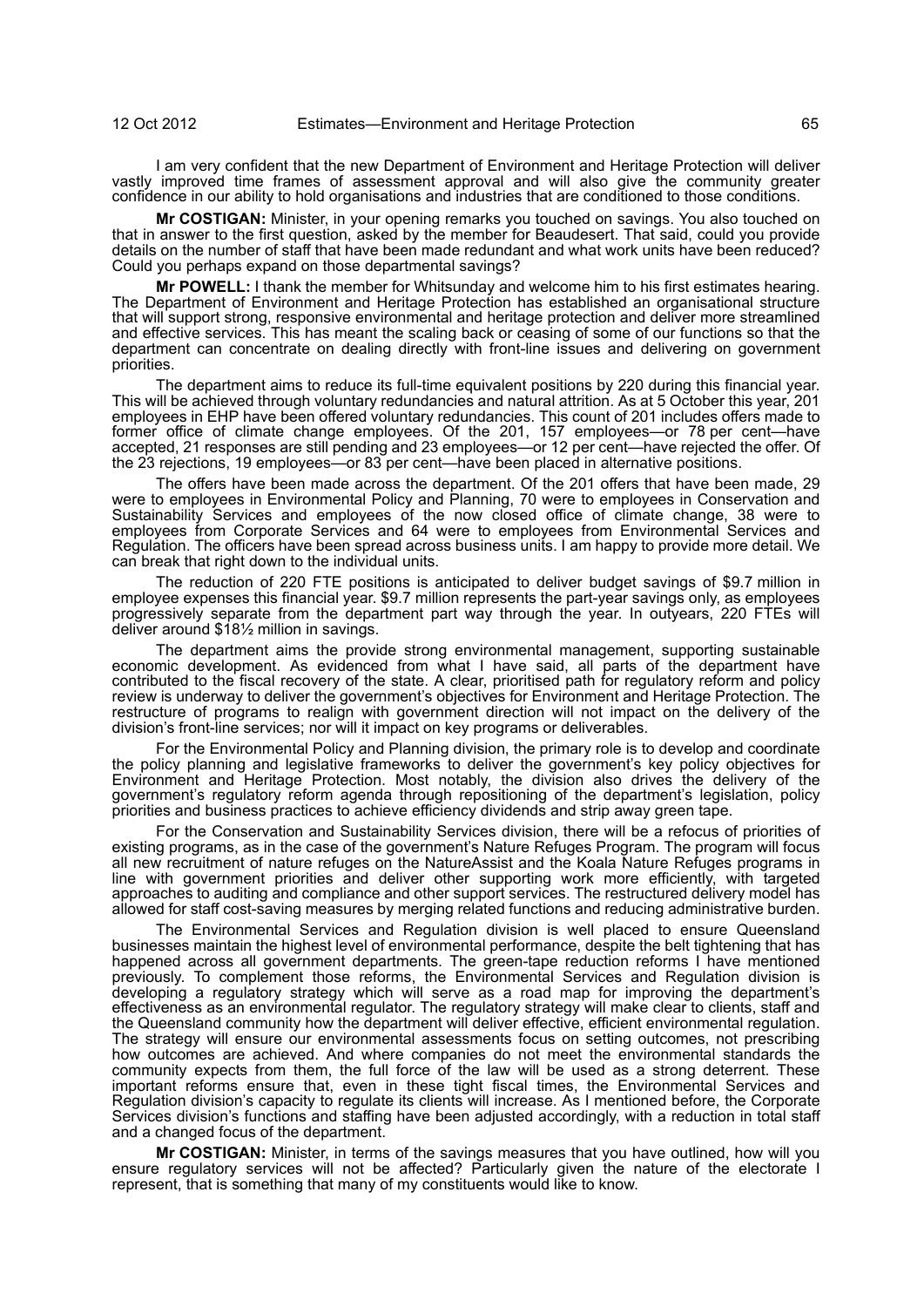**Mr POWELL:** I thank the member for his question. It is a very good question. Throughout this fiscal repair strategy—throughout the budget discussions, debate and ultimately the solution that we have provided—we have quarantined as much as possible the front-line environmental officers, the people out there in the regions doing the work to ensure the assessments and the compliance work are done to the highest level possible. We have done so to ensure we can continue to provide the level of environmental protection that our communities expect—that should be expected, that we as a government expect—while also supporting sustainable economic development. We have done that by making savings across a range of areas.

Particularly in the area of Environmental Services and Regulation there are savings of \$3.2 million, and \$17.2 million over four years will result from the finalisation of the Binary chemicals land remediation project and discontinuing the compliance response fund, to be replaced by alternative funding arrangements. Further initiatives include a revised approach to the regulatory skills training program and the regional planning and assessment function, as well as increased efficiencies in the delivery of environmental services and regulation.

The division is well placed to ensure Queensland businesses maintain the highest level of environmental performance, despite the belt tightening. One of the key ways, as I have mentioned in a number of answers already, is that we are focusing our attention on removing unnecessary green tape. By removing that unnecessary green tape we can truly target those officers on the work that needs to be done on the ground in electorates like yours.

**Mr GIBSON:** Minister, can you provide highlights for the committee of the actions taken to protect koalas, particularly in South-East Queensland?

**Mr POWELL:** I certainly can. I know that the member for Gympie has a few of them up in his electorate. There are a range of things that this government is doing to continue to protect koalas. It is a piece of work that I am very keen to see implemented, because it was one of the strongest policies that we had prepared in the lead-up to the election. The previous government put all of its eggs in one basket in koala habitat acquisition. We are continuing that important program of ensuring we do protect koala habitat. We are investing \$22½ million over the next three years but in an expanded area in the hope we can provide properties for koala habitat.

Just to give you some indication of where we are now looking, unfortunately it does not include the member's own regional council but it does include Sunshine Coast, Moreton Bay, Brisbane, Redland, Logan, Gold Coast, Lockyer Valley, Scenic Rim, Ipswich and Somerset. We have opened that process already. We are looking for properties of 10 hectares or more. Since that program has opened we have been inundated with applications. That process will remain open for a little longer. We will see \$7½ million invested this year in that program. Expressions of interest will close on 31 October.

The second new initiative—this is a truly new initiative and it was my privilege to announce it today—is the Koala Rescue and Rehabilitation Grants program, which will allocate \$800,000 over four years to build the capacity of organisations delivering koala rescue and rehabilitation services. This is an important area of koala conservation neglected by the previous government. It is worth pointing out—it is very rare for me to get a commendation from the Wildlife Preservation Society of Queensland—that Wildlife Queensland today applauded the funding boost announced. A press release from them states—

"This \$800,000, part of a \$26.5 million funding package over 4 years satisfies a pre election commitment ...

'Wildlife Queensland gives credit when credit is due.

'It is pleasing that a Government at long last has recognised the caring and welfare work the volunteers do in struggling to rehabilitate sick and injured koalas,' stated Boyland."

I thank Mr Des Boyland for his comments. It is pleasing to see this new investment recognised for what it is: an attempt to help those on the front line caring for our wildlife, particularly koalas, who do it on a voluntary basis but really could do with a helping hand. It is my intention to see that \$800,000 spread as far as possible to ensure we get the best outcomes for sick and injured koalas.

The third element of the Investing to Protect Our Koalas policy is also new. That is, \$3.2 million will be provided over four years in grants for research into koala diseases and other preventable causes of death, injury and illness. In this financial year \$800,000 will be made available for research programs and program administration. It is designed to build capacity and help fill a gap in the koala research field by supporting research into preventable causes of koala mortality, injury or illness. Research projects will provide tangible outcomes that can better inform koala management.

We are currently working with the Koala Research Network—a network of over 60 researchers from universities, private organisations and government that research the characteristics of koalas, their habitat and ecology—to determine where funding is best directed to gain the best possible outcome for koala populations. Assessment will be on a competitive basis, with applications being addressed by a panel external to EHP. That panel will comprise expert koala researchers, who will assess applications against criteria developed in close consultation with the Koala Research Network. That program is expected to get underway later this year.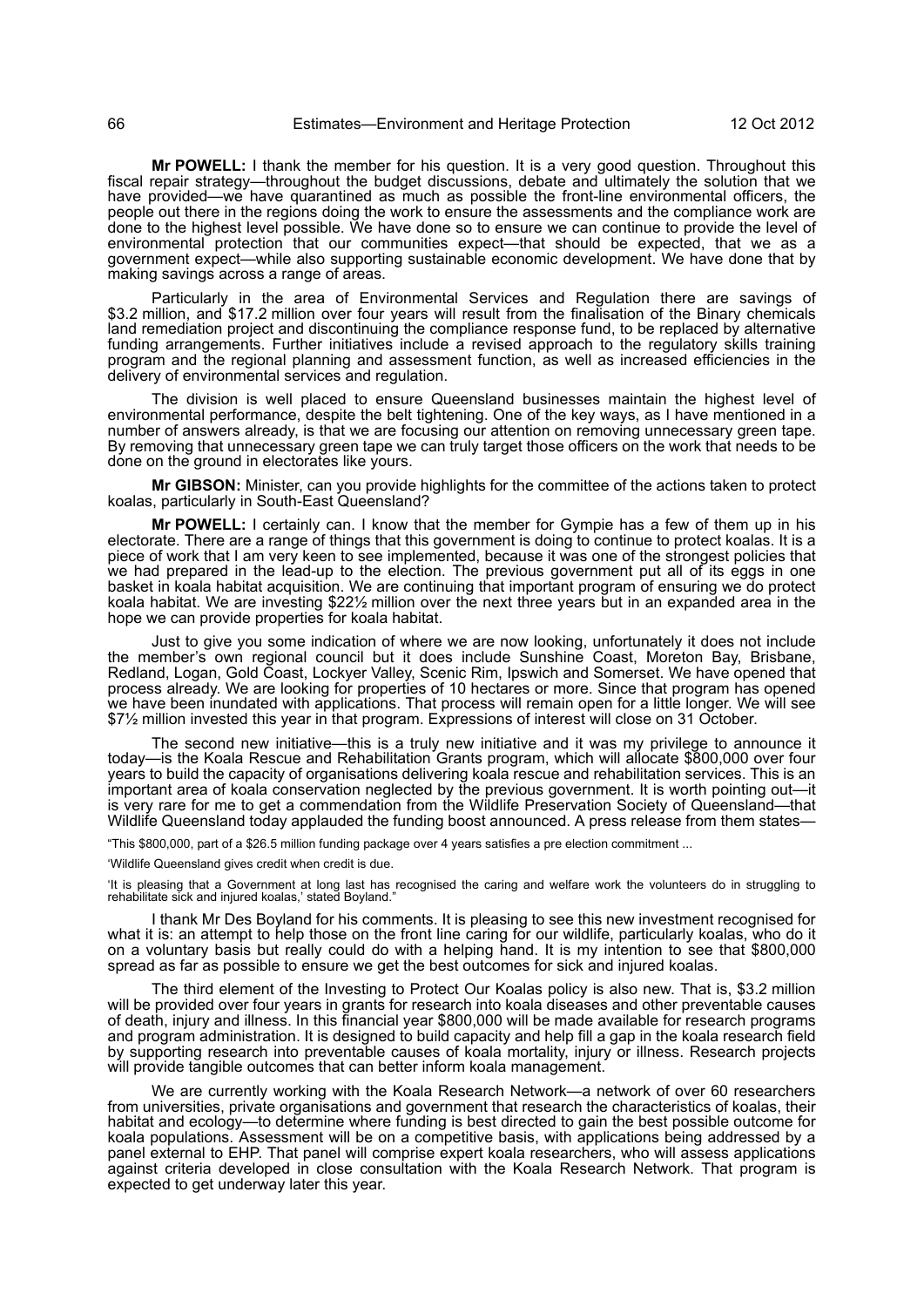These three programs I have outlined under the government's new koala policy are in addition to existing regulatory measures designed to protect habitat. For instance, regulatory measures are in place to protect koala habitat during land development in South-East Queensland. These measures under the Sustainable Planning Act 2009 include the South-East Queensland koala conservation state planning regulatory provisions and the state planning policy for koala conservation in South-East Queensland. Together these instruments protect priority koala habitat from new development as well as ensure that land-use planning decisions take koala conservation needs into account.

These program elements are all in addition to the day-to-day work of EHP in conserving Queensland's koalas. EHP is caring for sick, injured and orphaned koalas through its existing initiative in koala care and rehabilitation including the Moggill Koala Hospital and the Daisy Hill koala ambulance. The Moggill Koala Hospital opened in 1991 in response to public concern about the increasing number of injured and diseased koalas found in South-East Queensland. It is owned and operated by EHP with significant support from volunteers. It operates every day of the year and specialises in the rehabilitation of sick and injured and orphaned koalas. Koalas are commonly admitted for treatment and/or rehabilitation for disease including chlamydia, with traumatic injuries caused particularly by cars and dogs and as orphaned joeys. Once rehabilitated, koalas are returned to the natural habitat at or close to their point of rescue. Queensland is leading the nation on koala conservation through legislation, through funding programs and through care and research initiatives and existing efforts will now be boosted by an unprecedented commitment to koala conservation through the government's new koala policy.

**Mr GIBSON:** Minister, thank you for that detail, because it is quite interesting that in the media today I noticed that you have copped some criticism from the Australian Koala Foundation and yet you have provided us with some significant detail about what the government is doing. Are there any other breakdown of investments or activities that are further protecting koalas, because it seems incredulous that, given what you have explained to us, you would get any criticism based on what is occurring?

**Mr POWELL:** I thank the member for the supplementary question. It is my understanding that \$26.5 million over four years is the largest commitment of any government that we are making to any fauna in this state. It is significant. As I said, it covers all of the reasons of decline that we understand within the koala population—whether it be habitat, and we do that through the acquisition program and also through the regulatory and planning processes, whether it be disease through research, whether it be through car strikes or injuries. There are levels of protection for koalas that are also delivered through the Nature Conservation Act in terms of assessing any development that comes before us. We are very focused on ensuring that we get the best outcome when it comes to the koala and indeed any native flora and fauna in this state. We often cop criticism from the Australian Koala Foundation, but rest assured that the previous government equally copped a lot of criticism from the Australian Koala Foundation. I am confident that the unprecedented boost, as I said, in koala investment will ensure that we deliver a great outcome for the koala population over the coming years.

### **Mr GIBSON:** Thanks.

**Mrs MADDERN:** Minister, you have been referred to as the 'Minister for Critters' and in my electorate I have the very unique Mary River turtle. I also have, courtesy of my friends from North Queensland, a very large critter that is laying on the banks of the Mary River sunning himself—with no indication that he wants to go home! Can you please provide a broad overview of the budget measures to protect Queensland's wildlife?

**Mr POWELL:** I thank the member for the question. I know her community, like some other communities in Queensland, is frustrated with the crocodile presence at the moment. I can assure the member that we are doing everything we can to entice that crocodile into the trap we have set for it. Unfortunately, the critter in this instance does not seem to be hungry. He is quite happy to be lazing around on the banks of the Mary River, and I do not blame him as the river transects my electorate, your electorate and the member for Gympie's electorate. We all know that it is a beautiful part of the world, but we will continue to ensure that we take the action necessary to remove that crocodile.

I am very happy to take the question with regard to our protection of wildlife. It builds on what I was just saying regarding koalas in particular, and we do have a range of programs that we will be putting in place to ensure that. I am sure I will be getting questions throughout this sitting on flying foxes, so I might leave those alone for the time being and address some of the other investments we are making. For example, we are continuing our work around dugongs and turtles. My parliamentary colleague the Minister for Agriculture, Fisheries and Forestry, who I understand was just before the committee, introduced the animal care and protection bill and this parliament passed that. My role as the Minister for Environment and Heritage Protection is to ensure that we come up with sustainable hunting practices in Indigenous communities working with our Queensland land and sea Indigenous rangers to ensure that we can work with communities to develop those and then, as I said, looking at compliance under the Nature Conservation Act where that is necessary.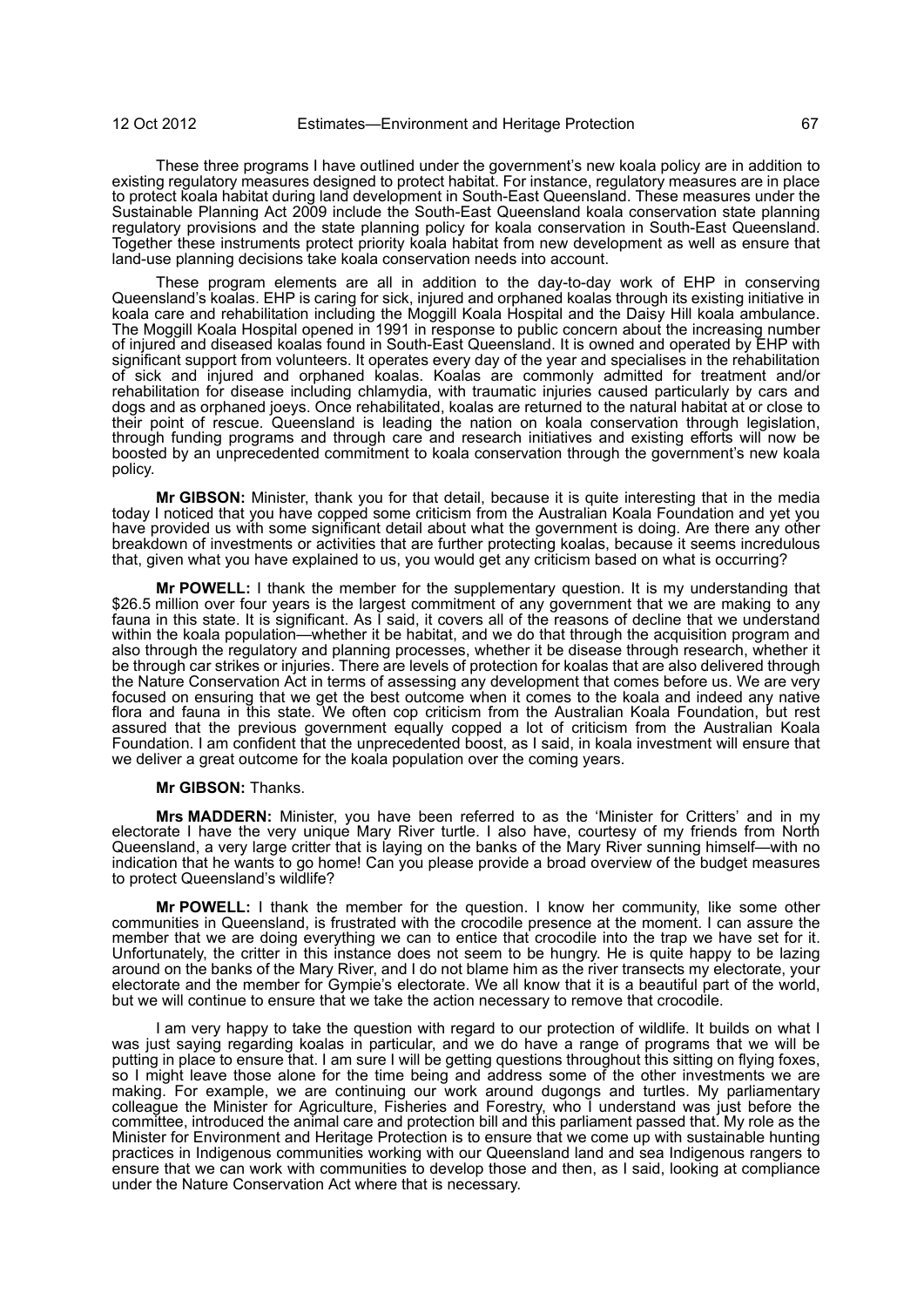We are also investing significantly in a new crocodile management policy, but I again suspect we might delve into that a little bit later on from members seated at the estimates table. So I might talk about that a bit further later on if the opportunity allows it. We are also investing in an independent scientific peer review of the Fraser Island dingo management strategy. I know, as the member for Maryborough would appreciate, that many of the tourists who come through the Fraser Coast Regional Council area end up on Fraser Island, and rightly so. It is a wonderful part of the world and an opportunity to experience a great part of our environment while also treading carefully when it comes to dingoes. So we are reviewing that through an independent agency known as Ecosure. A final report on the strategy review will be delivered by 31 December and it will be evaluated by an external expert review steering committee that will provide recommendations regarding a revised strategy to me as minister in February 2013.

We are also doing work around marine mammals. We are doing work around bilbies, including our ongoing partnership with Save the Bilby Fund. Significant predator pressure from feral cats is impacting on our bilby colonies. Almost 2,000 cats have been removed from the Astrebla Downs National Park, but at the end of August for every one bilby there were two cats and 74 rats. In 2012-13 EHP will spend some \$150,000 on bilby management and will grant Save the Bilby Fund \$45,000. Captive populations on Currawinya began at 30, with an estimated 100 in 2010 and currently estimated at less than 10. So we still have a lot of work to do there. We are also doing a lot of work around the northern hairy-nosed wombat. As I said, we are doing work around koalas. So as you can see, we have a very broad approach to our work around protecting wildlife in Queensland and I look forward to continuing it in this coming financial year.

**Mr COX:** Minister, your first bill introduced to the House was the green-tape reduction bill, which I supported. I am interested if you can outline any plans the government has to reduce green tape in 2012-13?

**Mr POWELL:** I thank the member for his question and I also thank him for his support of the bill that passed through the House. It was a long time coming and it was good for us as a government to see that one continued through the House and be delivered. It will deliver significant wins for the industry sector and it is an instrumental part of our broader green-tape reduction project that we will continue. We have acted on getting the resource sector approvals back on track by supporting that green-tape reduction program. We have expedited the passage of the legislation, as we have just discussed, and these will streamline the processing of approvals without undermining the obligations of business to protect our environment. We all know what an important role the resources and energy sector is to the economic drivers in this state. It is one of our largest exporters and contributes significantly to our government coffers in Queensland.

We are continuing to do a range of work flowing on from that green-tape legislation. We are, as I mentioned before, looking at removing a range of environmentally relevant activities from needing to be assessed by the department. They will become assessed by standard conditions, and that is selfassessed. We are also doing significant work with the Department of Natural Resources and Mines around streamlining approval processes more specifically for the mining sector. If I can just delve into that a little bit further, as part of the streamlining resource approval project, my department is working with DNRM testing the MyMinesOnline electronic application system which combines application processes for both environmental authorities and tenures to provide a seamless, paperless and faster approval system for our mining industry clients.

I have outlined a range of substantive legislative and administrative changes that are testing the culture of regulatory reform already. This is a culture that I fully support and that will continue through the term of this government. We will not stop at the changes that I have already outlined. We are consulting on a discussion paper that proposes to remove the requirement, as I said, for a number of activities to hold environmental authorities. We are also working with other mining regulators to identify further opportunities to reduce the regulatory burden on the resources sector. We will continue to do this in every way possible to ensure that we not only reduce the impact on my team's ability to assess and check compliance but also get great outcomes for the industry and for the environment. As I come back to my earlier statement, we are very much setting this department up to be a strong environmental regulator that works with sustainable economic development in this state.

**Mr KNUTH:** Minister, I refer to the Service Delivery Statements at page 10 relating to the department's objective to remove red tape. Considering that the government's Paddock to Reef Program is aimed at protecting the reef plus comments by the Premier that filling out paperwork will not save the reef, will the minister advise if environmental regulation management plans, ERMPs, required by the former government that threatened landowners with \$30,000 fines or imprisonment will be wiped out?

**Mr POWELL:** I thank the member for his question, and I just need to clarify something. I was listening to some of the estimates discussion earlier. With regard to Paddock to Reef, that part of the equation sits clearly with the Minister for Natural Resources and Mines. I understand that he addressed that very clearly in his answer but he also outlined—rightly—that the question you have asked around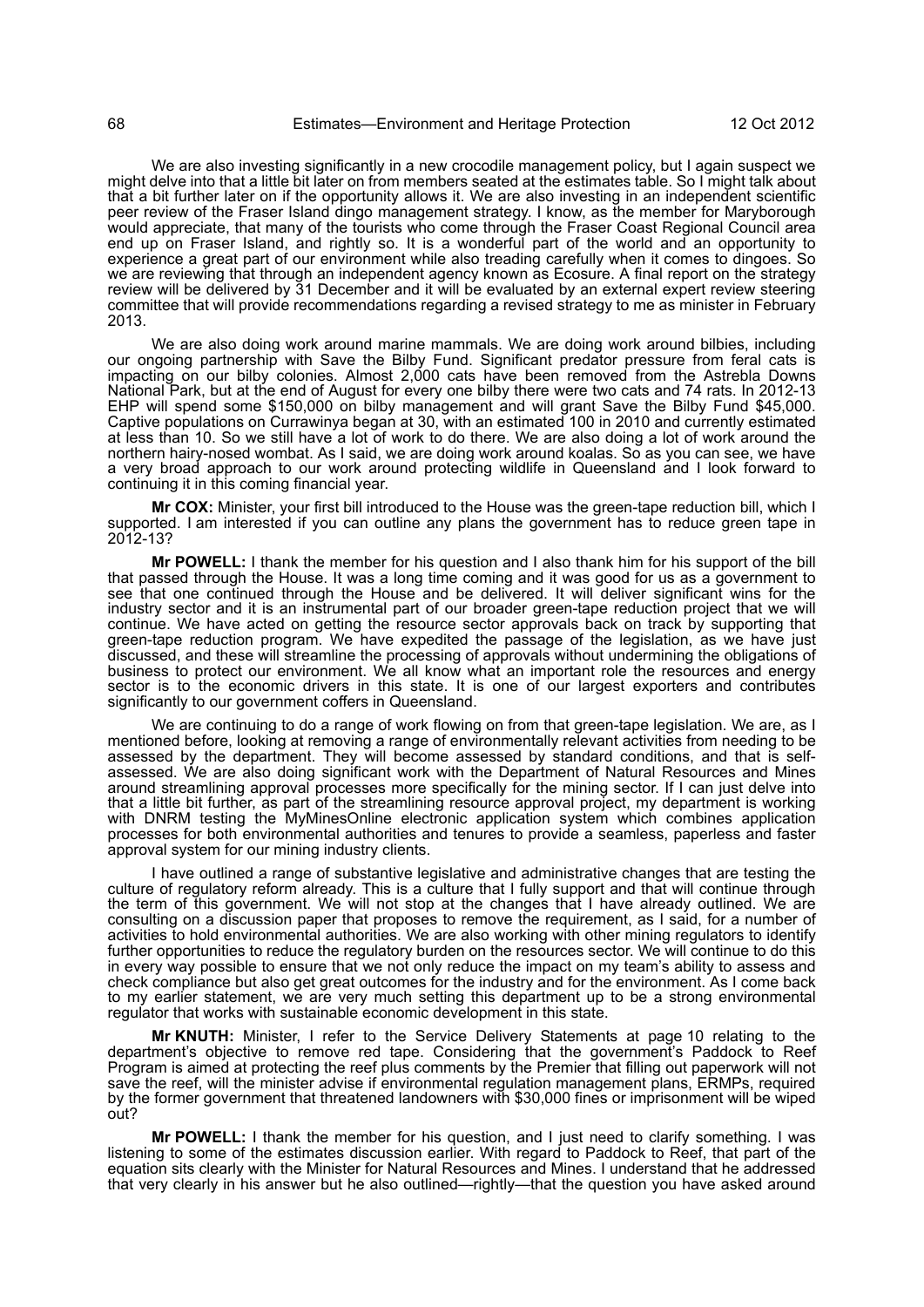the environmentally relevant management plans sits with my department. With the change in government, the Department of Environment and Heritage Protection has moved quickly to start work with the cattle grazing and sugarcane industries to accelerate a transition from broad regulatory coverage to best management practice. This again was one of our election commitments. The approach is similar to that in the cotton and grains industry.

**Mr KNUTH:** Sorry, but was that broad management—

**Mr POWELL:** Best management practice, BMP, and it is consistent with a best management practice program that operates in the cotton and grain industries already. It is industry led and it will be supported by strong science and extension programs, with best management practice and the Department of Agriculture, Fisheries and Forestry ably assisting industry in the development and the implementation of the program. As you would have heard from the Minister for Natural Resources and Mines, we are a government that strongly believes that we should work alongside agricultural producers, not work against them by having them filling in onerous paperwork. So we very much are returning to an extension based approach and an industry-driven based approach. So substantial work on best management practice schemes have already been undertaken in both the cane growing and the cattle grazing industries. Canegrowers and AgForce have both indicated willingness to draw on the government support being offered so that practical, sensible, best management practice schemes can be finalised and made widely available to their industries. General consensus is that cattle graziers or sugarcane farmers who have completed their ERMPs or other approved management plans will easily transition to this. In fact, they basically meet the best management practice program.

I need to be clear that we are basically taking what was the money previously spent on regulation and compliance and turning it into extension through our focus on best management practice. We are currently finalising negotiations with Canegrowers for the delivery of its program and we are a couple of weeks behind with the grazing industry, AgForce and the Fitzroy Basin Association to achieve the same for the cattle industry. Unashamedly, my focus is ensuring that we get those industry-driven BMPs ready so that the industry—cattle grazing or sugar cane—can adopt those practices in a voluntary industrydriven way. We will be there to work with them, as will the Department of Agriculture, Fisheries and Forestry.

**Mr KNUTH:** So the big-stick approach will be removed?

**Mr POWELL:** We are working progressively. As I said, unashamedly my focus is on getting the BMP up at this stage. Unlike the previous government for a period, we are not imposing strict conditioning on the delivery of the regulation. We are preferring to work with the industries and with the individual farmers around getting on board with this voluntary BMP. It has worked for the cotton and grain industries. That is my focus. As I have said in previous answers, we are working on a broader green-tape reduction project. In due course we will be addressing the matters that you have raised.

**CHAIR:** Have you been working with Growcom for some of the larger vegetable growers up around Burdekin and that sort of thing too?

**Mr POWELL:** We certainly have been working with Growcom and Burdekin fruit and vegetable growers, but more so on the flying fox damage mitigation permit work. Our focus when it comes to BMPs is specifically on the cane and cattle grazing industries. It is part of our investment in protecting the reef but doing it in a way that works with the industries and works with the farmers, not against them. We want to work with them in terms of that old extension approach. I was listening to some of the hearing of the estimates for the Minister for Agriculture, Fisheries and Forestry. It is pleasing to see that we are working hand in hand with his department to deliver that.

**CHAIR:** Of course, the fruit and vegetable growers are ahead of the game in many ways.

**Mr POWELL:** Yes.

**Mr KNUTH:** This is a question that I have asked many times. I do not think that it is grandstanding or anything like that. It is something that I am very passionate about and want to see resolved. In relation to your response to question on notice No. 4 regarding the department's work with the communities of Charters Towers and Mount Isa—and I just want to add that the Charters Towers Regional Council has spent possibly hundreds of thousands of dollars chasing bats from one roof to another—the permit systems that are put in place by the previous government have been very useless and ineffective. We have heard all about the strategies of a flying fox roost, which may take years. I was aware that the minister did visit Charters Towers and promised to remove the bats by any means possible. We want a resolution. We do not want to keep coming here and talking about flying foxes. The mayor came out the other day and said that the present permit system—and I will table that at the next session—that is in place must be stronger. Minister, as of here today, can we do something to resolve this?

**Mr POWELL:** I thank the member for the question and the way in which he has also approached it by not choosing to take a grandstanding approach to it. It is a very serious issue. The member needs to realise that, whilst the government has changed, we are still operating under similar legislative requirements, particularly federal legislative requirements. There is scope for us to deliver outcomes for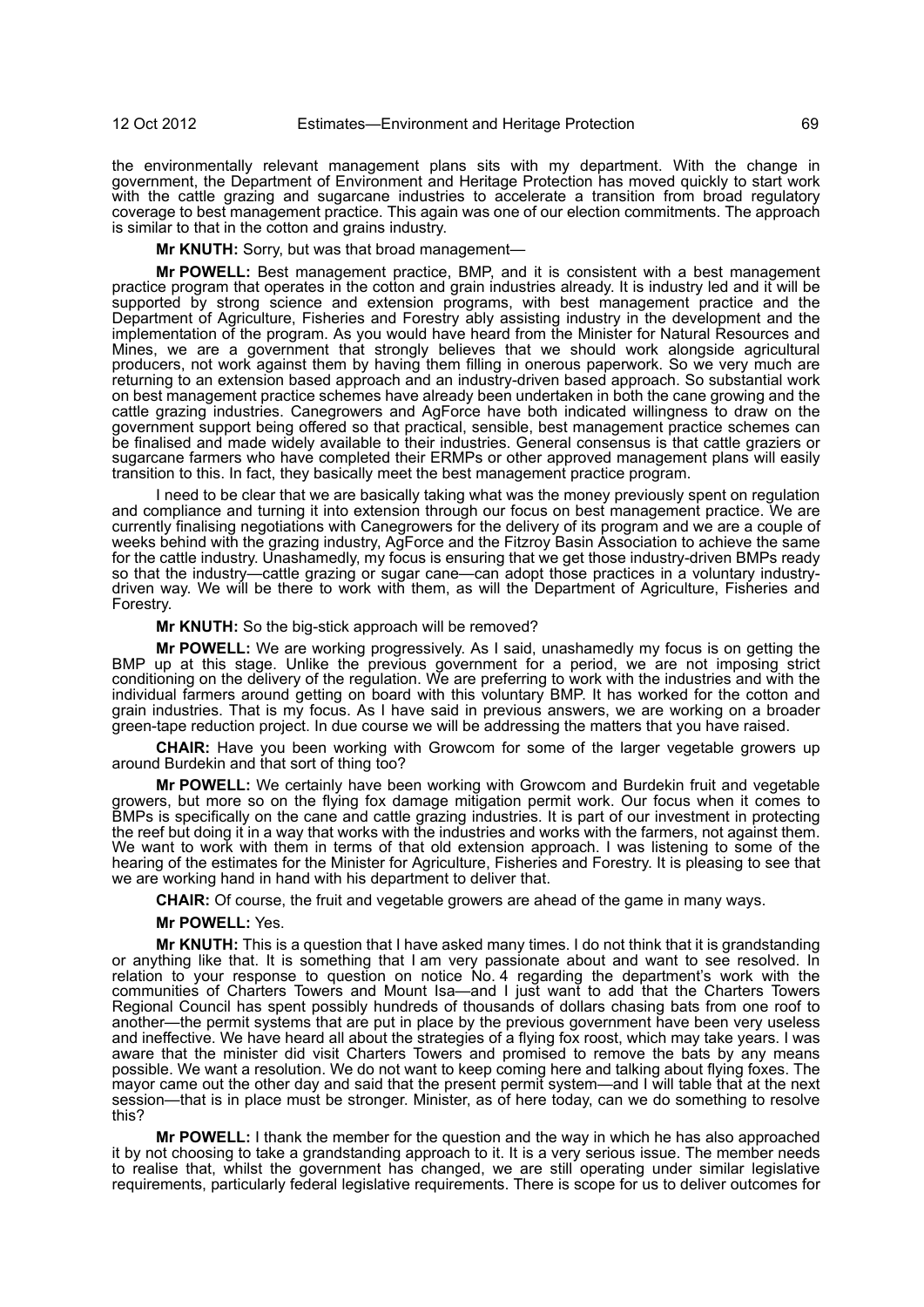communities and I would like to share a couple of examples with you so that you can hear the kind of collaborative work that we have been doing with the regional councils and even private companies to give relief to communities.

Two examples spring to mind and one is one that I have referred to previously and I think I have made reference to it in response to your question on notice, and that is Mount Isa. Officers from my department were in Mount Isa to work with the council officers in particular and Xstrata, I will also inform you, to come up with a long-term solution for that city when it comes to flying fox roosts. We are doing damage mitigation permit work. In fact, it has been done. It was approved and done very quickly and, again, we had officers on the ground to assist the council in that work to ensure that the damage of flying foxes coming into the town is minimised as much as possible. To go alongside that, Xstrata has offered to do some work with the council to develop a flying fox roost on their land outside the city and to encourage the flying foxes to head in that direction.

Similarly, the member for Gregory approached my office recently regarding some work that was needed to be done in Duaringa. Again, we sat down with the Central Highlands Regional Council, agreed on a damage mitigation permit and took the necessary action that was required to move on the flying foxes. We have received extraordinarily good feedback from the Central Highlands Regional Council on the responsiveness of my department in achieving that outcome.

These are the kinds of solutions that we are happy to sit down and work with the Charters Towers Regional Council to deliver. I will add again—and I know that I have said it before to the member—that the Charters Towers Regional Council has applied for two damage mitigation permits since I have become minister and both have been given approval. Now, I take on board your comments that they may not be happy with those permits, but those were the permits that were given to us. If you want to sit down and come up with a solution with us, then I am more than happy for you and for the Charters Towers Regional Council and my department to try to achieve that.

**Mr KNUTH:** Thank you very much, Minister. I have to also mention Oleander Drive at Yungaburra, in the northern part of my electorate. The residents there have been putting up with them for five years and were threatened by departmental staff of fines as a result of disturbing the flying foxes. It is just so important. I think it is very difficult to understand, when you do not live among this year in, year out, the frustrations of the residents. Will the minister direct his department to resolve these problems in Oleander Drive and have those flying foxes removed so that they do not have to be threatened with hundred thousand dollar fines?

**Mr POWELL:** I thank the member for the question. There are specific instances in the area that you are talking about at—

#### **Mr KNUTH:** Oleander Drive, Yungaburra.

**Mr POWELL:** I need to be clear that the communications sent to the residents in the area was not a threat. We have certainly taken on board how it was received and we will in future endeavour to ensure that it is conveyed to the community in a tone that is more understanding. What we were trying to alert the community to, as I said before, is that under existing legislation there are penalties for people who take matters into their own hands, as there are for a range of issues relating to wildlife across-theboard. The last thing we would want to do as a department is to have to penalise someone because they have done it. So the intent of that letter that was received by residents was to inform them of that so that they are aware of the situation. As I have said on a number of occasions here, I have legislation and I will have to act on it if we are given instances of it.

To come back to the basis of the question, again, my department is happy to work with the relevant council to come up with a solution. My understanding is that, in this particular instance, there is also some sensitive vegetation management issues that need to be looked at. But again, by working in partnership, let us see if we cannot come up with a solution.

**Mr KNUTH:** That would be wonderful, Minister. I just want to add that I appreciate what you are saying. We have seen a lot of legislation fast-tracked through this House, yet we have seen four deaths and 70 to 80 horse deaths as a result and unpleasant living. That has been totally ignored.

**Mr POWELL:** I would just correct the record. It has not been totally ignored. I come back to the fact that there is range of legislation that needs to be complied with and that is not only state legislation. We have a role here also to ensure that communities are not being litigated under the Environment Protection and Biodiversity Conservation Act at the federal level. So whilst it may not appear that we are doing a lot, we are actually doing a lot behind the scenes to work with our federal counterparts to come up with a better solution for communities and we will continue to do that work to ensure that we can continue to get outcomes like we have in Mount Isa and Duaringa and elsewhere around the state. As I said, it has to come from the council, though, member for Dalrymple. We need the council to come to us and offer to sit down and work with us to get solutions for their communities.

**Mr KNUTH:** Thanks, Minister.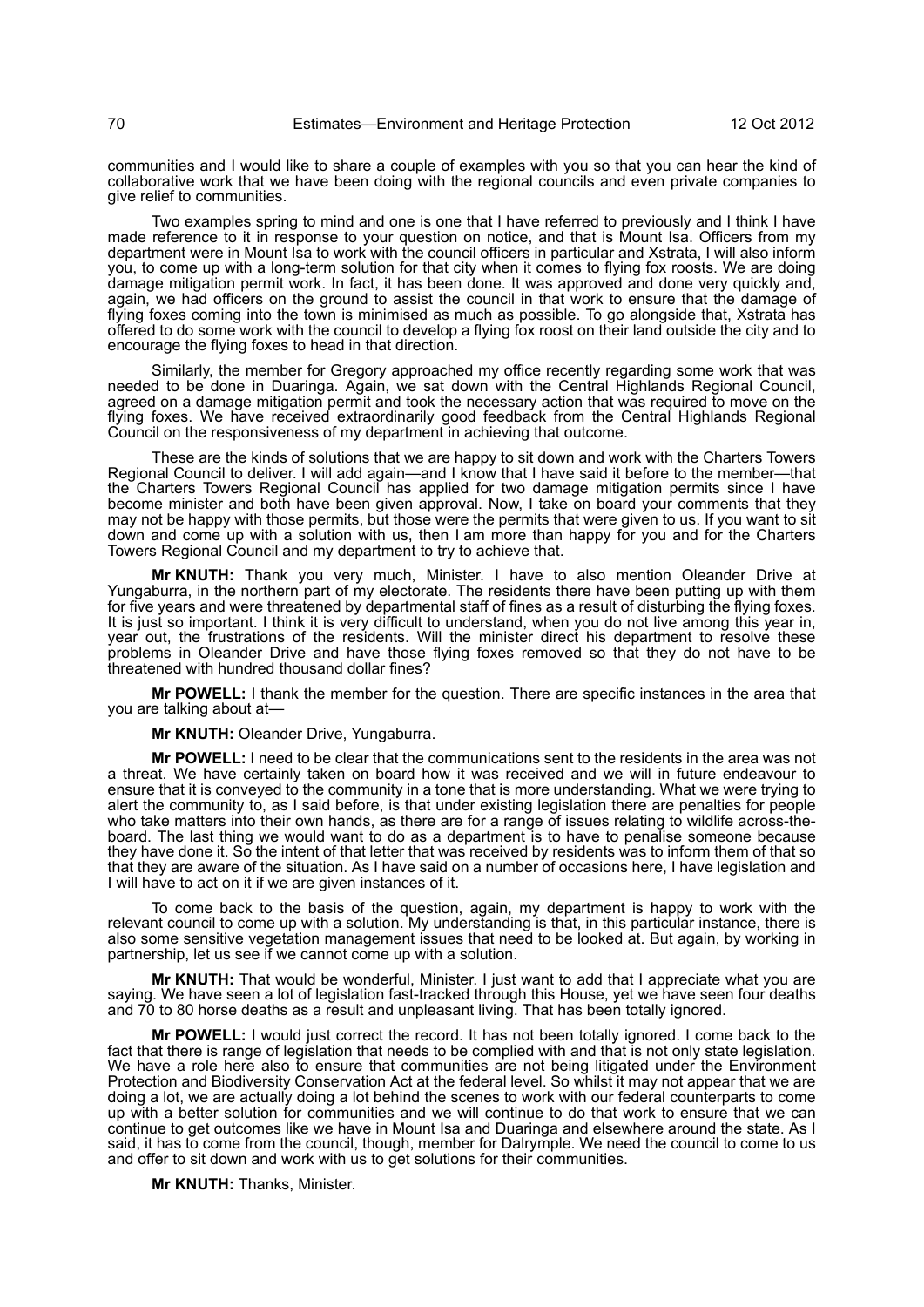**Ms TRAD:** Thank you, Chair. Can I say that I cannot think of a better way to spend a Friday night than interrogating your Service Delivery Statements, Minister. Welcome to your first estimates. Unfortunately, my first question is not of you but of the chair of the committee. Mr Rickuss, it seems that the government questions on notice were submitted a day later than the non-government questions on notice. Could you confirm whether or not that is the case?

**CHAIR:** Yes, that was the case.

**Ms TRAD:** It is the case. Okay. That is interesting. Minister, given that you were commissioned by Her Majesty Queen Elizabeth II to administer laws protecting Queensland's environment, can you confirm if you are the lead minister in charge of overseeing the protection of Queensland's most valuable and unique environmental asset, the Great Barrier Reef?

**Mr POWELL:** I certainly have a role to play in protecting the Great Barrier Reef. There is a range of legislation that is relevant to that role. I will also outline the fact that there are federal responsibilities around the protection of the Great Barrier Reef.

**Ms TRAD:** I understand that.

**Mr POWELL:** Included in that is a partnership arrangement between the state and the federal government around the management of the Great Barrier Reef Marine Park Authority and associated areas.

**Ms TRAD:** Okay. You have a part to play. Considering that the Great Barrier Reef is probably Queensland's most important environmental asset at this point, who is the lead minister responsible for the protection of the Great Barrier Reef? Who is the Queensland minister responsible for it?

**Mr POWELL:** As I have said, I have a significant role to play, but I sit around a cabinet table where the government as a whole has a responsibility, as does the federal government, because of the World Heritage listing to do this.

**Ms TRAD:** I understand the arrangement, but I want to know who the point person is in Queensland.

**Mr POWELL:** It depends on what element of the protection you are referring to, member for South Brisbane.

**Ms TRAD:** Okay, Minister. Can you then detail the allocation of the \$35 million that you and the Premier have repeatedly said is there in the budget this year for the protection of the Great Barrier Reef?

**Mr POWELL:** I thank the member for the question. I can certainly outline the component of it that is delivered by DEHP. In fact, I can outline the whole amount and break it down for you as to where it comes from.

**Ms TRAD:** Thank you.

**Mr POWELL:** Of the \$35 million, \$13.6 million of it is administered by my department; \$17.4 million by the Department of Natural Resources and Mines; \$2 million by DSITIA; \$3.5 million by the Department of Agriculture, Fisheries and Forestry; \$800,000 by the Premier's department. If the member would like a breakdown-

**CHAIR:** Just for clarity, I missed one of those.

**Mr POWELL:** DSITIA—Minister Bates' Department of Science, Information Technology, Innovation and the Arts. Of the \$13.6 million that my department has responsibility for, the reef protection program that I have just spent an amount of time speaking to the member for Dalrymple about, is \$10 million; Gladstone Harbour, half a million dollars; coastal planning, \$820,000; the wetlands program in conjunction with DNRM is half a million dollars; environmental values and water quality objectives for the Townsville, Mackay, Whitsunday, Wet Tropics and Capricorn Coast areas, \$330,000; nature refuges, \$1.4 million; and organisational oversight and governance, that is reef plan coordination, is \$50,000, totalling \$13.6 million.

**Ms TRAD:** Thank you. In relation to the coastal planning aspect of it, you would be aware that a draft coastal protection state planning regulatory provision has been administered this week, which suspends the previous coastal plan state planning policy. Did your department have a role in the new SPRP?

**Mr POWELL:** The member is well aware that the document was gazetted by the Deputy Premier's department. I am happy to explain to the member for South Brisbane my department's role in the ongoing work around coastal protection.

**Ms TRAD:** No, no, just in terms of the introduction of this new policy. You have a coastal policy unit. What was your engagement in terms of the new policy?

**Mr POWELL:** We have been working with the Deputy Premier's department and a range of other agencies over the course of the government and will continue to do so in the lead-up to the single state planning policy. If you would like some more detail on what we are specifically doing around the coastal plan review, I am happy to provide that.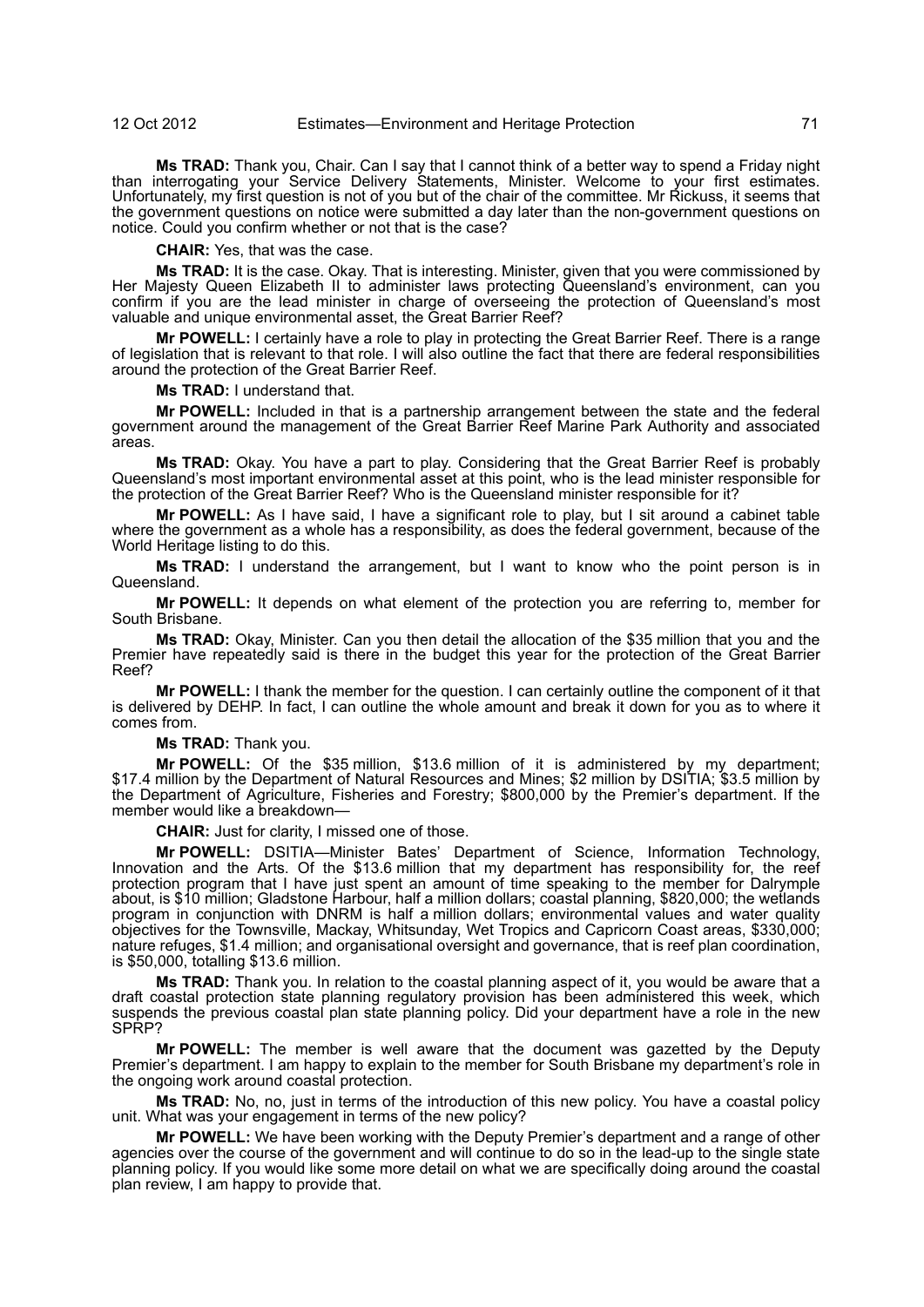**Ms TRAD:** So the new policy went to cabinet, did it? It is a decision of cabinet?

**Mr POWELL:** The decision—it was gazetted by the Deputy Premier on Monday.

**Ms TRAD:** So did it go to cabinet?

**Mr POWELL:** The decision was gazetted by the Deputy Premier on Monday.

**Ms TRAD:** So I am taking it as a no that it did not go to cabinet?

**Mr POWELL:** I think the member needs to direct the question to the correct minister if she has concerns of that nature.

**CHAIR:** Do you want that referred as a question on notice as the minister offered to you?

**Mr POWELL:** The question on notice needs to go to the Deputy Premier as the responsible minister.

**CHAIR:** No, not that one. You offered to give them more—

**Mr POWELL:** No, I am happy to give the detail now if the member is interested.

**CHAIR:** Do you want more detail on that?

**Ms TRAD:** I am not sure why it needs to be directed to the minister. The minister has coastal planning responsibilities, which he has articulated in an answer to me previously. He is a minister of the Campbell Newman can-do cabinet. It seems to me that he cannot answer a simple question about whether a particular policy, that his department has a significant interest in, went to cabinet, was a decision of cabinet.

**CHAIR:** This was introduced by the Deputy Premier.

**Ms TRAD:** I understand that.

**Mr POWELL:** Without going into the full details of what is discussed at cabinet, I am happy to inform you—

**Ms TRAD:** I do not want the details; I just want a yes or no, Minister.

**Mr POWELL:** Coastal planning has been discussed at cabinet.

**Ms TRAD:** It is a decision of cabinet?

**Mr POWELL:** I have said that decisions have been made around coastal planning at cabinet.

**Ms TRAD:** In relation to page 13 of the SDS, in particular the wild river declarations in Queensland, can you confirm whether or not you have endorsed or provided support for any proposal to amend any of the current wild river declarations in Queensland and, if so, what are the details of the proposed amendment?

**Mr POWELL:** I thank the member for the question. I might seek some more information from the member in regard to her question. It sounds like she has some specific concerns in mind. We as a government have been very clear since before the election what our policy agenda is when it comes to wild rivers. Since coming to government a number of those tasks have been allocated to various agencies. Whilst the act sits under my responsibilities, a number of ministers are doing work because it is related to work they are doing in areas to develop strategies around the wild river declarations. For example, initially the work in Cape York designed to eventually replace the wild river declarations in Cape York started with my department through the development of a bioregion management plan. One of the questions we put to the community regarding that bioregion management plan was what statutory requirements would be required to deliver this. It was very quickly evident and subsequently ratified by cabinet that a statutory regional plan needed to come into effect in Cape York and therefore the statutory regional plan process is run by the Deputy Premier and his department through his planning division. That work is subsequently being completed by his department with input from my department in terms of the particular conservation values that need to be protected through that statutory regional planning process.

I can also confirm, and the member is most likely very aware, that the Minister for Natural Resources and Mines has been tasked with looking at the declarations in Western Queensland as they pertain to resources in particular. He is consulting, I understand it, broadly with a range of local governments and other stakeholders in the area around that and it is progressing. I will check to confirm, but I have no recollection of seeing any amendments or otherwise to any declarations since forming government.

**Ms TRAD:** So that is a no?

**Mr POWELL:** That is a no.

**Ms TRAD:** You have not endorsed any amendments to any wild river declarations? No proposed changes?

**Mr POWELL:** There have been no ratified amendments to any wild river declarations.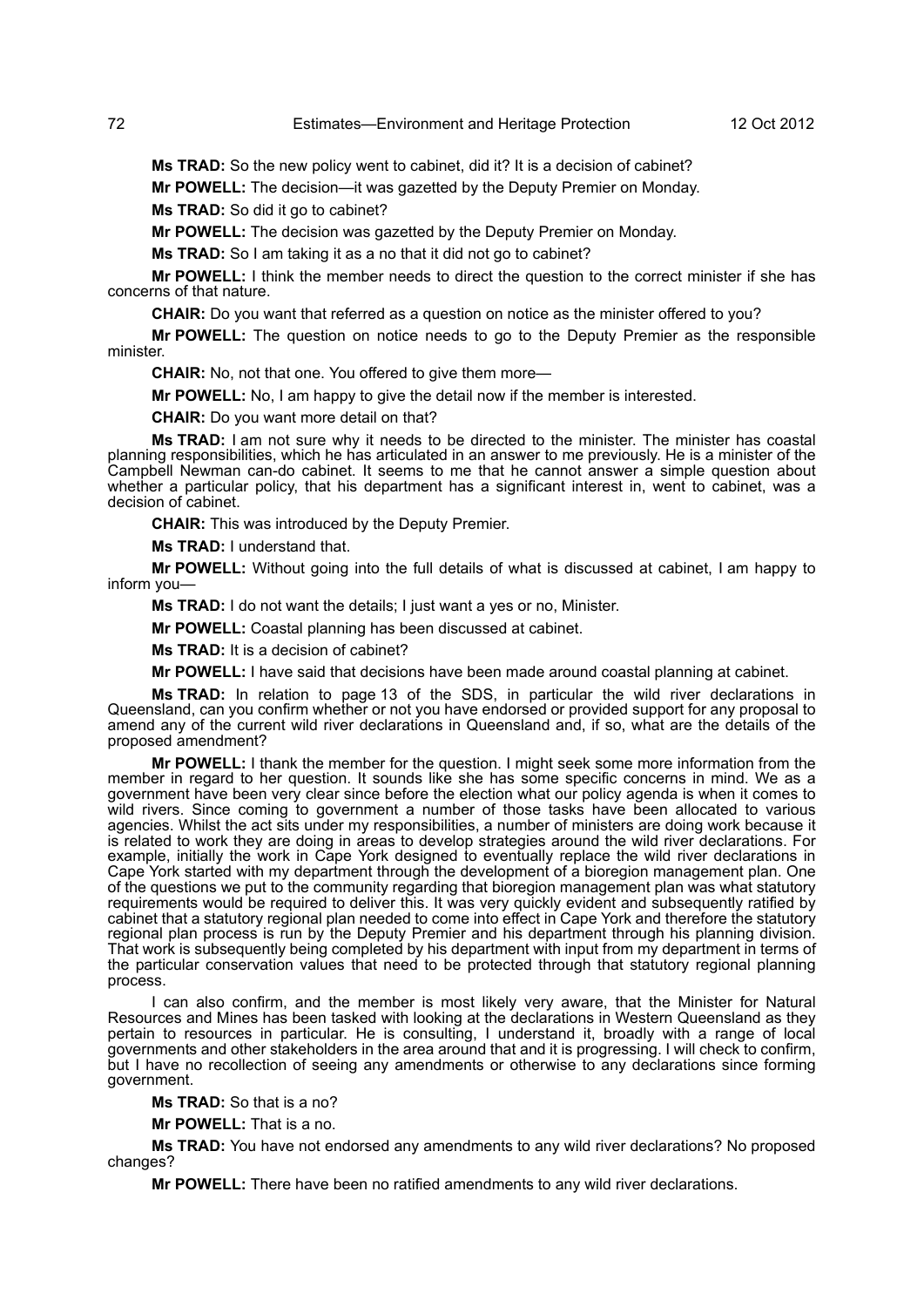**Ms TRAD:** Any proposals to amend wild river declarations?

**Mr POWELL:** I have just answered that question, Mr Chair, through my answer regarding the statutory regional plan in Cape York and through the work of Minister Cripps in Western Queensland.

**Ms TRAD:** Let us talk about the Cape York Peninsula Bioregion Management Plan which has subsequently been transferred to the Deputy Premier's portfolio. The submission timeline has closed on the bioregion management plan; is that correct?

**Mr POWELL:** That is correct.

**Ms TRAD:** Are the submissions likely to be made public?

**Mr POWELL:** We are currently collating the submissions that have been received by various stakeholder interest groups and individuals on the cape. It is our intent to provide that summary of submissions to the Deputy Premier and to the Regional Planning Advisory Committee that is responsible for the development of the regional plan and I am sure it will be a decision of the Regional Planning Advisory Committee under the guidance of the Deputy Premier and other ministers whether that information will be made public. We would also have to seek the permission of the submitters to determine whether they are happy for their submissions to be made public as well.

**CHAIR:** If it has been transferred to another minister's portfolio.

**Mr POWELL:** I have explained that we will be summarising those submissions and feeding them into the Regional Planning Advisory Committee.

**Ms TRAD:** I am talking about the component of the work that the minister has responsibility for, Mr Chair.

**CHAIR:** He has no responsibility over that.

**Ms TRAD:** With all due respect, he said they were collating the submissions. I am talking about publication of the submissions.

**CHAIR:** He is not publishing them though.

**Ms TRAD:** Thank you, Mr Chairman. A subsequent question, please: in the media release at the time that you announced the Cape York Peninsula Bioregion Management Plan there was a commitment to make the plan public by early 2013. Are you still planning to meet that commitment?

**Mr POWELL:** We need to go back a step here. The original intent was to produce a document for broader public consultation in early 2013 around the bioregion management plan. As I have explained, the process has now been taken over to deliver a legislative outcome through the statutory regional plan. As a result the statutory regional plan will now go through the formal process, as does every other regional plan, as does the SEQ regional plan that you and I operate under here in this part of the state. That plan at various stages will be made public and be open for public consultation, again directed by the RPAC. If you want details on the statutory regional planning process I would encourage you to direct those questions to the Deputy Premier.

**Ms TRAD:** In relation to Cape York there will not be a stand-alone environmental or conservation statement from this government in relation to this precious part of the Queensland environment.

**Mr POWELL:** I need to challenge the premise of the question. There was never going to be a stand-alone environmental statement regarding Cape York. The bioregion management plan, as per the election commitment, was going to look at our protection of the natural areas of the cape but also explore the economic development opportunities that arise on the cape. As I have explained in a number of answers to you, the intent subsequently to achieve that, the best legislative framework in which to deliver that, it has been decided should be a regional plan and as such the environmental protection element will be delivered through the statutory regional plan.

**Ms TRAD:** It does really appear, I quess to a number of people, that the Deputy Premier has put out the new coastal policy. He has now taken over the bioregion management plan.

**CHAIR:** Is this related to the budget?

**Ms TRAD:** It is actually about the budget. The bioregion management plan is on page 4 of the SDS.

**CHAIR:** It sounds like you are talking about pure policy here.

**Ms TRAD:** In relation to quite a number of areas of responsibility that fall under the SDS and your department and ministerial responsibilities, it appears that the Deputy Premier has now assumed responsibilities for them. What are you actually responsible for in terms of the environment?

**Mr POWELL:** Through you, Mr Chair, I thank the member for the question. I guess we need to point out the very clear differences, as I did earlier in the piece, between the former department of environment and resource management, that took upon itself, delivered by policy direction from the previous government, a significant role in planning. We have made a decision as a government that planning will rest with a planning minister. If that planning has an environmental role then it still will sit with the relevant planning minister. That does not mean that my department is not having input into the decisions being made by the planning minister.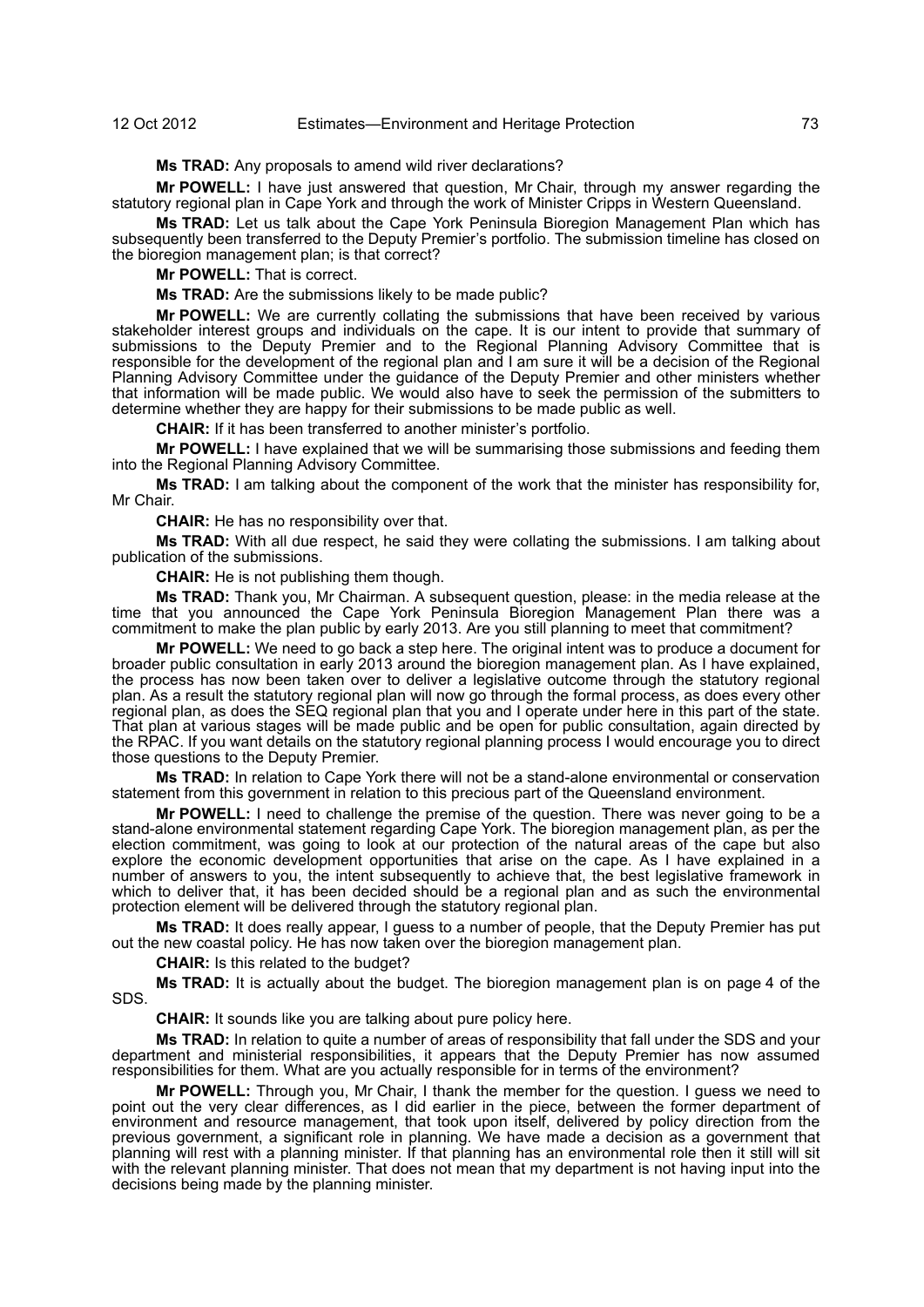I mentioned previously that I am happy to elaborate for the member what I am doing and what my department is doing regarding the Coastal Plan and it might be helpful to explain to the member how two government agencies can work in partnership. It is possibly a foreign concept under the previous regime in the sense that the departments were made so huge and monolithic that in essence they did not have to work across agencies but then did not work within agencies necessarily well either. Let me explain. In line with our commitment to reduce the regulatory burden on the broader Queensland community we did mid wat sell seminarized to review the Queensland Coastal Plan. That election commitment sits with my department and is under my jurisdiction. As part of the government's reform of the planning and development system we have a policy of bringing all state planning interests into a single state planning policy. I will just stress that. Unlike previous regimes where planning policies were developed by various elements across government, we are going to deliver one single state planning policy. That will be delivered ultimately by the relevant minister who is the Deputy Premier. It is intended that the revised planning policies of the Coastal Plan will be included in that single state planning policy of which a working draft will be publicly available in November.

To let you know what my role is in terms of providing input into that, my focus is clearly on the review of the Coastal Plan to have it ready for inclusion in that state planning policy. We set up a working group of industry, local government and conservation group representatives and this group has met on a number of occasions to identify core issues that need to be addressed. Members include Toby Hutcheon of the Queensland Conservation Council, Chris Mountford of the Property Council, Peter Sippel of the Urban Development Institute and many others representing the building, planning, marine, tourism and insurance industries amongst others. The group worked through concerns that the Coastal Plan is overly prescriptive and stifling investment in coastal areas. The working groups' activities were based on a set of principles which aims to reduce regulatory burden, take a more strategic or regional approach, reduce the scope of the original SPP, maintain core matters for coastal protection and provide greater flexibility to empower local governments to make local decisions. I also advised the working group that the coastal policies that support protection of areas of high ecological significance will not be substantially changed, however I would ensure that the process of changing the HES maps would be made simpler where anomalies are found. It is the intent, once we continue to work with this industry working group, to settle on a revised coastal plan component and feed that into the development of a single state planning policy delivered by the Deputy Premier.

Again, it is not inconsistent to have an environment minister giving input into a planning regime, whether it be through state planning policies or through regional planning activities such as the one we are undertaking on Cape York. All it takes is two ministers actually talking to each other and two departments talking to each other.

**Ms TRAD:** Minister, are you suggesting that the Queensland Conservation Council actually approves of the new coastal protection plan because of their inclusion on the consultation group?

**Mr POWELL:** I am not suggesting that they approve of the Queensland Coastal Plan, I am suggesting that they are involved in reviewing the work we are doing; being part of the review work that we are doing on the Queensland Coastal Plan to ensure it is incorporated in the state planning policy.

**Ms TRAD:** Thank you, Minister, that is very interesting.

**CHAIR:** Just a supplementary, that is along the lines that Flinders Karawatha is under the South East Queensland Regional Plan?

**Mr POWELL:** That is a very important point to make, Mr Chair. For your landholders in particular, and for those of the member for Beaudesert, it is important to point out that a lot of the concern around the Flinders Karawatha Corridor is actually concern around the planning regime that has existed for many years since 2004 under the SEQ regional plan. It is the planning provisions that dictate where development can and cannot occur.

**CHAIR:** Member for Maryborough?

**Mrs MADDERN:** Minister, I note from the budget that a number of climate change programs have ceased. Can you outline the reasons for this savings measure, please?

**Mr POWELL:** The short answer is that during the election we signalled very clearly that we would end certain state based climate initiatives. Interestingly, since then we have had that ratified by COAG of all people—a COAG led by a federal Labor Party—that has delivered what is called complementarity principles. It has endorsed complementarity principles. These principles are a process by which jurisdictions can review and streamline their existing climate change mitigation measures with the aim of achieving a coherent and streamlined set of climate change measures. Basically what it is saying is that in a carbon tax environment we do not want taxpayers paying twice for climate change mitigation. What it is basically saying is that states need to get out of the role of climate change mitigation and focus their attention on adaptation strategies.

When the Queensland government decided to dismantle the former government's Office of Climate Change and the Climate Change Fund it did so on the basis that the need for most of that body's state based climate change programs had been effectively superseded by the Commonwealth's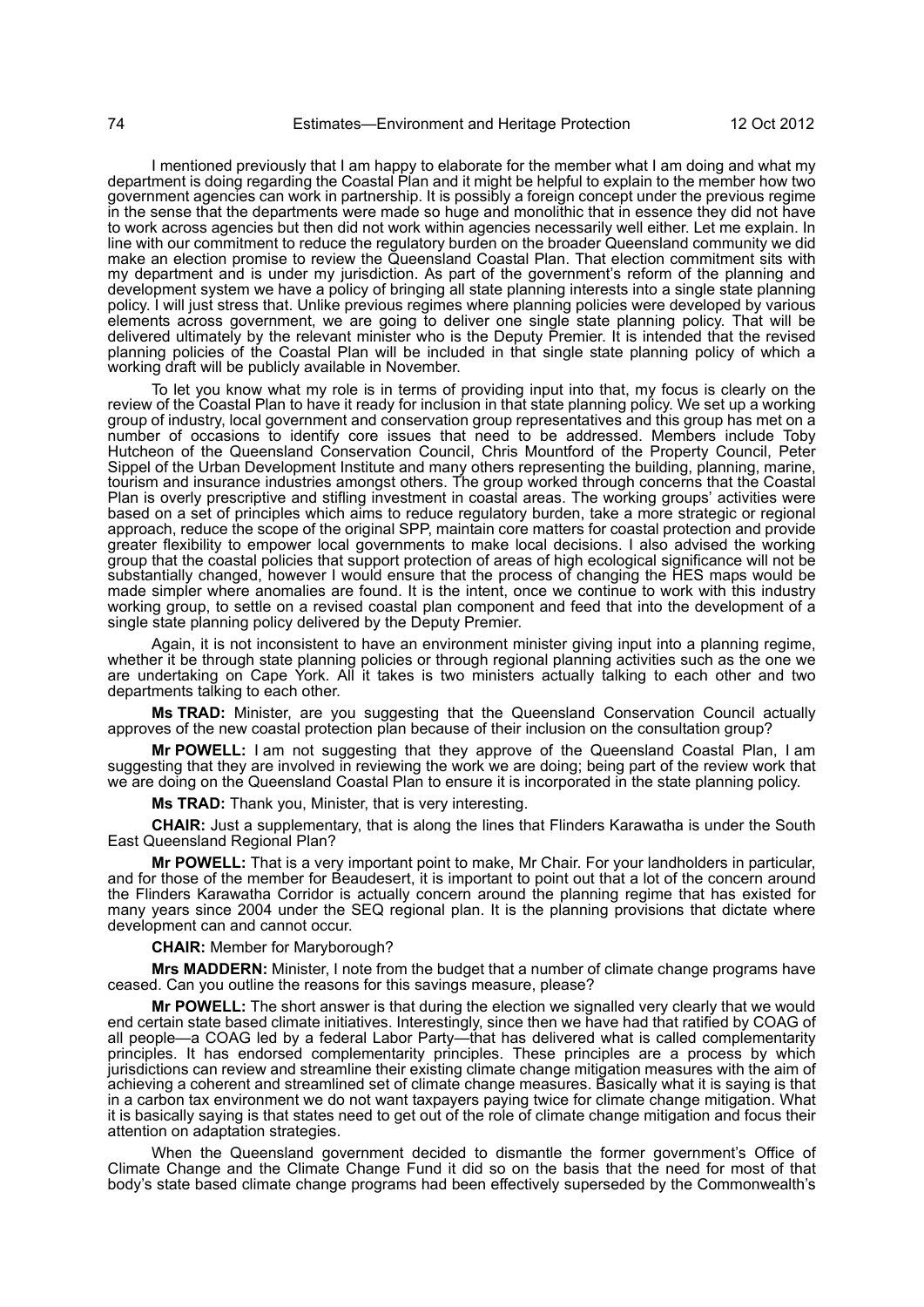introduction of the carbon tax. There is no point in Queenslanders paying twice, as I said, for state based carbon abatement programs. The considerable savings made by ending these programs, and that is some \$65 million by 2014-15, are now helping to restore Queensland's financial position.

Approximately \$5.3 million will be saved this financial year from the closure of the policy and programs branch of the Office of Climate Change. Scaling back the ecoBiz program will save a further \$760,000 this year. Closing the ClimateSmart Home Service will save over \$11 million by the time the program is completely reconciled in 2013-14.

The focus for the future will be on climate adaptation. The Queensland government will investigate cost-effective ways to help communities and industries better manage climate risks as part of an update to Queensland's adaption strategy. I am pleased to say that we have recently finalised a particular adaption strategy piece of work in Townsville around their coastal hazard pilot project work. That is the kind of area that we will focus our attention on—that is, preparing our communities for increased hazards, increased anomalies and adapting to a changing climate.

**Mr COX:** While it is clearly in your charter to look at things relating to protecting the environment, for the first time in a long time heritage forms part of the portfolio name. I am aware that you are seeking to renew and refresh the Heritage Council. Can you elaborate on the level of interest for nominations for committee member positions on that council?

**Mr POWELL:** I certainly can. I thank the member for his question. It is worth again highlighting the fact that it has been many a year since the word heritage has been included in a government agency title. It does show this government's commitment to ensuring we protect not only our natural heritage but also our built heritage. Apparently the table in front of us is also heritage listed, Mr Chair, so that is why you will not see any of us put a glass of water on it. The attendants will jump on us if we do that.

We made it very clear early on that this is an opportunity to reinvigorate and refresh a lot of our heritage programs, our legislation and indeed the council. Yes, we have called for nominations for the governor-in-council positions. The council is made up of 12 positions. Seven of those are governor-incouncil positions and the other five are nominated by representative bodies such as the National Trust, unions, the planning industry and local government. The seven are basically open to the public. We called for nominations and we were overwhelmed with the feedback.

In the order of more than 70 nominations were received for the Heritage Council. My department is in the process of working through those nominations and progressing something to cabinet. I look forward to making announcements in due course about a renewed, reinvigorated and refreshed Queensland Heritage Council.

**CHAIR:** How will this government and your department, DEHP, work with business and not against it to implement the industry driven waste strategy?

**Mr POWELL:** That is a very good question and I thank the member for it. One of the first pieces of work that my department did on forming the Department of Environment and Heritage Protection was to remove the waste levy. Many members at the table would have received from councils, industry and individual business operators during the election campaign a wide range of complaints about the appalling way the previous government imposed what was really a business destroying tax on the population of Queensland and particularly the businesses of Queensland. So we acted decisively to remove that flawed waste levy. That has saved business and industry an estimate \$372 million in costs. That has helped pave the way for a truly collaborative approach to waste management reform in Queensland.

Its removal is a two part process. The first part came into effect on 1 July with the amendment of the Waste Reduction and Recycling Regulation 2011 to provide a nil levy rate for all waste. The second part of its removal will see the Waste Reduction and Recycling Act 2011 amended to remove the head of power for a levy and now redundant levy provisions. Once these amendments are passed this will close the chapter on the waste levy and we can all get on with the job of delivering innovative and proactive waste reforms for Queensland.

By removing the levy the government fully understands the significance of removing one of the key mechanisms to help deliver programs under Queensland's Waste Reduction and Recycling Strategy. However, it has also sent a clear message to business and industry, including the waste sector, and local governments about the extent of our commitment to go back to the table and renegotiate a future waste reform in Queensland that is collaborative and done in partnership with all parties.

I will say first and foremost, without the provisions that provided for the flawed levy, the remainder of the Waste Reduction and Recycling Act is pretty good. I do not want to make wholesale change for the sake of change. I am quite happy to acknowledge that the act provides an important structure and focus for waste management in Queensland. It gives us a strong framework for the development of a coregulatory and product stewardship approach as it allows the government to prioritise further action in a transparent and consultative manner.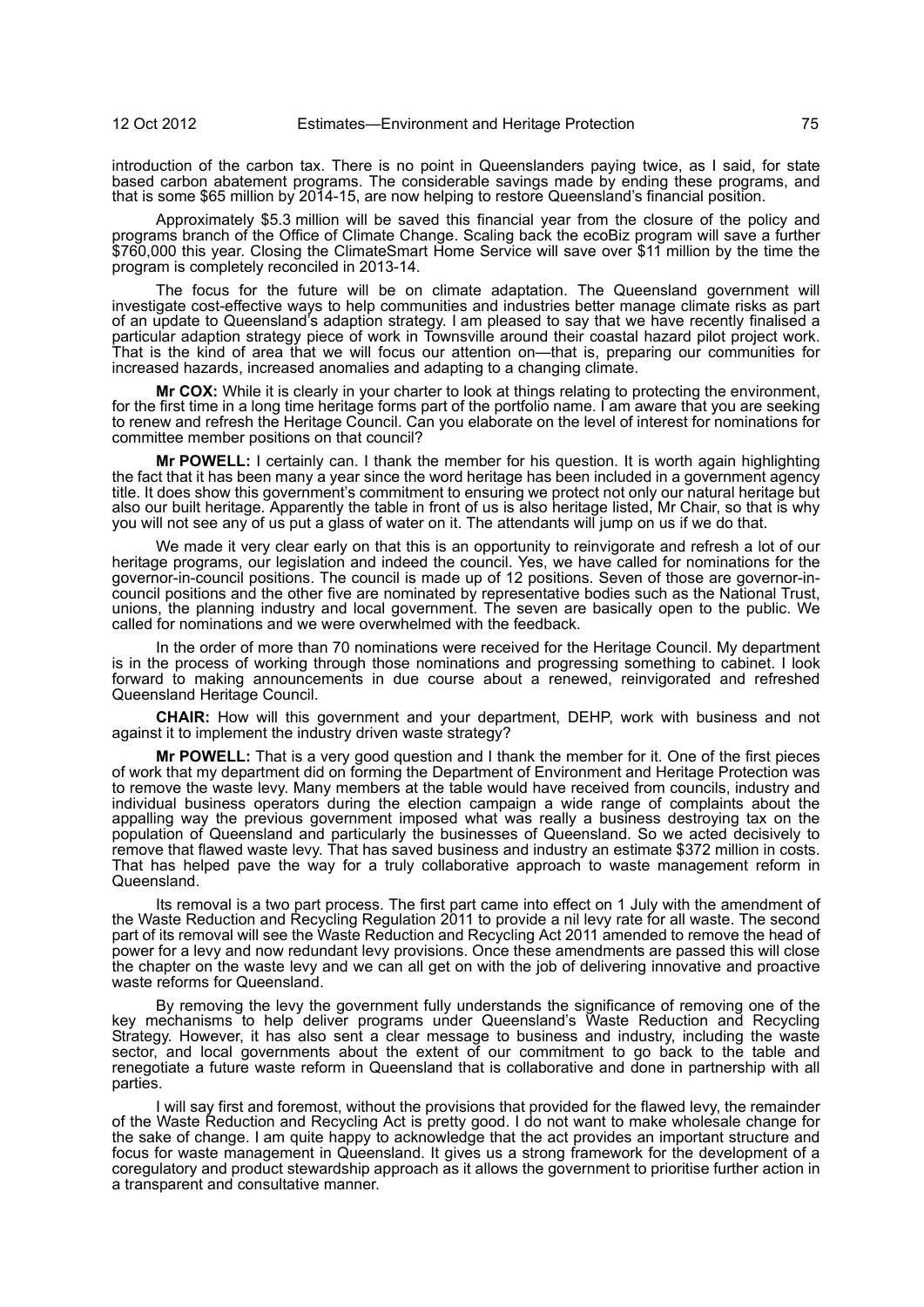One of the key aspects of the act is that it provides the ability to collect better data. As the research director of the committee and previous members of the House would well be aware, one of the key concerns in the delivery of the former waste levy was the data on which it was based and the anecdotal evidence rather than firm evidence around why it was necessary. That absence of good data had been highlighted in recent media about interstate waste transport. We do know if this is a real problem and improving data collection will give us the evidence to come up with the right response.

To complement the legislative framework provided by act, the government has committed to delivering an industry led waste strategy. To give effect to this commitment, over the next two years we have allocated over \$8 million towards strategy development, implementation and support. An industry led strategy is one that includes everyone who has some involvement with waste, whether as a generator, a recycler or landfill operator, in the discussions and development of a new strategy. It is also about ensuring buy in from the relevant industry players to enable appropriate actions to be taken to support the goals and objectives of the strategy.

Development of the new strategy will start with a review of the current strategy. Obviously as this strategy was prepared in an environment where levy revenue provided program funding, the goals, targets and priorities of the strategy need to change. I and the department have already started discussions with interested parties on the process for developing an industry led strategy. On 25 September I hosted a forum of invited key organisations representing the waste and environment sectors. I invited each representative to identify the key priority issues, challenges and opportunities facing waste management in Queensland. The member for Whitsunday is smiling because he kindly delivered a speech on my behalf at a waste management conference recently, and I thank him for that. Several days ago I hosted a similar forum for organisations representing waste generators. What I wanted and got from those forums was open and frank discussions about what has been done well, what we can do better, what we should focus on and how we can encourage industry investment and job creation in Queensland.

I do not want to re-prosecute the policy program of the previous government. What I do want to do is make the most of this opportunity to think beyond the confines of a levy and start to be more creative and innovative in our application of policies, legislation and programs. We need to focus on sustainable outcomes.

For the sake of the committee, I point out that one of the great outcomes we recently achieved was a partnership announced between the Australian Packaging Covenant and Keep Australia Beautiful Queensland. I made this announcement on 23 August. That will see the rollout of the Queensland bin network. Many members may have seen in public places such as stadiums and shopping centres both yellow and general waste bins. We will see them rolled out in key areas around the state.

Furthermore, the packaging industry has committed \$550,000 over three years to help boost iconic programs such as Tidy Towns and the Clean Beach Challenge and to fund a litter and waste education officer within Keep Australia Beautiful to develop a 'do the right thing' waste and litter strategy and awareness program. I do not know how long it has been since we have seen something like the Do the Right Thing campaign. Certainly a generation has gone by. I think I was a child when it was last around. The member for Beaudesert, Mr Krause, may not have been born. They are the kind of innovative and exciting outcomes that you can achieve when you want to work with the broader sector, be it the waste generators, the conservation groups or the key industry groups like Keep Australia Beautiful Queensland.

We are committed to doing everything we can to deliver waste reform in Queensland. It will be one of collaboration and partnership not one of prescription and overregulation. It will not be industry being told what to do and how it do it. It will be about finding the right solutions to achieve the outcomes we as a whole have agreed are the priorities.

**Mrs MADDERN:** Can you elaborate on the financial commitment to the Gladstone Healthy Harbour Partnership and what this partnership will help achieve?

**Mr POWELL:** Mr Chair, I need to potentially correct the record with regard to a question raised earlier. I would prefer to do that now while we are still in committee, if that is acceptable. May I come back to the member's question?

## **CHAIR:** Yes.

**Mr POWELL:** I want to ensure completeness of the record when it comes to an earlier question asked by the member for South Brisbane. The member asked if there were any proposed changes to the wild river declarations. I am advised by my department that Minister Cripps will be writing to me seeking to make some changes to the Lake Eyre Basin declarations to correct some errors. I stress the word errors. I am advised that these amendments do not change the intent. As the minister responsible for wild rivers legislation, I will be working closely with Minister Cripps. No further changes have been proposed at this time. My understanding is that they are minor corrections. If the member would like to ask a supplementary question later on I am happy to field that. Can the member for Maryborough repeat her question?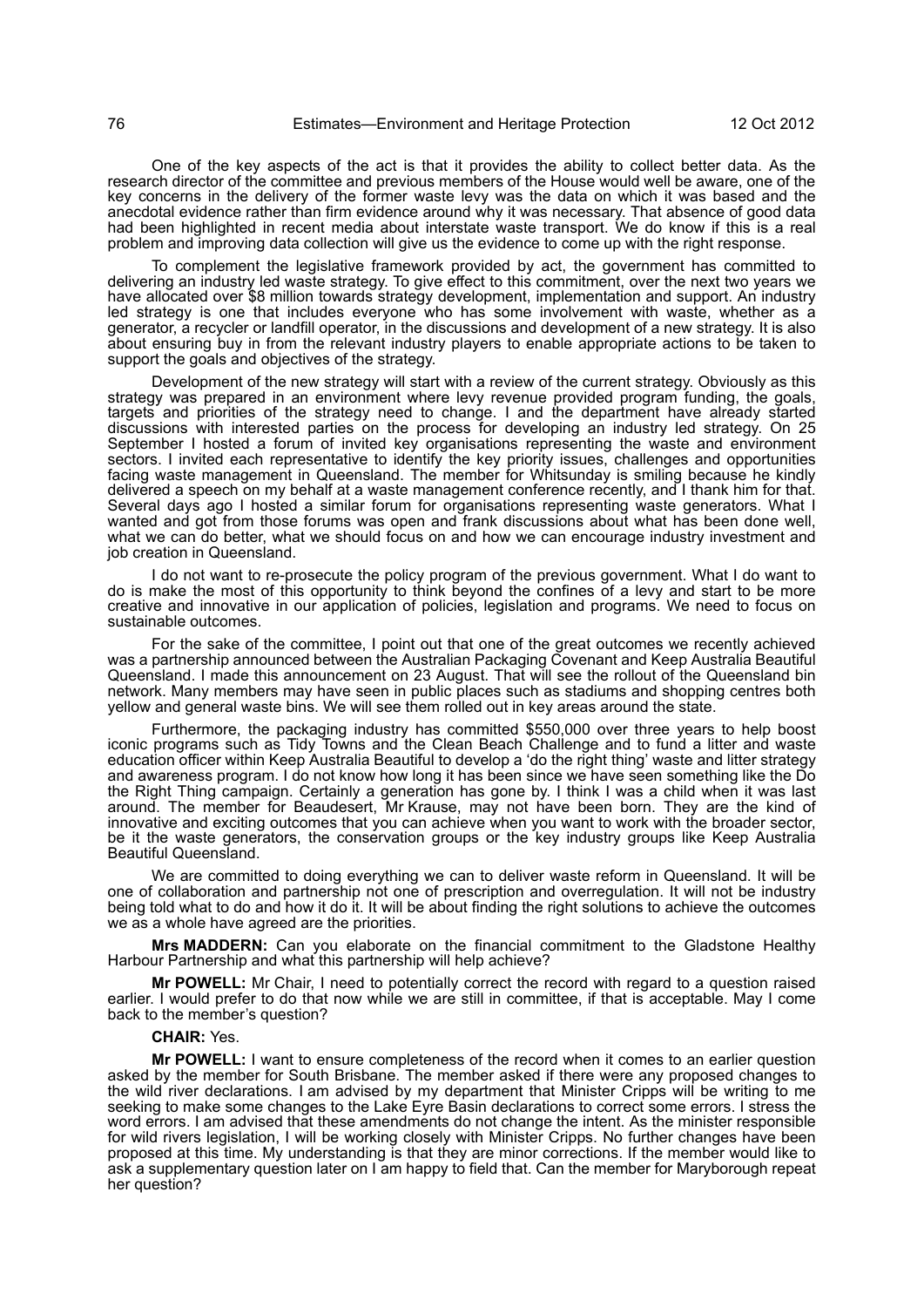**Mrs MADDERN:** Can you elaborate on the financial commitment to the Gladstone Healthy Harbour Partnership and what this funding will help achieve?

**Mr POWELL:** I thank the member for her question. The Queensland government undertakes significant amounts of water quality monitoring to measure the health of the Gladstone harbour. This is a coordinated effort. On 28 August this year I met with representatives from industry, the Gladstone Regional Council, the Australian government and research organisations to seek agreement from prospective partners to participant in the process of developing the Gladstone Healthy Harbour Partnership for water quality and aquatic ecosystem health.

The monitoring partnership will be informed by a robust and independent scientific panel to build an improved understanding of how the aquatic ecosystem in the harbour functions. The partnership will work together with the Gladstone community and an independent science panel to better understand how the health of Gladstone harbour can be maintained and improved.

Gladstone harbour is one of the most monitored waterways in Australia and requires a coordinated effort. The Gladstone Healthy Harbour Partnership will remove duplication and it will create improved information sharing, transparency and data quality. It assists in leading to a better and shared understanding of a complex environment and a more efficient way of operating.

One of the first things I and director-general did upon our appointments was to travel to Gladstone and meet with industry, community and fishing bodies and individuals. The key message we got was concerns around the data. They knew data was being collected but the community had lost faith in it because of a lack of transparency. We need to regain that faith by having a coordinated approach to collecting the data and then sharing it in a very transparent way.

The first task of the partnership is to map existing water quality and aquatic ecosystem health monitoring and research. The Department of Environment and Heritage Protection has committed \$200,000 towards this as well as providing secretariat support to support the establishment of the partnership. The mapping of existing water quality and aquatic ecosystem health monitoring and research is expected to be completed in next 12 months. A collaborative, integrated monitoring program across industry, government and research will be implemented following this mapping exercise. The integrated monitoring and research program will remove duplication and it will improve information sharing.

It is my view that the Gladstone Healthy Harbour Partnership can support the Gladstone region to function as a major industrial centre and port while maintaining the health of its ecosystems and that of the Great Barrier Reef. Aside from the Gladstone Healthy Harbour Partnership this government will undertake significant amounts of water quality testing. Minister Bates's department has carried out monthly monitoring of water quality in the Boyne and Calliope estuaries since 1994.

Members in South-East Queensland will have seen the healthy waterways report card. It is a very effective way of conveying data in a way that is understood by the broader community. It basically gives a report on each waterway, whether it be fresh water, estuarine or out in the bay itself. We are envisaging a similar report card being developed for Gladstone. That will help convey that data. It is an exciting opportunity and wonderful to be a part of.

**CHAIR:** I call the member for Beaudesert.

**Mr KRAUSE:** Minister, you spoke briefly earlier about the Flinders Karawatha Corridor. I would like to ask you a question about that, if I may. We have spoken at length previously about this. Can you please outline generally the benefits to landholders of having their land included within the corridor and also touch on any disadvantages, if there are any, such as loss of development rights or other risks associated with the corridor?

**Mr POWELL:** I will address the latter part first. I am happy to report that the establishment of the Flinders Karawatha Corridor does not add any additional regulatory burden on landholders in that corridor. As I explained to the member for Lockyer previously, those regulatory burdens are placed as a result of the regional plan. It is that regional plan that determines whether an area can be developed into a high-density urban area or a lower density rural residential area or have to remain as rural production or regional landscape. So I can be very clear and adamant to both you and the member for Lockyer and to your constituents that the intent is not to add any further regulatory burden on landholders. It is, as you suggest, an opportunity though to provide some benefits to those landholders who are in a situation where they cannot develop because of the regional plan.

At this stage I again acknowledge the member for Lockyer and thank him for hosting me in his electorate very recently when I was able to meet with a number of concerned residents about the Flinders Karawatha Corridor. I know we have corresponded with a number of your own constituents, member for Beaudesert. As we progress I hope to again visit the corridor and hopefully this time get down to your neck of the woods and meet with some of the people there. As you appreciate, the corridor is quite lengthy—it stretches from the Karawatha State Forest, Greenbank and Logan in the north all the way down to almost the New South Wales border.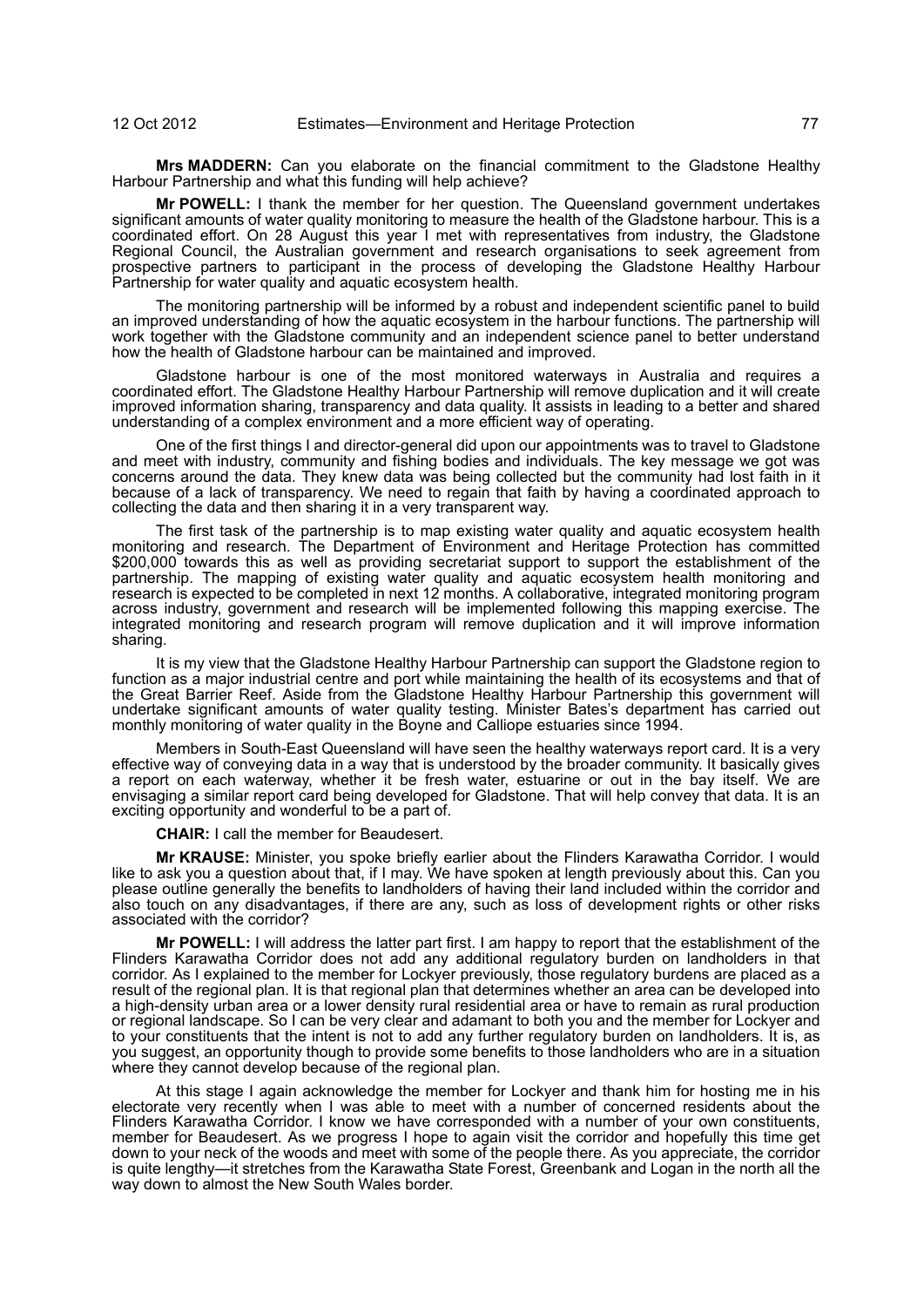The corridor contains a number of significant infrastructure projects that are going to support a growing community, particularly the communities around Ipswich and Logan. And each of those projects are going to require environmental offset payments. The opportunity that exists for landowners in the corridor is to avail themselves of the ongoing management offset fees that might come into that corridor. What we are suggesting to proponents of that infrastructure is to invest their offsets strategically in that corridor.

What we will see is an opportunity to purchase properties for protection or an opportunity to provide landholders with grants to continue to protect parts of their property that have particular conservation value. I met with one particular constituent of the member for Lockyer who was quite frustrated that they bordered a national park, a conservation area, and were having to spend their own money to maintain the quality of conservation value on their property. It was a grazing property but they had some significant ecosystems on their property that they themselves wanted to protect. One of their frustrations was the constant invasion of pests and weeds coming out of the conservation park that neighboured it.

One of the opportunities that may come from being in the corridor is that money may be provided to the landholder to continue to do the work they are already doing thereby allowing them to focus that money elsewhere. There are real opportunities through the offset strategy by targeting that investment in the corridor itself and in the landholders. As I said, we are not stopping them doing anything that they already can and cannot do. That is achieved through the regional plan. It will actually provide significant opportunity to the landholders in that area to the point that in the years to come we might actually have people outside of the corridor wishing that they were in, rather than the other way around.

**CHAIR:** I call the member for Whitsunday.

**Mr COSTIGAN:** Minister, as you would be well aware, the Whitsundays is one of the great departure points to our Great Barrier Reef.

**Mr POWELL:** Only one, member for Whitsunday.

**Mr COSTIGAN:** Arguably the best, but each to their own, Minister. You did mention earlier about the \$10 million reef protection component as part of your department's \$13.6 million contribution to protecting the Great Barrier Reef. Would you advise the committee as to where that money will be spent and the measures that will be undertaken in protection of the Great Barrier Reef?

**Mr POWELL:** I thank the member for the question as it allows me to go into a bit more detail than the answer I previously provided to the member for Dalrymple. The key focus of that \$10 million is on the development of the best management practice programs for the sugarcane and cattle grazing industries. If the member bears with me for one moment, I will make sure I get the right information for him.

I will go through some of the key points again. The government's approach to reef protection is to accelerate the transition from broad regulatory coverage to best management practice. Importantly it relies on industry-led work. It relies on industry-led development of a best management practice program. Peak industry bodies have indicated a willingness—in fact we are in the final stages of negotiations, as I said previously, with Canegrowers around the work they want to do.

There are, more broadly, a couple of elements though to our work around reef water quality. It is our major reef plan project which helps the beef and sugarcane industries, as I said. It will be supported by strong science and extension. There are four major components: industry funding—so that is the funding that is going to be going to Canegrowers, AgForce and so on; staffing costs, the reef water quality science program and the DAFF partnership arrangements.

As part of the government's commitment to support industry in the development and implementation of the BMP program, it is expected that approximately \$5 million to \$5.5 million will be provided to industry over the next two years. Depending on the staging of payments to both the sugarcane and cattle grazing industries, expected payments of approximately \$1.85 million will be budgeted for in 2012-13.

In regard to the science program, research continues to be a hallmark of the reef water quality science program and in 2012-13 that will continue supporting the industry-led BMP program, with around \$3 million in research projects committed to both the sugarcane and grazing industries. As I said, we are also working in partnership with DAFF. Since 2009, the reef water quality program has worked closely with that department, albeit in the former guise of DEEDI, in the delivery of the reef protection program. The investment to date has been significant, with approximately \$4.5 million budgeted under the memorandum of understanding between the two agencies. This includes funding for staff including behind-the-scenes technical advisers for both the cane and cattle grazing industries. Being in an area that has a lot of cane, the member would be pleased to hear that. Further funding has also supported science programs and extension services. So that gives a bit more of a breakdown on the work we are doing around that reef water quality project and particularly the best management practice program.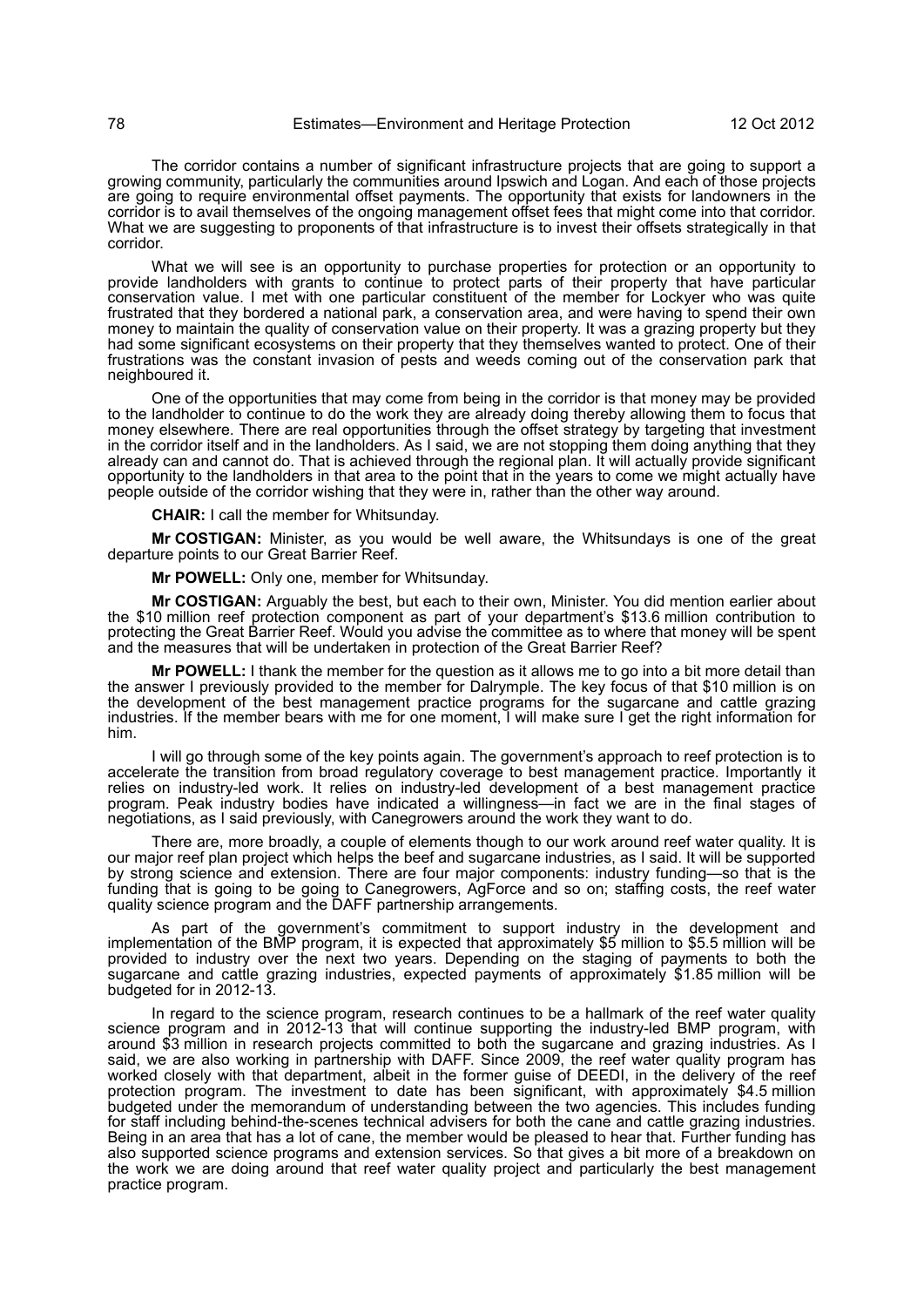## 12 Oct 2012 Estimates—Environment and Heritage Protection 79

**CHAIR:** I call the member for South Brisbane.

**Ms TRAD:** In relation to some of the questions I was asking earlier, I have a supplementary. Minister, in relation to the new coastal planning and protection policy that your government announced on Tuesday, will you confirm that there will be extensive consultation around the plan to allay fears, particularly those expressed by the Queensland Conservation Council, that such a policy is the kind of approach that has led to the Great Barrier Reef now being considered as a World Heritage site in danger? Minister, given your responsibility in terms of coastal protection, will you ensure that the new plan, which is only 11 pages—down from over 100 pages of the previous state planning policy—will not dilute coastal protection and ensure that endangered species and endangered habitat remain protected under your watch?

**Mr POWELL:** I thank the member for the question. It would be interesting if the member had read out the same question to, say, the former member for Ashgrove when she was the minister for environment because what in effect the temporary SPRP, gazetted by the Deputy Premier on Monday, has done is return us to a system that was in place for some 10 years under the previous Labor government until it rushed in the Coastal Plan in February of this year. With the criticisms that you have levelled at me, clearly the Labor government did not see it as a priority because in 10 years of government it did nothing about it and instead rushed in a Coastal Plan in the dying days of the government.

**Ms TRAD:** Minister, I dispute you saying it was rushed in. The Property Council sat down with the government and asked for changes to be driven—

**CHAIR:** Let the minister answer the question.

**Mr POWELL:** I think it is fair to say my director-general in a former life was involved in the Brisbane City Council. We were having a conversation the other day that the Coastal Plan was sprung upon local governments in particular with very little consultation. What we have done, what the Deputy Premier has done, is return the system to what it was under the previous Labor regime prior to February. What I outlined to you and to other members of the committee is the work we are doing, including with the Queensland Conservation Council, to look at that 100 pages of the Queensland Coastal Plan to determine how best to deliver coastal protection within one single state planning policy, to be put out for consultation in the coming months.

**Ms TRAD:** Minister, even if we take on board your assertion that the current SPRP is modelled on the previous coastal management protection plan by the former government, that plan was some 56 pages. You have reduced a planning and protection policy from over 50 pages to 11 pages. Can you confirm that there will be extensive consultation with affected groups and with the community in relation to coastal protection under your watch?

**Mr POWELL:** I thank the member for the question but I think I have answered it on several occasions now. We are working through a consultation process—and I am happy to list the participants for the member's benefit. We have been working through it since the government was first elected. We will continue to do that and we will feed the end result into a single state planning policy.

**Ms TRAD:** One of those people whom you refer to in your consultation group actually said that they have not been consulted around the SPRP. I table for the benefit of the committee his comments in relation to the new SPRP.

**Mr POWELL:** Again, I would suggest that if the member has questions about the specific SPRP they need to be directed to the minister responsible for that and that is the Deputy Premier. I have outlined—

**Ms TRAD:** Let's go back to something you are responsible for. Let's go back to your clarification in relation to the wild rivers response that you gave earlier. I will ask a supplementary question in relation to that in light of your clarification. Minister, are you advising the estimates committee that the amendments to the Lake Eyre Basin are the only amendments to a wild river declaration that you are aware of?

**Mr POWELL:** Yes, that is correct. I am advising you that to the best of my knowledge they are the only amendments to wild river declarations.

**Ms TRAD:** So to the best of your knowledge there are no proposed amendments, no suggested amendments, to any of the wild rivers in the Cape York Peninsula.

**Mr POWELL:** Correct. I refer to my previous answer to the question. We clearly stipulated—

**CHAIR:** We are starting to get into the realms of the hypothetical.

**Mr POWELL:**—that we will actually remove the wild river declarations on Cape York once we have the statutory regional plan in place.

**Ms TRAD:** I understand. That is on the record. But before then you are not aware of any proposals to amend a declaration.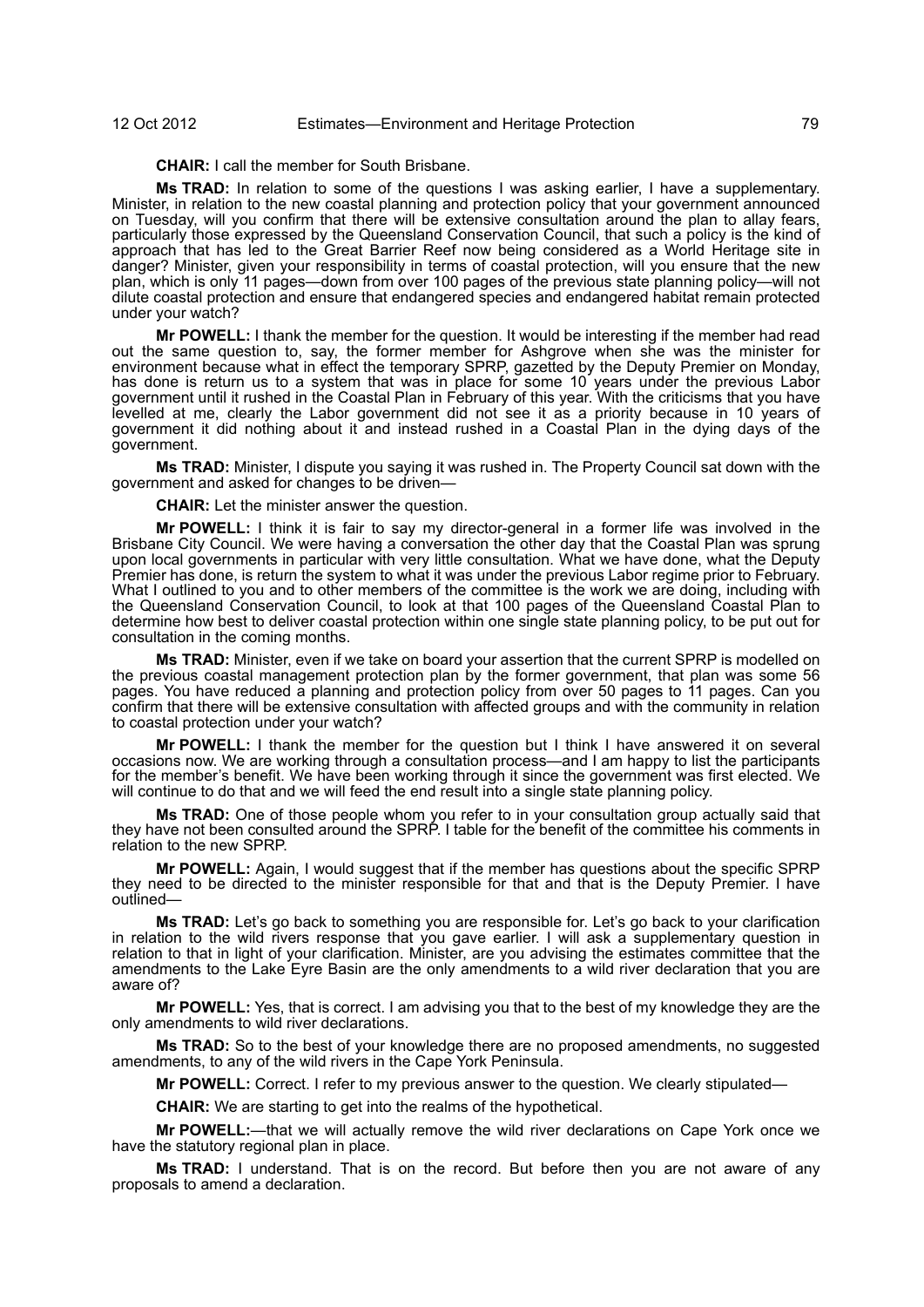**Mr POWELL:** I have said it twice and I am on the record as saying it widely.

**Ms TRAD:** I just wanted to be absolutely sure, Minister. You refer to your clarification to the Lake Eyre Basin declaration and those amendments that there are some errors in the declaration that need to be fixed up. What are those errors?

**Mr POWELL:** I am happy to take that on notice. As I said, I am advised that Minister Cripps is writing to me outlining these minor amendments. I am happy to take that on notice and provide the member details of those proposed amendments.

**Ms TRAD:** So you are not sure in a conceptual way what those are.

**Mr POWELL:** I can reassure the member that they are minor technical amendments and, if I recall correctly, similar amendments were made to the wild river declarations under the previous government.

**Ms TRAD:** So they are minor technical amendments to the best of your knowledge at this particular point in time.

**Mr POWELL:** I have taken the question on notice. I am happy to provide the member the answer.

**Ms TRAD:** Thank you very much, Minister. Minister, I refer to pages 4 and 5 of your department's SDS which states that the government will deliver \$7.8 million in 2012-13 for coal seam gas regulation. This figure actually represents a cut of some 17 per cent to the former Labor government's 2011-12 budget for CSG regulation of \$9.4 million. I table for the benefit of the House the Budget Highlights document for that particular agency where that figure is detailed. Minister, given the level of community concern around the CSG industry and given that the LNP went to the last election promising more monitoring of the industry and given that the CSG industry is at a very critical moment in regard to regulations, how can the minister justify cutting funding for CSG enforcement?

**Mr POWELL:** I thank the member for the question. I potentially need to go all the way back to my opening statement and explain that the former DERM is no longer and in its place is six agencies. My agency has specific responsibilities, particularly when it comes to coal seam gas, around the Environmental Protection Act, around the Nature Conservation Act and around chapter 3 of the Water Act. A number of other agencies have monitoring responsibilities through their relevant legislation as well. Straight off the top of my head, I can think of the Department of Natural Resources and Mines which has responsibilities in terms of safety and so on.

**Ms TRAD:** Minister, are you responsible for environmental enforcement?

**Mr POWELL:** In terms of environmental enforcement, I am but what I am trying to explain—

**Ms TRAD:** So this is what I am talking about.

**Mr POWELL:** I am happy to answer the member's question if she would like to give me an opportunity to answer the question. I am responsible for compliance and enforcement as it pertains to the Environmental Protection Act and chapter 3 of the Water Act. The money that the member is referring to in previous budgets was split across a number of agencies. The LNG Enforcement Unit had responsibilities in terms of tenure and landholder issues. Whilst it was included in the funds that you have just referred to, those services rightly remained with the Minister for Natural Resources and Mines. Similarly, we have undertaken to establish the Gasfields Land and Water Commission, and some of the funds and some of the roles that were previously funded and coined enforcement under the previous government's funding structure will go towards establishing that commission. We have not in any way diluted our investment in ensuring that coal seam gas is conditioned and monitored in the most stringent way.

**Ms TRAD:** So, Minister, how much has been given to the Department of Natural Resources and Mines?

**CHAIR:** How can the minister answer that? That is totally unreasonable here.

**Ms TRAD:** We are talking about an allocation here.

**CHAIR:** The minister is the Minister for Environment.

**Ms TRAD:** And the Minister for Mines this morning was saying that he had nothing to do with it. So I am sorry, Chair.

**Mr POWELL:** If the member wants to give me one moment, I will see if I have the information available.

**Ms TRAD:** I would like to give you one moment.

**Mr POWELL:** I will stipulate that the Minister for Natural Resources and Mines was before the estimates committee earlier today and the member had every opportunity to ask the minister that question, but I am happy to outline where that has gone if I have the data.

The short answer to the member's question is that, in addition to the funding that you see dedicated specifically for coal seam gas in the budget in the SDS, we also supplement more broadly our assessment and compliance teams across a range of programs out of our baseline funding. We have not, perhaps as per the previous government, subsumed staff who assess a range of projects across a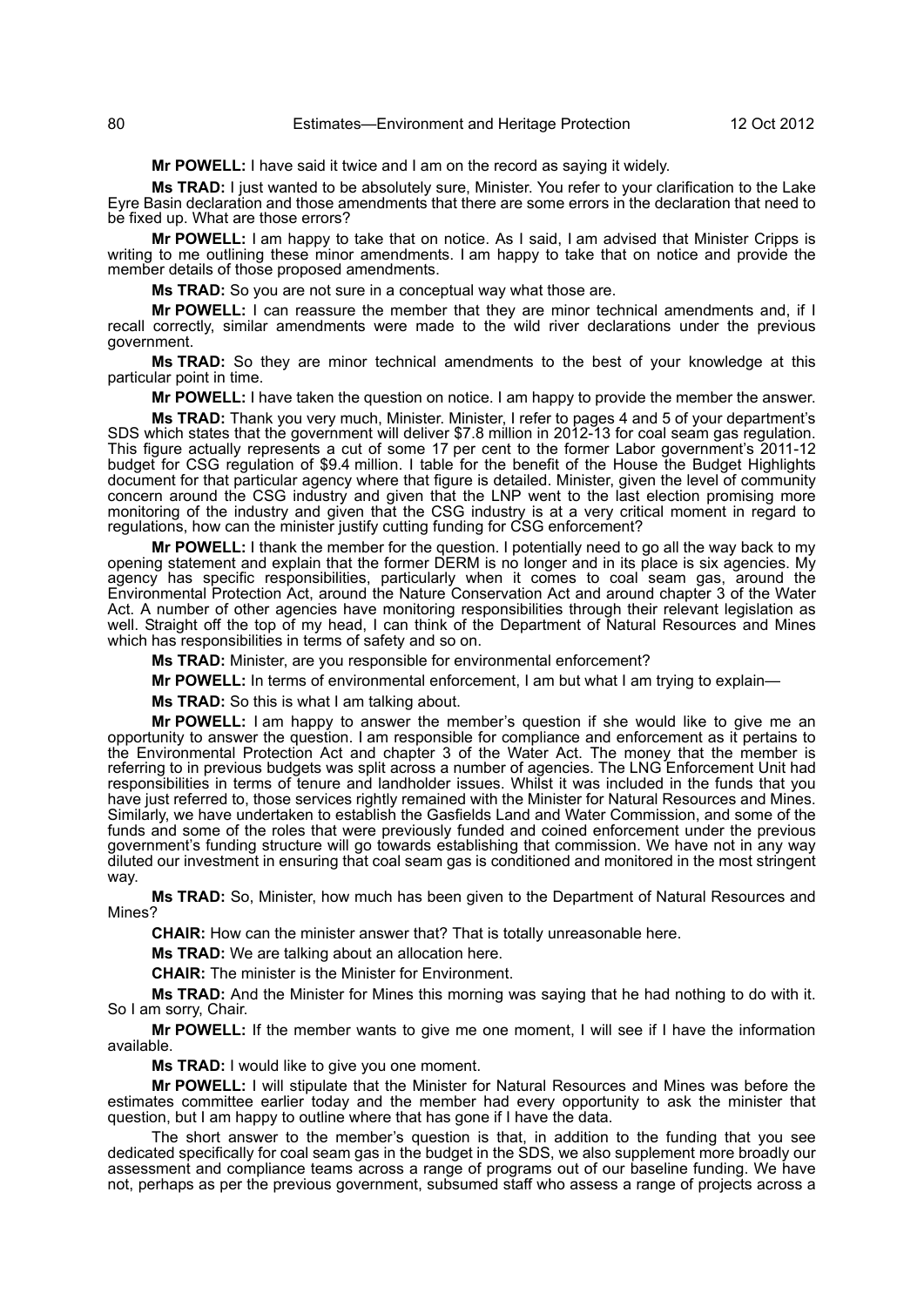range of industries which are not specifically coal seam gas as specifically coal seam gas staff. But I can assure you, and I come back to my statement before, that we have a focus on the coal seam gas industry. We have commitments that we are undertaking as part of our six-month action plan around a reviewed coal seam gas water policy. I can assure the member that it is a key priority of this government.

**Ms TRAD:** Minister, in relation to your late response to question on notice No. 2, in your division of Environmental Services and Regulation, there seems to be a total of 64 voluntary redundancies or sackings, whichever way you want to look at it. How many of those positions were engaged in coal seam gas enforcement?

**Mr POWELL:** If the member can give me a moment, I will see if we have that information for the member.

**Ms TRAD:** That is not a problem.

**Mr POWELL:** I could not answer the member's question accurately so I am happy to take the question on notice.

**Ms TRAD:** Okay. Can you take this next question on notice as well, Minister, because I believe you will not be able to answer this one either. I would like the number of staff who were in the LNG Enforcement Unit when you came into government and then as of today.

**Mr POWELL:** As part of the machinery of government changes, as I explained to the member previously, the LNG Enforcement Unit covered a range of activities. The actual compliance work did not sit in the LNG Enforcement Unit. The LNG Enforcement Unit was a shopfront, I guess, for the community to call in with concerns. They were subsequently passed on to the relevant unit within the relevance agency for response. It was a triage and a complaint mechanism. As such and because the lion's share of the complaints were around landholder access and contractual arrangements with coal seam gas operators, under the machinery of government changes that we undertook upon election, the LNG Enforcement Unit went predominantly to the Minister for Natural Resources and Mines. So if the member would like to direct that question to the Minister for Natural Resources and Mines at a subsequent sitting of parliament, I am sure he will be happy to answer it.

**Ms TRAD:** So you are saying that the LNG Enforcement Unit—the environmental enforcement unit—has been transferred to the Minister for Natural Resources and Mines?

**Mr POWELL:** You have added the word 'environmental' in the title of the unit, but the answer to the question is that, with the exception of a number of staff who clearly had an EHP role, the lion's share of the LNG Enforcement Unit was transferred to NRM.

**Ms TRAD:** Minister, can you please take on notice my request to get the number of environmental compliance and enforcement officers within your department responsible for the CSG industry as of 24 March this year and as of today?

**Mr POWELL:** What we will do, through you, Mr Chair, is rescind the previous offer to answer the question on notice because clearly the member has provided supplementary information. I believe the previous question on notice we have accepted will be subsumed by what the member has asked. I am happy to take that on notice and provide the number of CSG—

**CHAIR:** Can I get some clarity here from the member for South Brisbane. You are not actually comparing apples with apples, are you? You are comparing a department that was under a previous government with a non-existent department that is under this government? Is that right? Is that what you are trying to compare?

**Ms TRAD:** I would like to know how many public servants were responsible within the environment portfolio for CSG environmental—

**CHAIR:** There never used to be an environment portfolio.

**Ms TRAD:** There was the department of environment and natural resources.

**CHAIR:** That is right—

**Mr POWELL:** Chair, to assist the member, what we will undertake to do is provide a response through taking this on notice that will identify the number of officers within the former DERM who undertook a compliance role—can I be clear with the member on that? So that is compliance under the Environmental Protection Act and chapter 3 of the Water Act which are the responsibilities that I am now responsible for?

**Ms TRAD:** I think assessment, compliance and enforcement.

**Mr POWELL:** Okay. We will take on notice a breakdown of the number of officers who were involved in assessment, compliance and enforcement under the previous iteration and as of today. Can I clarify that, member for South Brisbane?

**Ms TRAD:** Yes.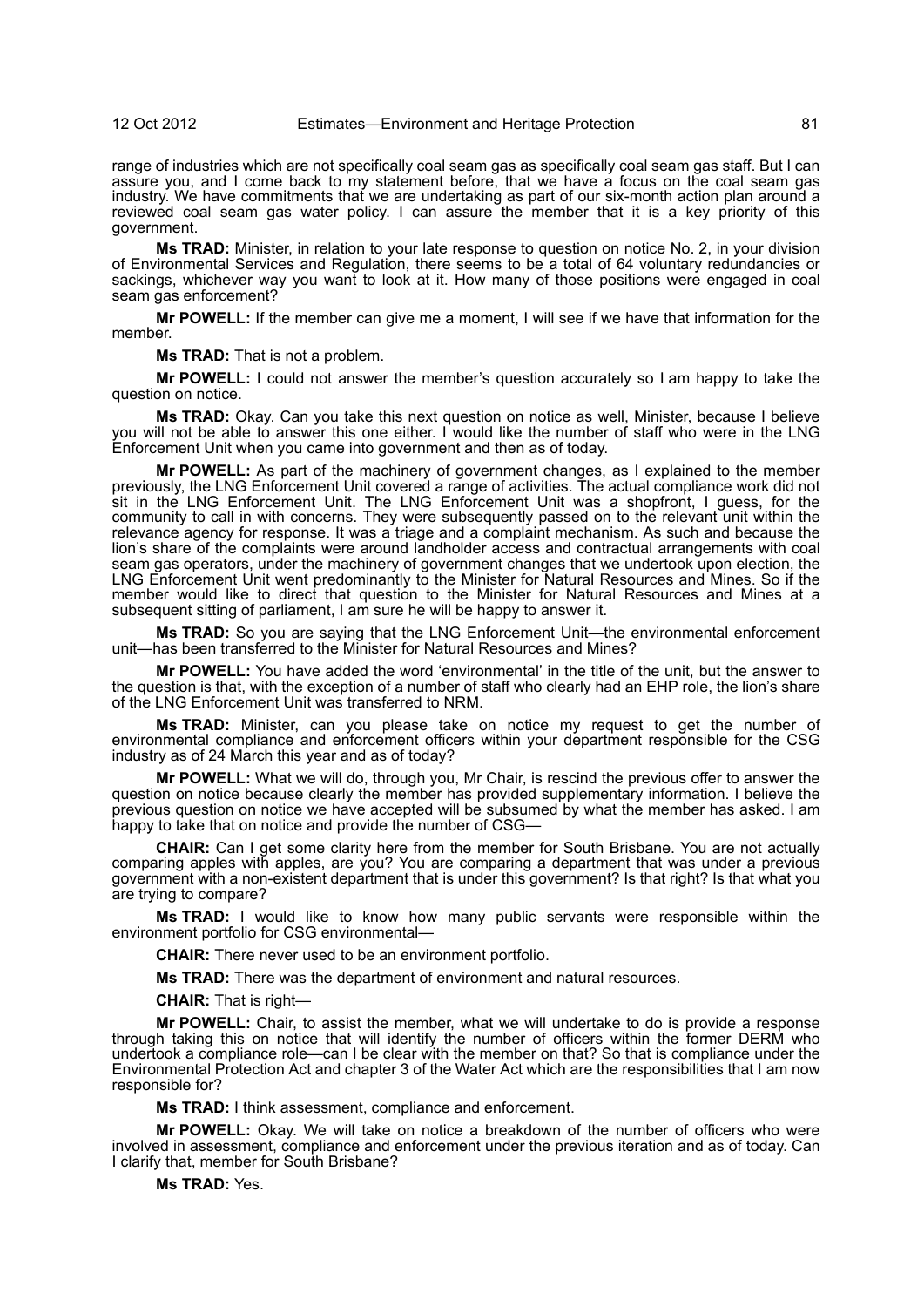**Mr POWELL:** As of today.

**Ms TRAD:** So two dates.

**Mr POWELL:** Yes, 24 March and 12 October.

**Ms TRAD:** That is it. While we are still on the subject of mining and environmental enforcement, earlier today my colleague asked the mines minister questions in relation to the pumping of untreated mine water. I also refer you to page 61 of budget paper No. 2 where it says that you will be part of the cabinet subcommittee that will look into the resources industry to develop a package of agreed measures within 100 days which will have enhancements to productivity for the mining industry. Minister, can you rule out that this package will involve the pumping of untreated mine water into crucial water basins and river systems as a trade-off for the royalty increases?

**Mr POWELL:** Through you, Mr Chair, I thank the member for the question. The practice of discharging water from mines operated for many years under the previous government but, given the member was not a member of the previous government, I am happy to outline some basic description of our water in mines management. As the Deputy Premier noted yesterday, this government is unashamedly working with the resources sector to examine the impacts of government regulation. Water in mines is an issue that has been raised consistently. As I said in a press conference earlier today, I have mining companies coming to my office, to my director-general's office and to my staff on a daily basis around a number of conditions but particularly around the conditions imposed upon them in terms of discharging of water from the mines. The flooding rains over the past few years resulted in some mines having their production affected by water that has been retained in their pits. There are 16 coalmines with some 280,000 megalitres of water in total that is preventing them from operating at their full capacity. For the member's benefit, I am happy to list them.

**Ms TRAD:** Could you provide them on notice?

**Mr POWELL:** I will run them through now and then they will be in *Hansard* for you so you can refer to them. They are: Ensham, 15,000 megalitres; Goonyella Riverside Broadmeadow, a BHP BMA project, 31,000 megalitres; Peak Downs, another BMA project, 37,000 megalitres; Saraji, another BMA project, 21,000 megalitres; Norwich Park, another BMA project, 13,000 megalitres; Gregory Crinum, a BMA project, 21,000 megalitres; Blackwater, BMA, 6,000 megalitres; Oaky Creek, Xstrata Coal, 9,670 megalitres; Newlands, Xstrata Coal, 21,600 megalitres; Collinsville, Xstrata Coal, 16,600 megalitres; Dawson, Anglo American, 25,000 megalitres; German Creek Capcoal, Anglo American, 25,000 megalitres; Hail Creek, Rio Tinto Coal, 1,500 megalitres; Burton, a Peabody mine, 10,000 megalitres; Coppabella, another Peabody mine, 8,000 megalitres; and Curragh, a Wesfarmers mine, 20,000 megalitres.

This so-called legacy water is a cost to industry in lost revenue to the state. A responsible government like this one will explore ways to optimise the controlled release of this water whilst—and I stress 'whilst'—ensuring that the local waterways and public health and safety are not put at risk. I am acutely aware of the public interest in this matter. Mines in the Fitzroy Basin are authorised by conditions of an environmental authority to release mine affected water during times of natural stream flow. As I said, that has been a practice that has been approved for many years including under the previous Labor regime. Conditions for mine water releases from all coal mines in the Fitzroy Basin are based on the 2011 Model Water Conditions for Coal Mines in the Fitzroy Basin. Water in mines has been managed using these existing environmental authorities and transitional environmental programs.

I am disappointed the member for Bundamba is not here because she was suggesting that this is somehow a secret activity. Can I point out the Floods Commission of Inquiry established by the former government recommended that transitional environmental programs not be used for the purpose of managing excess water in mines. That is how secret it is. In response to this, the department has been working with industry to develop a model that will allow this legacy water to be managed within existing environmental authorities for each mine. Affected mines have been actively seeking amendments to their environmental authorities to obtain conditions that will allow them to more effectively manage this problem.

The department will continue to work with mines across the Fitzroy Basin to ensure mine water releases are undertaken in accordance with approved conditions and water quality is not adversely impacted. The government has a website dedicated to keeping the public informed on the Fitzroy River water quality as well as daily updates on mine releases. For Hansard's benefit that is www.fitzroyriver.qld.qov.au. A Fitzroy water quality advisory group was established by the former government to provide advice to the government and information to the public about matters relating to water quality in the Fitzroy Basin. This group is made up of community, business, industry and local and state representatives. The most recent figures on this website show that, since February 2012, 6.7 million megalitres of water have flowed past Rockhampton and only 33,500 megalitres of this total was sourced from coalmine releases. In short, mine releases since February have been 0.5 per cent of all water flowing past Rockhampton. As the member rightly pointed out, the resources cabinet committee is currently considering issues around water in mines.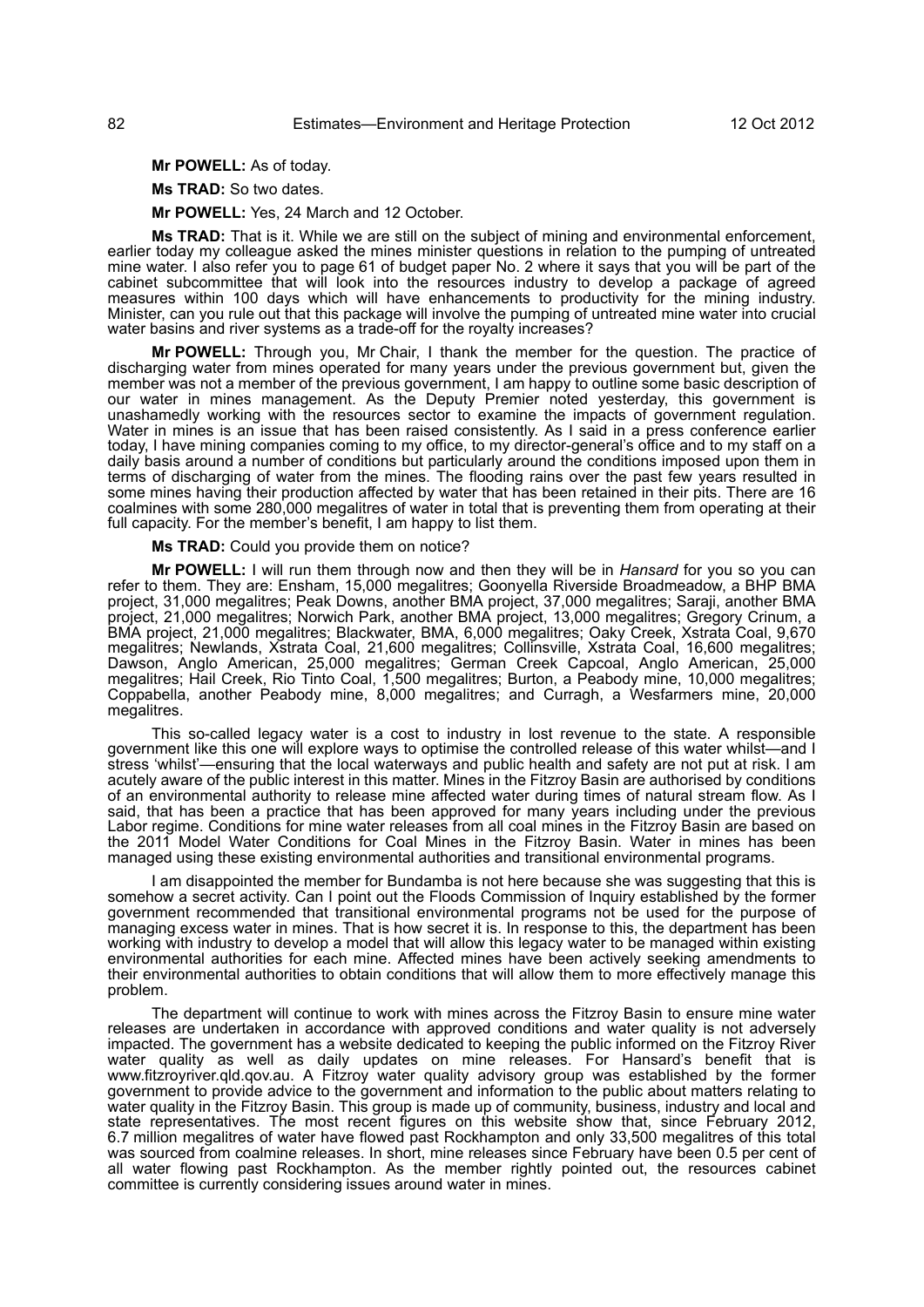**Ms TRAD:** Can you confirm that industry, as has been reported in the *Courier-Mail*—and I table the article for the benefit of the committee—has made recommendations or submissions to the resources cabinet subcommittee about trade-offs for contaminated water release in exchange for royalty increases? Minister, can you confirm whether or not communities and environmental scientists will be consulted in relation to the recommendations surrounding the proposed changes to the regulations after the resources cabinet subcommittee has finished?

**Mr POWELL:** For the sake of other members of the committee, I hesitate to reread the answer I just provided. I think all of the suggestions and the imputations made in the member's question have been more than adequately addressed in the comprehensive answer I just gave. As I have said, mining companies come to us regularly seeking their environmental authorities and the conditions of discharge be amended in line with water quality objectives and drinking water guidelines. That occurs on a daily basis. Unfortunately, as the member may not be aware having not been in government, any considerations by a cabinet committee are in confidence and I cannot share details.

There is nothing secret in this at all. We are very open and transparent. I meet with mining companies. My director-general meets with mining companies. My departmental staff meet with mining companies around these concerns. I have outlined in my previous answer the extensive lengths we go to in order to involve the broader Fitzroy River Basin community in the scientific data that we collect. We work alongside the environmental scientists who sit within Minister Bates's portfolio of Science, Information Technology, Innovation and the Arts. We work alongside researchers and we make sure that that information is conveyed to the community accurately. That is how I can sit here and give you specific details on how many megalitres have flowed past Rockhampton and how 0.5 per cent of that has come from mine releases. There is nothing hidden. This is very transparent.

**Ms TRAD:** Given your statements about being open and transparent, why is it that the number of SDS performance measures for your department has been reduced from 13 to two? I refer you to page 12 of the SDS.

**Mr POWELL:** If the member gives me a moment I will get the relevant briefing note. While we are getting the exact detail that you asked in your question, I can say that one of the key reasons for the differences is the change from the former DERM to the Department of Environment and Heritage Protection and then, specifically, a number of measures that are associated with the former office of climate change. Let me go through those in detail. In terms of discontinued SDS performance measures regarding climate change, they are things like average cost to deliver the ClimateSmart Home Service, average tonnes reduction, average percentage savings in greenhouse gas emissions by ecoBiz partners, percentage of premier's council on climate change recommendations adopted by government. I must admit that I understand very well why -

**CHAIR:** It is comparing apples and oranges again.

**Mr POWELL:** I am happy to answer the member's question. The reality is that I have largely answered all of it previously. We have closed the ClimateSmart Home Service, hence the need no longer to have measures around the ClimateSmart Home Service. As I explained in my answer around why we have closed the office of climate change, we have done so in line with COAG complementarity principles that were set down by COAG led by the federal Labor government. In relation to the reduction in household measures, we discontinued the Toward Q2 strategy. As to the savings and emissions by ecoBiz partners, we have decided to scale back ecoBiz, the business ecoefficiency program, and to deliver it through collaboration with an industry provider. I put out a media release to that effect when that decision was made. The Queensland government is committed to this successful program which helps businesses save on costs while delivering multiple environmental benefits in reduced energy, waste and water. Funds allocated in 2012-13 will enable the existing program delivery contracts to be finalised while an investment of \$3 million over three years will support the commencement of an industry collaboration early in 2013. The premier's council on climate change was an independent body providing advice on Queensland's response to climate change. Council's tenure expired in December 2011 and a new council was not formed, hence, we have discontinued that measure.

In relation to the Queensland Sustainable Energy Innovation Fund, given that an objective of the Commonwealth government's carbon tax is to promote a clean energy economy, the Queensland government has decided to cease the Queensland sustainable energy and innovation fund, saving \$440,000 in 2012-13 and then \$1.1 million per year ongoing. Funds allocated in 2012-13 will enable the finalisation of current projects, hence, why we have discontinued that performance measure.

In regard to the discontinued SDS performance measures as they pertain to nature conservation, particularly the annual increase of hectares in land for nature conservation and the increase in the area of high conservation quality land gazetted as nature refuge, having arbitrary targets based on how much land you add does not actually inform anyone of whether you are actually producing an environmental outcome. I overheard some of the discussion with previous ministers about the proliferation of feral pests and weeds in land-holders' property but most of them are coming out of our national parks and state forests. What is the point of having a target that says, 'We will add millions and millions of hectares to our protected area of state,' if we are not actually managing those that we do have?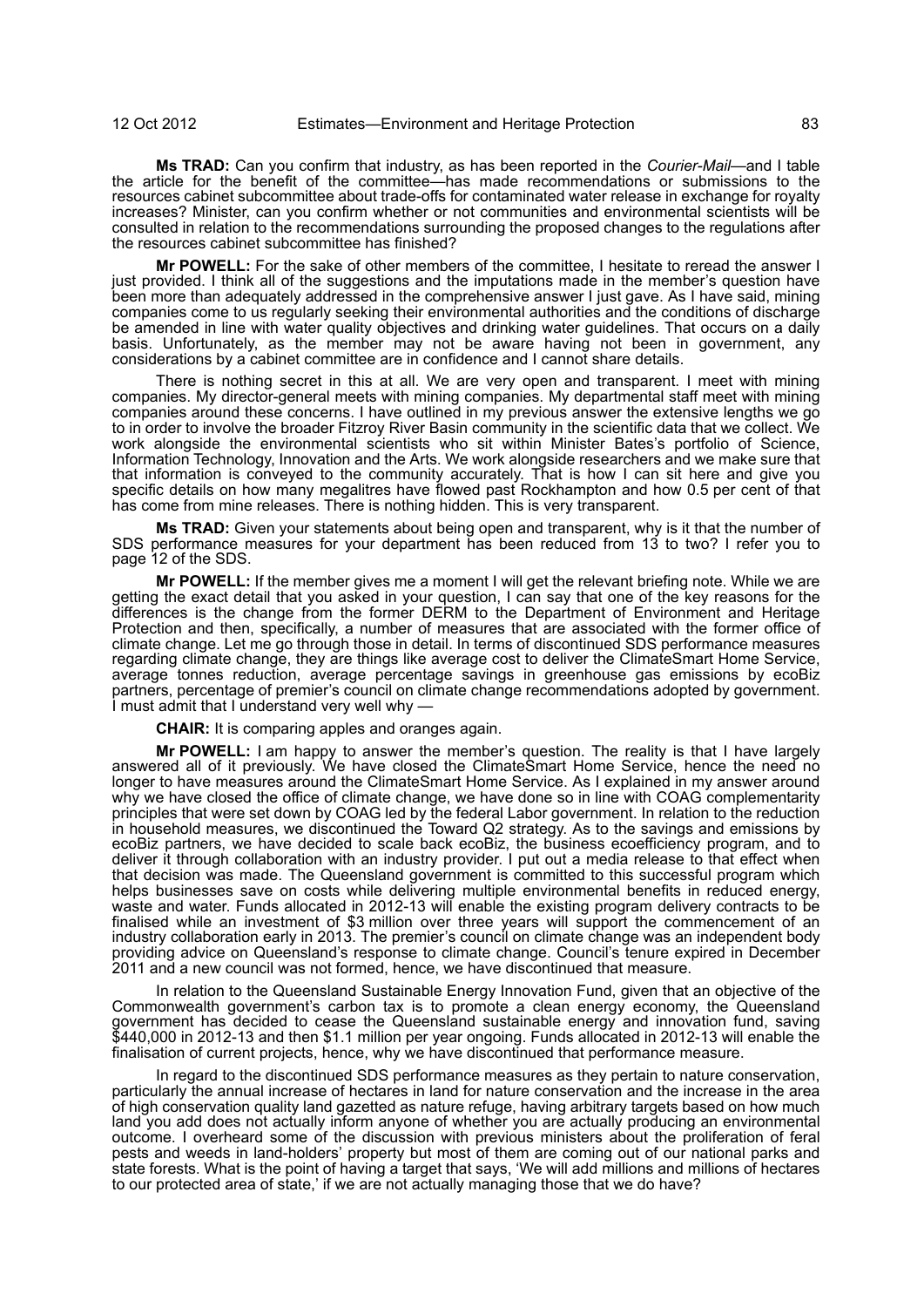We are undertaking a comprehensive review of the department's service standards and other measures. That will be conducted for the 2013-14 financial year and will include consideration of new measures which are consistent with the government's policy directions for protected area management.

**Ms TRAD:** I do understand all the discontinued measures. I have been through the SDS. My point is that there are other performances that could be measured by your department that are not being measured. Therefore, the issue around transparency could be disputed. My final question for this particular component is actually to your director-general. Director-general, are you aware of any proposals to amend any wild river declarations?

**Mr POWELL:** Through you, Chair, we have taken that question on notice already.

**Ms TRAD:** No, I am asking your director-general.

**Mr POWELL:** Yes, but I have already offered to provide the response to the member through a question on notice.

**Ms TRAD:** No, the question on notice that you are taking back are the details for Lake Eyre.

**CHAIR:** He has responded.

**Ms TRAD:** No, the question on notice relates to Lake Eyre. This is a general—

**Mr POWELL:** The director-general just answered your question, if you would pause for a moment.

**Ms TRAD:** No, you are not aware of any.

**Mr KRAUSE:** Could you please outline the government's contribution to the Healthy Waterways Program and the outcomes achieved in South-East Queensland through this initiative?

**Mr POWELL:** I certainly can, and I thank the member for his question.

**Mr KRAUSE:** I think there might be some in my electorate.

**Mr POWELL:** Some healthy waterways or some waterways?

**Mr KRAUSE:** Some healthy waterways and some Healthy Waterways initiatives as well.

**Mr POWELL:** The member is right; there are a number of waterways. I am looking forward to shortly seeing the latest iteration of the Healthy Waterways report card come out. I hope the outcomes are good for across South-East Queensland, but we will wait and see.

The Queensland government remains committed to protecting South-East Queensland waterways, including Moreton Bay, and being a network member of the Healthy Waterways Partnership. The waterways of South-East Queensland have environmental, social and economic values worth around \$5 billion each year. A number of key sectors are affected by waterway health in South-East Queensland. For example, nature based tourism attracts the highest value from waterway health at almost \$3 billion followed by primary industries—and many of those are in your electorate, member for Beaudesert—local recreation at \$600 million and recreational fishing at \$210 million per year. The environmental and economic arguments for investing in Healthy Waterways outcomes cannot be ignored. Continued investment in waterways' health will result in improved landscape resilience for future floods and cyclones through actions that will result in permanent sediment load reductions and associated nutrient reductions. We need to continue to strengthen partnerships and investments in collaborative programs to reduce water pollution loads and restore degraded waterways. The future of Moreton Bay and the region's waterways and beaches depends on our ability to strengthen partnerships and investments in collaborative programs to reduce water pollution loads and restore degraded waterways.

This financial year the state government will contribute \$4.6 million in cash and in-kind investment to improving South-East Queensland waterways including Moreton Bay. This is in addition to significant in-kind investment by my department in staff and operations. Of the \$4.6 million, my department contributes \$500,000 in cash to Healthy Waterways Limited as our network contribution. A further \$2.6 million is provided by the state as in-kind investment which goes directly towards supporting the Ecosystem Health Monitoring Program including the South-East Queensland Event Monitoring Program. This data is used to generate the program report card that I just mentioned for freshwater catchments and to calibrate and validate catchment source models to better understand the ecological impacts of floods on Moreton Bay, coastal waters and waterways.

The state government is a leading partner in programs to achieve healthy waterways in South-East Queensland. An important contribution to this partnership has been the scientific monitoring of freshwaters and estuarine and marine waters under the regional Ecosystem Health Monitoring Program that culminates in the public release of the report card. The waterways monitoring is also focused on flood events, monitoring the effectiveness of land and waterway restoration and soil erosion, prevention activities to provide the scientific basis for cap and trade licences and offset schemes. That is an exciting new area that we are working towards. I am committed to working together with our partners to implement targeted on-ground action to reduce the risk that development and floods in South-East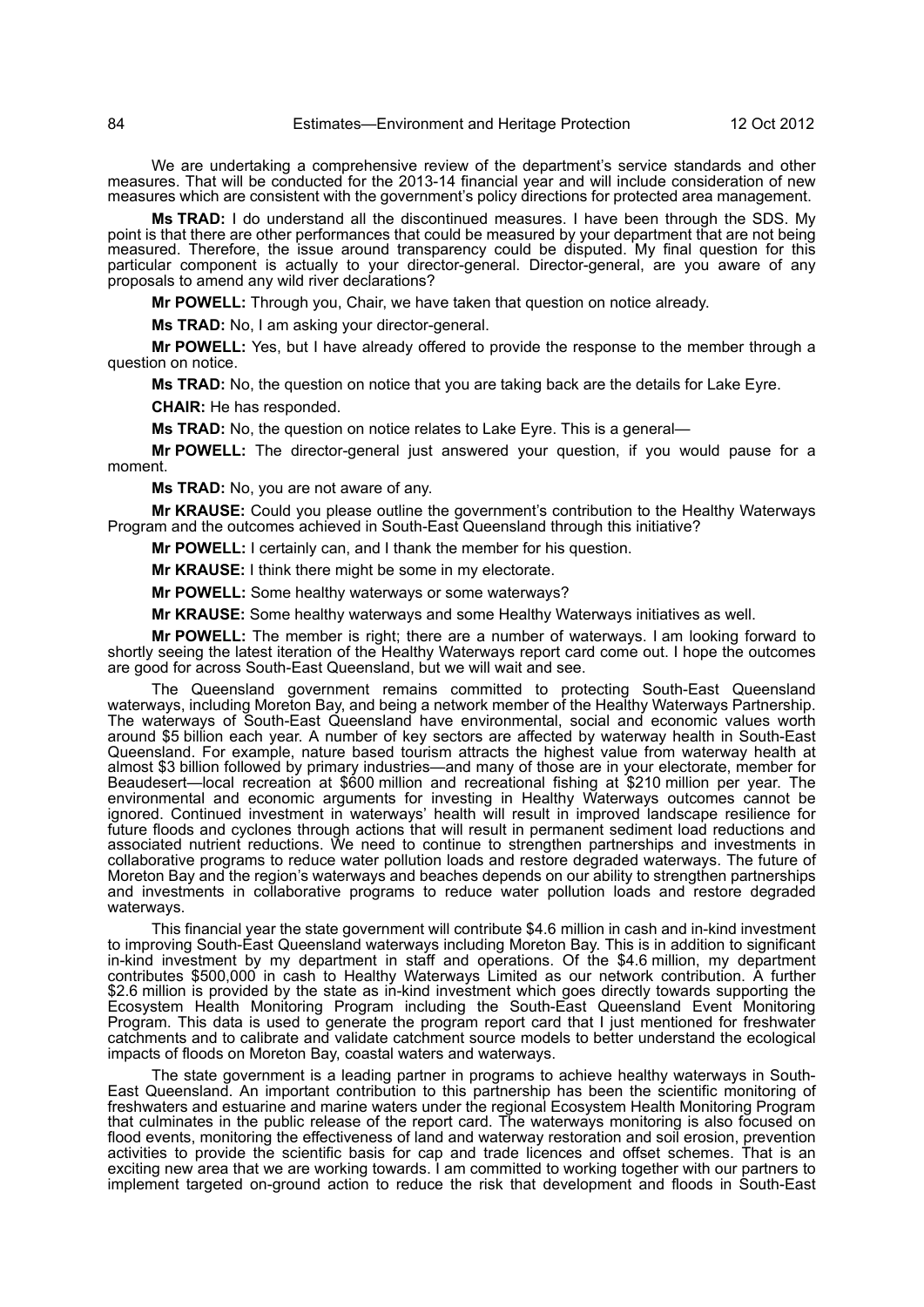Queensland have been placing on the quality of our water, health, quality of life and water supply. We all know that prevention is better than a cure. So reducing erosion risk is more cost effective than treating dirty water to potable standards and restoring degraded seagrass meadows for dugong and turtle in the bay.

Queensland's future growth and liveability need to be secured against negative water quality impacts. Specifically, my department will be investing more than \$1 million in initiatives that will directly respond to priority areas identified by the robust and independent science that the Healthy Waterways Program oversights with the support of its partners. I am proud to advise that some of the initiatives that we will be investing in include measures that reduce urban diffuse pollution. These measures aim to improve stormwater quality management and erosion as well as sediment control compliance and capacity by working with our local government colleagues in industry and priority catchments. Another one is working with local governments in South-East Queensland catchments to remove sediment from waterways in upper catchments, such as in the area of the member for Lockyer, through the use of onground activities such as working with land-holders to undertake riparian restoration, stream bank stabilisation—and I know a lot of this sort of work was done after the floods in both the members' areas—and overland flow management to reduce gully erosion, again using robust independent science to inform where action is required and where there is support from other partners to co-invest and maximise environmental and financial returns on investment.

Another project is to work with primary producers to focus on nitrogen reduction in my part of the world, the Pumicestone Passage. By all partners aligning their waterways program, co-investing in joint programs to improve waterway health and setting shared resourcing responsibilities, we can in time improve and protect South-East Queensland waterways and Moreton Bay.

**Mr COSTIGAN:** Minister, could you outline how the government's crocodile management strategy will balance public safety—especially in North Queensland, where, as you know, tourism is such an important economic driver—with conservation?

**Mr POWELL:** I certainly can. I thank the member for his interest in this issue. I know that the member for Thuringowa is equally interested in the work we are currently doing. I am very conscious that there is a very fine balancing act between ensuring the conservation of crocodiles and, more importantly, ensuring the safety of individuals in Far North Queensland in particular.

We are committed to improving crocodile management to enhance community safety. To this end, the government has dedicated over \$1½ million over the next four years to implement this commitment through the development of a crocodile management policy consistent with the successful Northern Territory three tiered approach that strikes a balance between community safety and crocodile conservation. We have dedicated half a million dollars this year, followed by \$340,000 per annum in the three years after. A risk based strategic management approach will be used to determine the response required for specific areas, aiming to reduce the likelihood of a fatal crocodile attack. I would stress 'reduce'. Nothing we do can remove the risks in waterways in Far North Queensland around crocodiles.

Implementation of the new crocodile management policy has been initiated through the commencement of a pilot program by the department, and we are looking particularly to work with Cairns, Townsville, Hinchinbrook and the Cassowary Coast. We made it clear that local knowledge is important—it is critical—and that is why we have involved the four local governments. I note today that Townsville have almost finalised their submission. I look forward to receiving that very soon.

While no waterway, as I said, can be entirely risk free, under the pilot program areas will be managed at one of three levels. The first is for exclusion, where the aim is to prevent crocodiles from entering an area so that the level of risk is low enough to recommend safe swimming and water activities. We need to be clear: for exclusion to work it really requires an engineering solution. One example is the lagoon on Cairns Esplanade, where a sea wall is actively preventing crocodiles from getting in. And if they do get in, the water is clear, fresh water where we can quickly see that there is one there and we can get rid of it. Engineering solutions are going to be expensive and may be beyond the scope of the \$1.5 million we currently have allocated, but I am keen to work with councils around how we can deliver that.

The second level is around zero tolerance, where our efforts to significantly reduce the risk of attack will be made by removing any crocodiles of a certain length that enter an area—the agreed length at which a crocodile becomes dangerous is about two metres—such as boat ramps and marinas in risk areas. The consultation with the councils currently is largely around identifying the areas of zero tolerance that they want us as a department to focus on. Then obviously any other area outside of those areas in Far North Queensland we would treat as areas where crocodiles of concern would be removed. That is, if a crocodile is showing aggressive behaviour, we will head in and remove it.

**CHAIR:** Will it be a similar process to the flying foxes, then?

**Mr POWELL:** In this instance it will actually be slightly more streamlined in that, by doing this process with local governments, we will establish clear areas. If it is exclusion or zero-tolerance area and a croc of a certain size is identified in those areas, they will be removed immediately.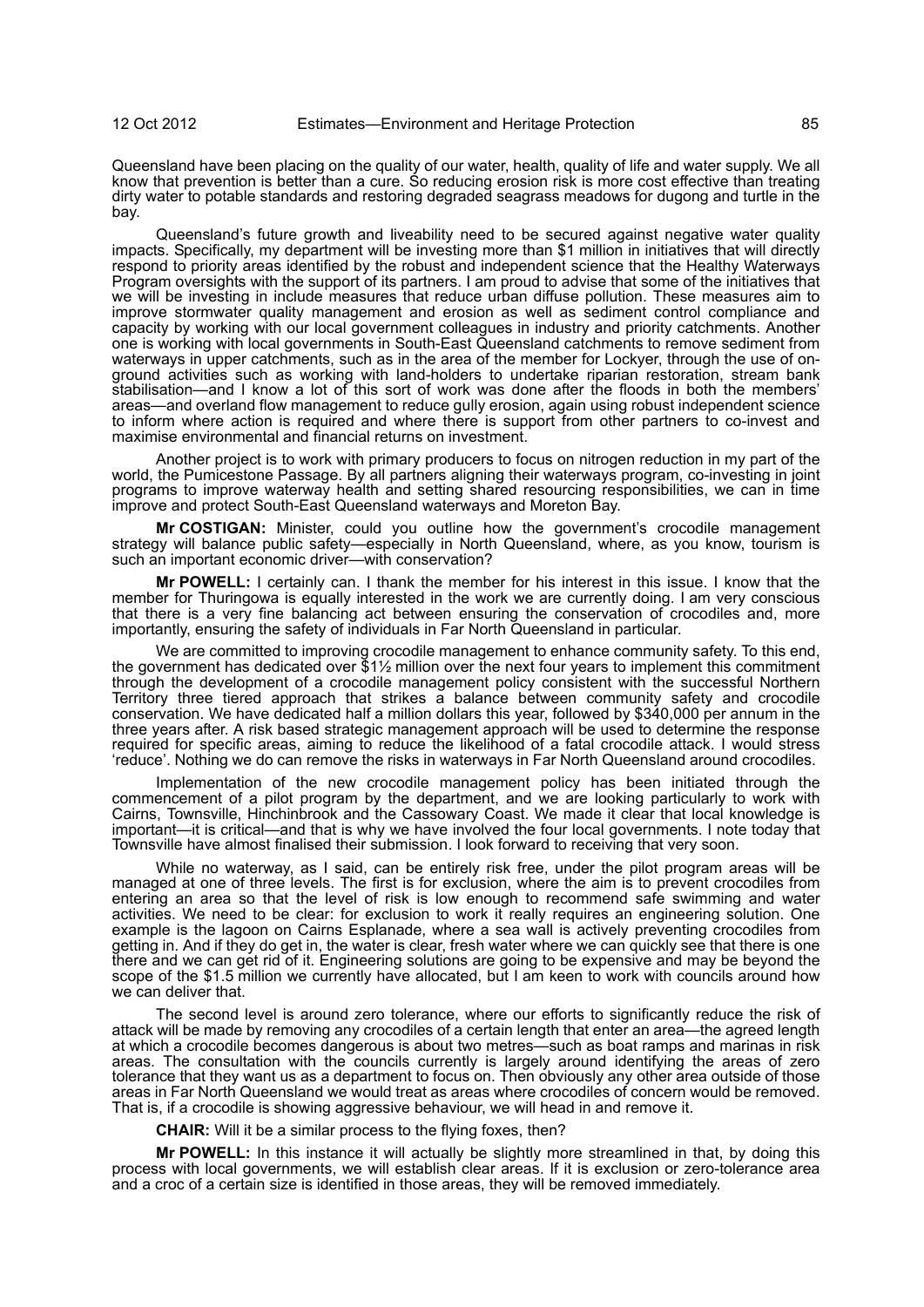Again, it is important that we work with the federal government around this. There are EPBC Act issues as they relate to crocodile management. We are working with them on this. Importantly and slightly differently, we are looking to work with zoos and farms as well as part of this solution.

We are also doing a number of other things. We are undertaking a new, independently verified baseline data study on the abundance and distribution of the state's estuarine crocodiles so we can better inform our future crocodile management. Finally, we are consolidating a number of existing crocodile advisory bodies to establish a single, simpler, more efficient crocodile management advisory group. This group will include representatives from scientific institutions, zoos, farms, industry bodies, conservation groups, Indigenous interests and local, state and Commonwealth government. This will provide a key forum for expert dialogue as we continue to develop and roll out our policy over the coming term.

I do need to take this moment, again, to reiterate that all Far North Queenslanders need to be croc wise—and indeed all members of the Maryborough community at the moment! In fact, anyone north of Gladstone, let's just say, needs to be croc wise, with the inclusion of Maryborough. I cannot stress enough that, no matter what we as a government do in terms of getting this balance right, there will always be a risk. I would encourage people to be aware of that risk.

**Mr COX:** Minister, as you would be aware, some of the biggest employers in my region are the refineries. Could you outline the regulatory approach in managing the Queensland Nickel refinery, which is just outside my electorate but a lot of people who work there live in my electorate.

**Mr POWELL:** I certainly can. I thank the member for the question. I will just make sure I get the most up-to-date information to provide. I am very aware, as the member has just raised and has been raised by a number of members in the area, the importance of the Yabulu nickel refinery in terms of employment. We continue to work with QN to address significant water management issues at the Yabulu nickel refinery near Townsville. A significant volume of contaminated water has accumulated at the refinery and action is needed to ensure the risk of discharge is appropriately managed through the coming wet season.

The nickel refinery is regulated by a development approval which is administered by my department. I am advised that, in order to comply with the DA, additional capacity is required in the tailings storage facility at the refinery. This additional capacity is required to minimise the risk of discharge if high levels of rainfall are experienced in the coming wet season. Queensland Nickel has proposed the use of the ocean outfall pipeline to discharge effluent from the tailings storage facility in order to create the additional storage capacity required. The ocean outfall pipeline discharges approximately two kilometres offshore in the Great Barrier Reef Marine Park. Queensland Nickel is also proposing to divert stormwater runoff during the wet season in order to reduce the volume of water that is captured in the tailings storage facility.

The DA requires that a corrective action plan is submitted to the department prior to the use of the ocean outfall. I understand that the corrective action plan has a number of roles, but in particular it needs to be able to demonstrate that the use of the ocean outfall, solely or in combination with other means, is the best means for complying with the DA conditions.

I have been advised that the department has reviewed the corrective action plan as submitted and has provided comment back to Queensland Nickel for their consideration. As I understand it, some of the key departmental comments relate to the lack of consideration of alternatives to the use of the ocean outfall, insufficient assessment of potential impacts and that the plan may not achieve compliance with the spill risk requirements of the DA by 1 November.

I have also been advised that QN must obtain joint approval from the state and the Commonwealth marine park authorities to discharge effluent through the ocean outfall pipeline. This approval is required because the discharge point of the ocean outfall pipeline is located within the state and Commonwealth marine parks. The proposed discharge is therefore subject to the provisions of the Great Barrier Reef Marine Park Act 1975 and the marine park zoning plan.

The department continues to work with Queensland Nickel to address the water management issues on the site, and I can reassure you: we do that not only for Queensland Nickel but also for any industry that has issues like this.

**Mr GIBSON:** Minister, can you detail any projects committed this financial year with respect to the Biodiversity Offset Policy?

**Mr POWELL:** I thank the member for the question. I certainly can. The biggest project with regard to the Biodiversity Offset Policy for this government in this next six months is actually to deliver a review of that offset policy. It is not only about that policy; we have subsequently decided to look more broadly at all of the government's environmental offset policies. There are four of them across a number of portfolio agencies. Two sit within my organisation, that is, the Biodiversity Offset Policy and the koala offsets policy; one sits within the Minister for Natural Resources and Mines' portfolio, that is, the vegetation management offsets policy—I will not go any further on that; and one sits within the Minister for Agriculture, Fisheries and Forestry's portfolio, that is, the fish habitat offsets policy.